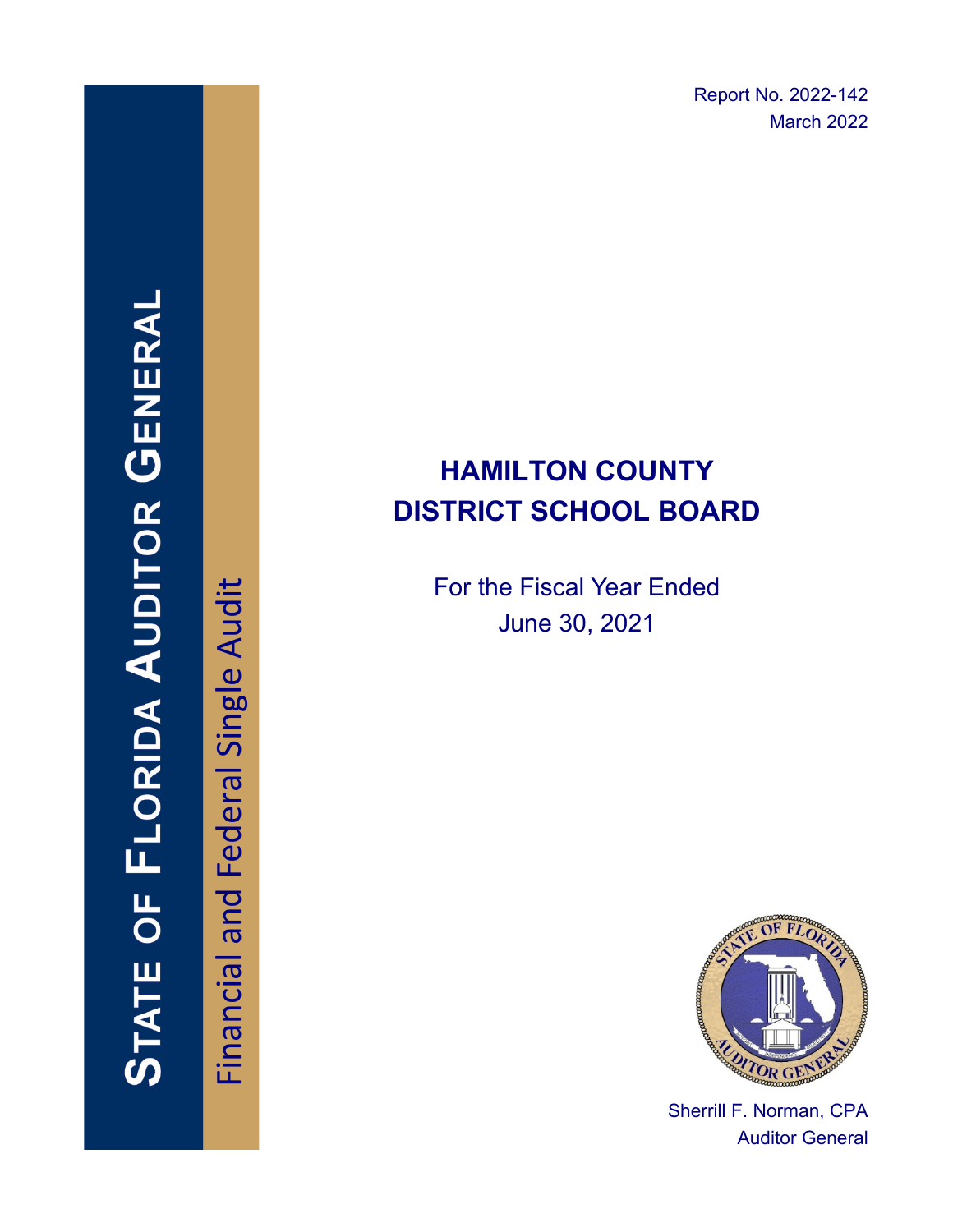### **Board Members and Superintendent**

During the 2020-21 fiscal year, Lee Wetherington-Zamora served as Superintendent of the Hamilton County Schools from November 17, 2020, Rex L. Mitchell served as Superintendent before that date, and the following individuals served as School Board Members:

|                           | District No. |  |
|---------------------------|--------------|--|
| Cheryl McCall             |              |  |
| <b>Gary Godwin</b>        | 2            |  |
| Saul Speights, Vice Chair | 3            |  |
| Johnny Bullard, Chair     | 4            |  |
| Sammy McCoy               | 5            |  |

The Auditor General conducts audits of governmental entities to provide the Legislature, Florida's citizens, public entity management, and other stakeholders unbiased, timely, and relevant information for use in promoting government accountability and stewardship and improving government operations.

The audit was supervised by Glenda K. Hart, CPA.

Please address inquiries regarding this report to Edward A. Waller, CPA, Audit Manager, by e-mail at tedwaller@aud.state.fl.us or by telephone at (850) 412-2887.

This report and other reports prepared by the Auditor General are available at:

[FLAuditor.gov](http://flauditor.gov/)

Printed copies of our reports may be requested by contacting us at:

**State of Florida Auditor General** 

**Claude Pepper Building, Suite G74 · 111 West Madison Street · Tallahassee, FL 32399-1450 · (850) 412-2722**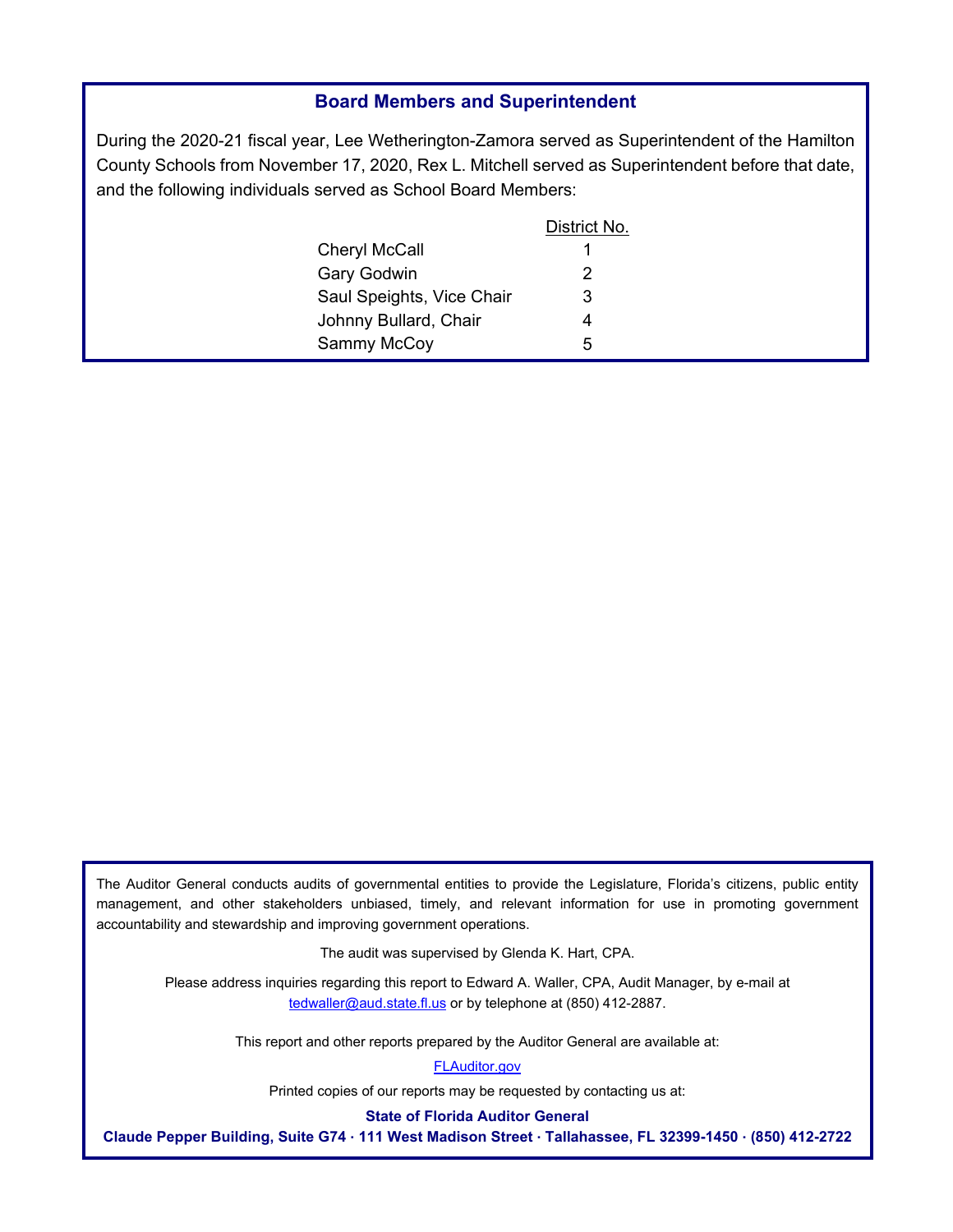# **HAMILTON COUNTY DISTRICT SCHOOL BOARD TABLE OF CONTENTS**

|                                                                                                                                                                         | Page<br>No.    |
|-------------------------------------------------------------------------------------------------------------------------------------------------------------------------|----------------|
|                                                                                                                                                                         | Ť              |
| <b>INDEPENDENT AUDITOR'S REPORT</b>                                                                                                                                     |                |
|                                                                                                                                                                         | 1              |
|                                                                                                                                                                         | 3              |
|                                                                                                                                                                         | $\overline{4}$ |
| <b>BASIC FINANCIAL STATEMENTS</b>                                                                                                                                       |                |
|                                                                                                                                                                         | 11             |
|                                                                                                                                                                         | 12             |
|                                                                                                                                                                         | 14             |
| Reconciliation of the Governmental Funds Balance Sheet                                                                                                                  | 16             |
| Statement of Revenues, Expenditures, and Changes in                                                                                                                     | 18             |
| Reconciliation of the Governmental Funds Statement of<br>Revenues, Expenditures, and Changes in Fund Balances                                                           | 20             |
|                                                                                                                                                                         | 21             |
|                                                                                                                                                                         | 22             |
|                                                                                                                                                                         | 23             |
| OTHER REQUIRED SUPPLEMENTARY INFORMATION                                                                                                                                |                |
| Budgetary Comparison Schedule – General and Major Special Revenue Funds                                                                                                 | 50             |
| Schedule of Changes in the District's Total OPEB Liability and Related Ratios                                                                                           | 54             |
| Schedule of the District's Proportionate Share of the Net Pension Liability - Florida                                                                                   | 55             |
| Schedule of District Contributions - Florida Retirement System Pension Plan                                                                                             | 55             |
| Schedule of the District's Proportionate Share of the Net Pension Liability - Health                                                                                    | 56             |
| Schedule of District Contributions - Health Insurance Subsidy Pension Plan                                                                                              | 56             |
|                                                                                                                                                                         | 57             |
|                                                                                                                                                                         | 58             |
| INDEPENDENT AUDITOR'S REPORT ON INTERNAL CONTROL OVER<br>FINANCIAL REPORTING AND ON COMPLIANCE AND OTHER MATTERS<br>BASED ON AN AUDIT OF FINANCIAL STATEMENTS PERFORMED | 60             |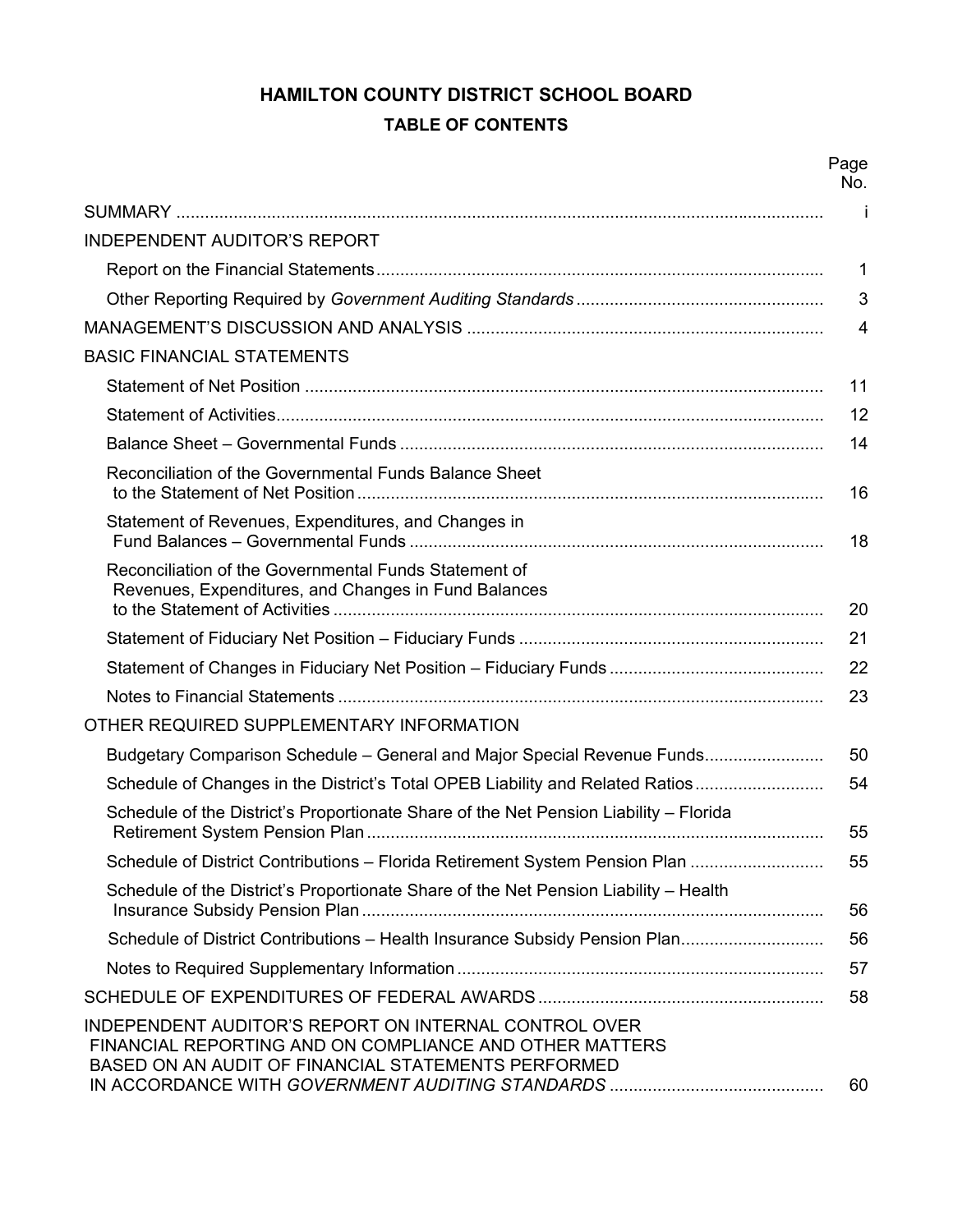## **HAMILTON COUNTY DISTRICT SCHOOL BOARD**

# **TABLE OF CONTENTS (CONTINUED)**

Page No.

| INDEPENDENT AUDITOR'S REPORT ON COMPLIANCE FOR EACH MAJOR |      |
|-----------------------------------------------------------|------|
| FEDERAL PROGRAM AND REPORT ON INTERNAL CONTROL OVER       |      |
|                                                           | -62. |
|                                                           |      |
|                                                           | -66  |
|                                                           |      |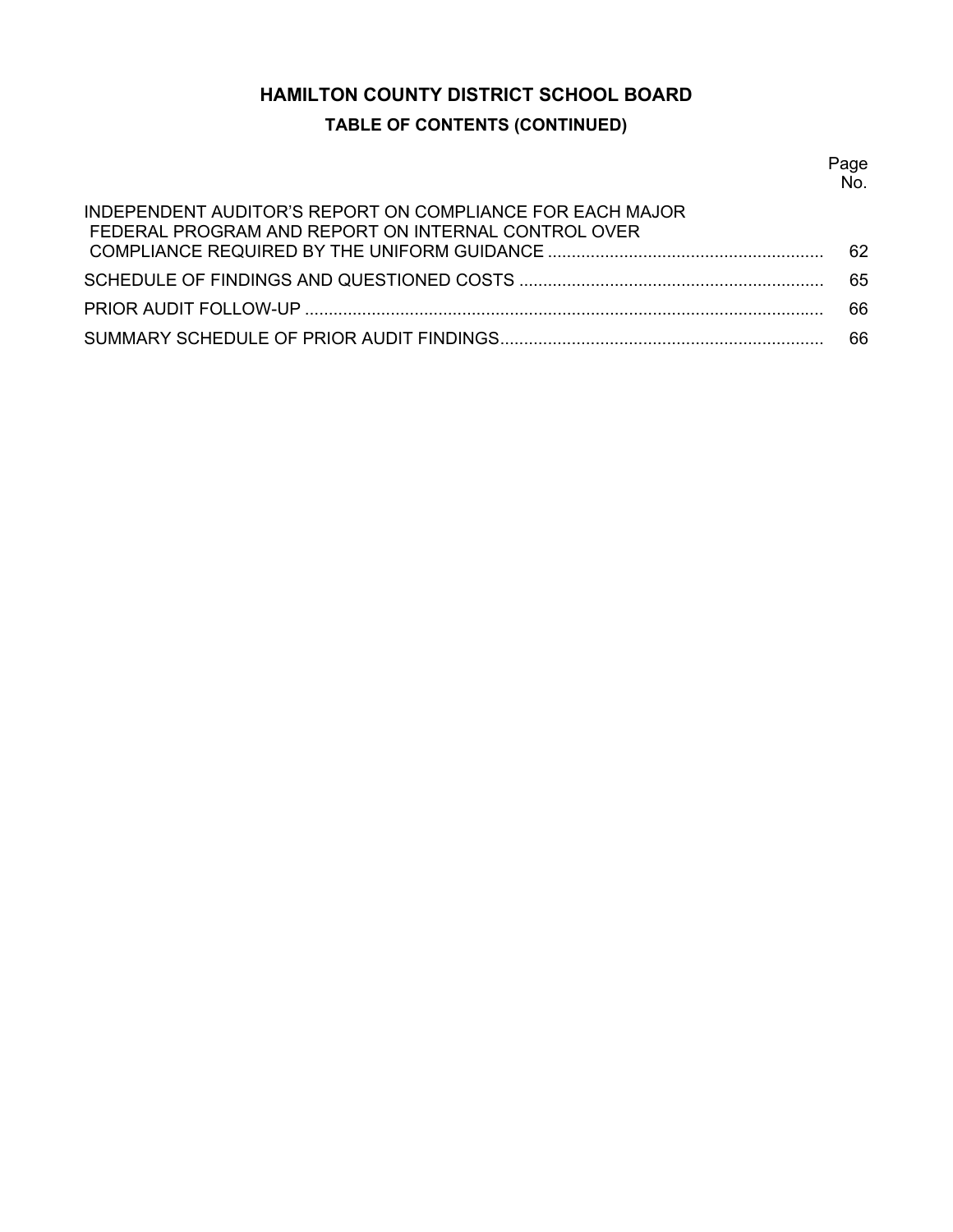### SUMMARY OF REPORT ON FINANCIAL STATEMENTS

<span id="page-4-0"></span>Our audit disclosed that the basic financial statements of the Hamilton County District School Board (District) were presented fairly, in all material respects, in accordance with prescribed financial reporting standards.

SUMMARY OF REPORT ON INTERNAL CONTROL AND COMPLIANCE

Our audit did not identify any deficiencies in internal control over financial reporting that we consider to be material weaknesses.

The results of our tests disclosed no instances of noncompliance or other matters that are required to be reported under *Government Auditing Standards* issued by the Comptroller General of the United States*.* 

### SUMMARY OF REPORT ON FEDERAL AWARDS

We audited the District's compliance with applicable Federal awards requirements. The Special Education Cluster and Education Stabilization Fund were audited as major Federal programs. The results of our audit indicated that the District materially complied with the requirements that could have a direct and material effect on each of its major Federal programs.

### AUDIT OBJECTIVES AND SCOPE

Our audit objectives were to determine whether the School Board and its officers with administrative and stewardship responsibilities for District operations:

- Presented the District's basic financial statements in accordance with generally accepted accounting principles;
- Established and implemented internal control over financial reporting and compliance with requirements that could have a direct and material effect on the financial statements or on the District's major Federal programs; and
- Complied with the various provisions of laws, rules, regulations, contracts, and grant agreements that are material to the financial statements, and those applicable to the District's major Federal programs.

The scope of this audit included an examination of the District's basic financial statements and the accompanying Schedule of Expenditures of Federal Awards, as of and for the fiscal year ended June 30, 2021. We obtained an understanding of the District's environment, including its internal control, and assessed the risk of material misstatement necessary to plan the audit of the basic financial statements and Federal awards. We also examined various transactions to determine whether they were executed, in both manner and substance, in accordance with governing provisions of laws, rules, regulations, contracts, and grant agreements.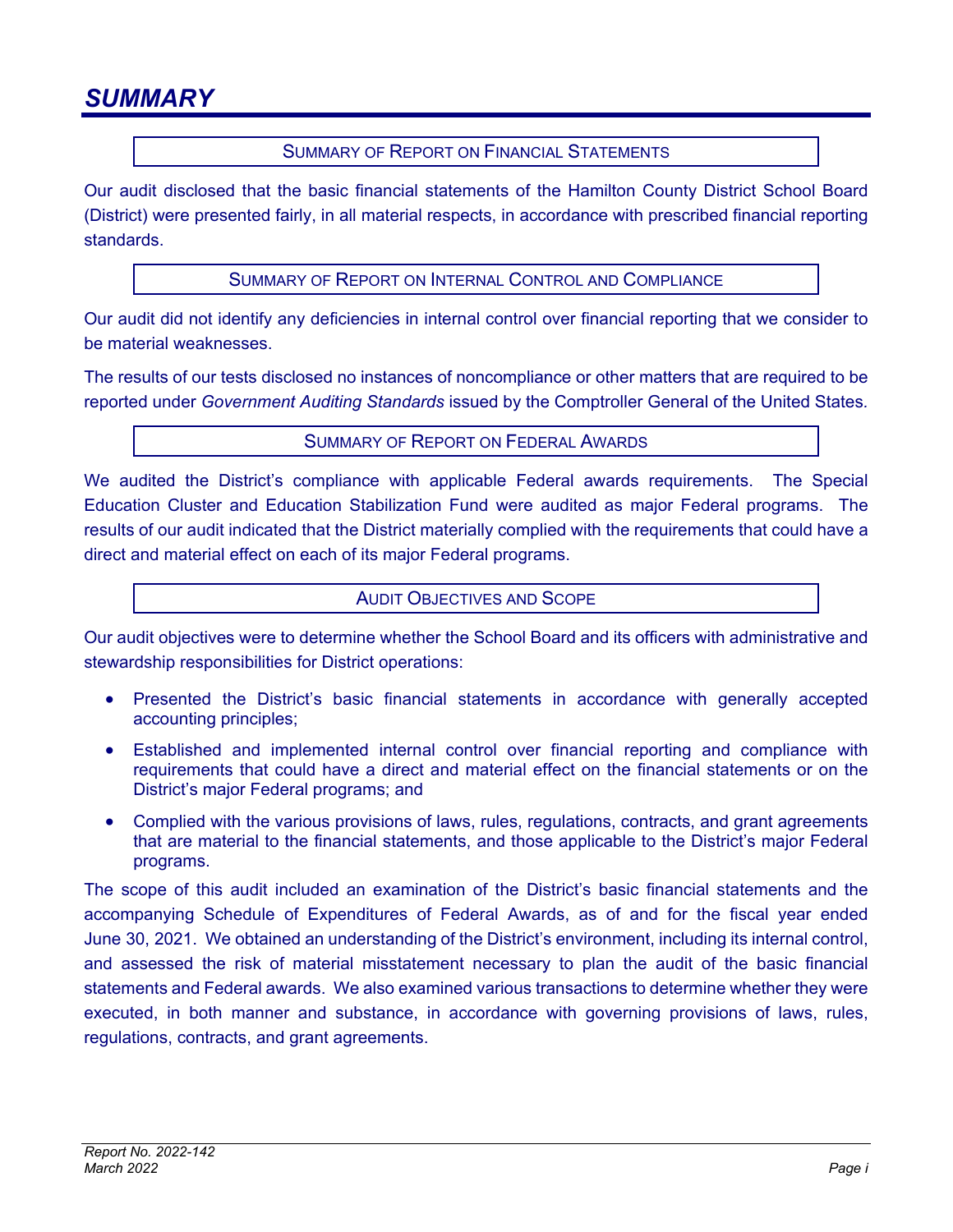### AUDIT METHODOLOGY

We conducted our audit in accordance with auditing standards generally accepted in the United States of America; applicable standards contained in *Government Auditing Standards*, issued by the Comptroller General of the United States; and Title 2 U.S. *Code of Federal Regulations* Part 200, *Uniform Administrative Requirements, Cost Principles, and Audit Requirements for Federal Awards*.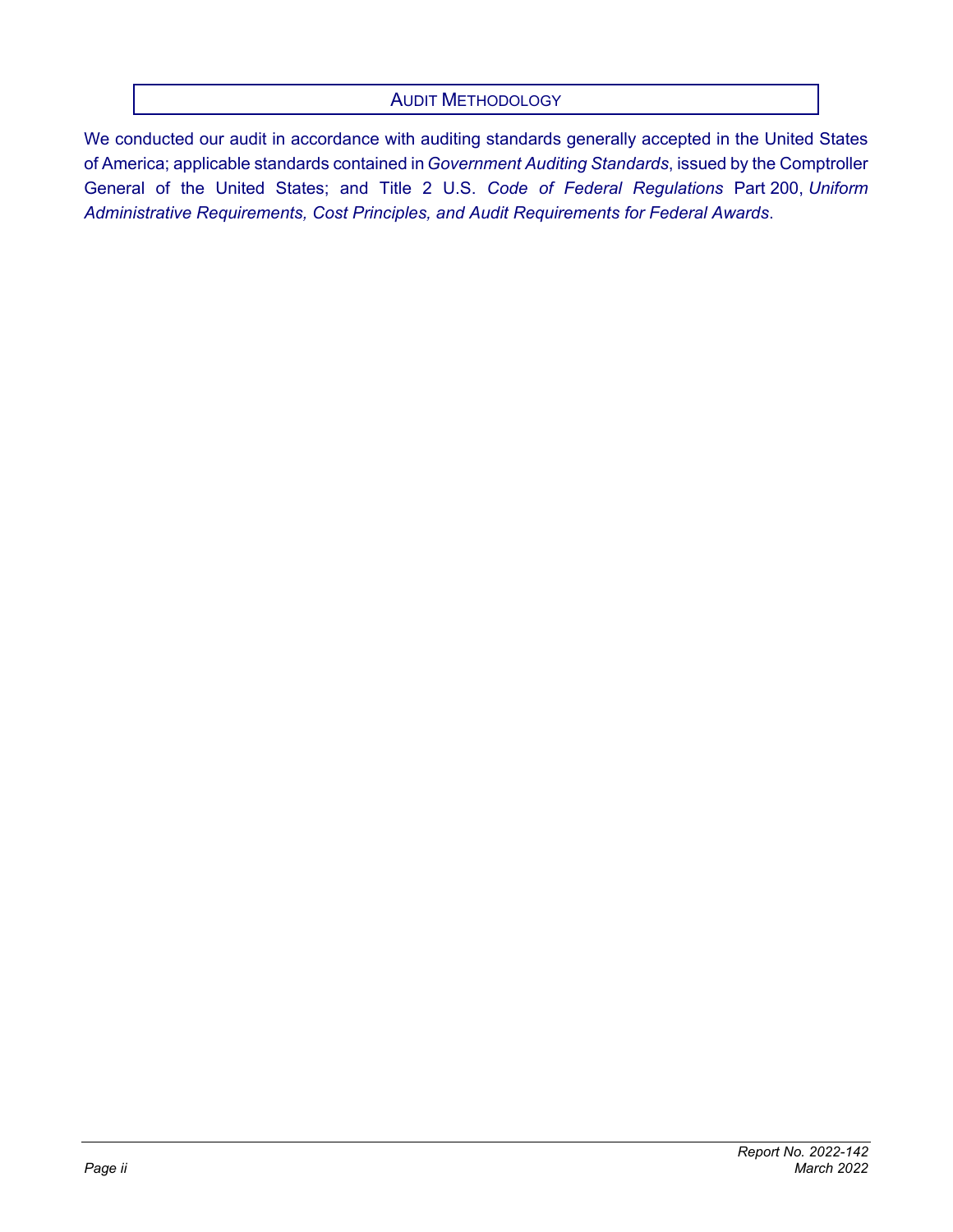<span id="page-6-0"></span>

Sherrill F. Norman, CPA Auditor General

# **AUDITOR GENERAL STATE OF FLORIDA**

Claude Denson Pepper Building, Suite G74 111 West Madison Street Tallahassee, Florida 32399-1450



Phone: (850) 412-2722 Fax: (850) 488-6975

The President of the Senate, the Speaker of the House of Representatives, and the Legislative Auditing Committee

### **INDEPENDENT AUDITOR'S REPORT**

### **Report on the Financial Statements**

We have audited the accompanying financial statements of the governmental activities, each major fund, and the aggregate remaining fund information of the Hamilton County District School Board, as of and for the fiscal year ended June 30, 2021, and the related notes to the financial statements, which collectively comprise the District's basic financial statements as listed in the table of contents.

### *Management's Responsibility for the Financial Statements*

Management is responsible for the preparation and fair presentation of these financial statements in accordance with accounting principles generally accepted in the United States of America; this includes the design, implementation, and maintenance of internal control relevant to the preparation and fair presentation of financial statements that are free from material misstatement, whether due to fraud or error.

### *Auditor's Responsibility*

Our responsibility is to express opinions on these financial statements based on our audit. We did not audit the financial statements of the school internal funds, which represent 32 percent, 100 percent, 32 percent, 76 percent, and 73 percent, respectively, of the assets, liabilities, net position and fund balance, additions and revenues, and deductions and expenditures of the aggregate remaining fund information. Those statements were audited by other auditors whose report has been furnished to us, and our opinion, insofar as it relates to the amounts included for the school internal funds is based solely on the report of the other auditors. We conducted our audit in accordance with auditing standards generally accepted in the United States of America and the standards applicable to financial audits contained in *Government Auditing Standards*, issued by the Comptroller General of the United States. Those standards require that we plan and perform the audit to obtain reasonable assurance about whether the financial statements are free from material misstatement.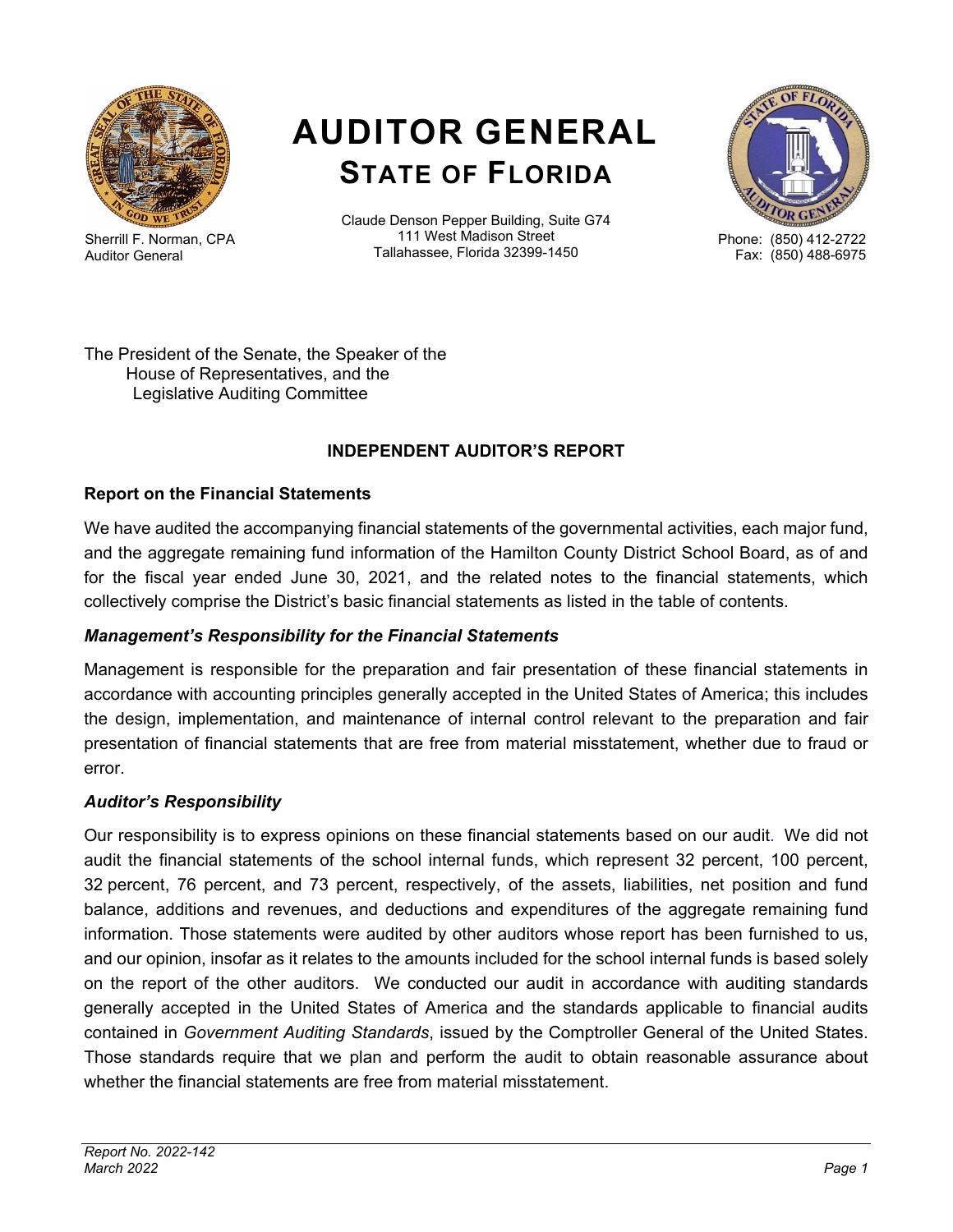An audit involves performing procedures to obtain audit evidence about the amounts and disclosures in the financial statements. The procedures selected depend on the auditor's judgment, including the assessment of the risks of material misstatement of the financial statements, whether due to fraud or error. In making those risk assessments, the auditor considers internal control relevant to the entity's preparation and fair presentation of the financial statements in order to design audit procedures that are appropriate in the circumstances, but not for the purpose of expressing an opinion on the effectiveness of the entity's internal control. Accordingly, we express no such opinion. An audit also includes evaluating the appropriateness of accounting policies used and the reasonableness of significant accounting estimates made by management, as well as evaluating the overall presentation of the financial statements.

We believe that the audit evidence we have obtained is sufficient and appropriate to provide a basis for our audit opinions.

### *Opinions*

In our opinion, based on our audit and the report of other auditors, the financial statements referred to above present fairly, in all material respects, the respective financial position of the governmental activities, each major fund, and the aggregate remaining fund information of the Hamilton County District School Board, as of June 30, 2021, and the respective changes in financial position thereof for the fiscal year then ended in accordance with accounting principles generally accepted in the United States of America.

### *Emphasis of Matter*

As discussed in Note II. to the financial statements, the District implemented Governmental Accounting Standards Board Statement No. 84, *Fiduciary Activities*, which is a change in accounting principle that addresses accounting and financial reporting for fiduciary activities. This affects the comparability of amounts reported for the 2020-21 fiscal year with amounts reported for the 2019-20 fiscal year. Our opinion is not modified with respect to this matter.

### *Other Matters*

### *Required Supplementary Information*

Accounting principles generally accepted in the United States of America require that **MANAGEMENT'S DISCUSSION AND ANALYSIS**, the **Budgetary Comparison Schedule – General and Major Special Revenue Funds**, **Schedule of Changes in the District's Total OPEB Liability and Related Ratios**, **Schedule of the District's Proportionate Share of the Net Pension Liability – Florida Retirement System Pension Plan**, **Schedule of District Contributions – Florida Retirement System Pension Plan**, **Schedule of the District's Proportionate Share of the Net Pension Liability – Health Insurance Subsidy Pension Plan**, **Schedule of District Contributions – Health Insurance Subsidy Pension Plan**, and **Notes to Required Supplementary Information**, as listed in the table of contents, be presented to supplement the basic financial statements. Such information, although not a part of the basic financial statements, is required by the Governmental Accounting Standards Board who considers it to be an essential part of financial reporting for placing the basic financial statements in an appropriate operational, economic, or historical context. We have applied certain limited procedures to the required supplementary information in accordance with auditing standards generally accepted in the United States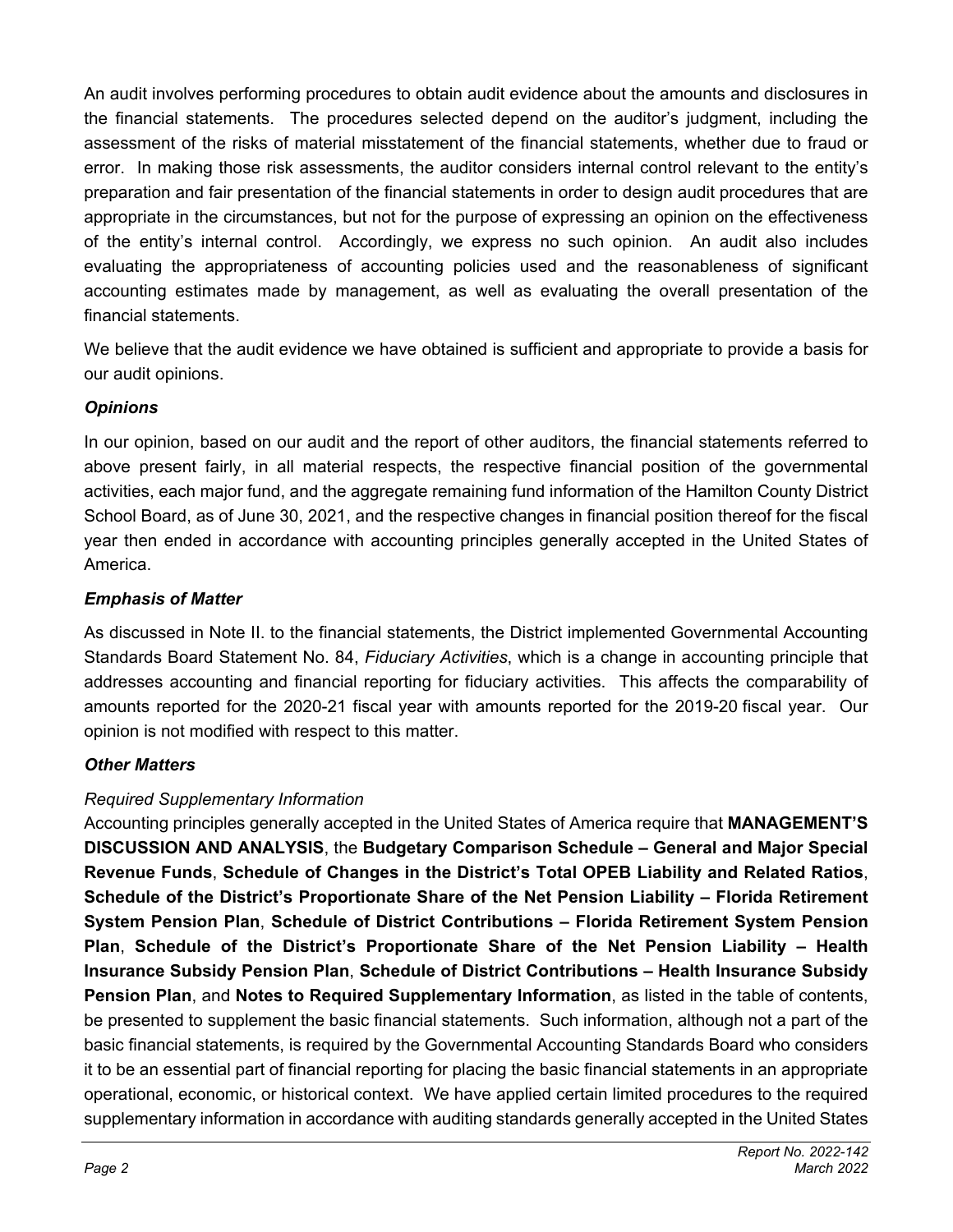<span id="page-8-0"></span>of America, which consisted of inquiries of management about the methods of preparing the information and comparing the information for consistency with management's responses to our inquiries, the basic financial statements, and other knowledge we obtained during our audit of the basic financial statements. We do not express an opinion or provide any assurance on the information because the limited procedures do not provide us with sufficient evidence to express an opinion or provide any assurance.

### *Supplementary Information*

Our audit was conducted for the purpose of forming opinions on the financial statements that collectively comprise the District's basic financial statements. The accompanying **SCHEDULE OF EXPENDITURES OF FEDERAL AWARDS**, as required by Title 2 U.S. *Code of Federal Regulations* Part 200, *Uniform Administrative Requirements, Cost Principles, and Audit Requirements for Federal Awards*, is presented for purposes of additional analysis and is not a required part of the basic financial statements.

The accompanying **SCHEDULE OF EXPENDITURES OF FEDERAL AWARDS** is the responsibility of management and was derived from and relates directly to the underlying accounting and other records used to prepare the basic financial statements. Such information has been subjected to the auditing procedures applied in the audit of the basic financial statements and certain additional procedures, including comparing and reconciling such information directly to the underlying accounting and other records used to prepare the basic financial statements or to the basic financial statements themselves, and other additional procedures in accordance with auditing standards generally accepted in the United States of America. In our opinion, the accompanying **SCHEDULE OF EXPENDITURES OF FEDERAL AWARDS** is fairly stated, in all material respects, in relation to the basic financial statements as a whole.

### **Other Reporting Required by** *Government Auditing Standards*

In accordance with *Government Auditing Standards*, we have also issued our report dated March 8, 2022, on our consideration of the District's internal control over financial reporting and on our tests of its compliance with certain provisions of laws, rules, regulations, contracts, and grant agreements and other matters included under the heading **INDEPENDENT AUDITOR'S REPORT ON INTERNAL CONTROL OVER FINANCIAL REPORTING AND ON COMPLIANCE AND OTHER MATTERS BASED ON AN AUDIT OF FINANCIAL STATEMENTS PERFORMED IN ACCORDANCE WITH** *GOVERNMENT AUDITING STANDARDS*. The purpose of that report is solely to describe the scope of our testing of internal control over financial reporting and compliance and the results of that testing, and not to provide an opinion on the effectiveness of the District's internal control over financial reporting or on compliance. That report is an integral part of an audit performed in accordance with *Government Auditing Standards* in considering the District's internal control over financial reporting and compliance.

Respectfully submitted,

Sherrill F. Norman, CPA Tallahassee, Florida March 8, 2022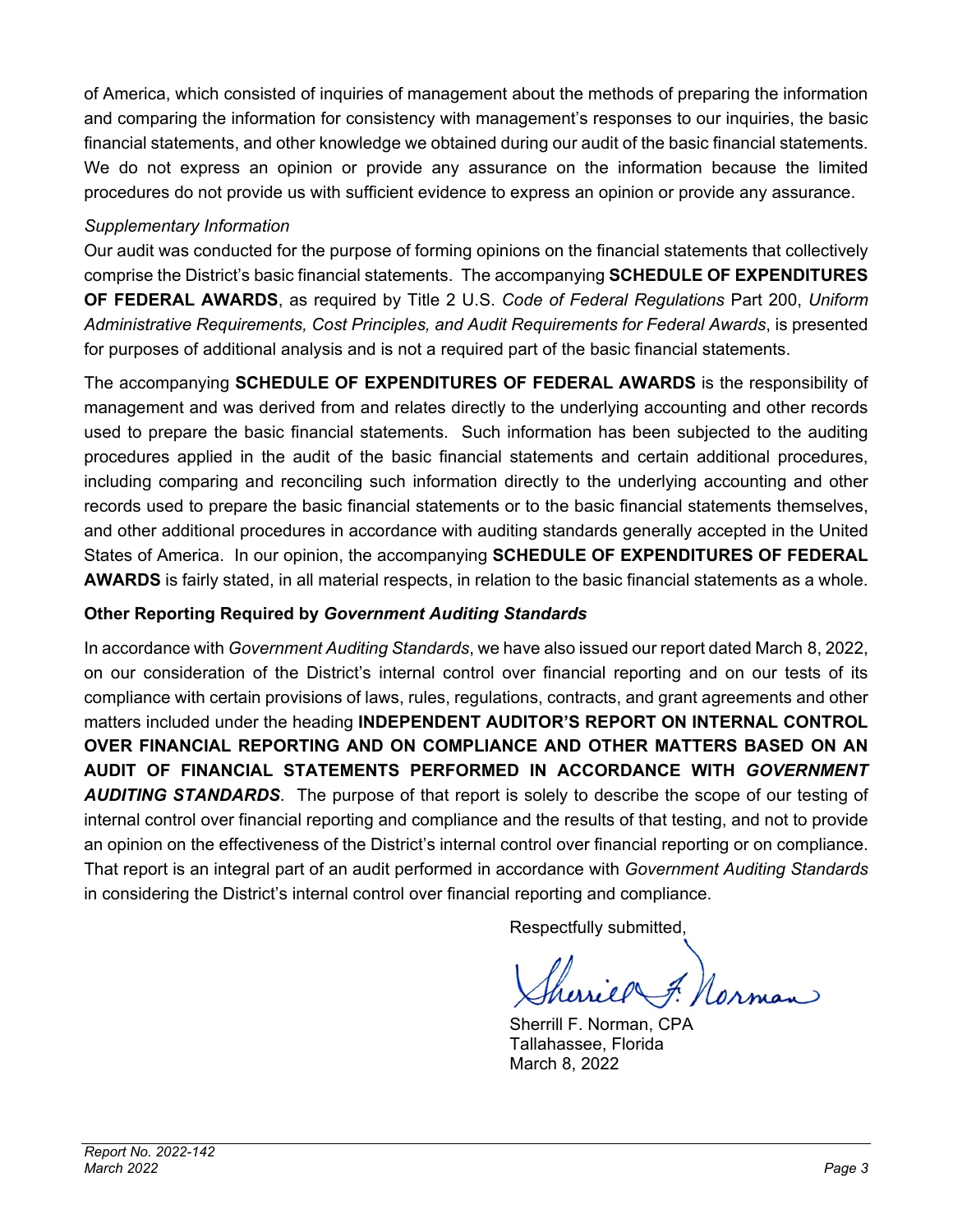# <span id="page-9-0"></span>*MANAGEMENT'S DISCUSSION AND ANALYSIS*

The management of the Hamilton County District School Board has prepared the following discussion and analysis to provide an overview of the District's financial activities for the fiscal year ended June 30, 2021. The information contained in the Management's Discussion and Analysis (MD&A) is intended to highlight significant transactions, events, and conditions and should be considered in conjunction with the District's financial statements and notes to financial statements found immediately following the MD&A.

### FINANCIAL HIGHLIGHTS

Key financial highlights for the 2020-21 fiscal year are as follows:

- As of June 30, 2021, the assets and deferred outflows of resources exceed the liabilities and deferred inflows of resources by \$35,736,252.
- In total, net position decreased \$1,444,434, which represents a 3.9 percent decrease over the 2019-20 fiscal year.
- General revenues total \$18,344,060, or 91.6 percent of all revenues. Program specific revenues in the form of charges for services, operating grants and contributions, and capital grants and contributions total \$1,685,342, or 8.4 percent of all revenues.
- Expenses total \$21,473,836. Only \$1,685,342 of these expenses was offset by program specific revenues.
- At the end of the current fiscal year, the fund balance of the General Fund totals \$2,583,361, which is \$233,600 less than the prior fiscal year balance. The General Fund assigned and unassigned fund balances total \$2,017,590, or 14.6 percent of total General Fund revenues.

### OVERVIEW OF FINANCIAL STATEMENTS

The basic financial statements consist of three components: (1) government-wide financial statements; (2) fund financial statements; and (3) notes to financial statements. This report also includes supplementary information intended to furnish additional details to support the basic financial statements.

### **Government-Wide Financial Statements**

The government-wide financial statements provide both short-term and long-term information about the District's overall financial condition in a manner similar to those of a private-sector business. The statements include a statement of net position and a statement of activities that are designed to provide consolidated financial information about the governmental activities of the District presented on the accrual basis of accounting. The statement of net position provides information about the District's financial position, its assets, liabilities, and deferred inflows/outflows of resources, using an economic resources measurement focus. Assets plus deferred outflows of resources, less liabilities and deferred inflows of resources, equals net position, which is a measure of the District's financial health. The statement of activities presents information about the change in the District's net position, the results of operations, during the fiscal year. An increase or decrease in net position is an indication of whether the District's financial health is improving or deteriorating.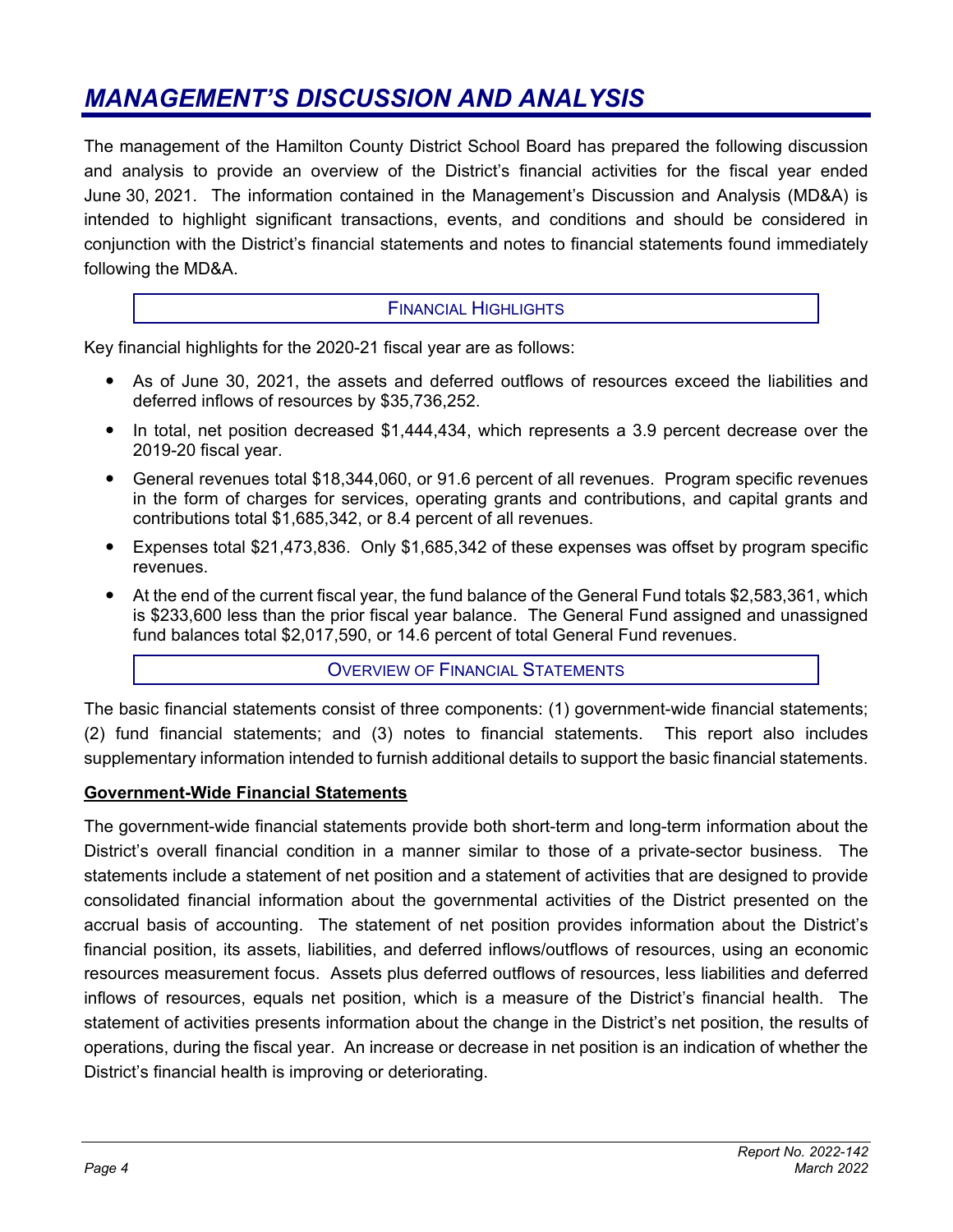All of the District's activities and services are reported in the government-wide financial statements as governmental activities. The District's governmental activities include instruction, student support services, instructional support services, administrative support services, facility maintenance, transportation, and food services. Property taxes and State revenues finance most of these activities. Additionally, all capital and debt financing activities are reported as governmental activities.

### **Fund Financial Statements**

Fund financial statements are one of the components of the basic financial statements. A fund is a grouping of related accounts that is used to maintain control over resources that have been segregated for specific activities or objectives. The District uses fund accounting to ensure and demonstrate compliance with finance-related legal requirements and prudent fiscal management. Certain funds are established by law while others are created by legal agreements, such as bond covenants. Fund financial statements provide more detailed information about the District's financial activities, focusing on its most significant or "major" funds rather than fund types. This is in contrast to the entitywide perspective contained in the government-wide statements. All of the District's funds may be classified within one of the broad categories discussed below.

**Governmental Funds**: Governmental funds are used to account for essentially the same functions reported as governmental activities in the government-wide financial statements. However, unlike the government-wide financial statements, governmental fund financial statements focus on near-term inflows and outflows of spendable resources, as well as on balances of spendable resources available at the end of the fiscal year. Such information may be useful in assessing a government's near-term financing requirements.

Because the focus of governmental funds is narrower than that of the government-wide financial statements, it is useful to compare the information presented for governmental funds with similar information presented for governmental activities in the government-wide financial statements. By doing so, readers may better understand the long-term impact of the government's near-term financing decisions. Both the governmental funds balance sheet and the governmental funds statement of revenues, expenditures, and changes in fund balances provide a reconciliation to facilitate this comparison between governmental funds and governmental activities.

The governmental funds balance sheet and statement of revenues, expenditures, and changes in fund balances provide detailed information about the District's most significant funds. The District's major funds are the General Fund, Special Revenue – Food Service Fund, Special Revenue – Other Fund, Special Revenue – Federal Education Stabilization Fund, and Capital Projects – Local Capital Improvement Fund. Data from the other governmental funds are combined into a single, aggregated presentation.

The District adopts an annual appropriated budget for its governmental funds. A budgetary comparison schedule has been provided for the General and major Special Revenue Funds to demonstrate compliance with the budget.

**Fiduciary Funds**: Fiduciary funds are used to report assets held in a trustee or fiduciary capacity for the benefit of external parties, such as student activity funds. Fiduciary funds are not reflected in the government-wide statements because the resources are not available to support the District's own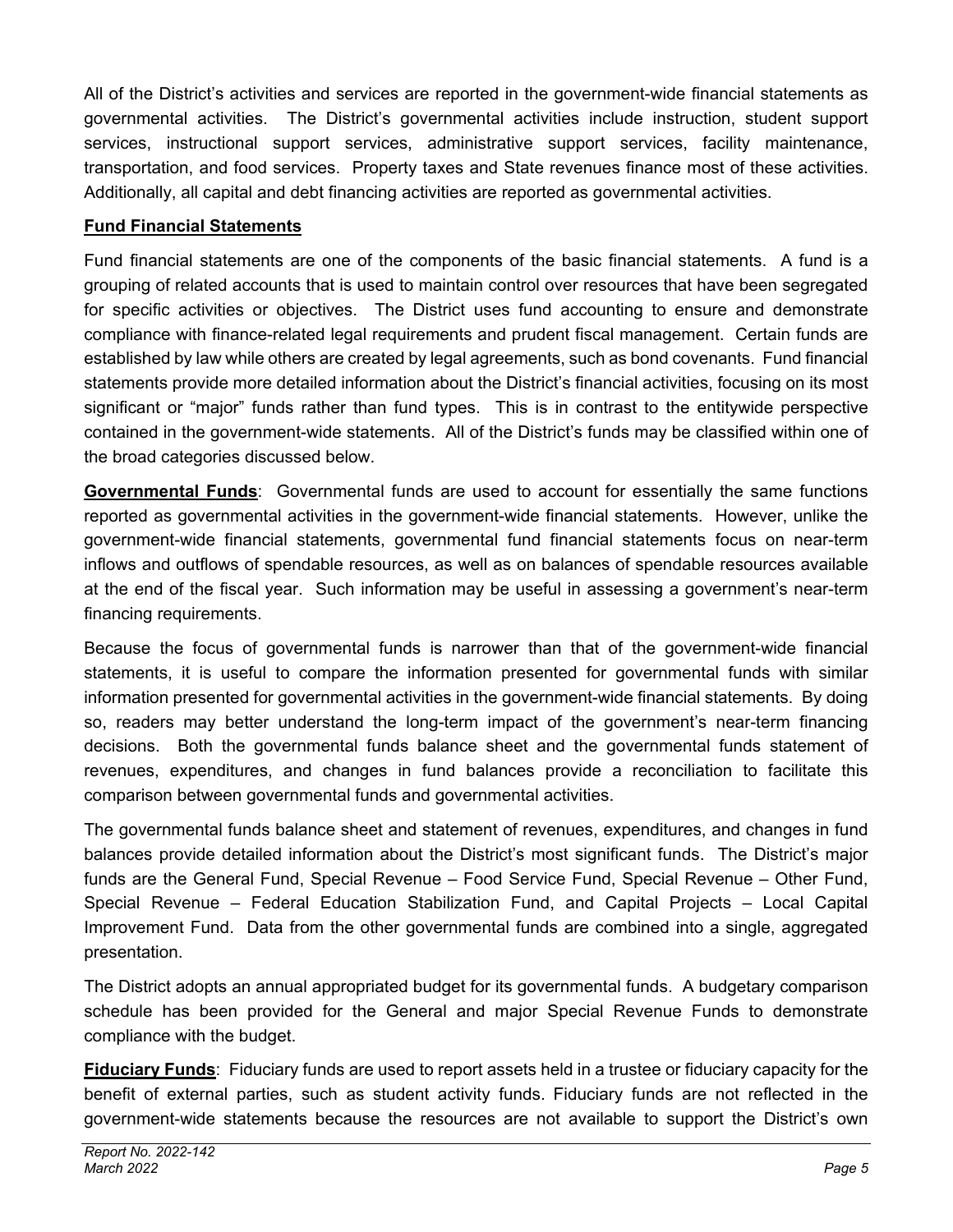programs. In its fiduciary capacity, the District is responsible for ensuring that the assets reported in these funds are used only for their intended purposes.

The District uses custodial funds to account for resources held for student activities and groups.

### **Notes to Financial Statements**

The notes provide additional information that is essential for a full understanding of the data provided in the government-wide and fund financial statements.

### **Other Information**

In addition to the basic financial statements and accompanying notes, this report also presents required supplementary information concerning the District's total other postemployment benefits (OPEB) and net pension liabilities.

GOVERNMENT-WIDE FINANCIAL ANALYSIS

As noted earlier, net position over time may serve as a useful indicator of a government's financial health. The following is a summary of the District's net position as of June 30, 2021, compared to net position as of June 30, 2020:

|                                                                                           | Governmental<br><b>Activities</b>      |                                        |  |  |  |
|-------------------------------------------------------------------------------------------|----------------------------------------|----------------------------------------|--|--|--|
|                                                                                           | 6-30-21                                | $6 - 30 - 20$                          |  |  |  |
| <b>Current and Other Assets</b><br><b>Capital Assets</b>                                  | \$<br>5,651,366<br>43,196,785          | 4,508,958<br>\$<br>44,584,427          |  |  |  |
| <b>Total Assets</b>                                                                       | 48,848,151                             | 49,093,385                             |  |  |  |
| <b>Deferred Outflows of Resources</b>                                                     | 4,381,239                              | 3,674,609                              |  |  |  |
| Long-Term Liabilities<br><b>Other Liabilities</b>                                         | 15,605,165<br>973,117                  | 13,458,734<br>481,459                  |  |  |  |
| <b>Total Liabilities</b>                                                                  | 16,578,282                             | 13,940,193                             |  |  |  |
| <b>Deferred Inflows of Resources</b>                                                      | 914,856                                | 1,647,312                              |  |  |  |
| Net Position:<br>Net Investment in Capital Assets<br>Restricted<br>Unrestricted (Deficit) | 41,850,069<br>2,631,026<br>(8,744,843) | 42,993,264<br>2,025,530<br>(7,838,305) |  |  |  |
| <b>Total Net Position</b>                                                                 | 35,736,252<br>37,180,489<br>S<br>S     |                                        |  |  |  |

### **Net Position, End of Year**

The largest portion of the District's net position is investment in capital assets (e.g., land; buildings; furniture, fixtures, and equipment), less any related debt still outstanding. The District uses these capital assets to provide services to students; consequently, these assets are not available for future spending. Although the investment in capital assets is reported net of related debt, the resources used to repay the debt must be provided from other sources, since the capital assets cannot be used to liquidate these liabilities.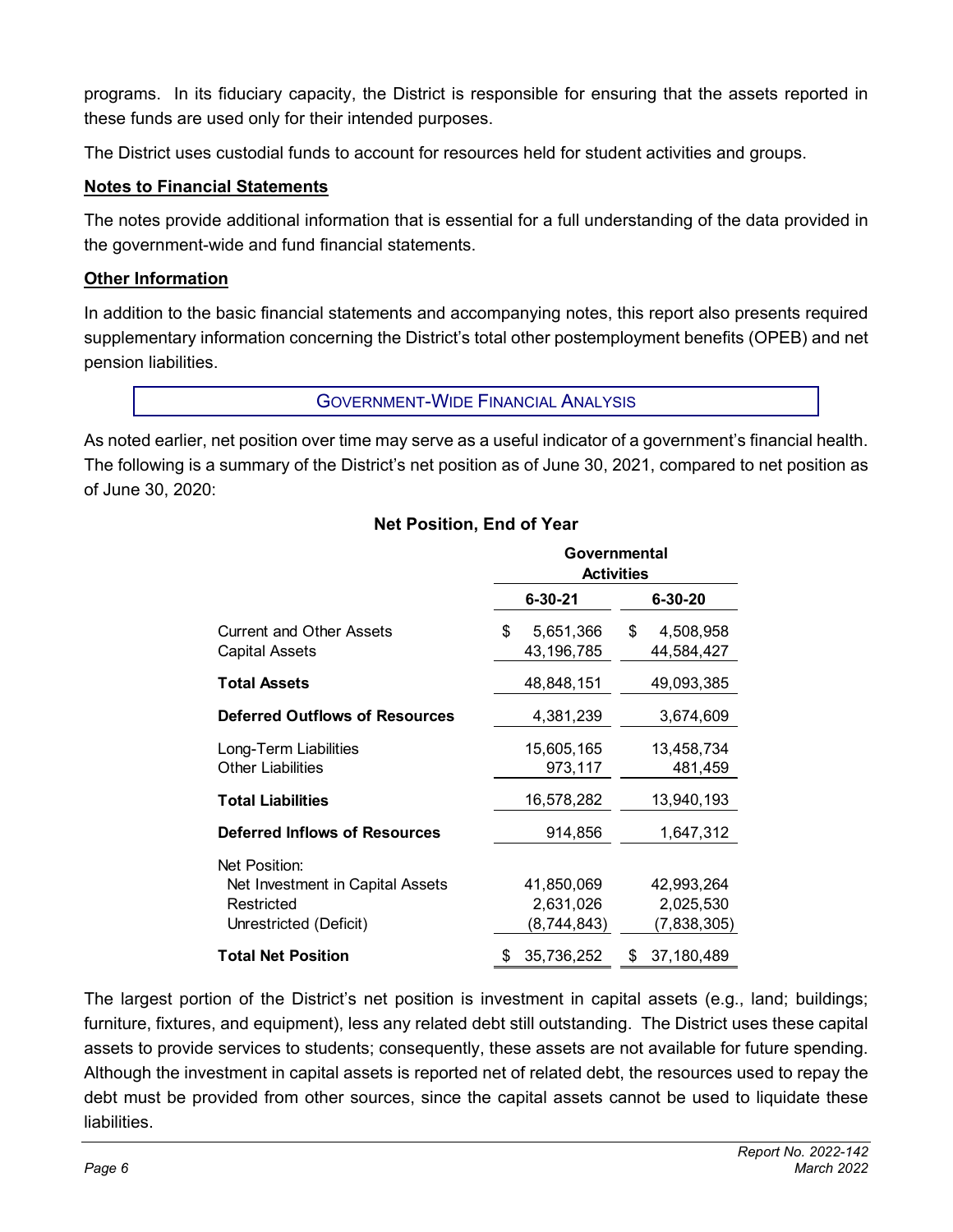The restricted portion of the District's net position represents resources that are subject to external restrictions on how they may be used. The deficit unrestricted net position was primarily the result of accruing \$12,625,163 in net pension liability.

The key elements of the changes in the District's net position for the fiscal years ended June 30, 2021, and June 30, 2020, are as follows:

|                                                 | Governmental |                      |    |                      |  |
|-------------------------------------------------|--------------|----------------------|----|----------------------|--|
|                                                 |              | <b>Activities</b>    |    |                      |  |
|                                                 |              | $6 - 30 - 21$        |    | 6-30-20              |  |
| Program Revenues:                               |              |                      |    |                      |  |
| <b>Charges for Services</b>                     | \$           | 56,231               | \$ | 90,196               |  |
| <b>Operating Grants and Contributions</b>       |              | 1,534,475            |    | 1,625,142            |  |
| <b>Capital Grants and Contributions</b>         |              | 94,636               |    | 126,593              |  |
| <b>General Revenues:</b>                        |              |                      |    |                      |  |
| Property Taxes, Levied for Operational Purposes |              | 4,722,122            |    | 4,480,970            |  |
| Property Taxes, Levied for Capital Projects     |              | 1,528,852            |    | 1,419,026            |  |
| <b>Grants and Contributions Not Restricted</b>  |              |                      |    |                      |  |
| to Specific Programs                            |              | 11,737,743           |    | 12,368,347           |  |
| Unrestricted Investment Earnings                |              | 7,080                |    | 40,248               |  |
| Miscellaneous                                   |              | 348,263              |    | 678,132              |  |
| <b>Total Revenues</b>                           |              | 20,029,402           |    | 20,828,654           |  |
| Functions/Program Expenses:                     |              |                      |    |                      |  |
| Instruction                                     |              | 9,208,946            |    | 8,640,374            |  |
| <b>Student Support Services</b>                 |              | 965,067              |    | 1,009,034            |  |
| <b>Instructional Media Services</b>             |              | 196,853              |    | 189,347              |  |
| Instruction and Curriculum Development Services |              | 1,256,694            |    | 1,165,255            |  |
| <b>Instructional Staff Training Services</b>    |              | 355,034              |    | 454,558              |  |
| Instruction-Related Technology                  |              | 107,378              |    | 121,051              |  |
| Board                                           |              | 372,706              |    | 378,550              |  |
| <b>General Administration</b>                   |              | 501,605              |    | 518,475              |  |
| <b>School Administration</b>                    |              | 810,184              |    | 691,748              |  |
| Facilities Acquisition and Construction         |              | 230,024              |    | 459,095              |  |
| <b>Fiscal Services</b>                          |              | 465,186              |    | 426,668              |  |
| <b>Food Services</b>                            |              | 1,588,800            |    | 1,612,416            |  |
| <b>Central Services</b>                         |              | 193,883              |    | 180,967              |  |
| <b>Student Transportation Services</b>          |              | 1,409,517            |    | 1,339,883            |  |
| Operation of Plant<br>Maintenance of Plant      |              | 1,882,018<br>269,170 |    | 1,939,984<br>272,395 |  |
| <b>Administrative Technology Services</b>       |              | 290,443              |    | 339,245              |  |
| <b>Community Services</b>                       |              | 713                  |    | 819                  |  |
| Unallocated Interest on Long-Term Debt          |              | 56,212               |    | 32,244               |  |
| <b>Unallocated Depreciation Expense</b>         |              | 1,284,657            |    | 1,325,012            |  |
| Loss on Disposal of Capital Assets              |              | 28,746               |    | 2,214,979            |  |
| <b>Total Functions/Program Expenses</b>         |              | 21,473,836           |    | 23,312,099           |  |
|                                                 |              |                      |    |                      |  |
| <b>Change in Net Position</b>                   |              | (1,444,434)          |    | (2,483,445)          |  |
| Net Position - Beginning                        |              | 37,180,489           |    | 39,663,934           |  |
| Adjustment to Beginning Net Position (1)        |              | 197                  |    |                      |  |
| Net Position - Beginning, as Restated           |              | 37,180,686           |    | 39,663,934           |  |
| <b>Net Position - Ending</b>                    | \$           | 35,736,252           | \$ | 37,180,489           |  |

### **Operating Results for the Fiscal Year Ended**

(1) In the 2020-21 fiscal year, the adjustment to beginning net position was the result of the District recognizing its proportionate share of the FRS restatement of beginning net position of the FRS Pension Plan due to a correction to an interfund receivable amount.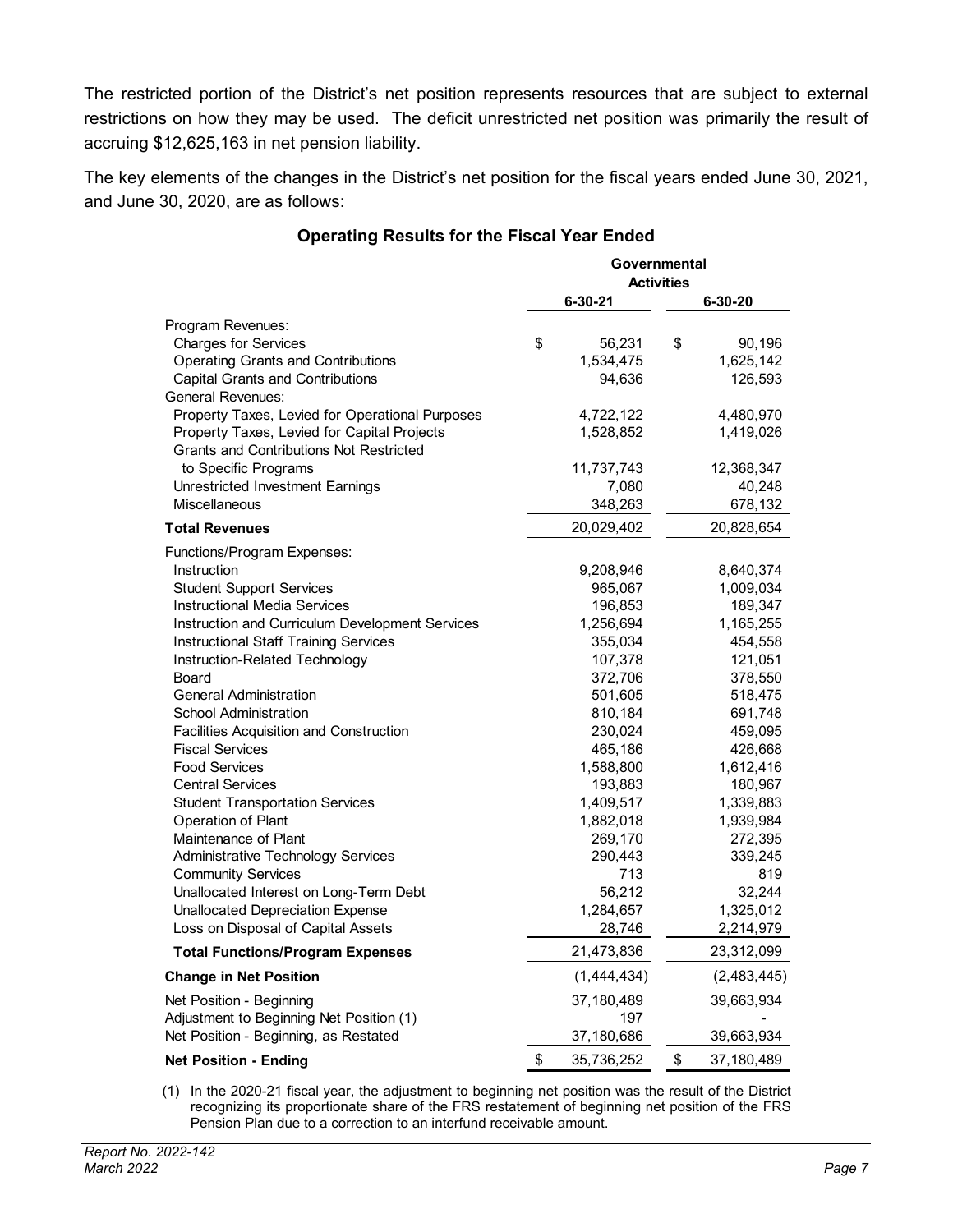The largest revenue source is the State of Florida (43.6 percent). Revenues from State sources for current operations are primarily received through the Florida Education Finance Program (FEFP) funding formula. The FEFP funding formula utilizes student enrollment data and is designed to maintain equity in funding across all Florida school districts, taking into consideration the District's funding ability based on the local property tax base.

Grants and contributions not restricted to specific programs revenues decreased by \$630,604, or 5.1 percent, primarily due to the end of Schools of Hope State funding in the 2019-20 fiscal year, partially offset by new Federal Education Stabilization funds awarded in response to the COVID-19 pandemic.

Property tax revenues increased by \$350,978, or 5.9 percent, as a result of an increase in taxable assessed values.

Instruction expenses represent 42.9 percent of total governmental expenses in the 2020-21 fiscal year. Instruction expenses increased by \$568,572, or 6.6 percent, over the previous fiscal year due mainly to salary increases and an increase in Board health insurance contributions.

The District recognized a \$2,214,979 loss on disposal of capital assets in the prior fiscal year primarily due to the disposal of land, buildings, and improvements other than buildings, related to the sale of the North Hamilton Elementary School, Greenwood Elementary School, and JRE Lee (former administration building and middle school).

### FINANCIAL ANALYSIS OF THE DISTRICT'S FUNDS

### **Governmental Funds**

The focus of the District's governmental funds is to provide information on near-term inflows, outflows, and balances of spendable resources. Such information is useful in assessing the District's financing requirements. Specifically, unassigned fund balance may serve as a useful measure of a government's net resources available for discretionary use as it represents the portion of fund balance that has not been limited to a particular purpose by an external party, the District, or a group or individual delegated authority by the Board to assign resources for particular purposes.

The total fund balances of governmental funds increased by \$650,750 during the fiscal year to \$4,678,248 at June 30, 2021. Of the total fund balance, \$846,934, or 18.1 percent, is unassigned fund balance, which is available for spending at the District's discretion; \$90,378 is nonspendable; \$2,570,280 is restricted; and \$1,170,656 is assigned.

### **Major Governmental Funds**

The General Fund is the District's chief operating fund. At the end of the current fiscal year, unassigned fund balance is \$846,934, while the total fund balance is \$2,583,361. As a measure of the General Fund's liquidity, it may be useful to compare the total assigned and unassigned fund balances to General Fund total revenues. The total assigned and unassigned fund balance is 14.6 percent of the total General Fund revenues, while total fund balance represents 18.7 percent of total General Fund revenues. Total fund balance decreased by \$233,600 during the fiscal year.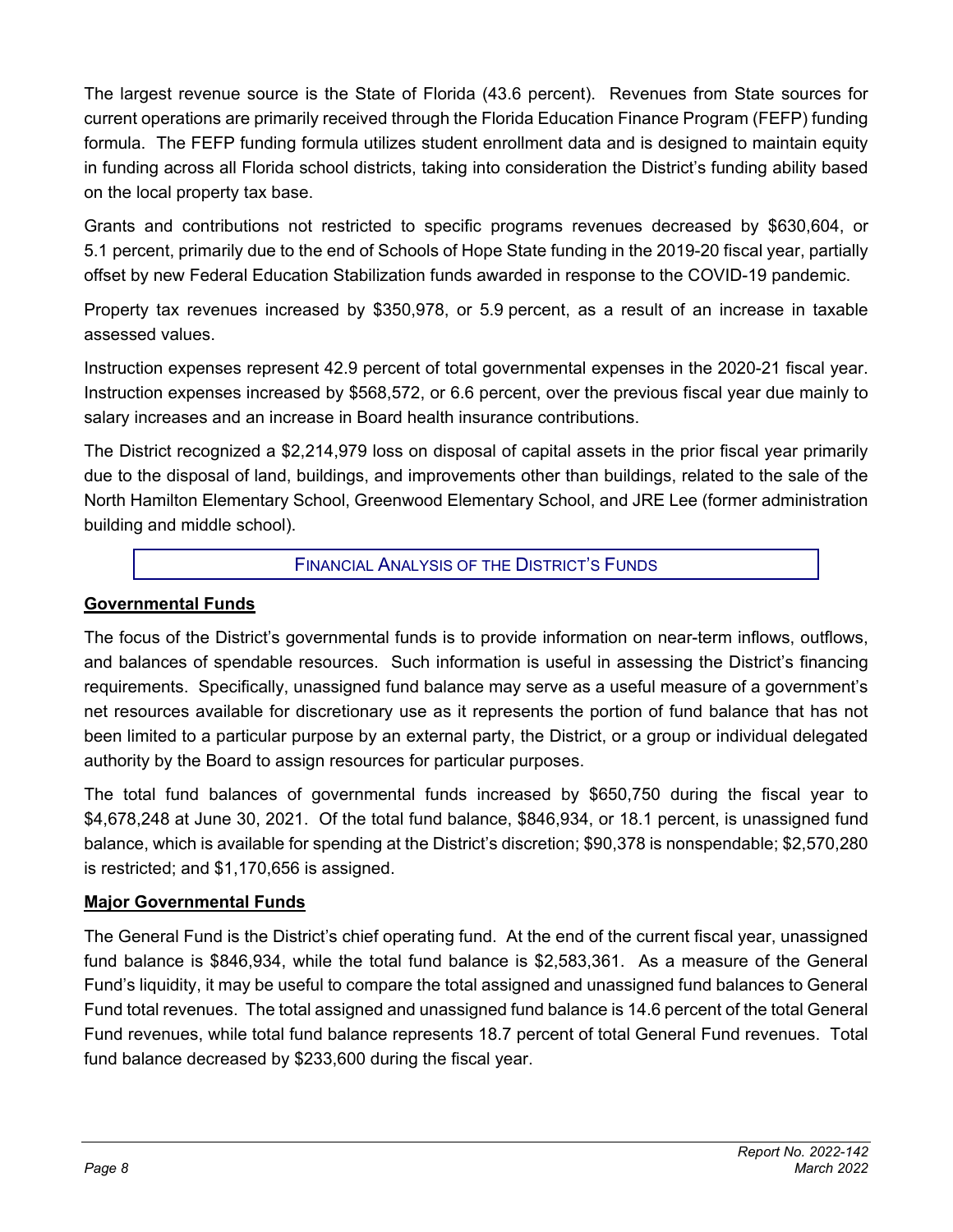The Special Revenue – Food Service Fund has a total fund balance of \$368,106 which is restricted for the District's food service operations. Of the total fund balance, \$60,745 represents nonspendable inventories.

The Special Revenue – Other Fund has total revenues and expenditures of \$2,490,760 each and the funding was mainly used for instruction and instruction and curriculum development services. Because grant revenues are not recognized until expenditures are incurred, this fund generally does not accumulate a fund balance.

The Special Revenue – Federal Education Stabilization Fund has total revenues and expenditures of \$564,549 each, and the funding was mainly used to mitigate the impact of COVID-19. Because grant revenues are not recognized until expenditures are incurred, this fund generally does not accumulate a fund balance.

The Capital Projects – Local Capital Improvement Fund has a total fund balance of \$1,377,799. These funds are restricted, in part, for the acquisition, construction, and maintenance of capital assets. Of the total fund balance, \$878,167 has been encumbered for various projects. The fund balance increased in the current fiscal year primarily due to an increase in local property tax collections and a planned reduction in capital outlay expenditures in order to increase reserves for future projects.

### **GENERAL FUND BUDGETARY HIGHLIGHTS**

During the 2020-21 fiscal year, the District amended its General Fund budget several times, which resulted in an increase in total budgeted revenues of \$79,884, or 0.6 percent. At the same time, final appropriations are more than the original budgeted amounts by \$632,393, or 4.5 percent. Budget revisions occurred primarily from changes in estimated State funding levels and corresponding adjustments to planned expenditures to ensure maintenance of an adequate fund balance.

Final budgeted revenues, expenditures, and fund balances were generally in line with actual figures.

CAPITAL ASSETS AND LONG-TERM DEBT

### **Capital Assets**

The District's investment in capital assets for its governmental activities as of June 30, 2021, is \$43,196,785.43 (net of accumulated depreciation). This investment in capital assets includes land; construction in progress; improvements other than buildings; buildings and fixed equipment; furniture, fixtures, and equipment; motor vehicles; and audio visual materials and computer software.

During the current fiscal year, capital outlay was used primarily to acquire various equipment and required maintenance needed for District operations.

Additional information on the District's capital assets can be found in Notes I.F.4. and III.C. to the financial statements.

### **Long-Term Debt**

At June 30, 2021, the District had total long-term debt outstanding of \$1,346,716, composed of bonds payable used to complete the construction on, and acquire needed equipment for, the Hamilton County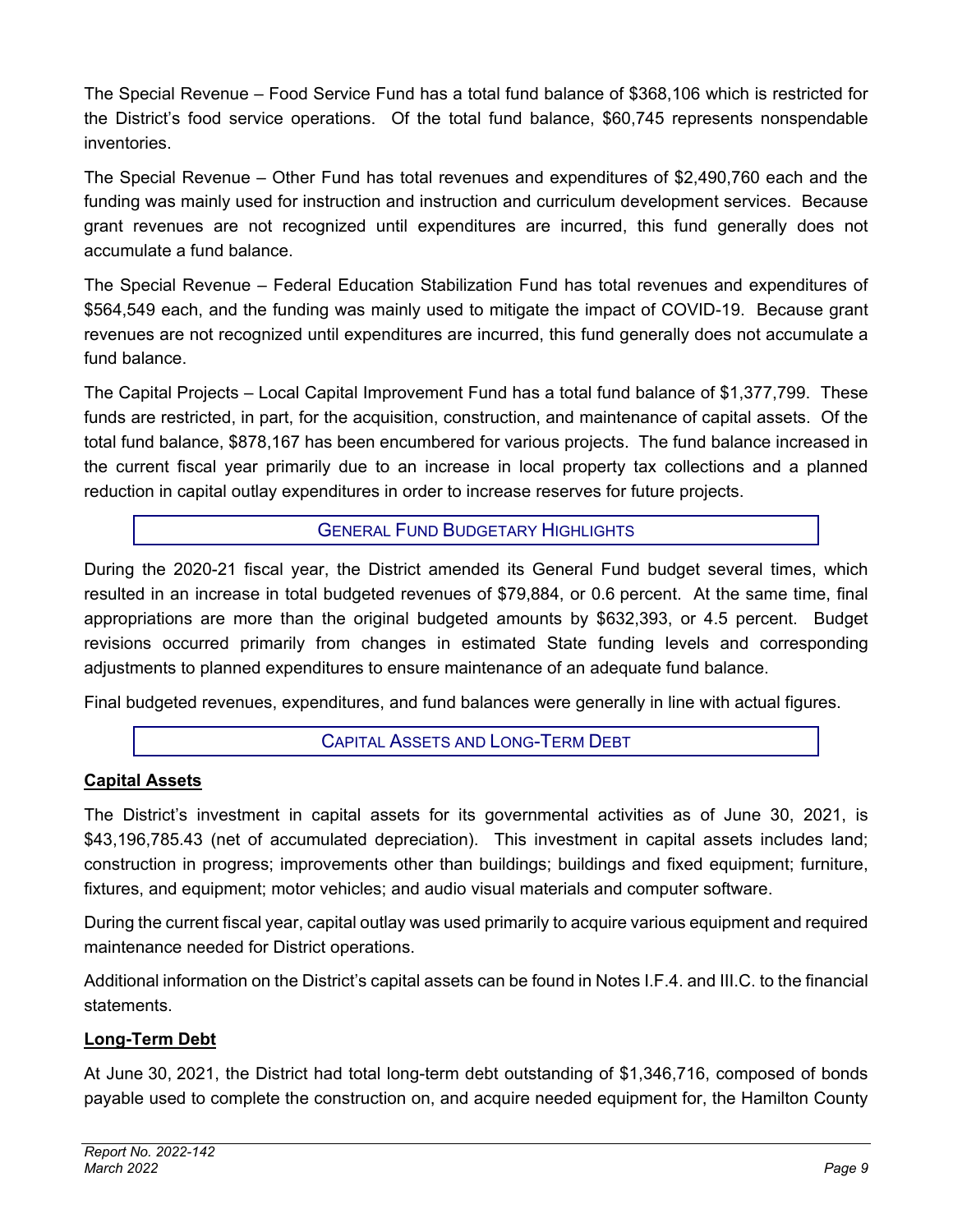Elementary School, and an installment-purchase payable used to purchase seven of the District's eight new school buses. During the current fiscal year, retirement of debt was \$244,447.

Additional information on the District's long-term debt can be found in Notes III.H.1. through III.H.3. to the financial statements.

### OTHER MATTERS OF SIGNIFICANCE

The District experienced steady student FTE numbers prior to the COVID pandemic. Student FTE and FEFP funding projections are down for the 2021-22 fiscal year. The District has prepared for such events by building reserves in the General Fund and utilizing Federal Education Stabilization funds as allowed to minimize the effects of State funding losses on District operations. Enrollment is increasing as the new school year progresses and the District will continue to monitor student counts and consider cost saving measures where they are perceived necessary.

### REQUESTS FOR INFORMATION

This report is designed to provide a general overview of the District's finances for all those with an interest in the District's finances. Questions concerning information provided in the MD&A or other required supplementary information, and financial statements and notes thereto, or requests for additional financial information should be addressed to the Director of Business Services, Hamilton County District School Board, 5683 US Highway 129 South, Suite 1, Jasper, Florida 32052.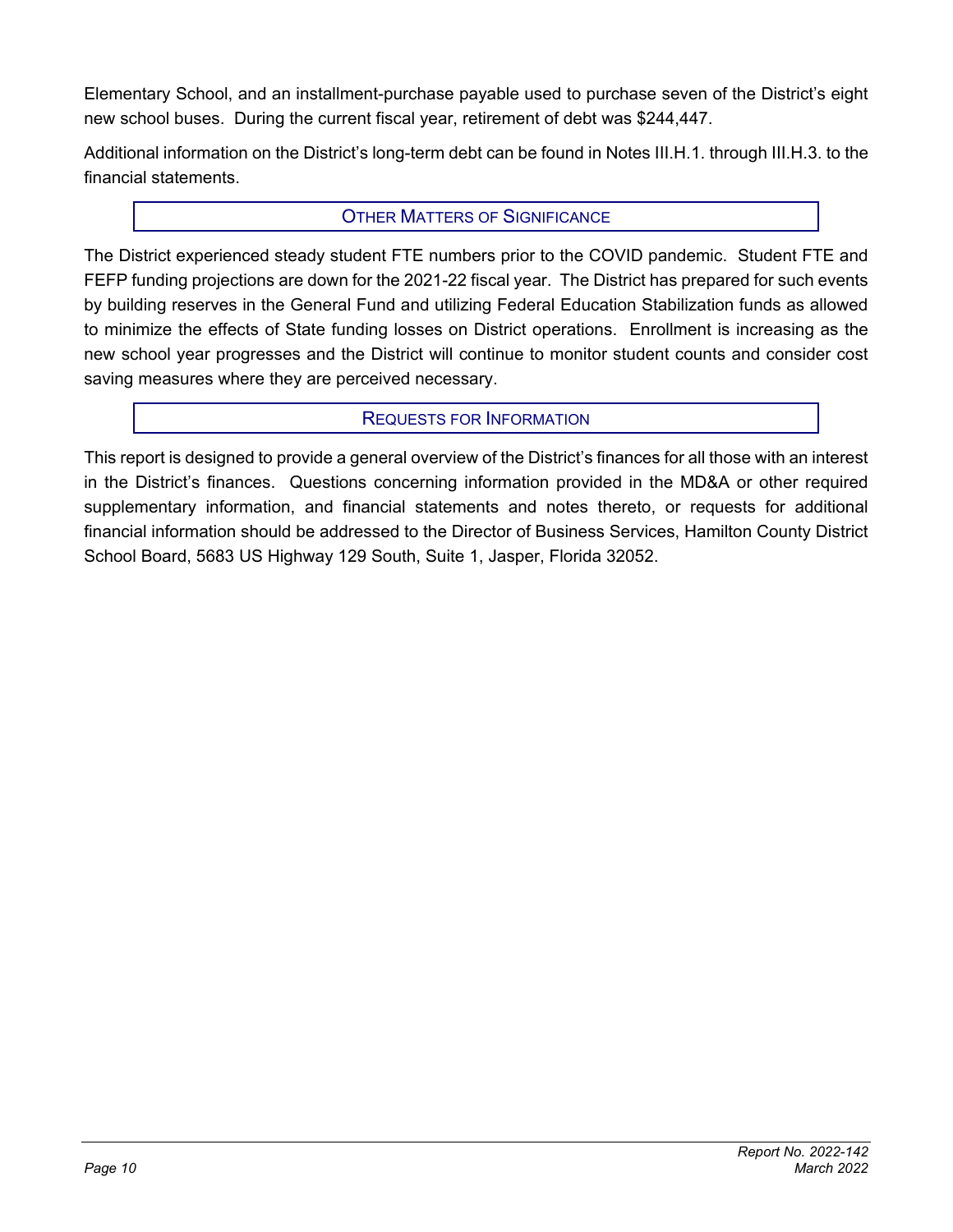# <span id="page-16-0"></span>*BASIC FINANCIAL STATEMENTS*

#### **Hamilton County District School Board Statement of Net Position June 30, 2021**

|                                                     | Governmental<br><b>Activities</b> |
|-----------------------------------------------------|-----------------------------------|
| <b>ASSETS</b>                                       |                                   |
| Cash and Cash Equivalents                           | \$<br>4,844,811.05                |
| <b>Accounts Receivable</b>                          | 52,818.67                         |
| Due from Other Agencies                             | 663,358.00                        |
| Inventories                                         | 90,378.33                         |
| Capital Assets:                                     |                                   |
| Nondepreciable Capital Assets                       | 633,647.67                        |
| Depreciable Capital Assets, Net                     | 42,563,137.76                     |
| <b>TOTAL ASSETS</b>                                 | 48,848,151.48                     |
| DEFERRED OUTFLOWS OF RESOURCES                      |                                   |
| Pensions                                            | 4,332,404.00                      |
| <b>OPEB</b>                                         | 48,835.00                         |
| <b>TOTAL DEFERRED OUTFLOWS OF RESOURCES</b>         | 4,381,239.00                      |
| <b>LIABILITIES</b>                                  |                                   |
| <b>Accrued Salaries and Benefits</b>                | 177,537.43                        |
| Payroll Deductions and Withholdings                 | 402,473.42                        |
| <b>Accounts Payable</b>                             | 333,258.25                        |
| Due to Other Agencies                               | 35,206.07                         |
| <b>Unearned Revenue</b>                             | 24,642.55                         |
| Long-Term Liabilities:                              |                                   |
| Portion Due Within 1 Year                           | 411,576.99                        |
| Portion Due After 1 Year                            | 15, 193, 587. 97                  |
| <b>TOTAL LIABILITIES</b>                            | 16,578,282.68                     |
| DEFERRED INFLOWS OF RESOURCES                       |                                   |
| Pensions                                            | 894,488.00                        |
| <b>OPEB</b>                                         | 20,368.00                         |
| TOTAL DEFERRED INFLOWS OF RESOURCES                 | 914,856.00                        |
| <b>NET POSITION</b>                                 |                                   |
| Net Investment in Capital Assets<br>Restricted for: | 41,850,069.47                     |
| <b>State Required Carryover Programs</b>            | 524,303.14                        |
| <b>Capital Projects</b>                             | 1,726,781.31                      |
| <b>Food Service</b>                                 | 368,106.12                        |
| <b>Other Purposes</b>                               | 11,835.04                         |
| Unrestricted                                        | (8,744,843.28)                    |
| <b>TOTAL NET POSITION</b>                           | \$<br>35,736,251.80               |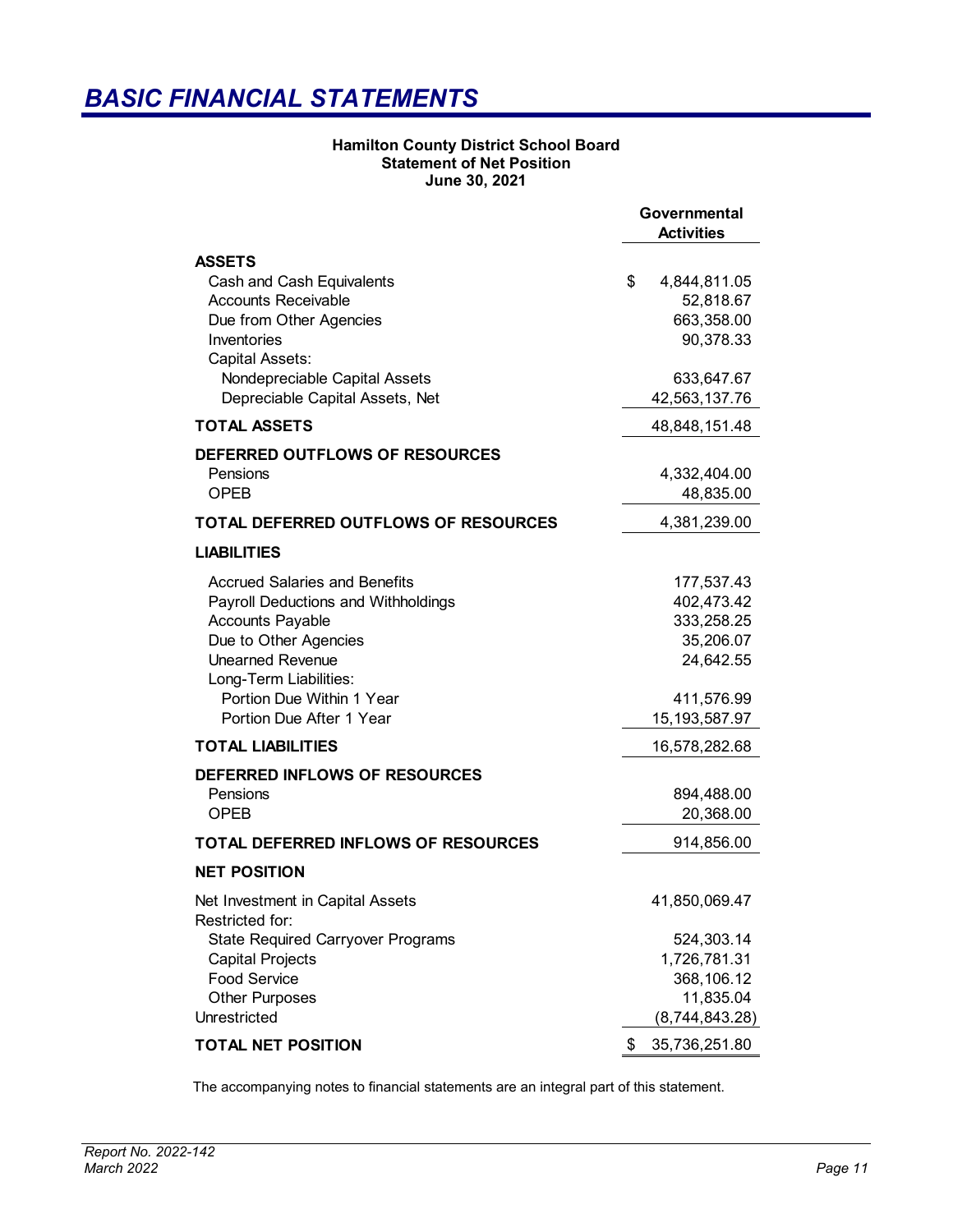#### **Hamilton County District School Board Statement of Activities For the Fiscal Year Ended June 30, 2021**

<span id="page-17-0"></span>

|                                                 |                     |                                          | <b>Program Revenues</b>                                       |
|-------------------------------------------------|---------------------|------------------------------------------|---------------------------------------------------------------|
|                                                 | <b>Expenses</b>     | <b>Charges</b><br>for<br><b>Services</b> | <b>Operating</b><br><b>Grants and</b><br><b>Contributions</b> |
| <b>Functions/Programs</b>                       |                     |                                          |                                                               |
| <b>Governmental Activities:</b>                 |                     |                                          |                                                               |
| Instruction                                     | \$<br>9,208,946.18  | \$<br>900.00                             | \$<br>69,283.09                                               |
| <b>Student Support Services</b>                 | 965,066.66          |                                          |                                                               |
| Instructional Media Services                    | 196.852.88          |                                          |                                                               |
| Instruction and Curriculum Development Services | 1,256,693.91        |                                          |                                                               |
| <b>Instructional Staff Training Services</b>    | 355,033.89          |                                          |                                                               |
| Instruction-Related Technology                  | 107,378.27          |                                          |                                                               |
| Board                                           | 372,705.59          |                                          |                                                               |
| <b>General Administration</b>                   | 501,605.21          |                                          |                                                               |
| <b>School Administration</b>                    | 810, 183.83         |                                          |                                                               |
| Facilities Acquisition and Construction         | 230,024.37          |                                          |                                                               |
| <b>Fiscal Services</b>                          | 465,186.56          |                                          |                                                               |
| <b>Food Services</b>                            | 1,588,800.21        | 55, 134.95                               | 1,465,192.19                                                  |
| <b>Central Services</b>                         | 193,882.94          |                                          |                                                               |
| <b>Student Transportation Services</b>          | 1,409,516.89        | 196.44                                   |                                                               |
| Operation of Plant                              | 1,882,018.58        |                                          |                                                               |
| Maintenance of Plant                            | 269,169.75          |                                          |                                                               |
| Administrative Technology Services              | 290,442.97          |                                          |                                                               |
| <b>Community Services</b>                       | 712.74              |                                          |                                                               |
| Unallocated Interest on Long-Term Debt          | 56,212.53           |                                          |                                                               |
| Unallocated Depreciation Expense*               | 1,284,656.53        |                                          |                                                               |
| Loss on Disposal of Capital Assets              | 28,745.64           |                                          |                                                               |
| <b>Total Governmental Activities</b>            | \$<br>21,473,836.13 | \$<br>56,231.39                          | \$<br>1,534,475.28                                            |

General Revenues:

Taxes:

 Property Taxes, Levied for Operational Purposes Property Taxes, Levied for Capital Projects Grants and Contributions Not Restricted to Specific Programs Unrestricted Investment Earnings Miscellaneous

#### **Total General Revenues**

#### **Change in Net Position**

Net Position - Beginning Adjustment to Beginning Net Position Net Position - Beginning, as Restated

#### **Net Position - Ending**

\* This amount excludes the depreciation that is included in the direct expenses of the various functions.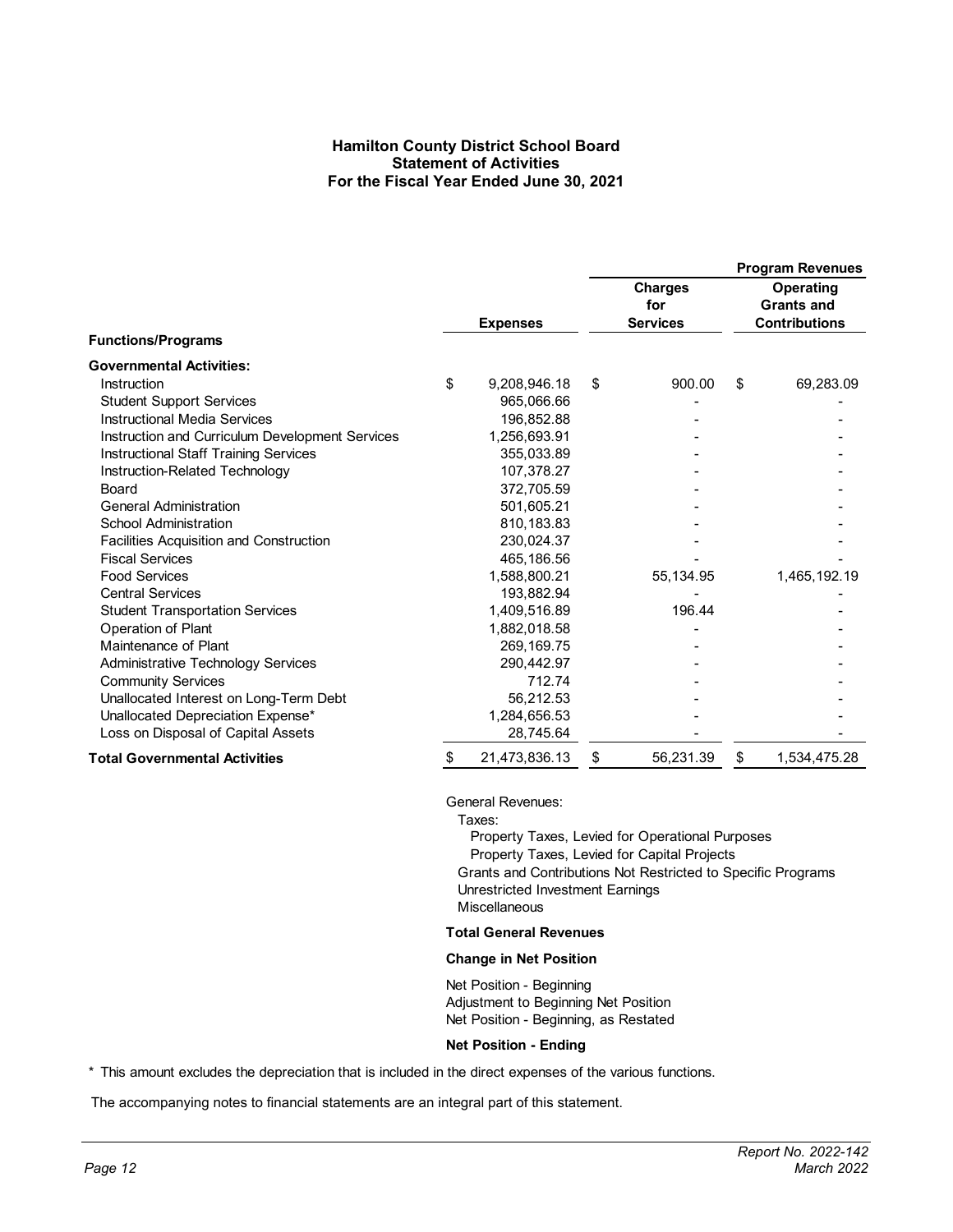|                                                      | Net (Expense)<br><b>Revenue and</b><br><b>Changes in Net</b><br><b>Position</b> |                                                                                                                                                                                                                                                                                                                                                     |  |  |  |
|------------------------------------------------------|---------------------------------------------------------------------------------|-----------------------------------------------------------------------------------------------------------------------------------------------------------------------------------------------------------------------------------------------------------------------------------------------------------------------------------------------------|--|--|--|
| Capital<br><b>Grants and</b><br><b>Contributions</b> | Governmental<br><b>Activities</b>                                               |                                                                                                                                                                                                                                                                                                                                                     |  |  |  |
| \$<br>94,635.82                                      | \$                                                                              | (9, 138, 763.09)<br>(965,066.66)<br>(196, 852.88)<br>(1, 256, 693.91)<br>(355, 033.89)<br>(107, 378.27)<br>(372, 705.59)<br>(501, 605.21)<br>(810, 183.83)<br>(135, 388.55)<br>(465, 186.56)<br>(68, 473.07)<br>(193, 882.94)<br>(1,409,320.45)<br>(1,882,018.58)<br>(269, 169.75)<br>(290, 442.97)<br>(712.74)<br>(56, 212.53)<br>(1, 284, 656.53) |  |  |  |
| \$<br>94,635.82                                      |                                                                                 | (28, 745.64)<br>(19,788,493.64)                                                                                                                                                                                                                                                                                                                     |  |  |  |

|   | 4,722,121.60   |
|---|----------------|
|   | 1,528,852.19   |
|   | 11.737.743.15  |
|   | 7.080.28       |
|   | 348.262.55     |
|   | 18,344,059.77  |
|   | (1,444,433.87) |
|   | 37,180,488.67  |
|   | 197.00         |
|   | 37,180,685.67  |
| 9 | 35,736,251.80  |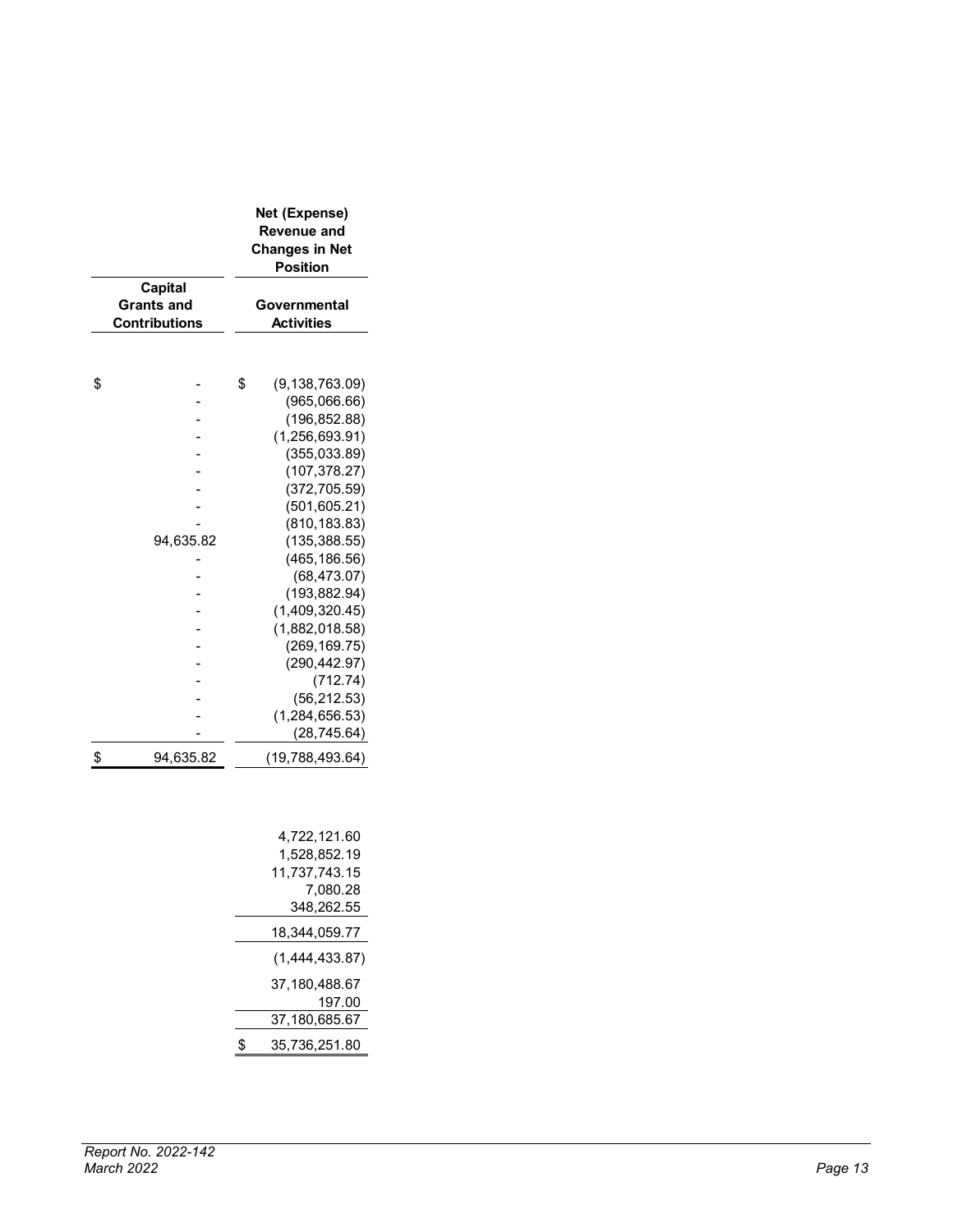#### **Hamilton County District School Board Balance Sheet – Governmental Funds June 30, 2021**

<span id="page-19-0"></span>

|                                                                             | General<br><b>Fund</b> |                                      | <b>Special Revenue -</b><br><b>Food Service Fund</b> |                         | <b>Special Revenue -</b><br><b>Other Fund</b> |                         |
|-----------------------------------------------------------------------------|------------------------|--------------------------------------|------------------------------------------------------|-------------------------|-----------------------------------------------|-------------------------|
| <b>ASSETS</b>                                                               |                        |                                      |                                                      |                         |                                               |                         |
| Cash and Cash Equivalents<br><b>Accounts Receivable</b>                     | \$                     | 2,888,306.21<br>52,300.10            | \$                                                   | 246,281.68<br>518.57    | \$                                            |                         |
| Due from Other Funds<br>Due from Other Agencies<br>Inventories              |                        | 208,517.67<br>15,474.74<br>29,633.15 |                                                      | 204,866.98<br>60,745.18 |                                               | 292,955.90              |
| <b>TOTAL ASSETS</b>                                                         | \$                     | 3, 194, 231.87                       | $\frac{1}{2}$                                        | 512,412.41              | \$                                            | 292,955.90              |
| <b>LIABILITIES AND FUND BALANCES</b><br>Liabilities:                        |                        |                                      |                                                      |                         |                                               |                         |
| <b>Accrued Salaries and Benefits</b><br>Payroll Deductions and Withholdings | \$                     | 102,558.49<br>402,473.42             | \$                                                   | 9,293.49                | \$                                            | 40,807.17               |
| <b>Accounts Payable</b>                                                     |                        | 103,446.25                           |                                                      | 118,552.98              |                                               | 84,561.73               |
| Due to Other Funds<br>Due to Other Agencies                                 |                        | 2,392.81                             |                                                      |                         |                                               | 133,139.64<br>32,813.26 |
| <b>Unearned Revenue</b>                                                     |                        |                                      |                                                      | 16,459.82               |                                               | 1,634.10                |
| <b>Total Liabilities</b>                                                    |                        | 610,870.97                           |                                                      | 144,306.29              |                                               | 292,955.90              |
| Fund Balances:                                                              |                        |                                      |                                                      |                         |                                               |                         |
| Nonspendable:                                                               |                        |                                      |                                                      |                         |                                               |                         |
| Inventories<br>Restricted for:                                              |                        | 29,633.15                            |                                                      | 60,745.18               |                                               |                         |
| <b>State Required Carryover Programs</b>                                    |                        | 524,303.14                           |                                                      |                         |                                               |                         |
| <b>Capital Projects</b>                                                     |                        |                                      |                                                      |                         |                                               |                         |
| <b>Food Service</b>                                                         |                        |                                      |                                                      | 307,360.94              |                                               |                         |
| Other Purposes                                                              |                        | 11,835.04                            |                                                      |                         |                                               |                         |
| <b>Total Restricted Fund Balance</b><br>Assigned for:                       |                        | 536, 138.18                          |                                                      | 307,360.94              |                                               |                         |
| Purchases on Order                                                          |                        | 110,655.80                           |                                                      |                         |                                               |                         |
| <b>Board Approved Budget Items</b>                                          |                        | 1,060,000.00                         |                                                      |                         |                                               |                         |
| <b>Total Assigned Fund Balance</b>                                          |                        | 1,170,655.80                         |                                                      | $\blacksquare$          |                                               | $\blacksquare$          |
| <b>Unassigned Fund Balance</b>                                              |                        | 846,933.77                           |                                                      |                         |                                               | $\overline{a}$          |
| <b>Total Fund Balances</b>                                                  |                        | 2,583,360.90                         |                                                      | 368,106.12              |                                               |                         |
| TOTAL LIABILITIES AND FUND BALANCES                                         | \$                     | 3, 194, 231.87                       | \$                                                   | 512,412.41              | \$                                            | 292,955.90              |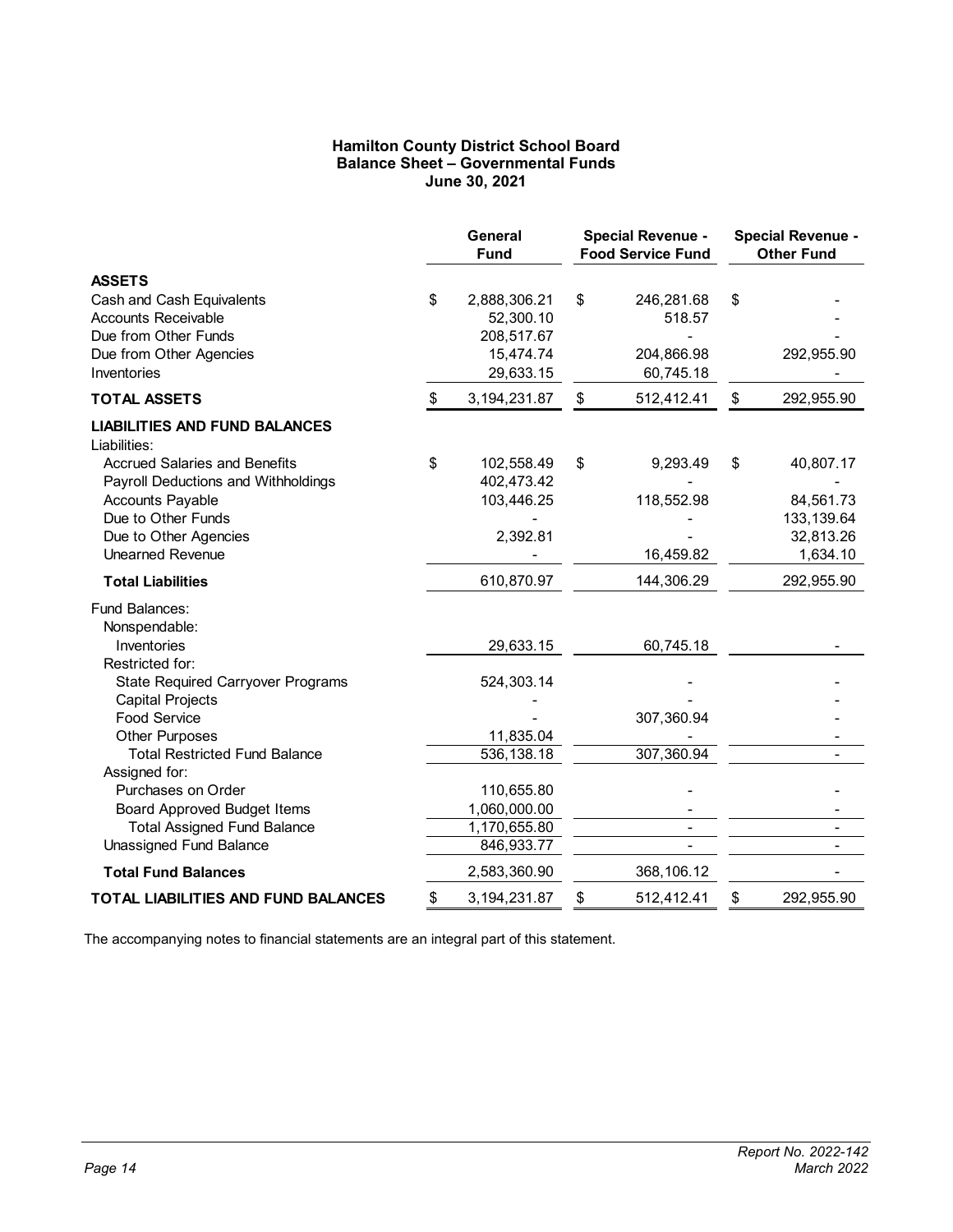| <b>Special Revenue -</b><br><b>Federal Education</b><br><b>Stabilization Fund</b> | <b>Capital Projects -</b><br><b>Local Capital</b><br><b>Improvement Fund</b> | Other<br>Governmental<br><b>Funds</b> |                       | <b>Total</b><br>Governmental<br><b>Funds</b> |
|-----------------------------------------------------------------------------------|------------------------------------------------------------------------------|---------------------------------------|-----------------------|----------------------------------------------|
| \$                                                                                | \$<br>1,403,240.84                                                           | \$<br>306,982.32                      | \$                    | 4,844,811.05                                 |
|                                                                                   |                                                                              |                                       |                       | 52,818.67                                    |
|                                                                                   |                                                                              |                                       |                       | 208,517.67                                   |
| 107,359.89                                                                        | 700.49                                                                       | 42,000.00                             |                       | 663,358.00                                   |
|                                                                                   |                                                                              |                                       |                       | 90,378.33                                    |
| \$<br>107,359.89                                                                  | \$<br>1,403,941.33                                                           | \$<br>348,982.32                      | $\boldsymbol{\theta}$ | 5,859,883.72                                 |
| \$<br>24,878.28                                                                   | \$                                                                           | \$                                    | \$                    | 177,537.43                                   |
|                                                                                   |                                                                              |                                       |                       | 402,473.42                                   |
| 554.95                                                                            | 26,142.34                                                                    |                                       |                       | 333,258.25                                   |
| 75,378.03                                                                         |                                                                              |                                       |                       | 208,517.67                                   |
|                                                                                   |                                                                              |                                       |                       | 35,206.07                                    |
| 6,548.63                                                                          |                                                                              |                                       |                       | 24,642.55                                    |
| 107,359.89                                                                        | 26,142.34                                                                    |                                       |                       | 1,181,635.39                                 |
|                                                                                   |                                                                              |                                       |                       |                                              |
|                                                                                   |                                                                              |                                       |                       | 90,378.33                                    |
|                                                                                   |                                                                              |                                       |                       | 524,303.14                                   |
|                                                                                   | 1,377,798.99                                                                 | 348,982.32                            |                       | 1,726,781.31                                 |
|                                                                                   |                                                                              |                                       |                       | 307,360.94                                   |
|                                                                                   |                                                                              |                                       |                       | 11,835.04                                    |
|                                                                                   | 1,377,798.99                                                                 | 348,982.32                            |                       | 2,570,280.43                                 |
|                                                                                   |                                                                              |                                       |                       | 110,655.80                                   |
|                                                                                   |                                                                              |                                       |                       | 1,060,000.00                                 |
| $\overline{\phantom{0}}$                                                          |                                                                              |                                       |                       | 1,170,655.80                                 |
|                                                                                   |                                                                              |                                       |                       | 846,933.77                                   |
|                                                                                   | 1,377,798.99                                                                 | 348,982.32                            |                       | 4,678,248.33                                 |
| \$<br>107,359.89                                                                  | \$<br>1,403,941.33                                                           | \$<br>348,982.32                      | \$                    | 5,859,883.72                                 |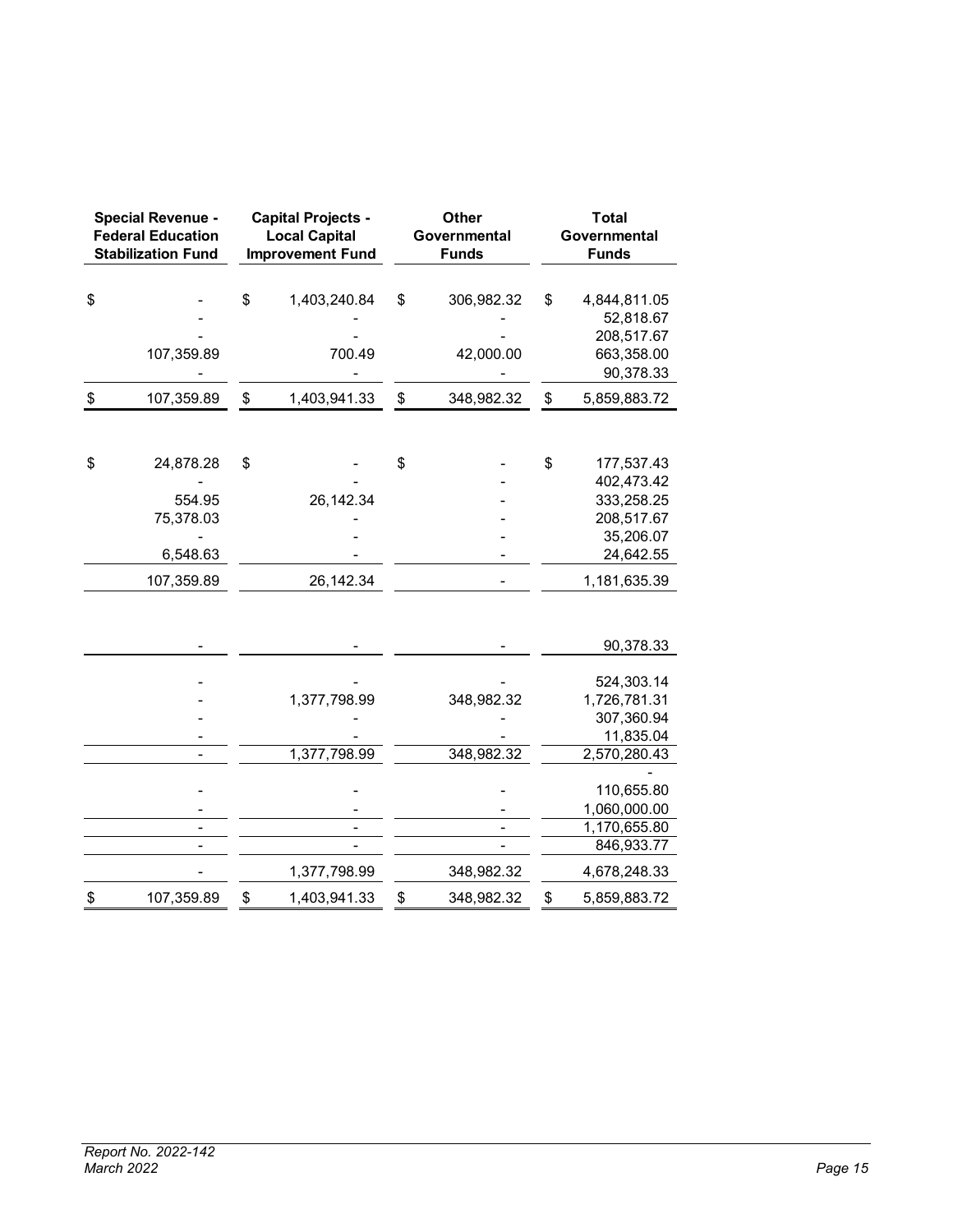#### **Hamilton County District School Board Reconciliation of the Governmental Funds Balance Sheet to the Statement of Net Position June 30, 2021**

<span id="page-21-0"></span>

| <b>Total Fund Balances - Governmental Funds</b>                                                                                                                                       | \$<br>4,678,248.33                                                                                                                                                                                                                   |                                                                          |                 |
|---------------------------------------------------------------------------------------------------------------------------------------------------------------------------------------|--------------------------------------------------------------------------------------------------------------------------------------------------------------------------------------------------------------------------------------|--------------------------------------------------------------------------|-----------------|
|                                                                                                                                                                                       | Amounts reported for governmental activities in the statement of net position are different because:                                                                                                                                 |                                                                          |                 |
| Capital assets, net of accumulated depreciation, used in governmental activities are not financial<br>resources and, therefore, are not reported as assets in the governmental funds. | 43,196,785.43                                                                                                                                                                                                                        |                                                                          |                 |
|                                                                                                                                                                                       | The deferred outflows of resources and deferred inflows of resources related to pensions and<br>other postemployment benefits (OPEB) are applicable to future periods and, therefore, are not<br>reported in the governmental funds. |                                                                          |                 |
|                                                                                                                                                                                       | Deferred Outflows Related to Pensions<br>Deferred Outflows Related to OPEB<br>Deferred Inflows Related to Pensions<br>Deferred Inflows Related to OPEB                                                                               | \$<br>4,332,404.00<br>48,835.00<br>(894, 488.00)<br>(20, 368.00)         | 3,466,383.00    |
|                                                                                                                                                                                       | Long-term liabilities are not due and payable in the fiscal year and, therefore, are not reported<br>as liabilities in the governmental funds. Long-term liabilities at year end consist of:                                         |                                                                          |                 |
|                                                                                                                                                                                       | Installment-Purchase Payable<br><b>Bonds Payable</b><br><b>Compensated Absences Payable</b><br>Net Pension Liability                                                                                                                 | \$<br>(751, 715.96)<br>(595,000.00)<br>(1,251,651.00)<br>(12,625,163.00) |                 |
|                                                                                                                                                                                       | <b>Total OPEB Liability</b>                                                                                                                                                                                                          | (381,635.00)                                                             | (15,605,164.96) |
|                                                                                                                                                                                       | <b>Net Position - Governmental Activities</b>                                                                                                                                                                                        |                                                                          | 35,736,251.80   |
|                                                                                                                                                                                       |                                                                                                                                                                                                                                      |                                                                          |                 |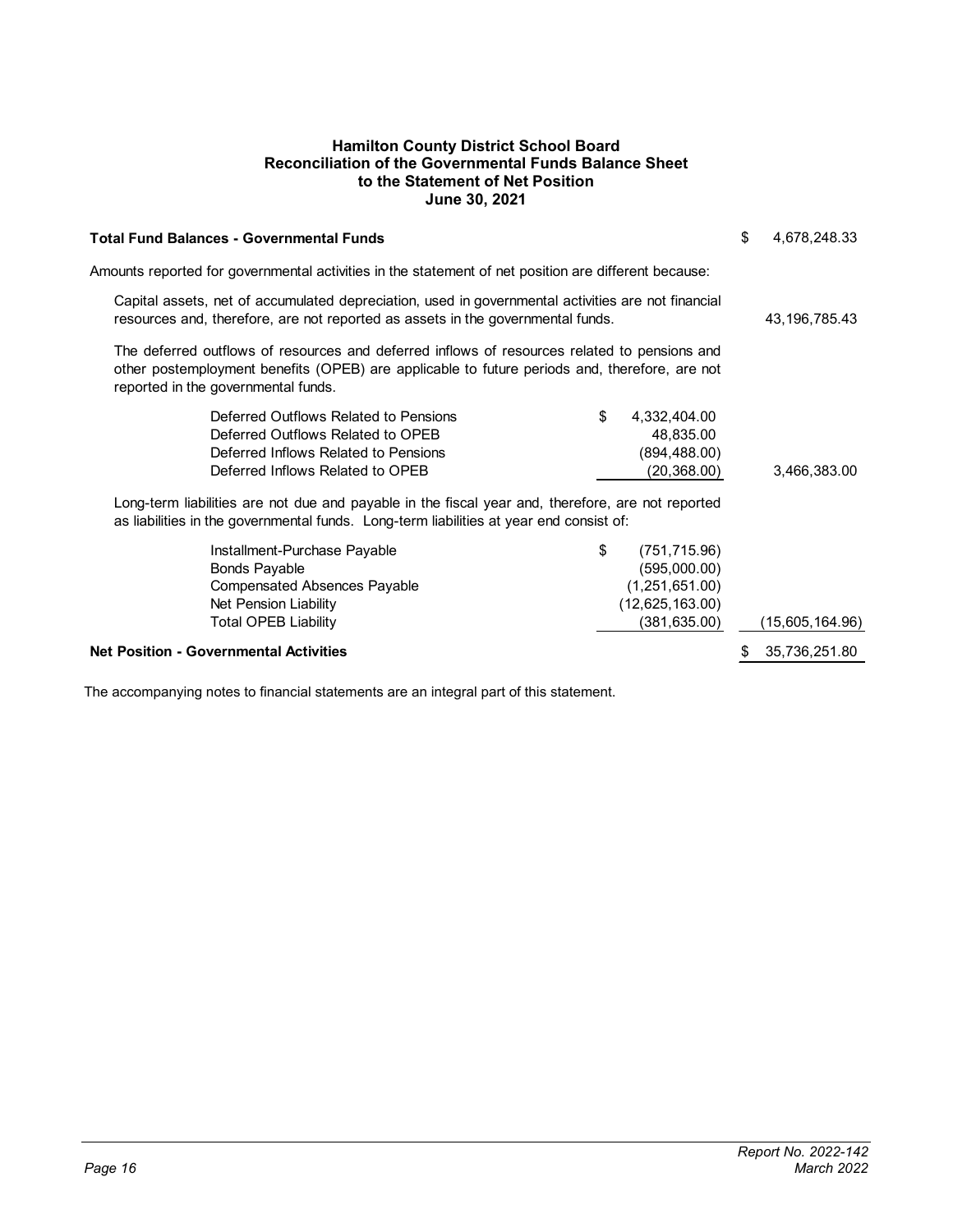THIS PAGE INTENTIONALLY LEFT BLANK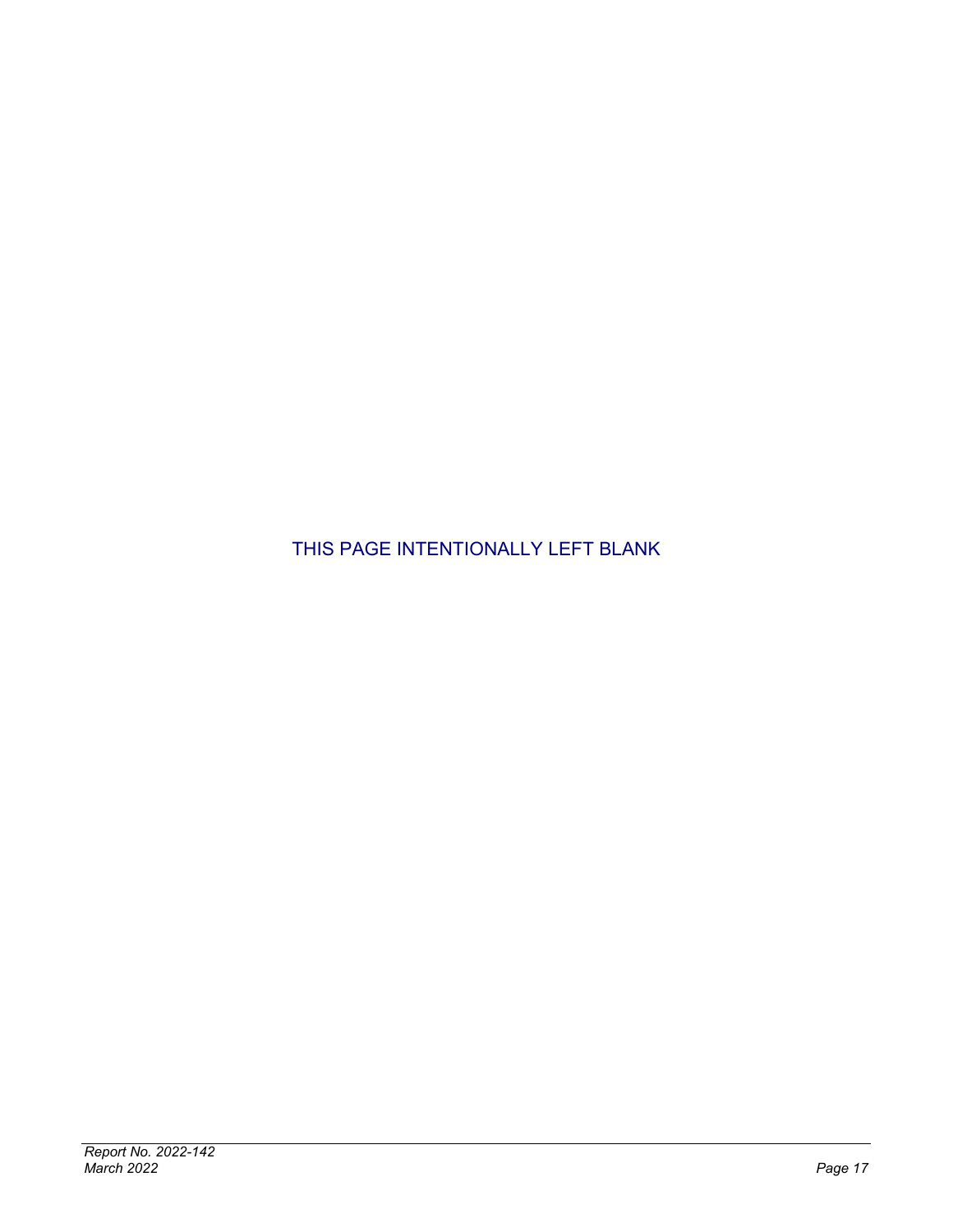#### **Hamilton County District School Board Statement of Revenues, Expenditures, and Changes in Fund Balances – Governmental Funds For the Fiscal Year Ended June 30, 2021**

<span id="page-23-0"></span>

|                                                                                                                                                                          | General<br>Fund |                                                          | <b>Special Revenue -</b><br><b>Food Service Fund</b> |                                      | <b>Special Revenue -</b><br><b>Other Fund</b> |                           |
|--------------------------------------------------------------------------------------------------------------------------------------------------------------------------|-----------------|----------------------------------------------------------|------------------------------------------------------|--------------------------------------|-----------------------------------------------|---------------------------|
| <b>Revenues</b>                                                                                                                                                          |                 |                                                          |                                                      |                                      |                                               |                           |
| Intergovernmental:<br><b>Federal Direct</b><br>Federal Through State and Local<br>State                                                                                  | \$              | 69,283.09<br>71,683.46<br>8,610,751.40                   | \$                                                   | 1,439,441.19<br>25,751.00            | \$                                            | 2,490,759.52              |
| Local:<br><b>Property Taxes</b><br><b>Charges for Services</b><br>Miscellaneous<br><b>Total Local Revenues</b>                                                           |                 | 4,722,121.60<br>1,096.44<br>312,694.95<br>5,035,912.99   |                                                      | 55, 134.95<br>23,743.43<br>78,878.38 |                                               |                           |
| <b>Total Revenues</b>                                                                                                                                                    |                 | 13,787,630.94                                            |                                                      | 1,544,070.57                         |                                               | 2,490,759.52              |
| <b>Expenditures</b>                                                                                                                                                      |                 |                                                          |                                                      |                                      |                                               |                           |
| Current - Education:<br>Instruction<br><b>Student Support Services</b>                                                                                                   |                 | 7,379,231.85<br>610,480.16                               |                                                      |                                      |                                               | 984, 345.14<br>286,469.91 |
| <b>Instructional Media Services</b><br>Instruction and Curriculum Development Services<br><b>Instructional Staff Training Services</b><br>Instruction-Related Technology |                 | 180,527.30<br>362,991.93<br>92,622.52<br>100,709.63      |                                                      |                                      |                                               | 807,580.33<br>251,811.22  |
| Board<br><b>General Administration</b><br><b>School Administration</b><br><b>Facilities Acquisition and Construction</b>                                                 |                 | 353,360.35<br>321,902.19<br>757,050.29                   |                                                      |                                      |                                               | 143,162.59<br>489.60      |
| <b>Fiscal Services</b><br><b>Food Services</b><br><b>Central Services</b>                                                                                                |                 | 438,561.62<br>21,677.99<br>183,059.24                    |                                                      | 1,499,424.82                         |                                               | 1,597.92<br>1,832.00      |
| <b>Student Transportation Services</b><br>Operation of Plant<br>Maintenance of Plant<br><b>Administrative Technology Services</b>                                        |                 | 1,077,173.17<br>1,710,607.14<br>252,206.50<br>282,113.58 |                                                      |                                      |                                               |                           |
| <b>Community Services</b><br>Fixed Capital Outlay:<br>Facilities Acquisition and Construction<br>Other Capital Outlay                                                    |                 | 712.74<br>11,031.73                                      |                                                      |                                      |                                               | 13,470.81                 |
| Debt Service:<br>Principal<br>Interest and Fiscal Charges                                                                                                                |                 |                                                          |                                                      |                                      |                                               |                           |
| <b>Total Expenditures</b>                                                                                                                                                |                 | 14,136,019.93                                            |                                                      | 1,499,424.82                         |                                               | 2,490,759.52              |
| <b>Excess (Deficiency) of Revenues Over Expenditures</b>                                                                                                                 |                 | (348, 388.99)                                            |                                                      | 44,645.75                            |                                               |                           |
| <b>Other Financing Sources (Uses)</b>                                                                                                                                    |                 |                                                          |                                                      |                                      |                                               |                           |
| Transfers In<br><b>Loss Recoveries</b><br><b>Transfers Out</b>                                                                                                           |                 | 210,734.61<br>2,413.00<br>(98, 358.75)                   |                                                      |                                      |                                               |                           |
| <b>Total Other Financing Sources (Uses)</b>                                                                                                                              |                 | 114,788.86                                               |                                                      |                                      |                                               |                           |
| <b>Net Change in Fund Balances</b><br>Fund Balances, Beginning                                                                                                           |                 | (233,600.13)<br>2,816,961.03                             |                                                      | 44,645.75<br>323,460.37              |                                               |                           |
| <b>Fund Balances, Ending</b>                                                                                                                                             | \$              | 2,583,360.90                                             | \$                                                   | 368,106.12                           | \$                                            | 0.00                      |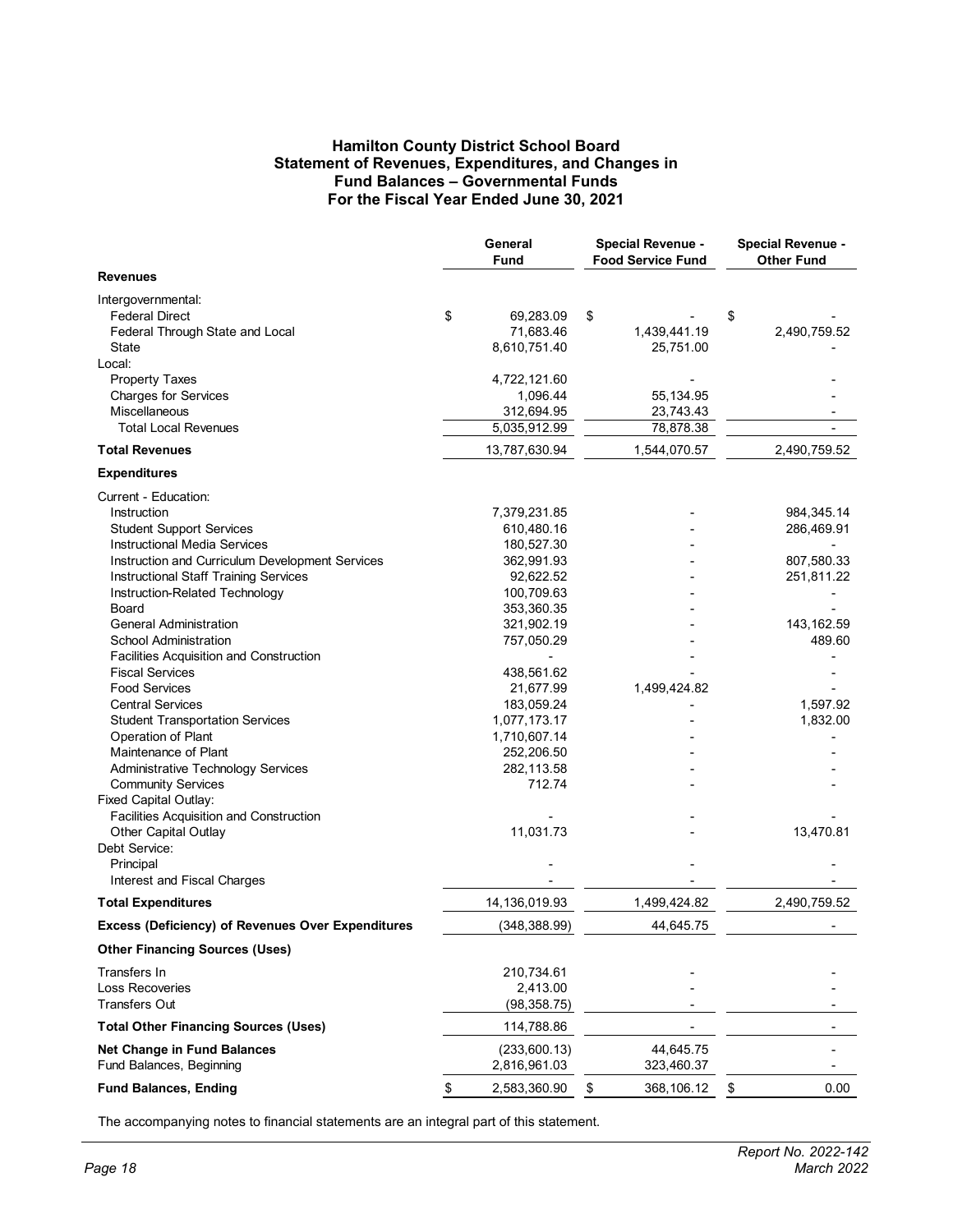| <b>Special Revenue -</b><br><b>Federal Education</b><br><b>Stabilization Fund</b> |    | <b>Capital Projects -</b><br><b>Local Capital</b><br><b>Improvement Fund</b> |    | Other<br>Governmental<br><b>Funds</b> |    | <b>Total</b><br>Governmental<br><b>Funds</b> |
|-----------------------------------------------------------------------------------|----|------------------------------------------------------------------------------|----|---------------------------------------|----|----------------------------------------------|
|                                                                                   |    |                                                                              |    |                                       |    |                                              |
|                                                                                   |    |                                                                              |    |                                       |    |                                              |
| \$                                                                                | \$ |                                                                              | \$ |                                       | \$ | 69,283.09                                    |
| 564,548.77                                                                        |    |                                                                              |    |                                       |    | 4,566,432.94                                 |
|                                                                                   |    |                                                                              |    | 94,635.82                             |    | 8,731,138.22                                 |
|                                                                                   |    | 1,528,852.19                                                                 |    |                                       |    | 6,250,973.79                                 |
|                                                                                   |    |                                                                              |    |                                       |    | 56,231.39                                    |
|                                                                                   |    | 1,238.39                                                                     |    | 15,253.06                             |    | 352,929.83                                   |
|                                                                                   |    | 1,530,090.58                                                                 |    | 15,253.06                             |    | 6,660,135.01                                 |
| 564,548.77                                                                        |    | 1,530,090.58                                                                 |    | 109,888.88                            |    | 20,026,989.26                                |
|                                                                                   |    |                                                                              |    |                                       |    |                                              |
| 347,034.63                                                                        |    |                                                                              |    |                                       |    | 8,710,611.62                                 |
| 13,590.32                                                                         |    |                                                                              |    |                                       |    | 910,540.39                                   |
| 4,492.58                                                                          |    |                                                                              |    |                                       |    | 185,019.88                                   |
| 13,860.90                                                                         |    |                                                                              |    |                                       |    | 1,184,433.16                                 |
| 3,177.07                                                                          |    |                                                                              |    |                                       |    | 347,610.81                                   |
| 277.66                                                                            |    |                                                                              |    |                                       |    | 100,987.29                                   |
| 632.37                                                                            |    |                                                                              |    |                                       |    | 353,992.72                                   |
| 17,995.50                                                                         |    |                                                                              |    |                                       |    | 483,060.28<br>758,981.85                     |
| 1,441.96                                                                          |    | 216,255.81                                                                   |    | 13,768.56                             |    | 230,024.37                                   |
| 580.95                                                                            |    |                                                                              |    |                                       |    | 439,142.57                                   |
| 11,432.81                                                                         |    |                                                                              |    |                                       |    | 1,532,535.62                                 |
|                                                                                   |    |                                                                              |    |                                       |    | 184,657.16                                   |
| 16,927.80                                                                         |    |                                                                              |    |                                       |    | 1,095,932.97                                 |
| 122,289.61                                                                        |    |                                                                              |    |                                       |    | 1,832,896.75                                 |
| 1,868.29                                                                          |    |                                                                              |    |                                       |    | 254,074.79                                   |
| 277.66                                                                            |    |                                                                              |    |                                       |    | 282,391.24                                   |
|                                                                                   |    |                                                                              |    |                                       |    | 712.74                                       |
|                                                                                   |    |                                                                              |    |                                       |    |                                              |
|                                                                                   |    | 101,038.74                                                                   |    |                                       |    | 101,038.74                                   |
| 8,668.66                                                                          |    | 55,076.51                                                                    |    | 1,099.99                              |    | 89,347.70                                    |
|                                                                                   |    | 174,447.04                                                                   |    | 70,000.00                             |    | 244,447.04                                   |
|                                                                                   |    | 27,784.88                                                                    |    | 28,427.65                             |    | 56,212.53                                    |
| 564,548.77                                                                        |    | 574,602.98                                                                   |    | 113,296.20                            |    | 19,378,652.22                                |
|                                                                                   |    | 955,487.60                                                                   |    | (3,407.32)                            |    | 648,337.04                                   |
|                                                                                   |    |                                                                              |    |                                       |    |                                              |
|                                                                                   |    |                                                                              |    | 98,358.75                             |    | 309,093.36                                   |
|                                                                                   |    |                                                                              |    |                                       |    | 2,413.00                                     |
|                                                                                   |    | (210,734.61)                                                                 |    |                                       |    | (309,093.36)                                 |
|                                                                                   |    | (210, 734.61)                                                                |    | 98,358.75                             |    | 2,413.00                                     |
|                                                                                   |    | 744,752.99                                                                   |    | 94,951.43                             |    | 650,750.04                                   |
|                                                                                   |    | 633,046.00                                                                   |    | 254,030.89                            |    | 4,027,498.29                                 |
| \$<br>0.00                                                                        | \$ | 1,377,798.99                                                                 | \$ | 348,982.32                            | \$ | 4,678,248.33                                 |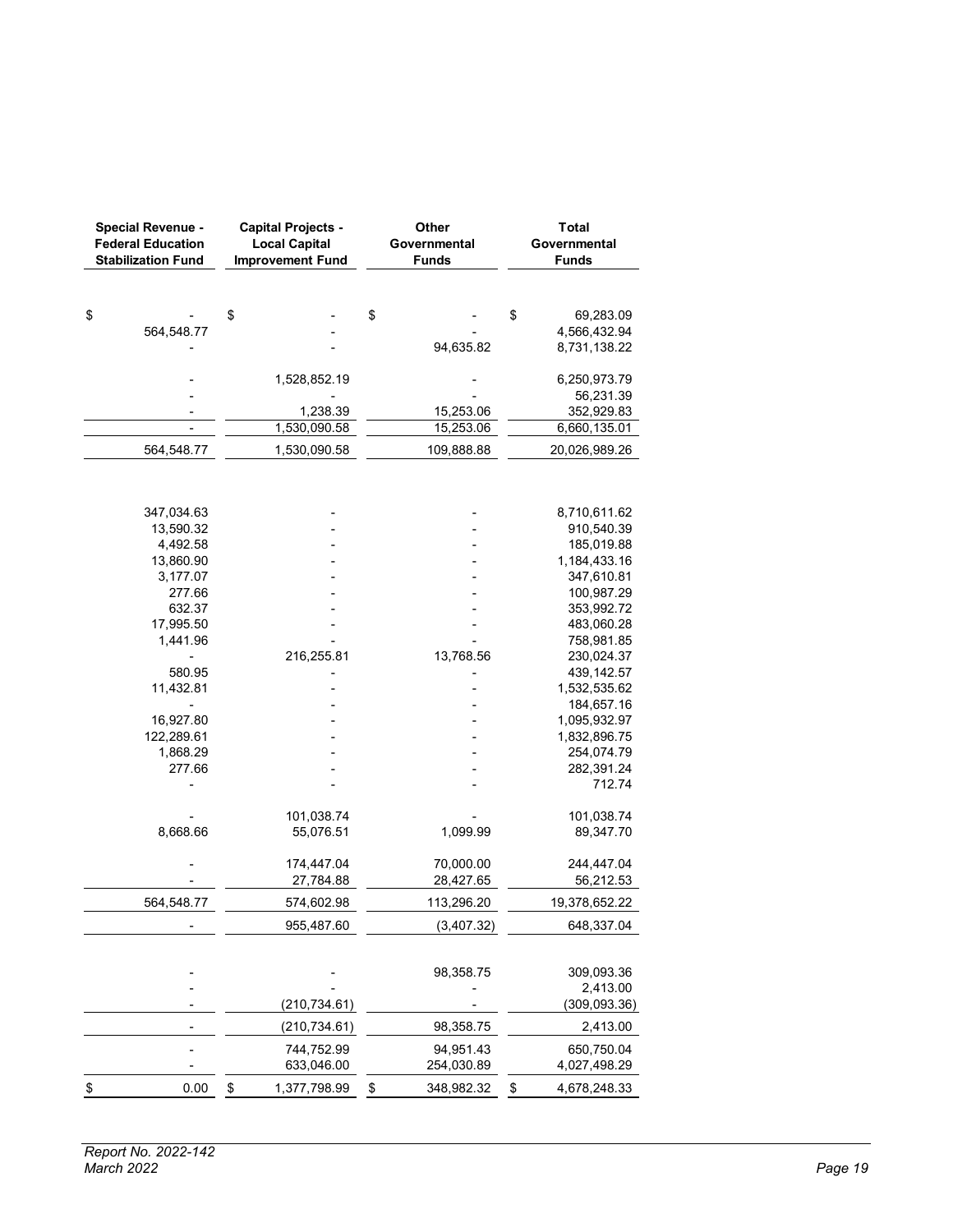#### <span id="page-25-0"></span>**Hamilton County District School Board Reconciliation of the Governmental Funds Statement of Revenues, Expenditures, and Changes in Fund Balances to the Statement of Activities For the Fiscal Year Ended June 30, 2021**

| Net Change in Fund Balances - Governmental Funds                                                                                                                                                                                                                                                                                                                             | \$<br>650,750.04 |
|------------------------------------------------------------------------------------------------------------------------------------------------------------------------------------------------------------------------------------------------------------------------------------------------------------------------------------------------------------------------------|------------------|
| Amounts reported for governmental activities in the statement of activities are different because:                                                                                                                                                                                                                                                                           |                  |
| Capital outlays are reported in the governmental funds as expenditures. However, in the statement<br>of activities, the cost of those assets is allocated over their estimated useful lives as depreciation<br>expense. This is the amount of depreciation expense in excess of capital outlays in the current fiscal<br>year.                                               | (1,358,896.31)   |
| The loss on the disposal of capital assets during the current fiscal year is reported in the statement<br>of activities. In the governmental funds, the cost of these assets was recognized as an expenditure<br>in the fiscal year purchased. Thus, the change in net position differs from the change in fund balance<br>by the undepreciated cost of the disposed assets. | (28, 745.64)     |
| Repayment of long-term debt is an expenditure in the governmental funds, but the repayment<br>reduces long-term liabilities in the statement of net position. This is the amount of repayments in the<br>current fiscal year.                                                                                                                                                |                  |
| \$<br>Installment-Purchase Payable<br>174,447.04<br><b>Bonds Payable</b><br>70,000.00                                                                                                                                                                                                                                                                                        | 244,447.04       |
| In the statement of activities, the cost of compensated absences is measured by the amounts<br>earned during the year, while in the governmental funds, expenditures are recognized based on the<br>amounts actually paid for compensated absences. This is the net amount of compensated absences<br>earned in excess of the amount paid in the current fiscal year.        | (25, 571.00)     |
| Governmental funds report District OPEB contributions as expenditures. However, in the statement<br>of activities, the cost of OPEB benefits earned net of employee contributions, as determined through<br>an actuarial valuation, is reported as an OPEB expense.                                                                                                          |                  |
| Decrease in Total OPEB Liability<br>\$<br>3,625.00<br>Increase in Deferred Outflows of Resources - OPEB<br>4,144.00<br>Decrease in Deferred Inflows of Resources - OPEB<br>2,697.00                                                                                                                                                                                          | 10,466.00        |
| Governmental funds report District pension contributions as expenditures. However, in the statement<br>of activities, the cost of pension benefits earned net of employee contributions is reported as a<br>pension expense.                                                                                                                                                 |                  |
| <b>FRS Pension Contribution</b><br>\$<br>882,077.00<br>171,593.00<br><b>HIS Pension Contribution</b><br>(1,794,394.00)<br><b>FRS Pension Expense</b>                                                                                                                                                                                                                         |                  |
| <b>HIS Pension Expense</b><br>(196, 160.00)                                                                                                                                                                                                                                                                                                                                  | (936, 884.00)    |
| <b>Change in Net Position - Governmental Activities</b>                                                                                                                                                                                                                                                                                                                      | \$(1,444,433.87) |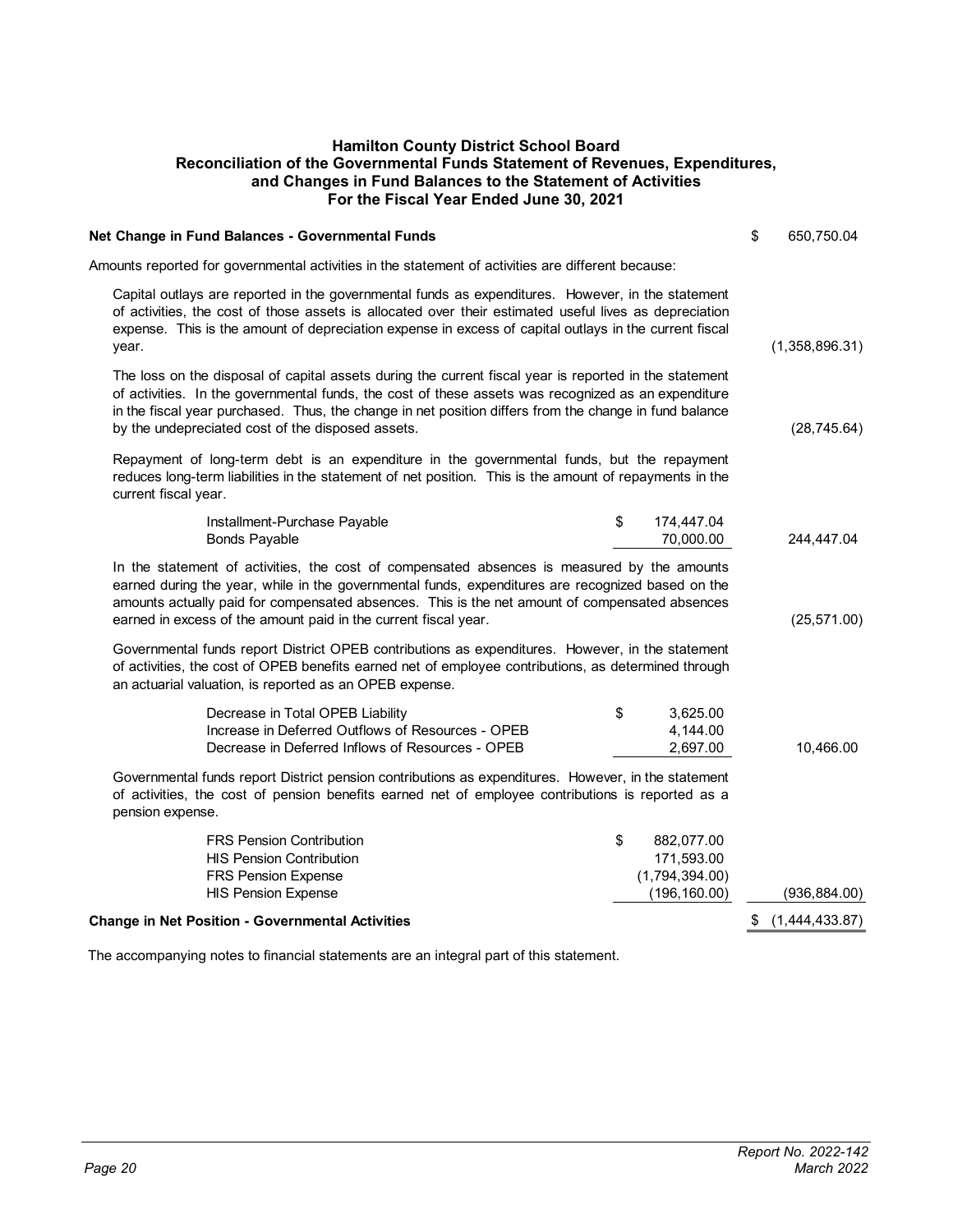#### <span id="page-26-0"></span>**Hamilton County District School Board Statement of Fiduciary Net Position – Fiduciary Funds June 30, 2021**

|                                      | <b>Custodial</b><br><b>Funds</b> |                |  |  |
|--------------------------------------|----------------------------------|----------------|--|--|
| <b>ASSETS</b>                        |                                  |                |  |  |
| Cash<br>Accounts Receivable          | \$                               | 167,080<br>513 |  |  |
| <b>TOTAL ASSETS</b>                  |                                  | 167,593        |  |  |
| <b>LIABILITIES</b>                   |                                  |                |  |  |
| <b>Accounts Payable</b>              |                                  | 5,834          |  |  |
| <b>NET POSITION</b>                  |                                  |                |  |  |
| <b>Restricted for Student Groups</b> | \$                               | 161,759        |  |  |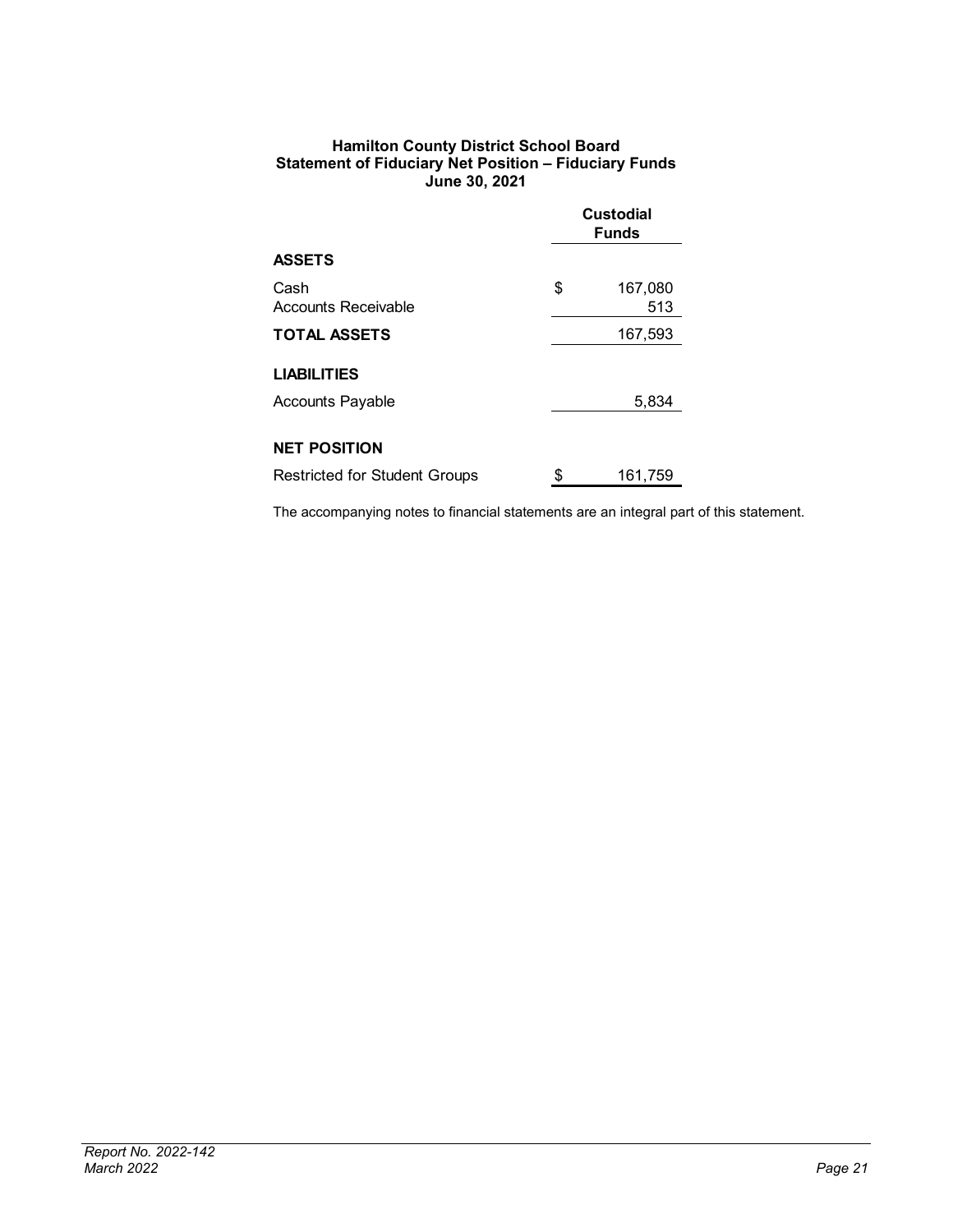#### <span id="page-27-0"></span>**Hamilton County District School Board Statement of Changes in Fiduciary Net Position – Fiduciary Funds For the Fiscal Year Ended June 30, 2021**

|                                       | <b>Custodial</b><br><b>Funds</b> |  |
|---------------------------------------|----------------------------------|--|
| <b>ADDITIONS</b>                      |                                  |  |
| Classes                               | \$<br>18,743                     |  |
| Clubs                                 | 8,500                            |  |
| Departments                           | 44,949                           |  |
| Funds                                 | 283,097                          |  |
| <b>Total Additions</b>                | 355,289                          |  |
| <b>DEDUCTIONS</b>                     |                                  |  |
| Classes                               | 13,885                           |  |
| Clubs                                 | 3,057                            |  |
| Departments                           | 41,292                           |  |
| Funds                                 | 240,473                          |  |
| <b>Total Deductions</b>               | 298,707                          |  |
| <b>Change in Net Position</b>         | 56,582                           |  |
| Net Position - Beginning              |                                  |  |
| Adjustment to Beginning Net Position  | 105,177                          |  |
| Net Position - Beginning, as Restated | 105,177                          |  |
| <b>Net Position - Ending</b>          | \$<br>161,759                    |  |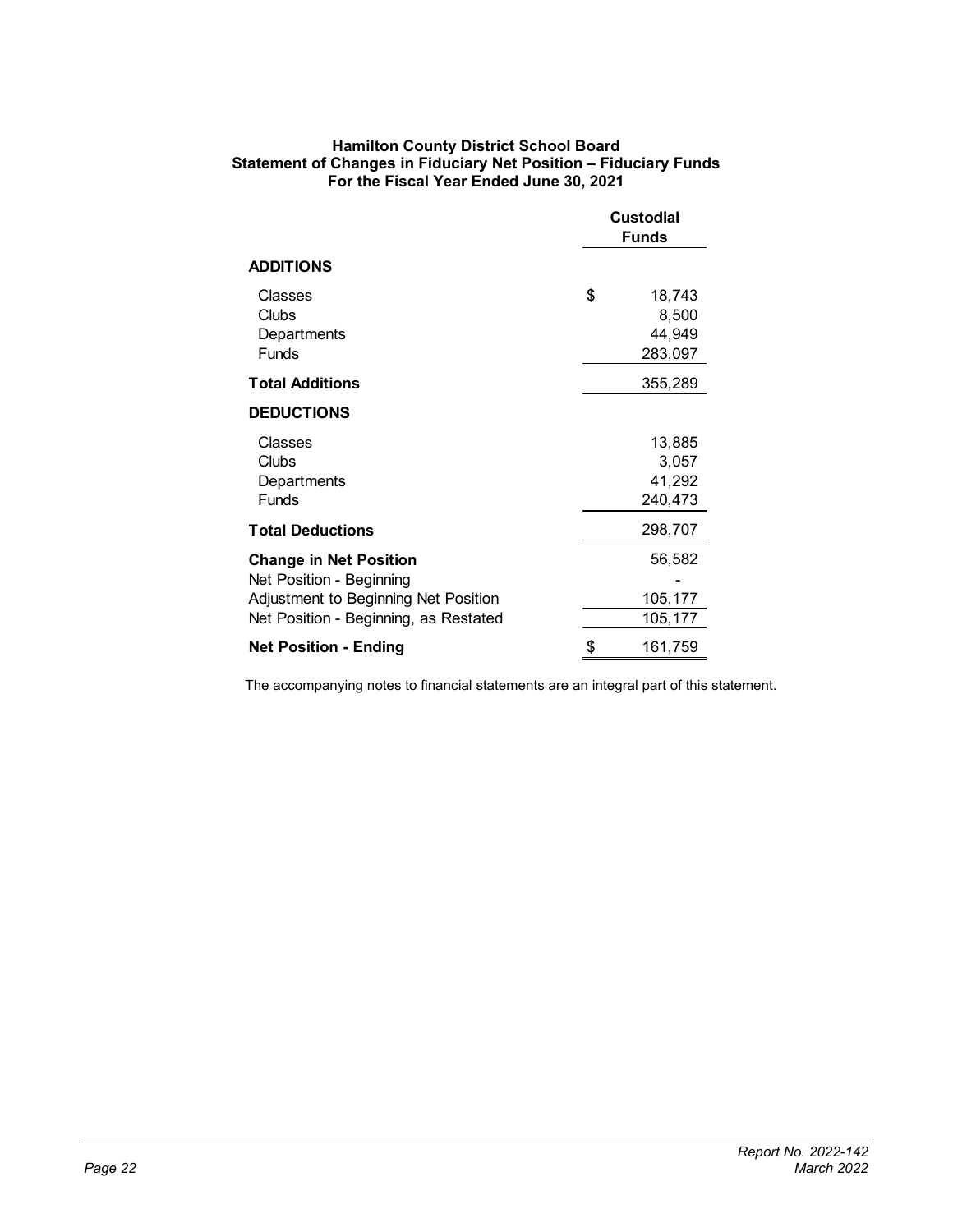### <span id="page-28-0"></span> **SUMMARY OF SIGNIFICANT ACCOUNTING POLICIES**

### **A. Description of Government-Wide Financial Statements**

The government-wide financial statements (i.e., the statement of net position and the statement of activities) report information on all of the nonfiduciary activities of the Hamilton County School District (District). All fiduciary activities are reported only in the fund financial statements. Governmental activities are normally supported by taxes, intergovernmental revenues, and other nonexchange transactions.

The statement of activities presents a comparison between direct expenses and program revenues for each function or program of the District's governmental activities. Direct expenses are those that are specifically associated with a service, program, or department and are thereby clearly identifiable to a particular function. Depreciation expense associated with the District's transportation and food service departments are allocated to the student transportation services and food services functions, while remaining depreciation expense is not readily associated with a particular function and is reported as unallocated.

### **B. Reporting Entity**

The Hamilton County District School Board (Board) has direct responsibility for operation, control, and supervision of District schools and is considered a primary government for financial reporting. The District is considered part of the Florida system of public education, operates under the general direction of the Florida Department of Education (FDOE), and is governed by State law and State Board of Education (SBE) rules. The governing body of the District is the Board, which is composed of five elected members. The elected Superintendent of Schools is the executive officer of the Board. Geographic boundaries of the District correspond with those of Hamilton County.

Criteria for determining if other entities are potential component units that should be reported within the District's basic financial statements are identified and described in the Governmental Accounting Standards Board's (GASB) *Codification of Governmental Accounting and Financial Reporting Standards*, Sections 2100 and 2600. The application of these criteria provides for identification of any legally separate entities for which the Board is financially accountable and other organizations for which the nature and significance of their relationship with the Board are such that exclusion would cause the District's basic financial statements to be misleading. Based on these criteria, no component units are included within the District's reporting entity.

### **C. Basis of Presentation: Government-Wide Financial Statements**

While separate government-wide and fund financial statements are presented, they are interrelated. The governmental activities column incorporates data from governmental funds. Separate financial statements are provided for governmental funds and fiduciary funds, even though the latter are excluded from the government-wide financial statements.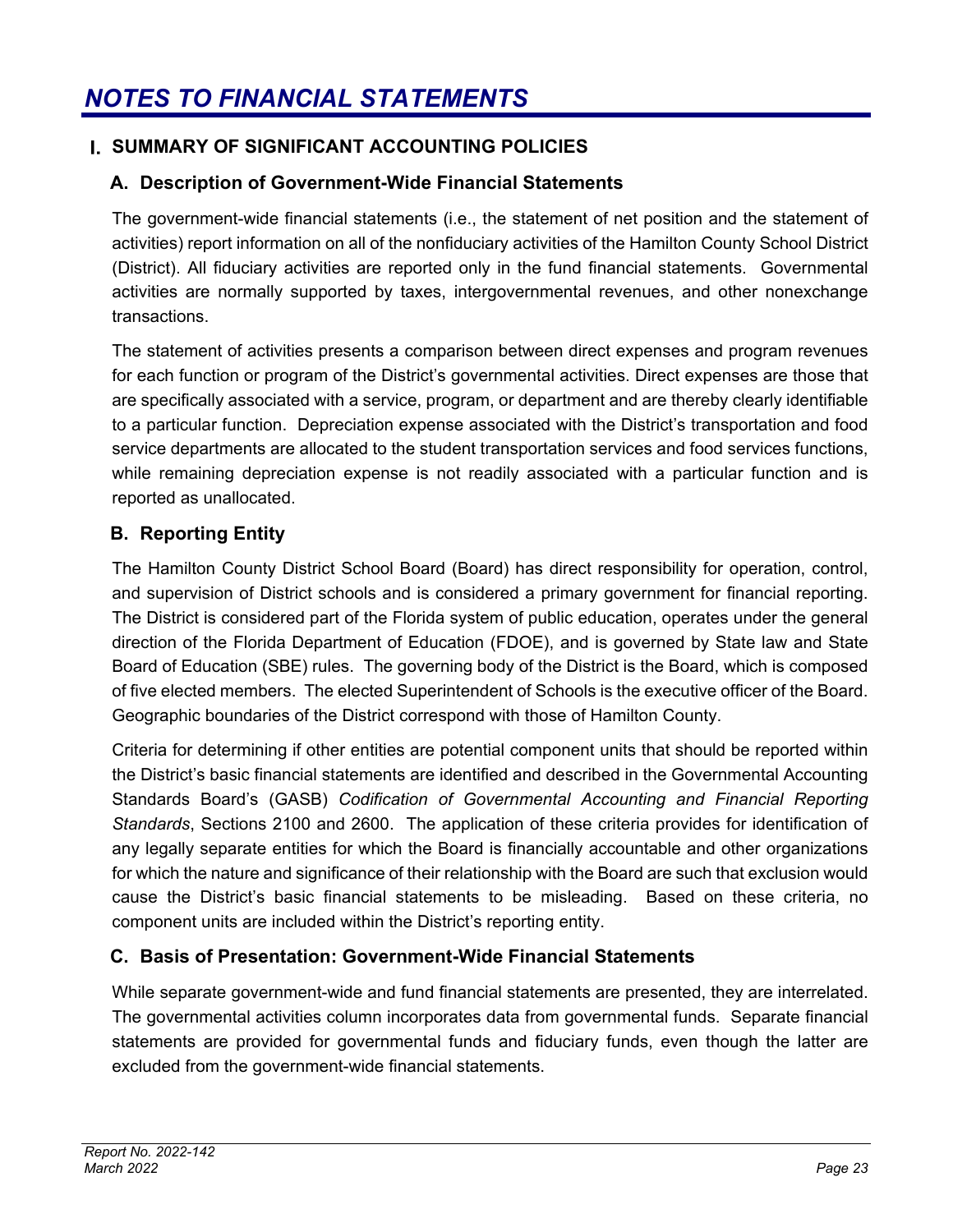The effects of interfund activity have been eliminated from the government-wide financial statements except for interfund services provided and used.

### **D. Basis of Presentation: Fund Financial Statements**

The fund financial statements provide information about the District's funds, including the fiduciary funds. Separate statements for each fund category – governmental and fiduciary – are presented. The emphasis of fund financial statements is on major governmental funds, each displayed in a separate column. All remaining governmental funds are aggregated and reported as nonmajor funds.

The District reports the following major governmental funds:

- General Fund to account for all financial resources not required to be accounted for in another fund and for certain revenues from the State that are legally restricted to be expended for specific current operating purposes.
- Special Revenue Food Service Fund to account for and report on activities of the food service program in serving breakfast and lunch at District schools.
- Special Revenue Other Fund to account for certain Federal grant program resources.
- Special Revenue Federal Education Stabilization Fund to account for Federal Coronavirus Aid, Relief, and Economic Security (CARES) Act funding provided through the State as emergency relief to address the impact of COVID-19 on elementary and secondary schools.
- Capital Projects Local Capital Improvement Fund to account for the financial resources generated by the local capital improvement tax levy to be used for educational capital outlay needs, including new construction, renovation and remodeling projects, new and replacement equipment, and motor vehicle purchases.

Additionally, the District reports the following fiduciary fund type:

 Custodial Funds – to account for resources of the school internal funds, which are used to administer moneys collected at several schools in connection with school, student athletic, class, and club activities.

During the course of operations, the District has activity between funds for various purposes. Any residual balances outstanding at fiscal year end are reported as due from/to other funds. While these balances are reported in fund financial statements, certain eliminations are made in the preparation of the government-wide financial statements. Further, certain activity occurs during the year involving transfers of resources between funds. In fund financial statements, these amounts are reported at gross amounts as transfers in and out. While reported in fund financial statements, eliminations are made in the preparation of the government-wide financial statements.

### **E. Measurement Focus and Basis of Accounting**

The accounting and financial reporting treatment is determined by the applicable measurement focus and basis of accounting. Measurement focus indicates the type of resources being measured such as current financial resources or economic resources. The basis of accounting indicates the timing of transactions or events for recognition in the financial statements.

The government-wide financial statements are reported using the economic resources measurement focus and the accrual basis of accounting. Revenues are recognized when earned and expenses are recognized when a liability is incurred, regardless of the timing of the related cash flows. Property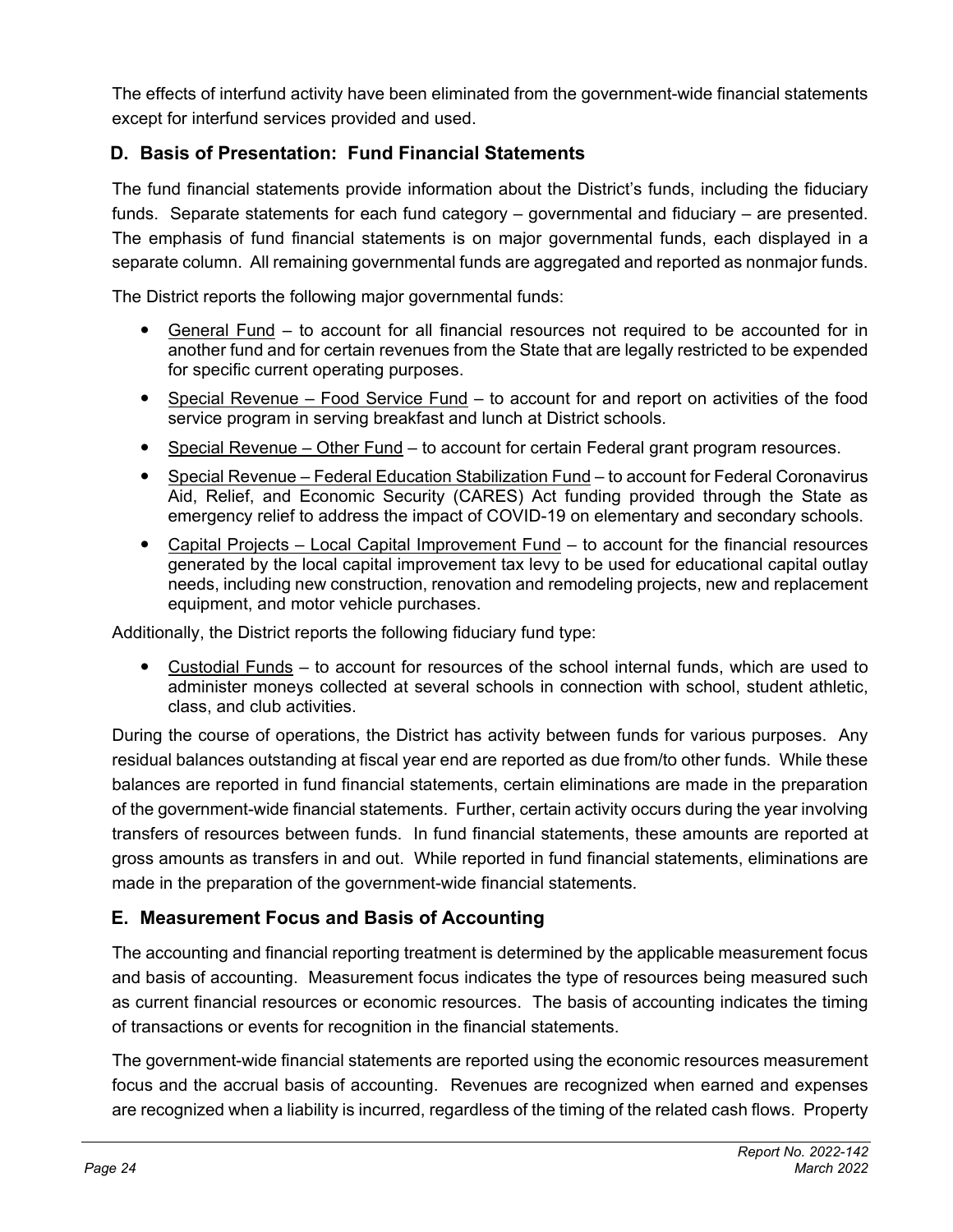taxes are recognized in the year for which they are levied. Revenues from grants, entitlements, and donations are recognized as soon as all eligibility requirements imposed by the provider have been met.

The governmental fund financial statements are reported using the current financial resources measurement focus and the modified accrual basis of accounting. Revenues, except for certain grant revenues, are recognized as soon as they are both measurable and available. Revenues are considered to be available when they are collectible within the current period or soon enough thereafter to pay liabilities of the current period. For this purpose, the District considers revenues to be available if they are collected within 60 days of the end of the current fiscal year. When grant terms provide that the expenditure of resources is the prime factor for determining eligibility for Federal, State, and other grant resources, revenue is recognized at the time the expenditure is made. Entitlements are recorded as revenues when all eligibility requirements are met, including any time requirements, and the amount is received during the period or within the availability period for this revenue source (within 60 days of year end). Property taxes and interest associated with the current fiscal period are all considered to be susceptible to accrual and so have been recognized as revenues of the current fiscal period. Expenditures are generally recognized when the related fund liability is incurred, as under accrual accounting. However, debt service expenditures, claims and judgments, pension benefits, other postemployment benefits, and compensated absences, are only recorded when payment is due. General capital asset acquisitions are reported as expenditures in governmental funds. Issuance of long-term debt and acquisitions under capital leases are reported as other financing sources. Allocations of cost, such as depreciation, are not recognized in governmental funds.

The fiduciary funds are reported using the economic resources measurement focus and the accrual basis of accounting.

# **F. Assets, Liabilities, Deferred Outflows/Inflows of Resources, and Net Position/Fund Balance**

### **Cash and Cash Equivalents**

The District's cash and cash equivalents are considered to be cash on hand, demand deposits, and short-term liquid investments with original maturities of 3 months or less from the date of acquisition. Investments classified as cash equivalents include amounts placed with the State Board of Administration (SBA) in Florida PRIME.

Cash deposits are held by banks qualified as public depositories under Florida law. All deposits are insured by Federal depository insurance, up to specified limits, or collateralized with securities held in Florida's multiple financial institution collateral pool as required by Chapter 280, Florida Statutes.

# **Investments**

Investments consist of amounts placed with the SBA for participation in the Florida PRIME investment pool created by Section 218.405, Florida Statutes. The investment pool operates under investment guidelines established by Section 215.47, Florida Statutes.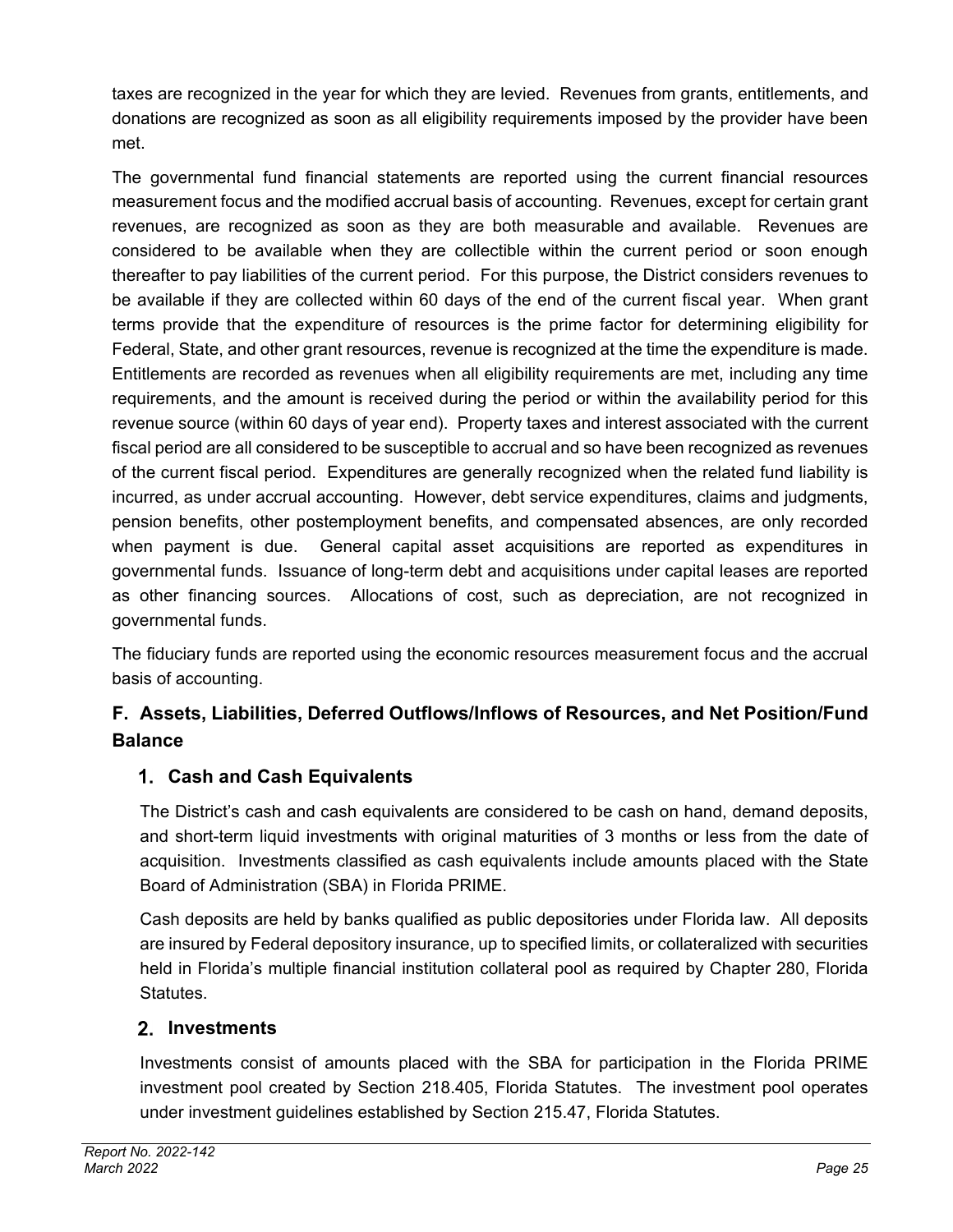The District's investment in Florida PRIME, which the SBA indicates is a Securities and Exchange Commission Rule 2a7-like external investment pool, are similar to money market funds in which shares are owned in the fund rather than the underlying investments. This investment is reported at fair value, which is amortized cost.

Types and amounts of investments held at fiscal year end are described in a subsequent note.

### **Inventories**

Inventories consist of expendable supplies held for consumption in the course of District operations. Inventories are stated at last invoice, which approximates the first-in, first-out basis, except that United States Department of Agriculture donated foods are stated at their fair value as determined at the time of donation to the District's food service program by the Florida Department of Agriculture and Consumer Services, Bureau of Food Distribution. The costs of inventories are recorded as expenditures when purchased during the year and are adjusted at year end to reflect year-end physical inventories.

### **Capital Assets**

Expenditures for capital assets acquired or constructed for general District purposes are reported in the governmental fund that financed the acquisition or construction. The capital assets so acquired are reported at cost in the government-wide statement of net position but are not reported in the governmental fund financial statements. Capital assets are defined by the District as those costing more than \$1,000. Such assets are recorded at historical cost or estimated historical cost if purchased or constructed. Donated assets are recorded at acquisition value at the date of donation.

Capital assets are depreciated using the straight-line method over the following estimated useful lives:

| <b>Description</b>                           | <b>Estimated Useful Lives</b> |
|----------------------------------------------|-------------------------------|
| Improvements Other Than Buildings            | 40 years                      |
| <b>Buildings and Fixed Equipment</b>         | 50 years                      |
| Furniture, Fixtures, and Equipment           | $3 - 15$ years                |
| <b>Motor Vehicles</b>                        | 5 - 10 years                  |
| Audio Visual Materials and Computer Software | $3 - 5$ years                 |

Current year information relative to changes in capital assets is described in a subsequent note.

### **Pensions**

In the government-wide statement of net position, liabilities are recognized for the District's proportionate share of each pension plan's net pension liability. For purposes of measuring the net pension liability, deferred outflows of resources and deferred inflows of resources related to pensions, and pension expense, information about the fiduciary net position of the Florida Retirement System (FRS) defined benefit plan and the Health Insurance Subsidy (HIS) defined benefit plan and additions to/deductions from the FRS and the HIS fiduciary net position have been determined on the same basis as they are reported by the FRS and the HIS plans. For this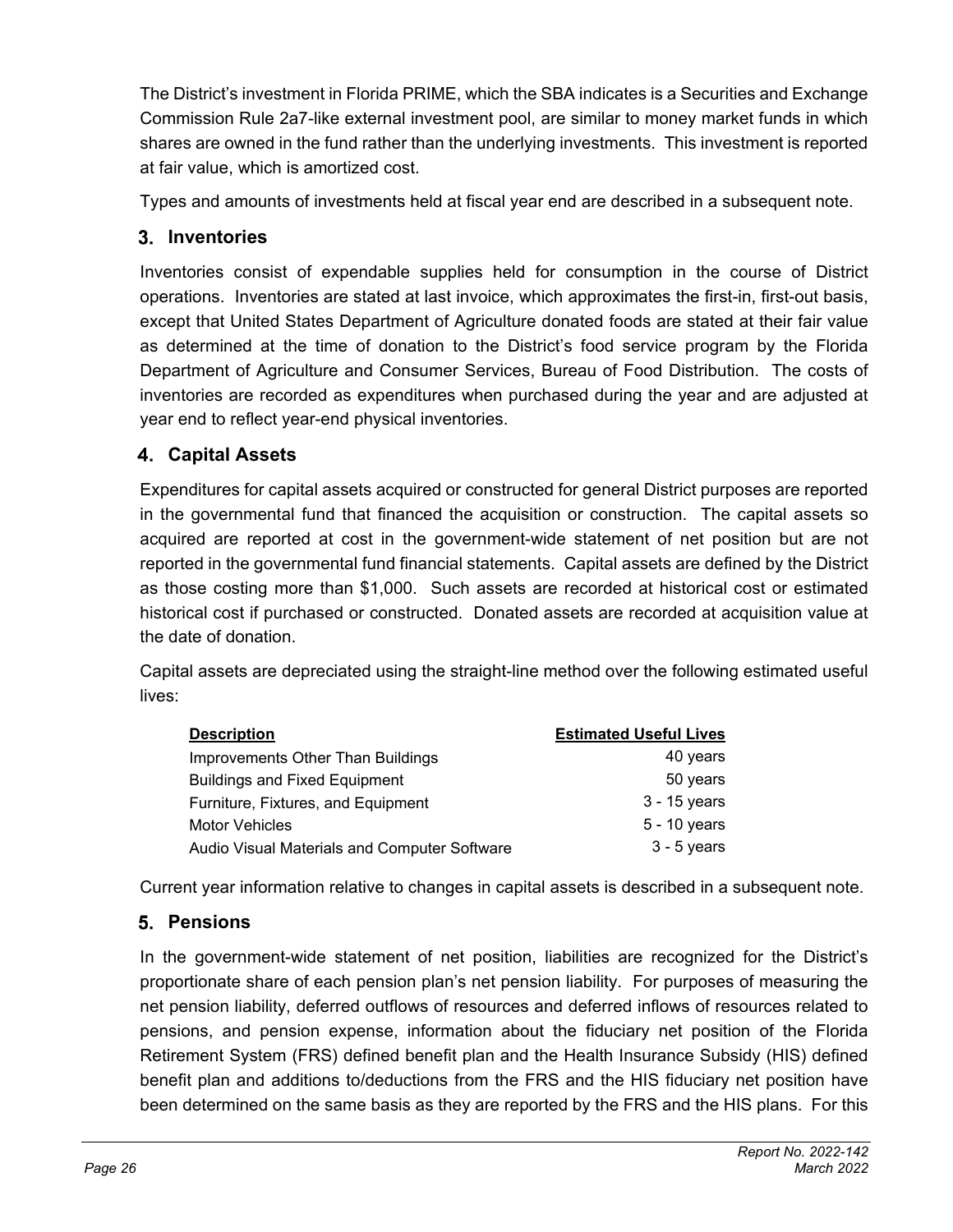purpose, benefit payments (including refunds of employee contributions) are recognized when due and payable in accordance with benefit terms. Investments are reported at fair value.

The District's retirement plans and related amounts are described in a subsequent note.

# **Long-Term Liabilities**

Long-term obligations that will be financed from resources to be received in the future by governmental funds are reported as liabilities in the government-wide statement of net position.

In the governmental fund financial statements, bonds and other long-term obligations are not recognized as liabilities until due.

Changes in long-term liabilities for the current year are reported in a subsequent note.

# **Deferred Outflows/Inflows of Resources**

In addition to assets, the statement of net position reports a separate section for deferred outflows of resources. This separate financial statement element, *deferred outflows of resources*, represents a consumption of net position that applies to future periods and so will not be recognized as an outflow of resources (expense) until then. The District has two items that qualify for reporting in this category. The deferred outflows of resources related to pensions and OPEB are discussed in subsequent notes.

In addition to liabilities, the statement of net position reports a separate section for deferred inflows of resources. This separate financial statement element, *deferred inflows of resources*, represents an acquisition of net position that applies to future periods and so will not be recognized as an inflow of resources (revenue) until that time. The District has two items that qualify for reporting in this category. The deferred inflows of resources related to pensions and OPEB are discussed in subsequent notes.

# **Net Position Flow Assumption**

The District occasionally funds outlays for a particular purpose from both restricted (e.g., restricted bond or grant proceeds) and unrestricted resources. To calculate the amounts to report as restricted net position and unrestricted net position in the government-wide financial statements, a flow assumption must be made about the order in which the resources are considered to be applied. Consequently, it is the District's policy to consider restricted net position to have been depleted before unrestricted net position is applied.

### **Fund Balance Flow Assumptions**

The District may fund outlays for a particular purpose from both restricted and unrestricted resources (the total of committed, assigned, and unassigned fund balance). To calculate the amounts to report as restricted, committed, assigned, and unassigned fund balance in the governmental fund financial statements, a flow assumption must be made about the order in which the resources are considered to be applied. It is the District's policy to consider restricted fund balance to have been depleted before using any of the components of unrestricted fund balance. Further, when components of unrestricted fund balance can be used for the same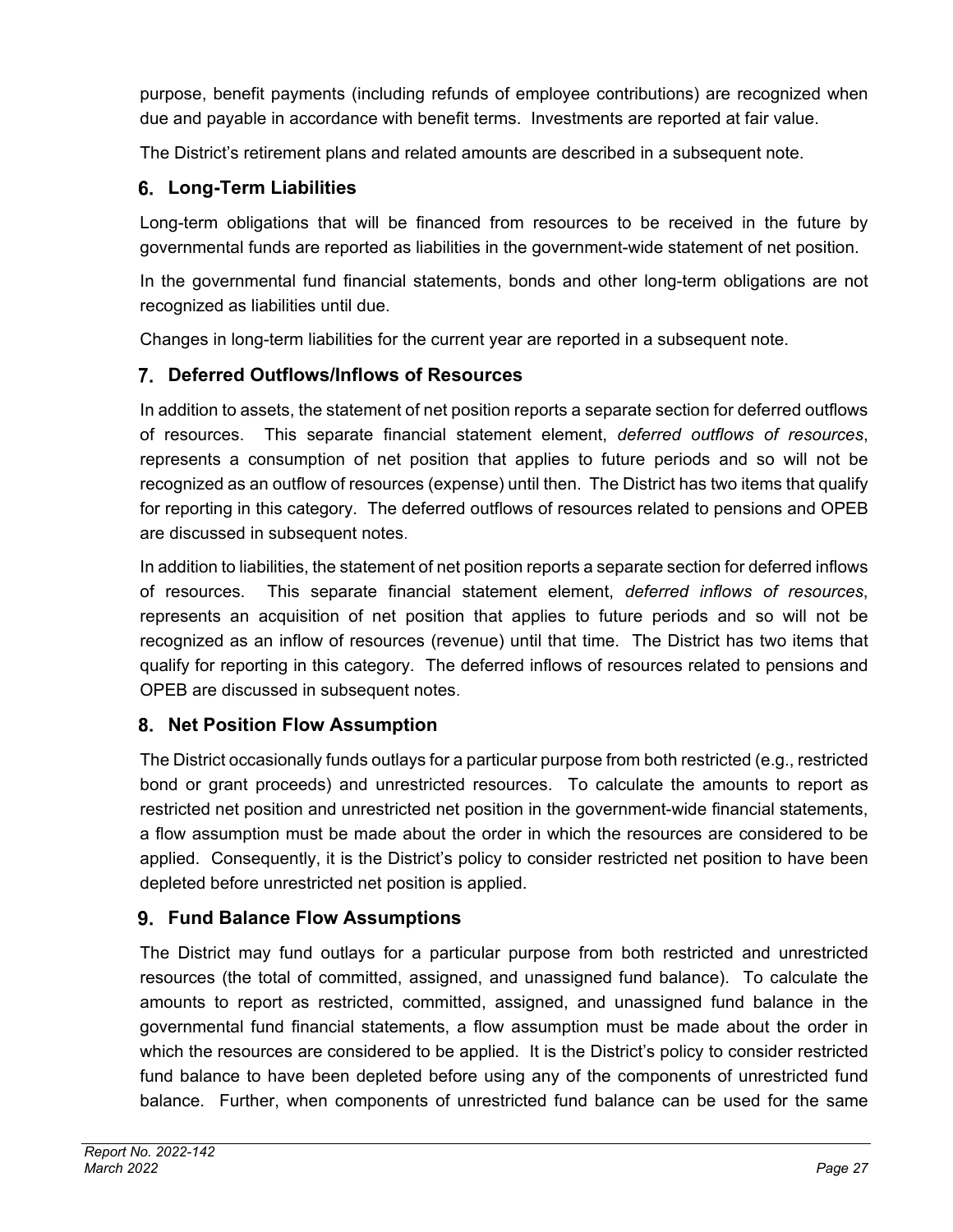purpose, committed fund balance is depleted first, followed by assigned fund balance. Unassigned fund balance is applied last.

### **Fund Balance Policies**

Fund balance of governmental funds is reported in various categories based on the nature of any limitations requiring the use of resources for specific purposes. The District itself can establish limitations on the use of resources through either a commitment (committed fund balance) or an assignment (assigned fund balance).

The committed fund balance classification includes amounts that can be used only for the specific purposes determined by a formal action of the District's highest level of decision-making authority. The Board is the highest level of decision-making authority for the District that can, by adoption of a resolution prior to the end of the fiscal year, commit fund balance. Once adopted, the limitation imposed by the resolution remains in place until a similar action is taken (the adoption of another resolution) to remove or revise the limitation. The District reported no committed fund balances at June 30, 2021.

Amounts in the assigned fund balance classification are intended to be used by the District for specific purposes but do not meet the criteria to be classified as committed. The Board has, by approval of the annual financial report, authorized the assignment of fund balance. The Board may also assign fund balance as it does when appropriating fund balance to cover a gap between estimated revenue and appropriations in the subsequent year's appropriated budget. Unlike commitments, assignments generally only exist temporarily. In other words, an additional action does not normally have to be taken for the removal of an assignment. Conversely, as discussed above, an additional action is essential to either remove or revise a commitment.

### **G. Revenues and Expenditures/Expenses**

### **Program Revenues**

Amounts reported as program revenues include charges paid by the recipient of the goods or services offered by the program and grants and contributions that are restricted to meeting the operational or capital requirements of a particular program. All taxes, including those dedicated for specific purposes, and other internally dedicated resources are reported as general revenues rather than program revenues. Revenues that are not classified as program revenues are presented as general revenues. The comparison of direct expenses with program revenues identifies the extent to which each governmental is self-financing or draws from the general revenues of the District.

### **State Revenue Sources**

Significant revenues from State sources for current operations include the Florida Education Finance Program administered by the FDOE under the provisions of Section 1011.62, Florida Statutes. In accordance with this law, the District determines and reports the number of full-time equivalent (FTE) students and related data to the FDOE. The FDOE performs certain edit checks on the reported number of FTE and related data and calculates the allocation of funds to the District. The District is permitted to amend its original reporting during specified time periods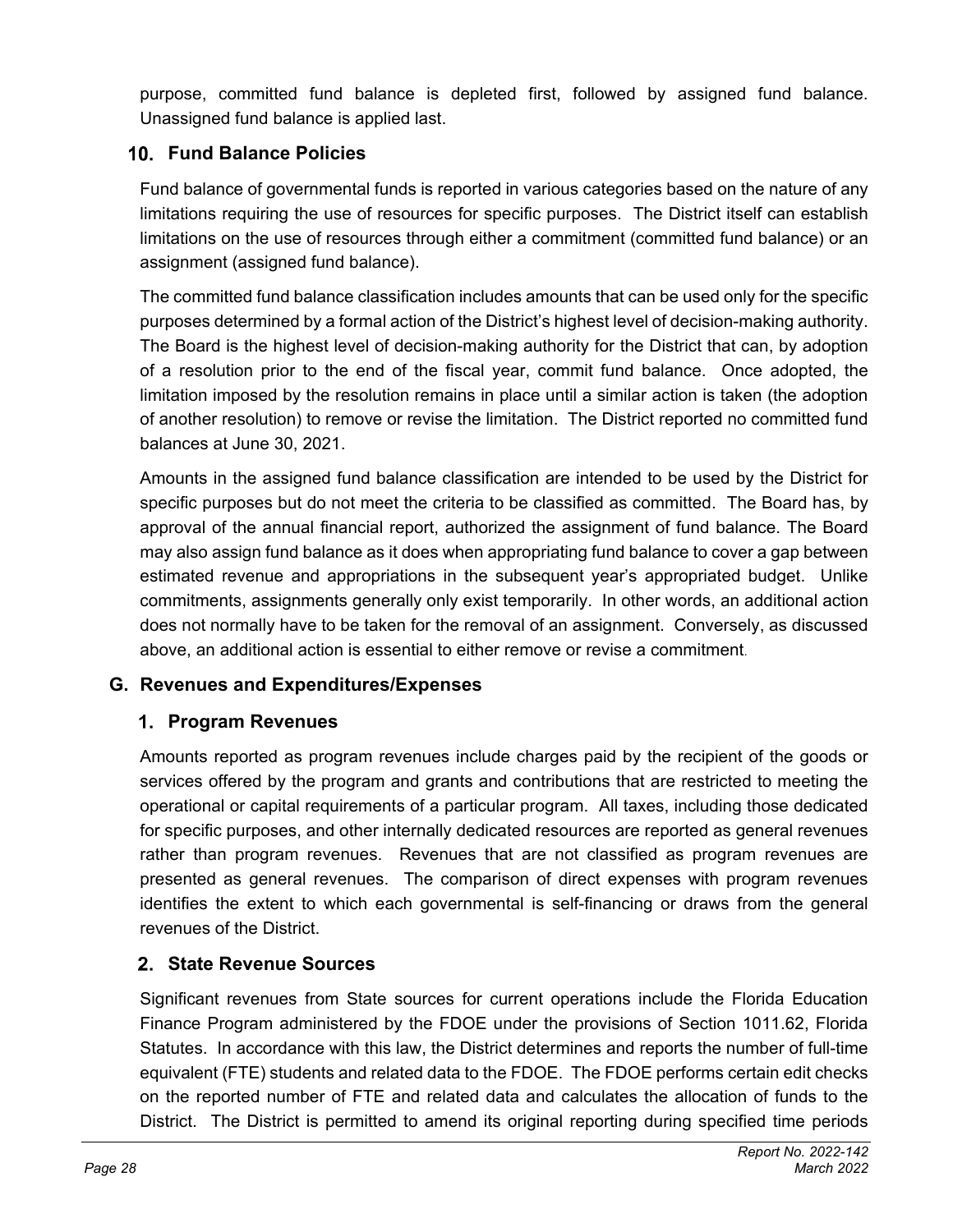following the date of the original reporting. The FDOE may also adjust subsequent fiscal period allocations based upon an audit of the District's compliance in determining and reporting FTE and related data. Normally, such adjustments are treated as reductions or additions of revenue in the fiscal year when the adjustments are made.

The State provides financial assistance to administer certain educational programs. SBE rules require that revenue earmarked for certain programs be expended only for the program for which the money is provided, and require that the money not expended as of the close of the fiscal year be carried forward into the following fiscal year to be expended for the same educational programs. The FDOE generally requires that these educational program revenues be accounted for in the General Fund. A portion of the fund balance of the General Fund is restricted in the governmental fund financial statements for the balance of categorical and earmarked educational program resources.

The District received an allocation from the State under the Educational Facilities Security Grant program. The District is authorized to expend these funds only upon applying for and receiving an encumbrance authorization from the FDOE.

A schedule of revenue from State sources for the current year is presented in a subsequent note.

## **District Property Taxes**

The Board is authorized by State law to levy property taxes for district school operations, capital improvements, and debt service.

Property taxes consist of ad valorem taxes on real and personal property within the District. Property values are determined by the Hamilton County Property Appraiser, and property taxes are collected by the Hamilton County Tax Collector.

The Board adopted the 2020 tax levy on September 9, 2020. Tax bills are mailed in October and taxes are payable between November 1 of the year assessed and March 31 of the following year at discounts of up to 4 percent for early payment.

Taxes become a lien on the property on January 1 and are delinquent on April 1 of the year following the year of assessment. State law provides for enforcement of collection of personal property taxes by seizure of the property to satisfy unpaid taxes and for enforcement of collection of real property taxes by the sale of interest-bearing tax certificates to satisfy unpaid taxes. The procedures result in the collection of essentially all taxes prior to June 30 of the year following the year of assessment.

Property tax revenues are recognized in the government-wide financial statements when the Board adopts the tax levy. Property tax revenues are recognized in the governmental fund financial statements when taxes are received by the District, except that revenue is accrued for taxes collected by the Hamilton County Tax Collector at fiscal year end but not yet remitted to the District.

Millages and taxes levied for the current year are presented in a subsequent note.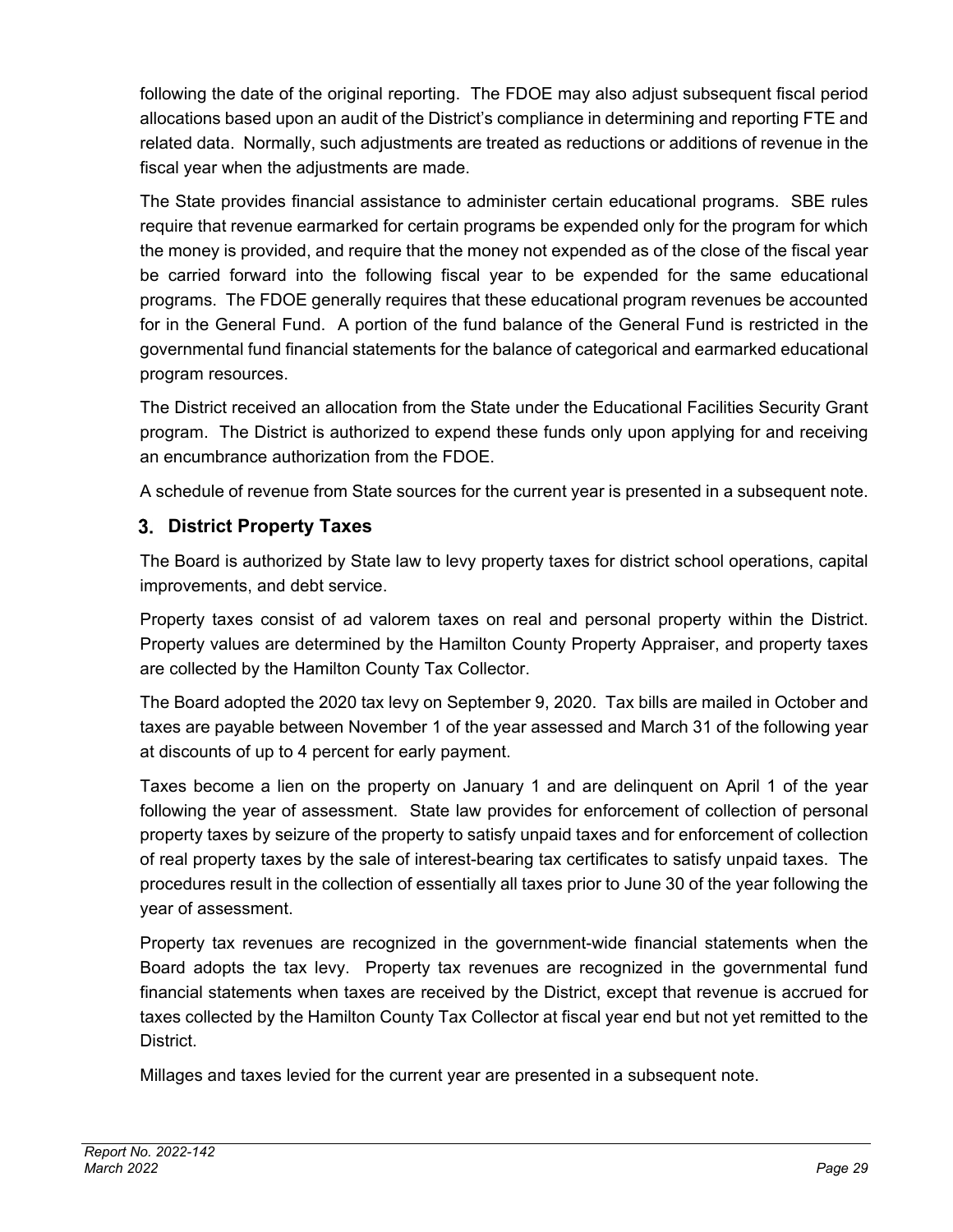### **Voted Additional Millage**

In April 2017, the voters of Hamilton County approved a one-quarter mill ad valorem tax increase in the County for 4 years, effective July 1, 2017, to pay for essential operating expenses in accordance with Section 1011.71(9), Florida Statutes. Revenues will be used to offset operating budget shortfalls.

In April 2021, a referendum was passed by the voters of Hamilton County to continue the onequarter mill ad valorem tax levy for four additional years, effective July 1, 2021.

### **Federal Revenue Sources**

The District receives Federal awards for the enhancement of various educational programs. Federal awards are generally received based on applications submitted to, and approved by, various granting agencies. For Federal awards in which a claim to these grant proceeds is based on incurring eligible expenditures, revenue is recognized to the extent that eligible expenditures have been incurred. The FDOE may require adjustments to subsequent fiscal period expenditures and related revenues based upon an audit of the District's compliance with applicable Federal awards requirements. Normally, such adjustments are treated as reductions of expenditures and related revenues in the fiscal year when the adjustments are made.

### **Compensated Absences**

In the government-wide financial statements, compensated absences (i.e., paid absences for employee vacation leave and sick leave) are accrued as liabilities to the extent that it is probable that the benefits will result in termination payments. A liability for these amounts is reported in the governmental fund financial statements only if it has matured, such as for occurrences of employee resignations and retirements. The liability for compensated absences includes salary-related benefits, where applicable.

### **ACCOUNTING CHANGE**

The District implemented GASB Statement No. 84, *Fiduciary Activities*, which establishes criteria for identifying and reporting fiduciary activities of all state and local governments. The focus of the criteria generally is on (1) whether a government is controlling the assets of the fiduciary activity and (2) the beneficiaries with whom a fiduciary relationship exists. Governments with activities meeting the criteria should present a statement of fiduciary net position and a statement of changes in fiduciary net position. The District considers the school internal funds to meet the criteria for reporting as fiduciary activities in the custodial funds. As such, the beginning net position of the custodial funds was increased by \$105,177.

### **DETAILED NOTES ON ALL ACTIVITIES AND FUNDS**

### **A. Cash Deposits with Financial Institutions**

**Custodial Credit Risk**. In the case of deposits, this is the risk that, in the event of the failure of a depository financial institution, the District will not be able to recover deposits or will not be able to recover collateral securities that are in the possession of an outside party. The District does not have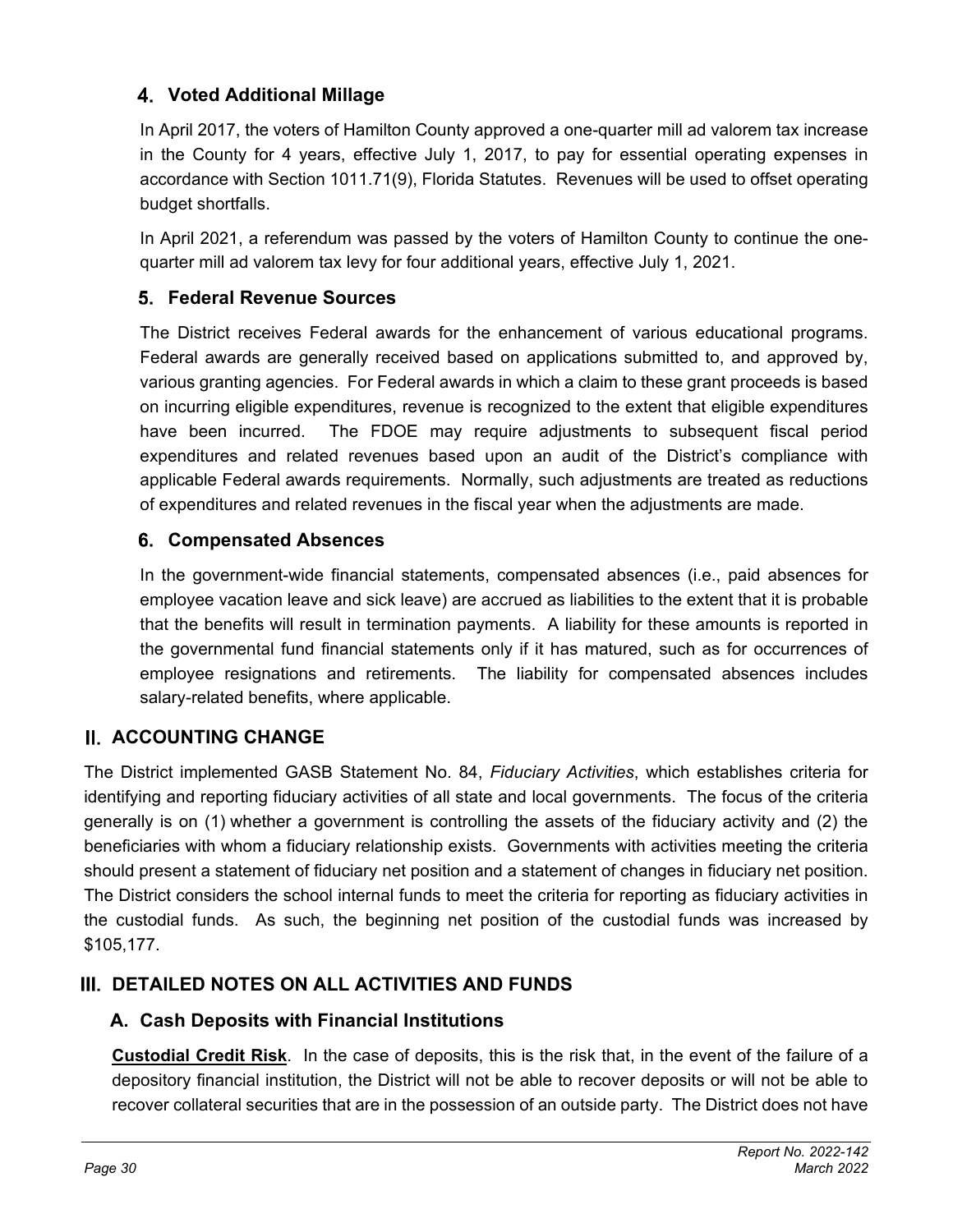a policy for custodial credit risk. All bank balances of the District are fully insured or collateralized as required by Chapter 280, Florida Statutes.

### **B. Investments**

The District's investments at June 30, 2021, are reported as follows:

| <b>Investments</b> | <b>Maturities</b> | <b>Fair Value</b> |
|--------------------|-------------------|-------------------|
| SBA:               |                   |                   |
| Florida PRIME (1)  | 50 Days           | \$1,504,459.75    |

(1) This investment is reported as a cash equivalent for financial statement reporting purposes.

### **Interest Rate Risk**

Interest rate risk is the risk that changes in interest rates will adversely affect the fair value of an investment. The District does not have a formal investment policy that limits investment maturities as a means of managing its exposure to fair value losses from increasing interest rates.

Florida PRIME uses a weighted average days to maturity (WAM). A portfolio's WAM reflects the average maturity in days based on final maturity or reset date, in the case of floating rate instruments. WAM measures the sensitivity of the portfolio to interest rate changes.

For Florida PRIME, with regard to redemption gates, Section 218.409(8)(a), Florida Statutes, states, "The principal, and any part thereof, of each account constituting the trust fund is subject to payment at any time from the moneys in the trust fund. However, the executive director may, in good faith, on the occurrence of an event that has a material impact on liquidity or operations of the trust fund, for 48 hours limit contributions to or withdrawals from the trust fund to ensure that the board [State Board of Administration] can invest moneys entrusted to it in exercising its fiduciary responsibility. Such action must be immediately disclosed to all participants, the trustees, the Joint Legislative Auditing Committee, and the Investment Advisory Council. The trustees shall convene an emergency meeting as soon as practicable from the time the executive director has instituted such measures and review the necessity of those measures. If the trustees are unable to convene an emergency meeting before the expiration of the 48-hour moratorium on contributions and withdrawals, the moratorium may be extended by the executive director until the trustees are able to meet to review the necessity for the moratorium. If the trustees agree with such measures, the trustees shall vote to continue the measures for up to an additional 15 days. The trustees must convene and vote to continue any such measures before the expiration of the time limit set, but in no case may the time limit set by the trustees exceed 15 days." As of June 30, 2021, there were no redemption fees, maximum transaction amounts, or any other requirements that serve to limit a participant's daily access to 100 percent of their account value.

### **Credit Risk**

Credit risk is the risk that an issuer or other counterparty to an investment will not fulfill its obligations. Section 218.415(17), Florida Statutes, limits investments to the Local Government Surplus Funds Trust Fund [Florida PRIME], or any intergovernmental investment pool authorized pursuant to the Florida Interlocal Cooperation Act as provided in Section 163.01, Florida Statutes; Securities and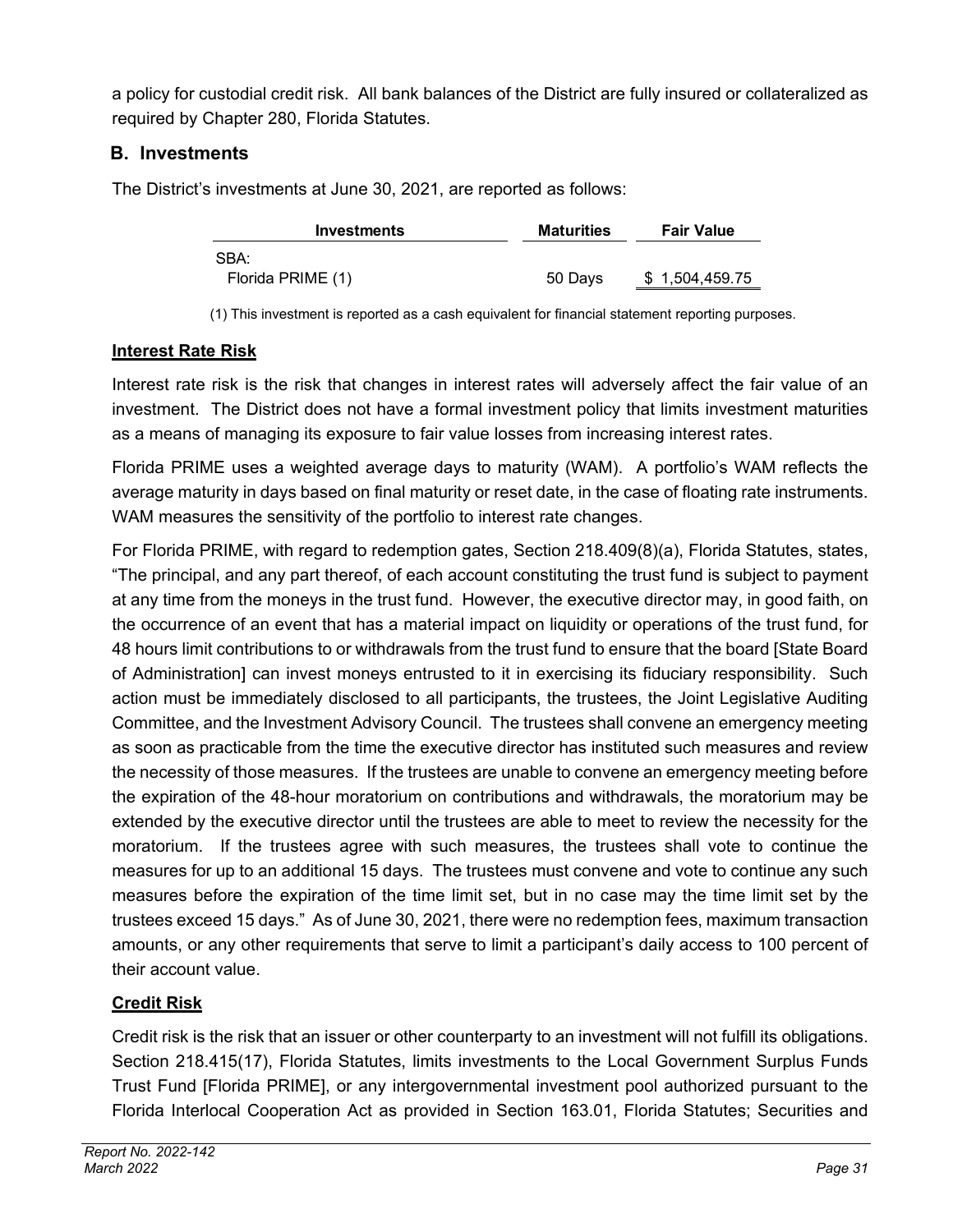Exchange Commission registered money market funds with the highest credit quality rating from a nationally recognized rating agency; interest-bearing time deposits or savings accounts in qualified public depositories, as defined in Section 280.02, Florida Statutes; and direct obligations of the United States Treasury. The District does not have a formal investment policy that further limits its investment choices.

The District's investment in Florida PRIME is rated AAAm by Standard & Poor's.

### **C. Changes in Capital Assets**

Changes in capital assets are presented in the following table:

|                                                                                                                                                                                                                                                                                          | <b>Beginning</b><br><b>Balance</b>                                                          | <b>Additions</b>                                      | <b>Deletions</b>       | <b>Ending</b><br><b>Balance</b>                                                             |  |
|------------------------------------------------------------------------------------------------------------------------------------------------------------------------------------------------------------------------------------------------------------------------------------------|---------------------------------------------------------------------------------------------|-------------------------------------------------------|------------------------|---------------------------------------------------------------------------------------------|--|
| <b>GOVERNMENTAL ACTIVITIES</b>                                                                                                                                                                                                                                                           |                                                                                             |                                                       |                        |                                                                                             |  |
| Capital Assets Not Being Depreciated:<br>Land<br><b>Construction in Progress</b>                                                                                                                                                                                                         | \$<br>594,718.93                                                                            | \$<br>38,928.74                                       | \$                     | \$<br>594,718.93<br>38,928.74                                                               |  |
| <b>Total Capital Assets Not Being Depreciated</b>                                                                                                                                                                                                                                        | 594,718.93                                                                                  | 38,928.74                                             |                        | 633,647.67                                                                                  |  |
| Capital Assets Being Depreciated:<br>Improvements Other Than Buildings<br><b>Buildings and Fixed Equipment</b><br>Furniture, Fixtures, and Equipment<br><b>Motor Vehicles</b><br>Audio Visual Materials and<br><b>Computer Software</b><br><b>Total Capital Assets Being Depreciated</b> | 2,230,484.81<br>52,038,327.42<br>1,909,140.51<br>4,886,950.55<br>58,825.72<br>61,123,729.01 | 62,110.00<br>89,347.70<br>151,457.70                  | 53,793.82<br>53,793.82 | 2,292,594.81<br>52,038,327.42<br>1,944,694.39<br>4,886,950.55<br>58,825.72<br>61,221,392.89 |  |
| Less Accumulated Depreciation for:<br>Improvements Other Than Buildings<br><b>Buildings and Fixed Equipment</b><br>Furniture, Fixtures, and Equipment<br><b>Motor Vehicles</b><br>Audio Visual Materials and                                                                             | 818,962.94<br>11.635.952.60<br>1,379,820.80<br>3,250,252.63                                 | 55,882.01<br>1,014,747.38<br>198,401.15<br>273,142.08 | 25,048.18              | 874,844.95<br>12.650.699.98<br>1,553,173.77<br>3,523,394.71                                 |  |
| <b>Computer Software</b>                                                                                                                                                                                                                                                                 | 49,031.59                                                                                   | 7,110.13                                              |                        | 56,141.72                                                                                   |  |
| <b>Total Accumulated Depreciation</b>                                                                                                                                                                                                                                                    | 17,134,020.56                                                                               | 1,549,282.75                                          | 25,048.18              | 18,658,255.13                                                                               |  |
| Total Capital Assets Being Depreciated, Net                                                                                                                                                                                                                                              | 43,989,708.45                                                                               | (1,397,825.05)                                        | 28,745.64              | 42,563,137.76                                                                               |  |
| Governmental Activities Capital Assets, Net                                                                                                                                                                                                                                              | 44,584,427.38<br>S.                                                                         | (1,358,896.31)<br>S                                   | 28,745.64<br>S         | 43,196,785.43<br>\$                                                                         |  |

Depreciation expense was charged to functions as follows:

| <b>Function</b>                                      |   | Amount         |  |  |
|------------------------------------------------------|---|----------------|--|--|
| <b>GOVERNMENTAL ACTIVITIES</b>                       |   |                |  |  |
| <b>Food Services</b>                                 | S | 12.384.02      |  |  |
| <b>Student Transportation Services</b>               |   | 252.242.20     |  |  |
| Unallocated                                          |   | 1,284,656.53   |  |  |
| Total Depreciation Expense - Governmental Activities |   | \$1,549,282.75 |  |  |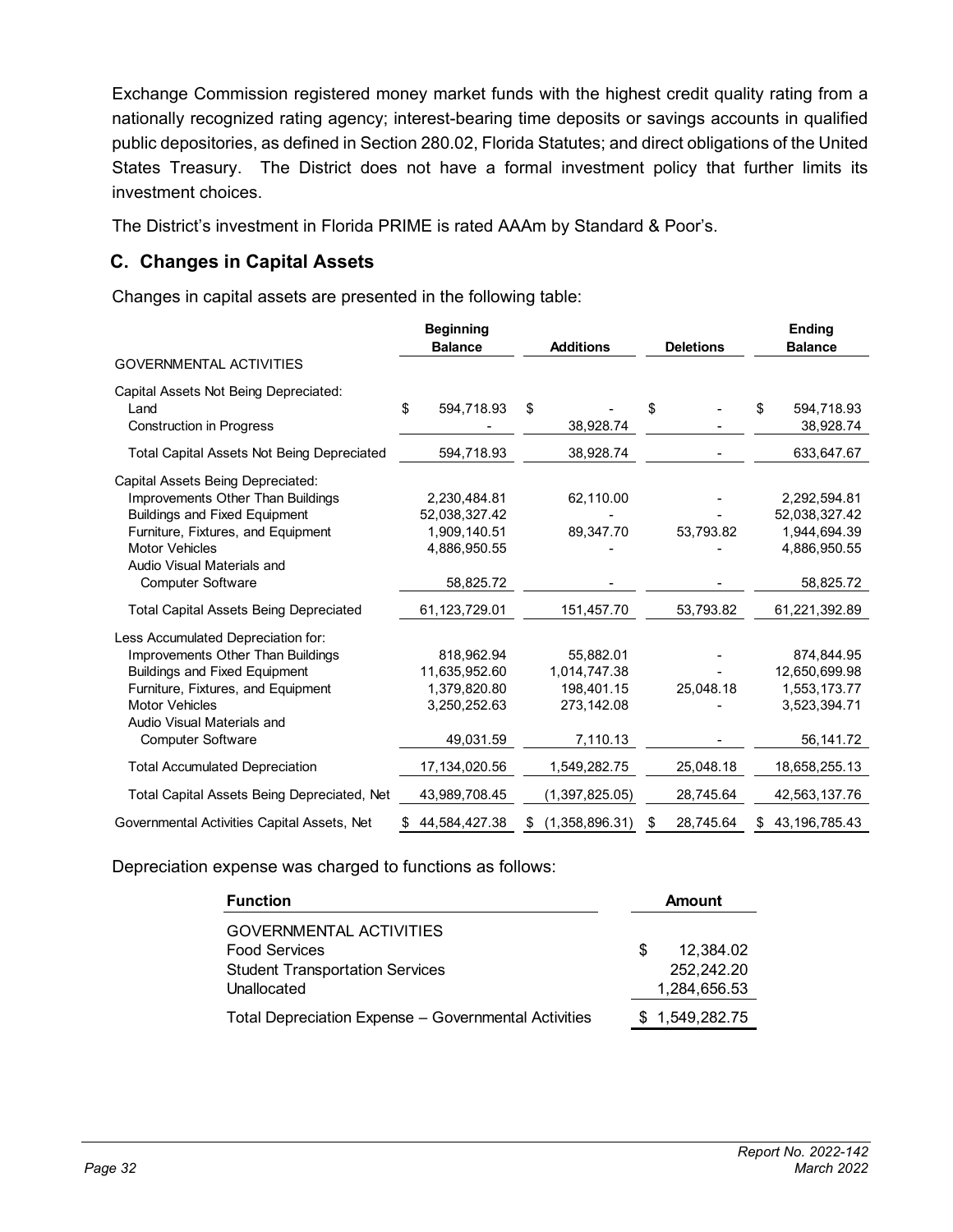### **D. Retirement Plans**

### **FRS – Defined Benefit Pension Plans**

### **General Information about the FRS**

The FRS was created in Chapter 121, Florida Statutes, to provide a defined benefit pension plan for participating public employees. The FRS was amended in 1998 to add the Deferred Retirement Option Program (DROP) under the defined benefit plan and amended in 2000 to provide a defined contribution plan alternative to the defined benefit plan for FRS members effective July 1, 2002. This integrated defined contribution pension plan is the FRS Investment Plan. Chapter 112, Florida Statutes, established the Retiree HIS Program, a cost-sharing multiple-employer defined benefit pension plan, to assist retired members of any State-administered retirement system in paying the costs of health insurance.

Essentially all regular employees of the District are eligible to enroll as members of the State-administered FRS. Provisions relating to the FRS are established by Chapters 121 and 122, Florida Statutes; Chapter 112, Part IV, Florida Statutes; Chapter 238, Florida Statutes; and FRS Rules, Chapter 60S, Florida Administrative Code; wherein eligibility, contributions, and benefits are defined and described in detail. Such provisions may be amended at any time by further action from the Florida Legislature. The FRS is a single retirement system administered by the Florida Department of Management Services, Division of Retirement, and consists of the two cost-sharing multiple-employer defined benefit plans and other nonintegrated programs. A comprehensive annual financial report of the FRS, which includes its financial statements, required supplementary information, actuarial report, and other relevant information, is available from the Florida Department of Management Services Web site (www.dms.myflorida.com).

The District's FRS and HIS pension expense totaled \$1,990,554 for the fiscal year ended June 30, 2021.

### **FRS Pension Plan**

*Plan Description*. The FRS Pension Plan (Plan) is a cost-sharing multiple-employer defined benefit pension plan, with a DROP for eligible employees. The general classes of membership are:

- *Regular* Members of the FRS who do not qualify for membership in the other classes.
- *Elected County Officers* Members who hold specified elective offices in local government.

Employees enrolled in the Plan prior to July 1, 2011, vest at 6 years of creditable service and employees enrolled in the Plan on or after July 1, 2011, vest at 8 years of creditable service. All vested members, enrolled prior to July 1, 2011, are eligible for normal retirement benefits at age 62 or at any age after 30 years of service. All members enrolled in the Plan on or after July 1, 2011, once vested, are eligible for normal retirement benefits at age 65 or any time after 33 years of creditable service. Employees enrolled in the Plan may include up to 4 years of credit for military service toward creditable service. The Plan also includes an early retirement provision; however, there is a benefit reduction for each year a member retires before his or her normal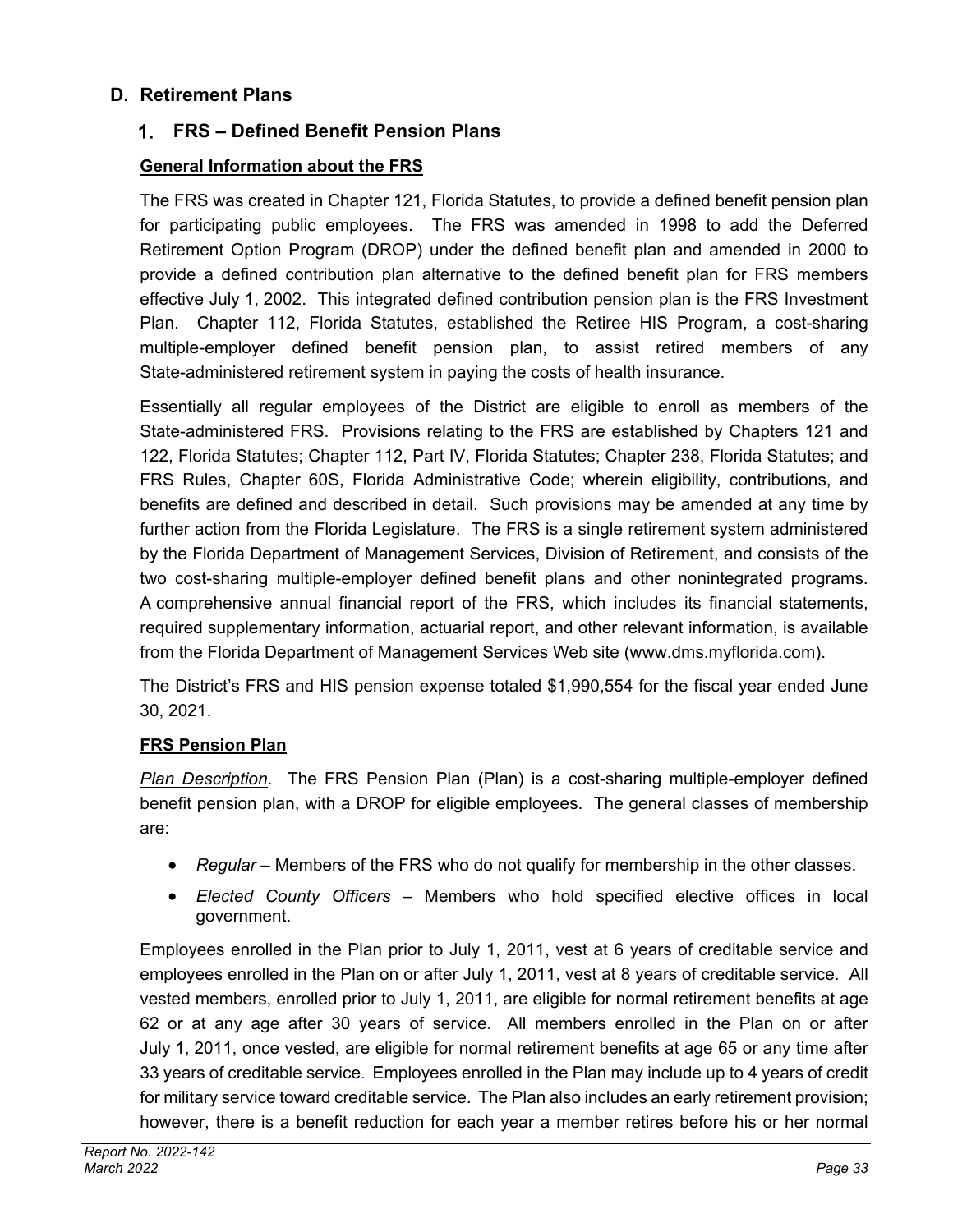retirement date. The Plan provides retirement, disability, death benefits, and annual cost-of-living adjustments to eligible participants.

The DROP, subject to provisions of Section 121.091, Florida Statutes, permits employees eligible for normal retirement under the Plan to defer receipt of monthly benefit payments while continuing employment with an FRS participating employer. An employee may participate in DROP for a period not to exceed 60 months after electing to participate, except that certain instructional personnel may participate for up to 96 months. During the period of DROP participation, deferred monthly benefits are held in the FRS Trust Fund and accrue interest. The net pension liability does not include amounts for DROP participants, as these members are considered retired and are not accruing additional pension benefits.

*Benefits Provided*. Benefits under the Plan are computed on the basis of age and/or years of service, average final compensation, and service credit. Credit for each year of service is expressed as a percentage of the average final compensation. For members initially enrolled before July 1, 2011, the average final compensation is the average of the 5 highest fiscal years' earnings; for members initially enrolled on or after July 1, 2011, the average final compensation is the average of the 8 highest fiscal years' earnings. The total percentage value of the benefit received is determined by calculating the total value of all service, which is based on the retirement class to which the member belonged when the service credit was earned. Members are eligible for in-line-of-duty or regular disability and survivors' benefits. The following table shows the percentage value for each year of service credit earned:

| Class, Initial Enrollment, and Retirement Age/Years of Service | <b>Percent Value</b> |
|----------------------------------------------------------------|----------------------|
| Regular Members Initially Enrolled Before July 1, 2011         |                      |
| Retirement up to age 62 or up to 30 years of service           | 1.60                 |
| Retirement at age 63 or with 31 years of service               | 1.63                 |
| Retirement at age 64 or with 32 years of service               | 1.65                 |
| Retirement at age 65 or with 33 or more years of service       | 1.68                 |
| Regular Members Initially Enrolled On or After July 1, 2011    |                      |
| Retirement up to age 65 or up to 33 years of service           | 1.60                 |
| Retirement at age 66 or with 34 years of service               | 1.63                 |
| Retirement at age 67 or with 35 years of service               | 1.65                 |
| Retirement at age 68 or with 36 or more years of service       | 1.68                 |
| <b>Elected County Officers</b>                                 | 3.00                 |

As provided in Section 121.101, Florida Statutes, if the member was initially enrolled in the Plan before July 1, 2011, and all service credit was accrued before July 1, 2011, the annual cost-of-living adjustment is 3 percent per year. If the member was initially enrolled before July 1, 2011, and has service credit on or after July 1, 2011, there is an individually calculated cost-of-living adjustment. The annual cost-of-living adjustment is a proportion of 3 percent determined by dividing the sum of the pre-July 2011 service credit by the total service credit at retirement multiplied by 3 percent. Plan members initially enrolled on or after July 1, 2011, will not have a cost-of-living adjustment after retirement.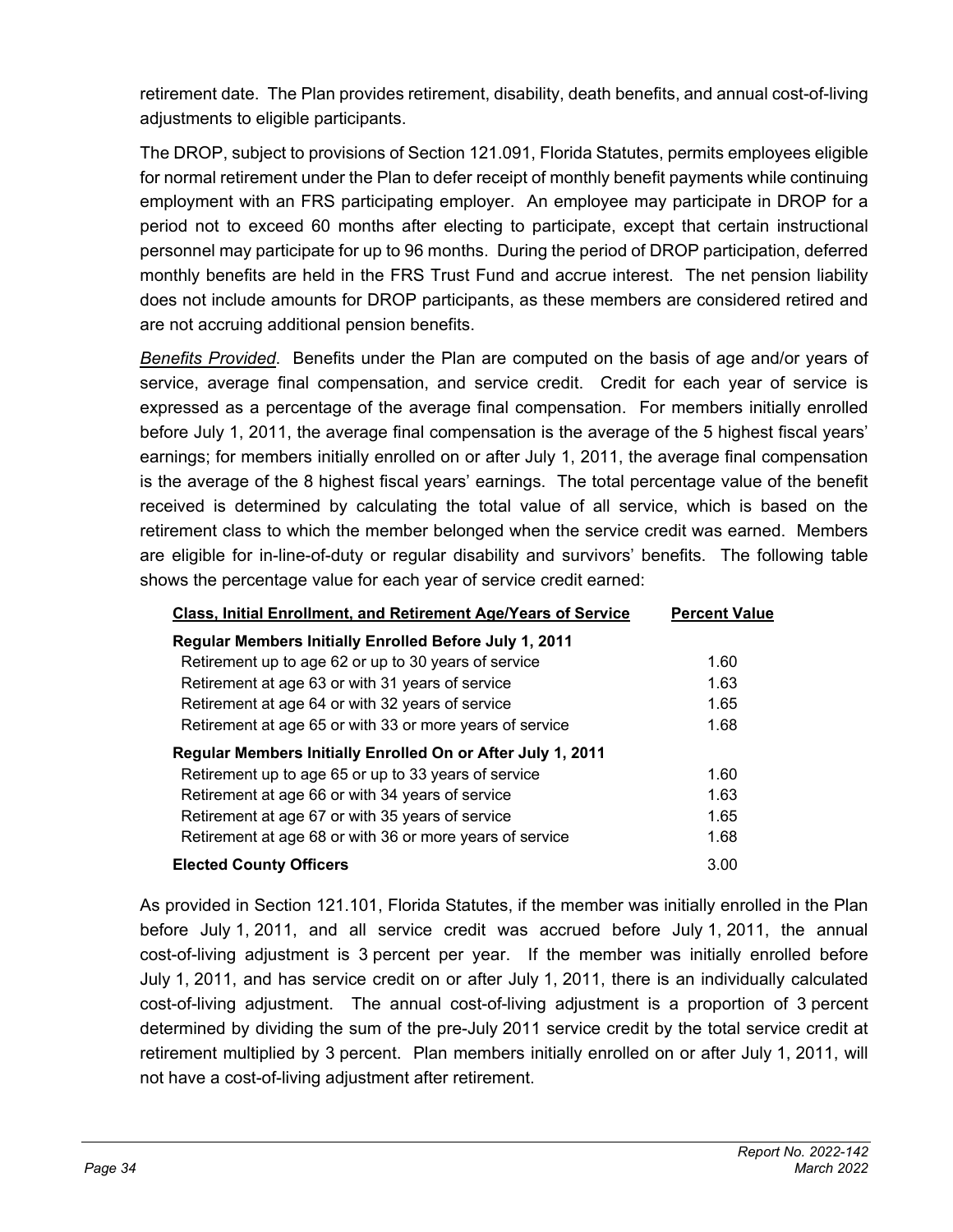*Contributions*. The Florida Legislature establishes contribution rates for participating employers and employees. Contribution rates during the 2020-21 fiscal year were as follows:

|                                                               |                 | <b>Percent of Gross Salary</b> |
|---------------------------------------------------------------|-----------------|--------------------------------|
| <b>Class</b>                                                  | <b>Employee</b> | Employer (1)                   |
| FRS, Regular                                                  | 3.00            | 10.00                          |
| FRS, Elected County Officers                                  | 3.00            | 49.18                          |
| DROP - Applicable to<br>Members from All of the Above Classes | 0.00            | 16.98                          |
| FRS, Reemployed Retiree                                       | (2)             | (2)                            |

(1) Employer rates include 1.66 percent for the postemployment health insurance subsidy. Also, employer rates, other than for DROP participants, include 0.06 percent for administrative costs of the Investment Plan.

(2) Contribution rates are dependent upon retirement class in which reemployed.

The District's contributions to the Plan totaled \$882,077 for the fiscal year ended June 30, 2021.

*Pension Liabilities, Pension Expense, and Deferred Outflows of Resources and Deferred Inflows of Resources Related to Pensions*. At June 30, 2021, the District reported a liability of \$9,185,709 for its proportionate share of the Plan's net pension liability. The net pension liability was measured as of June 30, 2020, and the total pension liability used to calculate the net pension liability was determined by an actuarial valuation as of July 1, 2020. The District's proportionate share of the net pension liability was based on the District's 2019-20 fiscal year contributions relative to the total 2019-20 fiscal year contributions of all participating members. At June 30, 2020, the District's proportionate share was 0.021193809 percent, which was an increase of 0.000246870 from its proportionate share measured as of June 30, 2019.

For the fiscal year ended June 30, 2021, the District recognized the Plan pension expense of \$1,794,394. In addition, the District reported deferred outflows of resources and deferred inflows of resources related to pensions from the following sources:

| <b>Description</b>                            | <b>Deferred Outflows</b><br>of Resources |           | <b>Deferred Inflows</b><br>of Resources |         |
|-----------------------------------------------|------------------------------------------|-----------|-----------------------------------------|---------|
| Differences Between Expected and              |                                          |           |                                         |         |
| <b>Actual Experience</b>                      | \$                                       | 351,556   | \$                                      |         |
| <b>Change of Assumptions</b>                  |                                          | 1,662,906 |                                         |         |
| Net Difference Between Projected and Actual   |                                          |           |                                         |         |
| Earnings on FRS Pension Plan Investments      |                                          | 546.926   |                                         |         |
| Changes in Proportion and Differences Between |                                          |           |                                         |         |
| District FRS Contributions and Proportionate  |                                          |           |                                         |         |
| <b>Share of Contributions</b>                 |                                          | 52.234    |                                         | 352,635 |
| District FRS Contributions Subsequent to      |                                          |           |                                         |         |
| the Measurement Date                          |                                          | 882,077   |                                         |         |
| Total                                         | .ፍ                                       | 3,495,699 | S                                       | 352.635 |

The deferred outflows of resources related to pensions resulting from District contributions to the Plan subsequent to the measurement date, totaling \$882,077, will be recognized as a reduction of the net pension liability in the fiscal year ending June 30, 2022. Other amounts reported as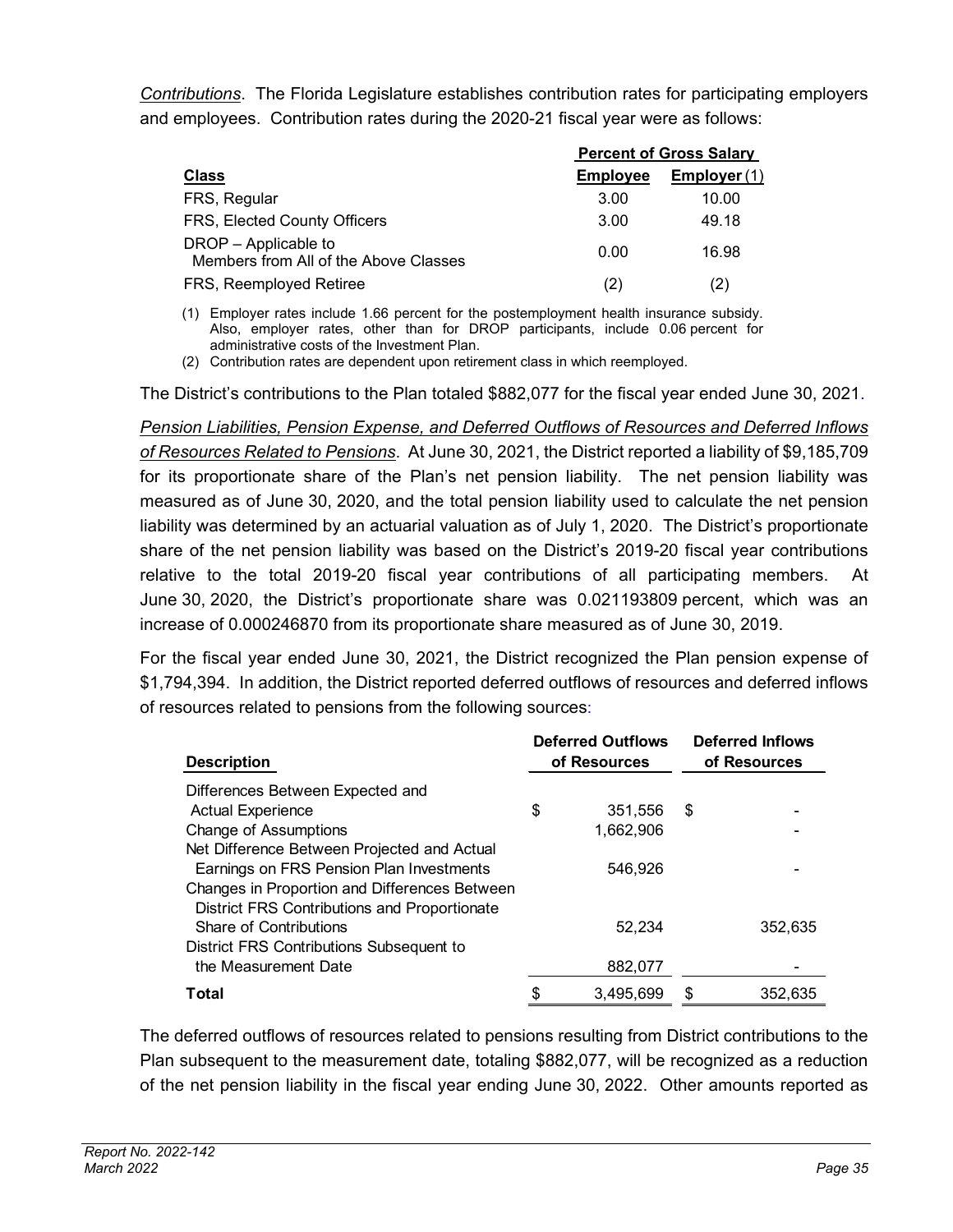| <b>Fiscal Year Ending June 30</b> | Amount |           |
|-----------------------------------|--------|-----------|
| 2022                              | S      | 401,697   |
| 2023                              |        | 719,137   |
| 2024                              |        | 633,148   |
| 2025                              |        | 403,018   |
| 2026                              |        | 103,987   |
| Total                             |        | 2,260,987 |

deferred outflows of resources and deferred inflows of resources related to pensions will be recognized in pension expense as follows:

*Actuarial Assumptions*. The total pension liability in the July 1, 2020, actuarial valuation was determined using the following actuarial assumptions, applied to all periods included in the measurement:

| <b>Inflation</b> | 2.40 percent                                                           |
|------------------|------------------------------------------------------------------------|
| Salary Increases | 3.25 percent, average, including inflation                             |
|                  | Investment Rate of Return 6.80 percent, net of pension plan investment |
|                  | expense, including inflation                                           |

Mortality rates were based on the PUB-2010 base table, projected generationally with Scale MP-2018.

The actuarial assumptions used in the July 1, 2020, valuation were based on the results of an actuarial experience study for the period July 1, 2013, through June 30, 2018.

The long-term expected rate of return on pension plan investments was not based on historical returns, but instead is based on a forward-looking capital market economic model. The allocation policy's description of each asset class was used to map the target allocation to the asset classes shown below. Each asset class assumption is based on a consistent set of underlying assumptions and includes an adjustment for the inflation assumption. The target allocation and best estimates of arithmetic and geometric real rates of return for each major asset class are summarized in the following table:

| <b>Asset Class</b>           | <b>Target</b><br><b>Allocation (1)</b> | Annual<br><b>Arithmetic</b><br><b>Return</b> | Compound<br>Annual<br>(Geometric)<br>Return | <b>Standard</b><br><b>Deviation</b> |
|------------------------------|----------------------------------------|----------------------------------------------|---------------------------------------------|-------------------------------------|
| Cash                         | 1.0%                                   | $2.2\%$                                      | $2.2\%$                                     | $1.2\%$                             |
| Fixed Income                 | 19.0%                                  | 3.0%                                         | 2.9%                                        | 3.5%                                |
| <b>Global Equity</b>         | 54.2%                                  | 8.0%                                         | 6.7%                                        | 17.1%                               |
| Real Estate (Property)       | 10.3%                                  | 6.4%                                         | 5.8%                                        | 11.7%                               |
| <b>Private Equity</b>        | 11.1%                                  | 10.8%                                        | 8.1%                                        | 25.7%                               |
| <b>Strategic Investments</b> | 4.4%                                   | 5.5%                                         | 5.3%                                        | 6.9%                                |
| <b>Total</b>                 | 100%                                   |                                              |                                             |                                     |
| Assumed inflation - Mean     |                                        |                                              | 2.4%                                        | 1.7%                                |

(1) As outlined in the Plan's investment policy.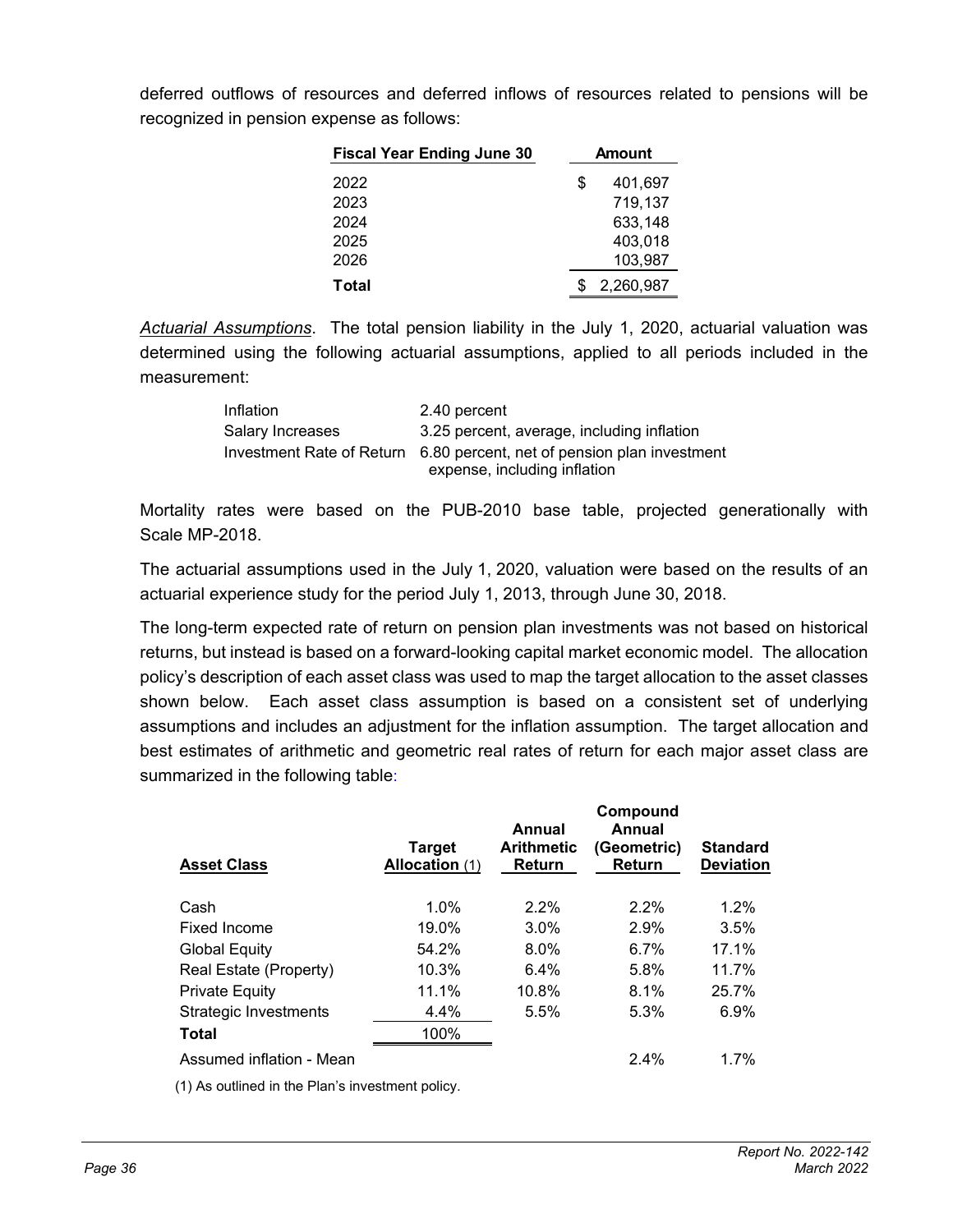*Discount Rate*. The discount rate used to measure the total pension liability was 6.8 percent. The Plan's fiduciary net position was projected to be available to make all projected future benefit payments of current active and inactive employees. Therefore, the discount rate for calculating the total pension liability is equal to the long-term expected rate of return. The discount rate used in the 2020 valuation was updated from 6.9 percent to 6.8 percent.

*Sensitivity of the District's Proportionate Share of the Net Pension Liability to Changes in the Discount Rate*. The following presents the District's proportionate share of the net pension liability calculated using the discount rate of 6.8 percent, as well as what the District's proportionate share of the net pension liability would be if it were calculated using a discount rate that is 1 percentage point lower (5.8 percent) or 1 percentage point higher (7.8 percent) than the current rate:

|                                                                | <b>Decrease</b><br>$(5.8\%)$ | <b>Discount Rate</b><br>$(6.8\%)$ | <b>Increase</b><br>$(7.8\%)$ |
|----------------------------------------------------------------|------------------------------|-----------------------------------|------------------------------|
| District's Proportionate Share of<br>the Net Pension Liability | \$14.668.034                 | \$9.185.709                       | \$4,606,848                  |

*Pension Plan Fiduciary Net Position*. Detailed information about the Plan's fiduciary net position is available in the separately issued FRS Pension Plan and Other State Administered Systems Comprehensive Annual Financial Report.

### **HIS Pension Plan**

*Plan Description*. The HIS Pension Plan (HIS Plan) is a cost-sharing multiple-employer defined benefit pension plan established under Section 112.363, Florida Statutes, and may be amended by the Florida Legislature at any time. The benefit is a monthly payment to assist retirees of State-administered retirement systems in paying their health insurance costs and is administered by the Florida Department of Management Services, Division of Retirement.

*Benefits Provided*. For the fiscal year ended June 30, 2021, eligible retirees and beneficiaries received a monthly HIS payment of \$5 for each year of creditable service completed at the time of retirement, with a minimum HIS payment of \$30 and a maximum HIS payment of \$150 per month, pursuant to Section 112.363, Florida Statutes. To be eligible to receive a HIS Plan benefit, a retiree under a State-administered retirement system must provide proof of health insurance coverage, which may include Federal Medicare.

*Contributions*. The HIS Plan is funded by required contributions from FRS participating employers as set by the Florida Legislature. Employer contributions are a percentage of gross compensation for all active FRS members. For the fiscal year ended June 30, 2021, the contribution rate was 1.66 percent of payroll pursuant to Section 112.363, Florida Statutes. The District contributed 100 percent of its statutorily required contributions for the current and preceding 3 years. HIS Plan contributions are deposited in a separate trust fund from which payments are authorized. HIS Plan benefits are not guaranteed and are subject to annual legislative appropriation. In the event the legislative appropriation or available funds fail to provide full subsidy benefits to all participants, benefits may be reduced or canceled.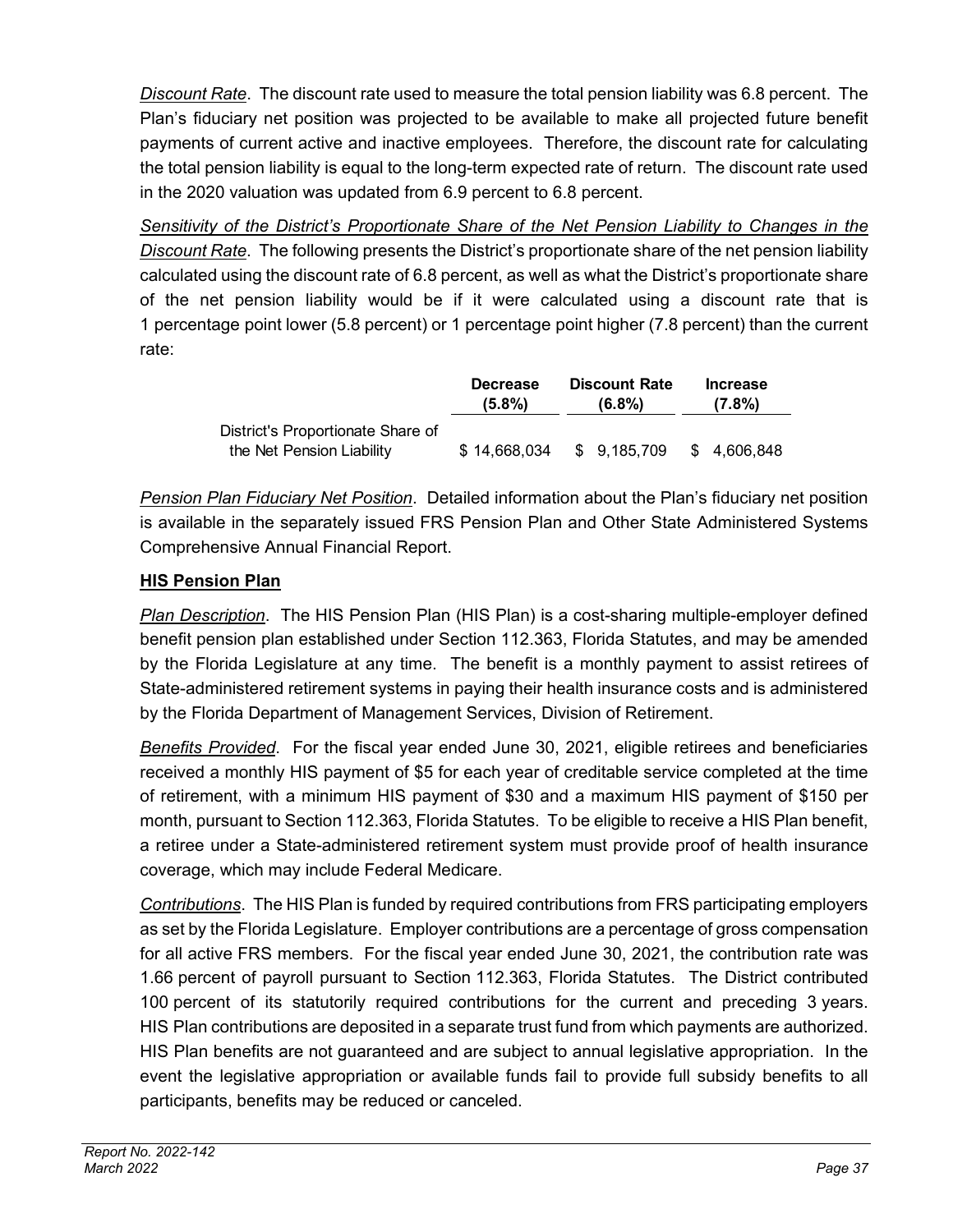The District's contributions to the HIS Plan totaled \$171,593 for the fiscal year ended June 30, 2021.

*Pension Liabilities, Pension Expense, and Deferred Outflows of Resources and Deferred Inflows of Resources Related to Pensions*. At June 30, 2021, the District reported a net pension liability of \$3,439,454 for its proportionate share of the HIS Plan's net pension liability. The current portion of the net pension liability is the District's proportionate share of benefit payments expected to be paid within 1 year, net of the District's proportionate share of the HIS Plan's fiduciary net position available to pay that amount. The net pension liability was measured as of June 30, 2020, and the total pension liability used to calculate the net pension liability was determined by an actuarial valuation as of July 1, 2020. The District's proportionate share of the net pension liability was based on the District's 2019-20 fiscal year contributions relative to the total 2019-20 fiscal year contributions of all participating members. At June 30, 2020, the District's proportionate share was 0.028169535 percent, which was an increase of 0.00097857 from its proportionate share measured as of June 30, 2019.

For the fiscal year ended June 30, 2021, the District recognized the HIS Plan pension expense of \$196,160. In addition, the District reported deferred outflows of resources and deferred inflows of resources related to pensions from the following sources:

| <b>Description</b>                            | <b>Deferred Outflows</b><br>of Resources |         |    | <b>Deferred Inflows</b><br>of Resources |
|-----------------------------------------------|------------------------------------------|---------|----|-----------------------------------------|
| Differences Between Expected and              |                                          |         |    |                                         |
| <b>Actual Experience</b>                      | \$                                       | 140,695 | \$ | 2,653                                   |
| <b>Change of Assumptions</b>                  |                                          | 369,839 |    | 199,991                                 |
| Net Difference Between Projected and Actual   |                                          |         |    |                                         |
| Earnings on HIS Pension Plan Investments      |                                          | 2.746   |    |                                         |
| Changes in Proportion and Differences Between |                                          |         |    |                                         |
| District HIS Contributions and Proportionate  |                                          |         |    |                                         |
| <b>Share of Contributions</b>                 |                                          | 151,832 |    | 339,209                                 |
| District HIS Contributions Subsequent to      |                                          |         |    |                                         |
| the Measurement Date                          |                                          | 171,593 |    |                                         |
| Total                                         | \$                                       | 836,705 | S  | 541,853                                 |

The deferred outflows of resources related to pensions resulting from District contributions to the HIS Plan subsequent to the measurement date, totaling \$171,593, will be recognized as a reduction of the net pension liability in the fiscal year ending June 30, 2022. Other amounts reported as deferred outflows of resources and deferred inflows of resources related to pensions will be recognized in pension expense as follows: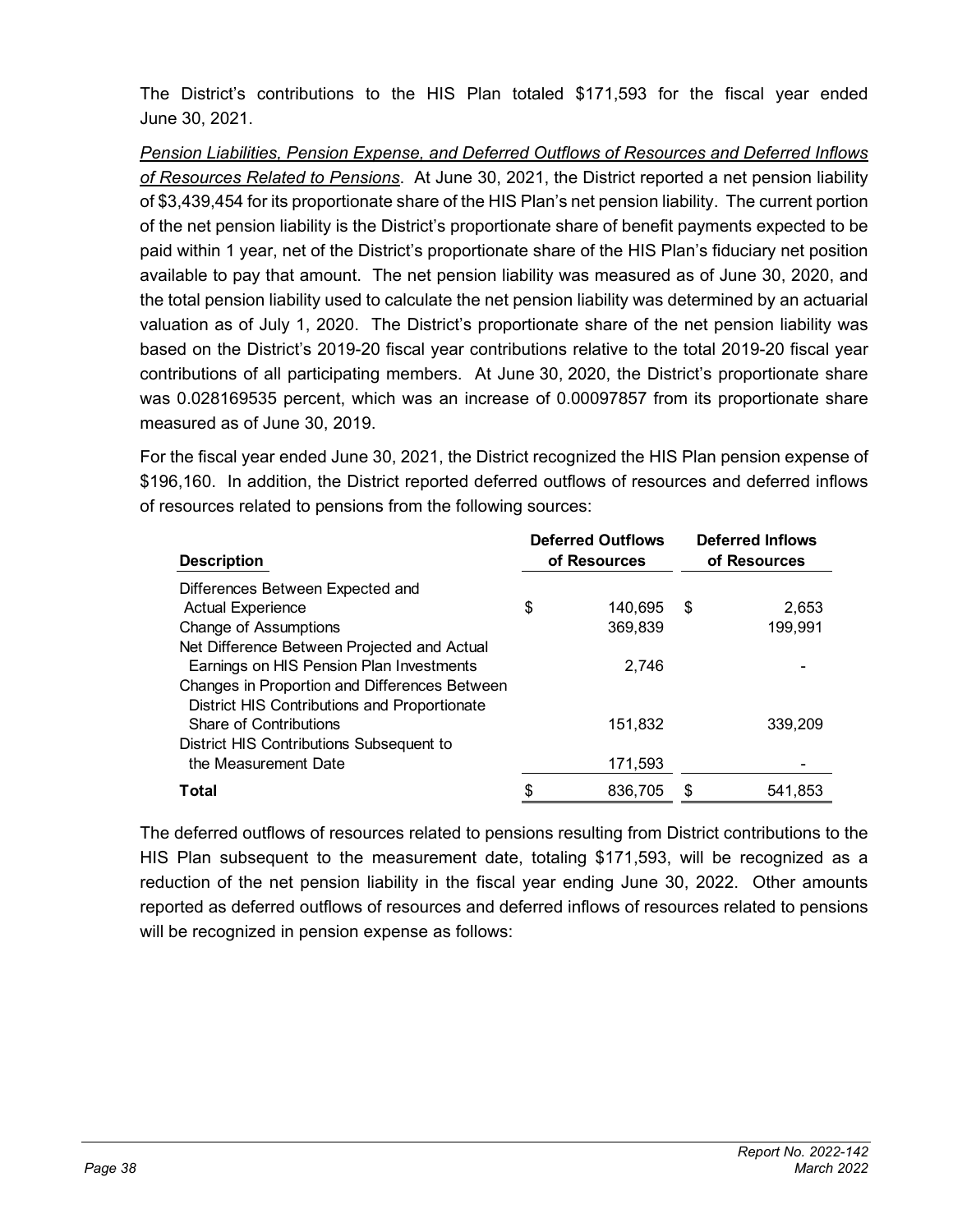| <b>Fiscal Year Ending June 30</b> |    | Amount    |  |  |
|-----------------------------------|----|-----------|--|--|
| 2022                              | \$ | 35,787    |  |  |
| 2023                              |    | 10,878    |  |  |
| 2024                              |    | (47, 239) |  |  |
| 2025                              |    | (4, 190)  |  |  |
| 2026                              |    | 61,938    |  |  |
| Thereafter                        |    | 66,085    |  |  |
| Total                             | S. | 123,259   |  |  |

*Actuarial Assumptions*. The total pension liability in the July 1, 2020, actuarial valuation was determined using the following actuarial assumptions, applied to all periods included in the measurement:

| Inflation                  | 2.40 percent                               |
|----------------------------|--------------------------------------------|
| Salary Increases           | 3.25 percent, average, including inflation |
| <b>Municipal Bond Rate</b> | 2.21 percent                               |

Mortality rates were based on the PUB-2010 base table, projected generationally with Scale MP-2018. This is a change from the prior year mortality assumption which was based on the Generational RP-2000 with Projection Scale BB tables.

While an experience study had not been completed for the HIS Plan, the actuarial assumptions that determined the total pension liability for the HIS Plan were based on certain results of the most recent experience study for the FRS Plan.

*Discount Rate*. The discount rate used to measure the total pension liability was 2.21 percent. In general, the discount rate for calculating the total pension liability is equal to the single rate equivalent to discounting at the long-term expected rate of return for benefit payments prior to the projected depletion date. Because the HIS benefit is essentially funded on a pay-as-you-go basis, the depletion date is considered to be immediate, and the single equivalent discount rate is equal to the municipal bond rate selected by the HIS Plan sponsor. The Bond Buyer General Obligation 20-Bond Municipal Bond Index was adopted as the applicable municipal bond index. The discount rate changed from 3.5 percent to 2.21 percent.

*Sensitivity of the District's Proportionate Share of the Net Pension Liability to Changes in the Discount Rate*. The following presents the District's proportionate share of the net pension liability calculated using the discount rate of 2.21 percent, as well as what the District's proportionate share of the net pension liability would be if it were calculated using a discount rate that is 1 percentage point lower (1.21 percent) or 1 percentage point higher (3.21 percent) than the current rate:

|                                                                | 1%                            | <b>Current</b>                     | 1%                            |
|----------------------------------------------------------------|-------------------------------|------------------------------------|-------------------------------|
|                                                                | <b>Decrease</b><br>$(1.21\%)$ | <b>Discount Rate</b><br>$(2.21\%)$ | <b>Increase</b><br>$(3.21\%)$ |
| District's Proportionate Share of<br>the Net Pension Liability | \$ 3.975.856                  | $$3,439,454$ $$3,000,411$          |                               |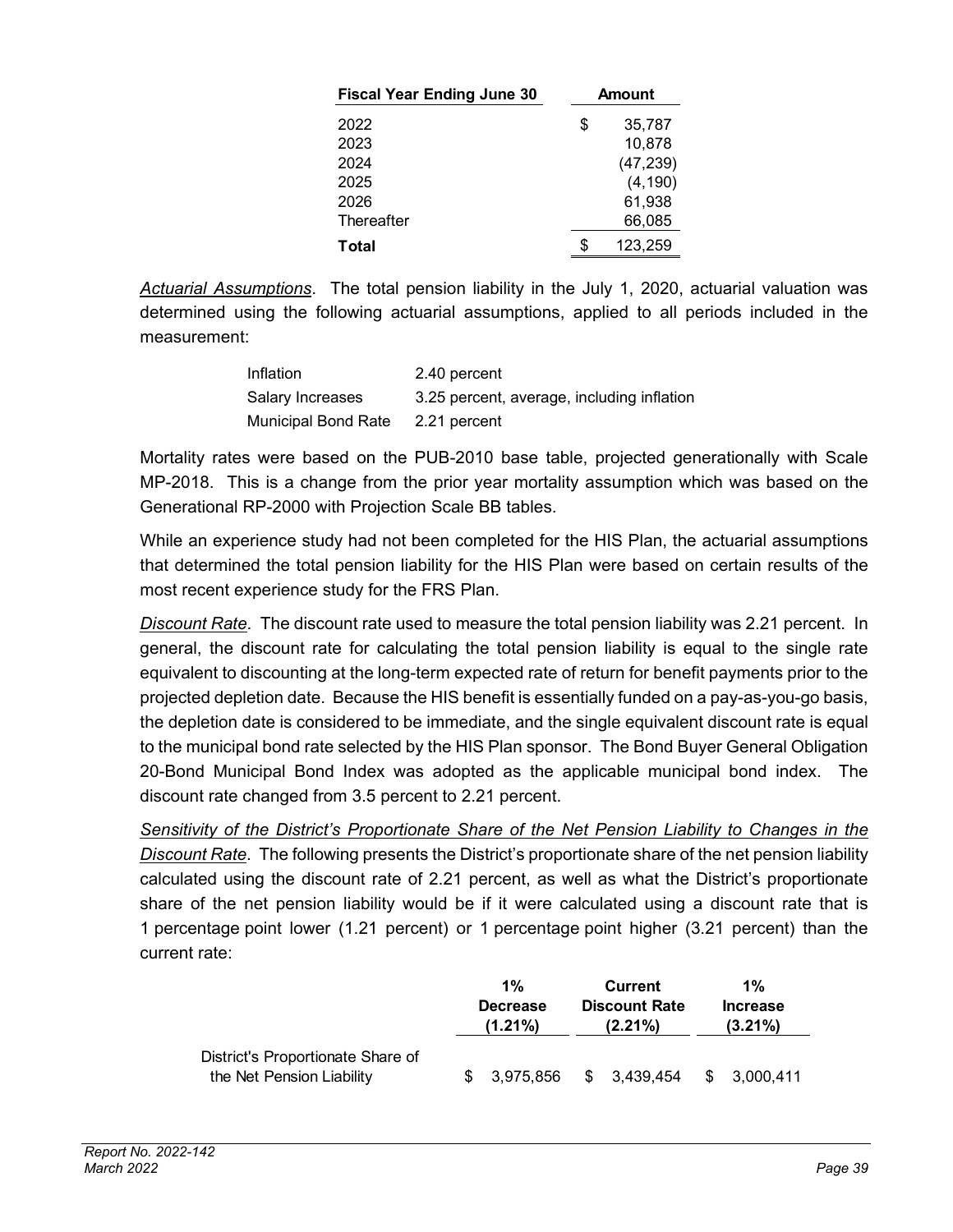*Pension Plan Fiduciary Net Position*. Detailed information about the HIS Plan's fiduciary net position is available in the separately issued FRS Pension Plan and Other State Administered Systems Comprehensive Annual Financial Report.

### **FRS – Defined Contribution Pension Plan**

The SBA administers the defined contribution plan officially titled the FRS Investment Plan (Investment Plan). The Investment Plan is reported in the SBA's annual financial statements and in the State's Comprehensive Annual Financial Report.

As provided in Section 121.4501, Florida Statutes, eligible FRS members may elect to participate in the Investment Plan in lieu of the FRS defined benefit plan. District employees participating in DROP are not eligible to participate in the Investment Plan. Employer and employee contributions, including amounts contributed to individual member's accounts, are defined by law, but the ultimate benefit depends in part on the performance of investment funds. Retirement benefits are based upon the value of the member's account upon retirement. Benefit terms, including contribution requirements, for the Investment Plan are established and may be amended by the Florida Legislature. The Investment Plan is funded with the same employer and employee contribution rates that are based on salary and membership class (Regular, Elected County Officers, etc.), as the FRS defined benefit plan. Contributions are directed to individual member accounts and the individual members allocate contributions and account balances among various approved investment choices. Costs of administering the Investment Plan, including the FRS Financial Guidance Program, are funded through an employer contribution of 0.06 percent of payroll and by forfeited benefits of Investment Plan members. Allocations to the Investment Plan member accounts during the 2020-21 fiscal year were as follows:

|                              | <b>Percent of</b> |
|------------------------------|-------------------|
|                              | Gross             |
| <b>Class</b>                 | Compensation      |
| FRS, Regular                 | 6.30              |
| FRS, Elected County Officers | 11.34             |

For all membership classes, employees are immediately vested in their own contributions and are vested after 1 year of service for employer contributions and investment earnings, regardless of membership class. If an accumulated benefit obligation for service credit originally earned under the FRS Pension Plan is transferred to the Investment Plan, the member must have the years of service required for FRS Pension Plan vesting (including the service credit represented by the transferred funds) to be vested for these funds and the earnings on the funds. Nonvested employer contributions are placed in a suspense account for up to 5 years. If the employee returns to FRS-covered employment within the 5-year period, the employee will regain control over their account. If the employee does not return within the 5-year period, the employee will forfeit the accumulated account balance. For the fiscal year ended June 30, 2021, the information for the amount of forfeitures was unavailable from the SBA; however, management believes that these amounts, if any, would be immaterial to the District.

After termination and applying to receive benefits, the member may rollover vested funds to another qualified plan, structure a periodic payment under the Investment Plan, receive a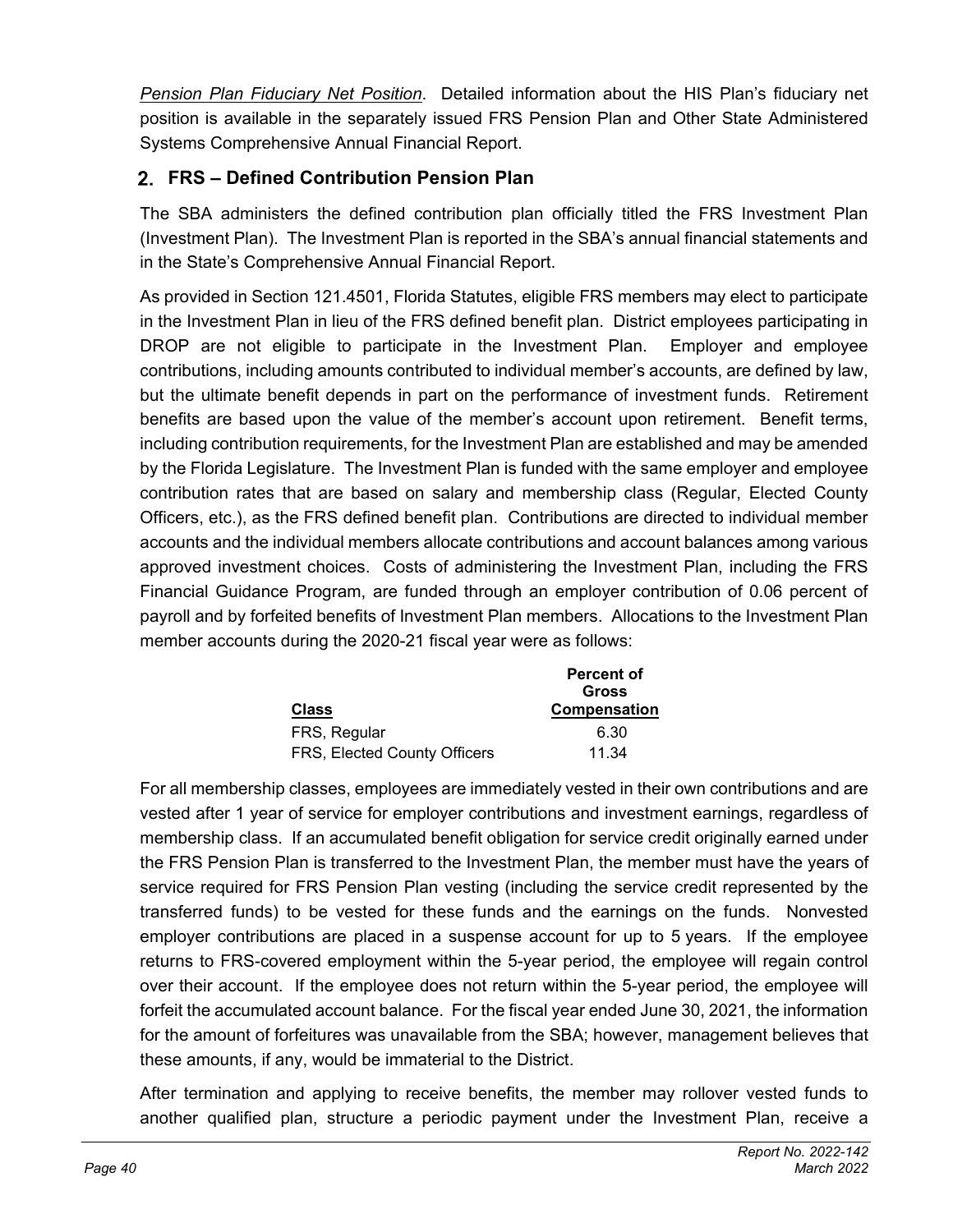lump-sum distribution, leave the funds invested for future distribution, or any combination of these options. Disability coverage is provided in which the member may either transfer the account balance to the FRS Pension Plan when approved for disability retirement to receive guaranteed lifetime monthly benefits under the FRS Pension Plan or remain in the Investment Plan and rely upon that account balance for retirement income.

The District's Investment Plan pension expense totaled \$204,545.58 for the fiscal year ended June 30, 2021.

### **E. Other Postemployment Benefit Obligations**

*Plan Description*. The Other Postemployment Benefits Plan (OPEB Plan) is a single-employer defined benefit plan administered by the District that provides OPEB for all employees who satisfy the District's retirement eligibility provisions. Pursuant to Section 112.0801, Florida Statutes, former employees who retire from the District are eligible to participate in the District's health and hospitalization plan for medical and prescription drug coverage. Retirees and their eligible dependents shall be offered the same health and hospitalization insurance coverage as is offered to active employees at a premium cost of no more than the premium cost applicable to active employees. The District subsidizes the premium rates paid by retirees by allowing them to participate in the OPEB Plan at reduced or blended group (implicitly subsidized) premium rates for both active and retired employees. These rates provide an implicit subsidy for retirees because retiree healthcare costs are generally greater than active employee healthcare costs. The OPEB Plan contribution requirements and benefit terms of the District and the OPEB Plan members are established and may be amended through recommendations of the Insurance Committee and action from the Board. No assets are accumulated in a trust that meet the criteria in paragraph 4 of GASB Statement No. 75.

*Benefits Provided*.The OPEB Plan provides healthcare insurance benefits for retirees and their dependents. In addition to the implicit subsidy described above, certain retirees receive insurance coverage at a lower (explicit subsidy) premium rate than active employees pursuant to Board approval each year. The benefit terms provide for payment of \$50 per month toward health insurance premiums for non-Medicare-eligible retirees until the retiree reaches the age of 65. Retirees are assumed to enroll in the Federal Medicare program for their primary coverage as soon as they are eligible.

*Employees Covered by Benefit Terms*. At June 30, 2019, the following employees were covered by the benefit terms:

| Inactive Employees or Beneficiaries Currently Receiving Benefits | 16  |
|------------------------------------------------------------------|-----|
| <b>Active Employees</b>                                          | 150 |
| Total                                                            | 166 |

*Total OPEB Liability*. The District's total OPEB liability of \$381,635 was measured as of June 30, 2020, and was determined by an actuarial valuation as of June 30, 2019, and update procedures were used to determine the total OPEB liability as of June 30, 2020.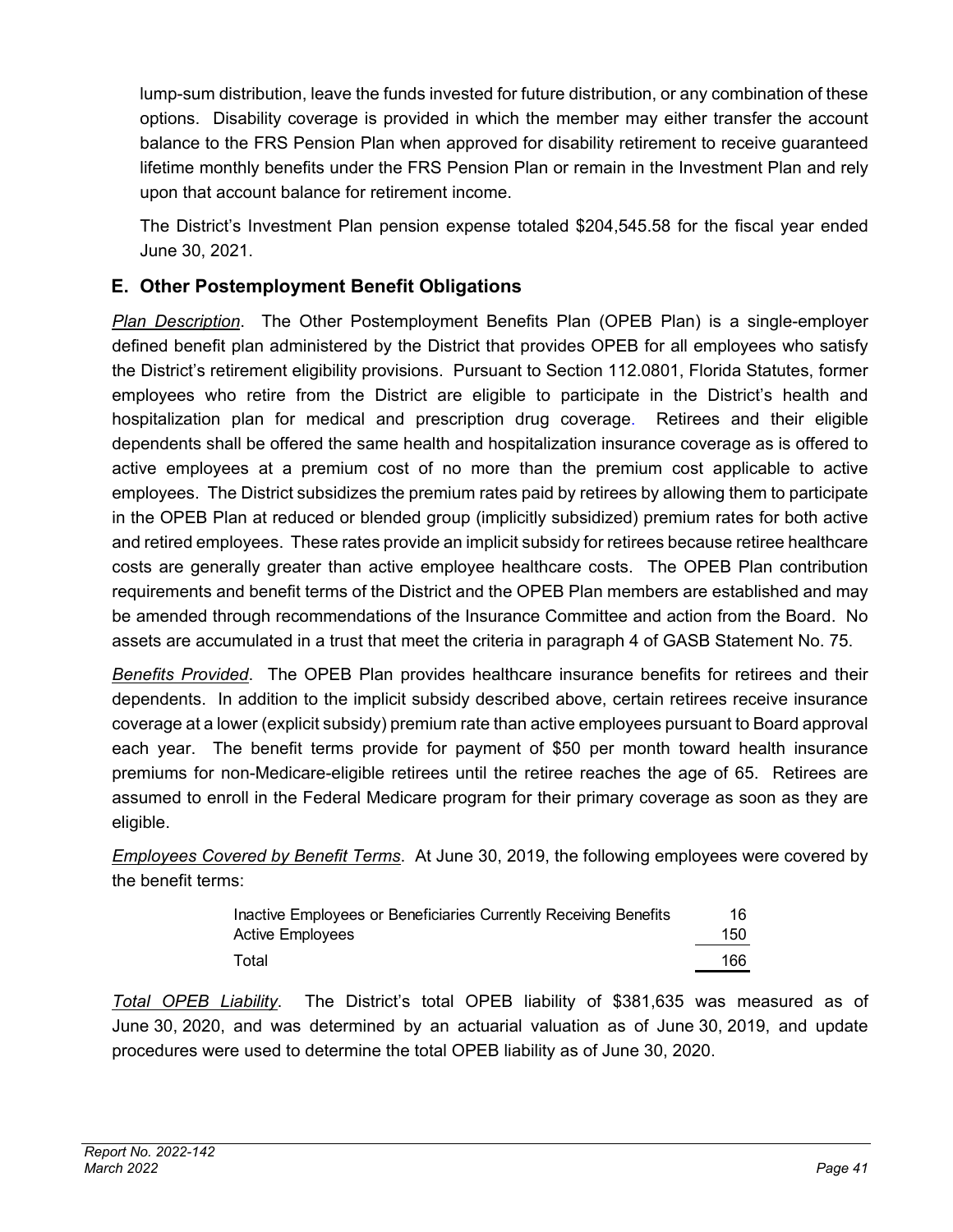*Actuarial Assumptions and Other Inputs*. The total OPEB liability was determined using the following actuarial assumptions and other inputs, applied to all periods included in the measurement, unless otherwise specified:

| Inflation                          | 2.25 percent                                                                                                                                                |
|------------------------------------|-------------------------------------------------------------------------------------------------------------------------------------------------------------|
| Salary Increases                   | $3.4 - 7.8$ percent, including inflation                                                                                                                    |
| Discount Rate                      | 2.45 percent                                                                                                                                                |
| <b>Healthcare Cost Trend Rates</b> | Based on the Getzen Model, with trend rates<br>starting at 6.5 percent for October 2020, gradually<br>decreasing to an ultimate trend rate of 3.99 percent. |
| Aging Factors                      | Based on the 2013 SOA Study "Health Care<br>Costs – From Birth to Death."                                                                                   |
| Expenses                           | Administrative expenses are included in the per<br>capita health costs.                                                                                     |

For plans that do not have formal assets, the discount rate should equal the tax-exempt municipal bond rate based on an index of 20-year general obligation bonds with an average AA credit rating as of the measurement date. For the purpose of this actuarial roll-forward, the municipal bond rate is 2.45 percent based on the daily rate of Fidelity's "20-Year Municipal GO AA Index" closest to but not later than the measurement date.

Demographic assumptions employed in the actuarial valuation were the same as those employed in the July 1, 2019, actuarial valuation of the FRS Defined Benefit Pension Plan. These demographic assumptions were developed by FRS from an actuarial experience study, and therefore are appropriate for use in the OPEB Plan actuarial valuation. These include assumed rates of future termination, mortality, disability, and retirement. In addition, salary increase assumptions (for development of the pattern of the normal cost increases) were the same as those used in the July 1, 2020, actuarial valuation of the FRS Defined Benefit Pension Plan. Assumptions used in valuation of benefits for participants of the FRS Investment Plan are the same as for similarly situated participants of the FRS Defined Benefit Pension Plan.

### *Changes in the Total OPEB Liability*.

|                                        | Amount |           |
|----------------------------------------|--------|-----------|
| Balance at June 30, 2020               | \$     | 385,260   |
| Changes for the year:                  |        |           |
| Service Cost                           |        | 14,325    |
| Interest                               |        | 11,899    |
| Changes of Assumptions or Other Inputs |        | 9,004     |
| <b>Benefit Payments</b>                |        | (38, 853) |
| Net Changes                            |        | (3,625)   |
| Balance at June 30, 2021               | S.     | 381,635   |

**Amount**

The changes of assumptions or other inputs was based on the following:

• The discount rate was changed from 3.13 percent as of the beginning of the measurement period to 2.45 percent as of June 30, 2020 (based on the Long-Term Municipal Bond rate).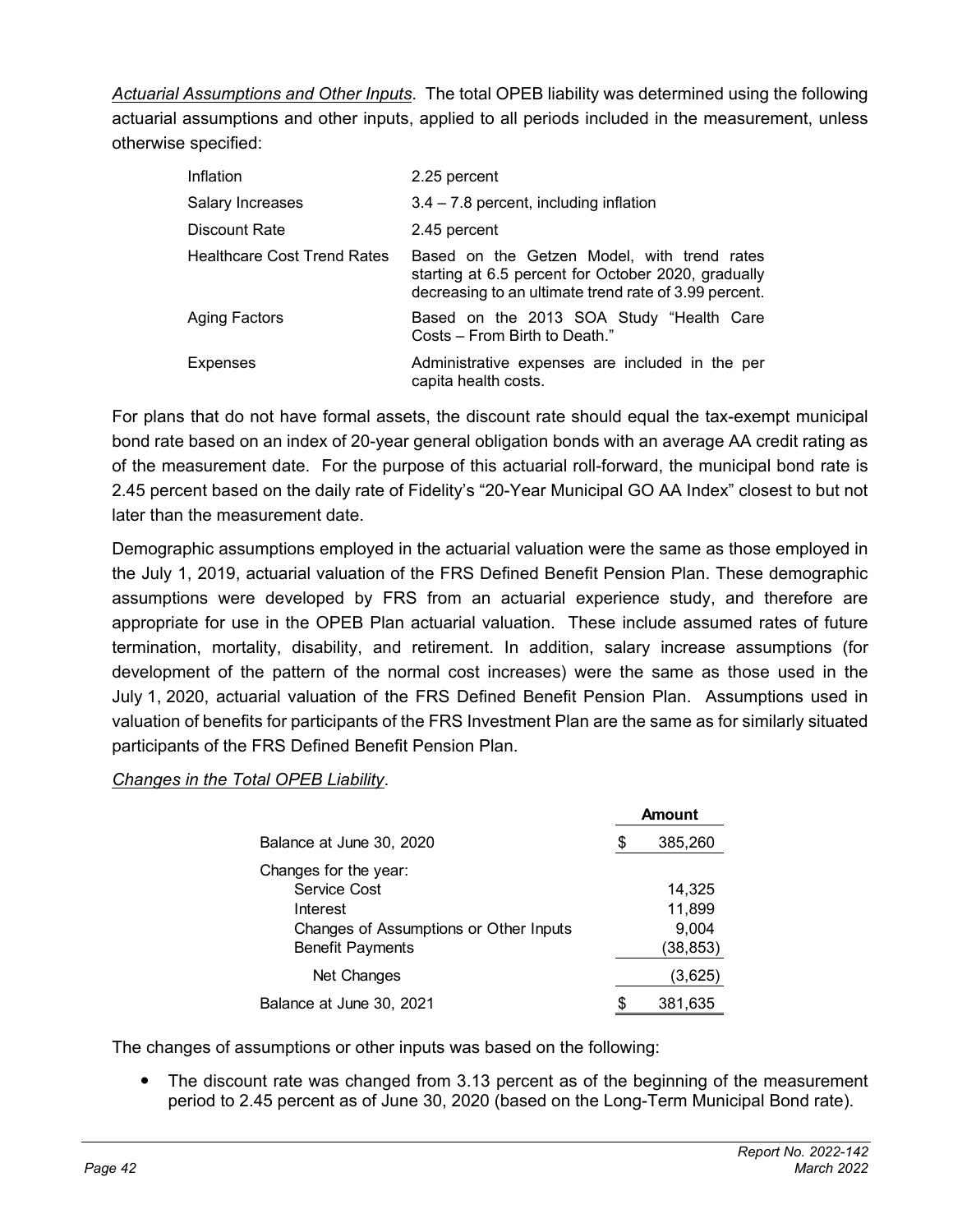- Rates of salary increases were changed to be based on revised inflation and individual member pay increases used in the July 1, 2020, FRS Actuarial Valuation.
- The healthcare cost trend assumption was revised to reflect a lower inflation assumption (from 2.5 percent to 2.25 percent) and the assumed load to model the excise tax was removed, as it was repealed in December 2019.

*Sensitivity of the Total OPEB Liability to Changes in the Discount Rate*. The following table presents the total OPEB liability of the District, as well as what the District's total OPEB liability would be if it were calculated using a discount rate that is 1 percentage point lower (1.45 percent) or 1 percentage point higher (3.45 percent) than the current rate:

|                             | 1%<br><b>Decrease</b><br>(1.45%) | <b>Current</b><br><b>Discount Rate</b><br>$(2.45\%)$ |         | $1\%$<br><b>Increase</b><br>(3.45%) |  |
|-----------------------------|----------------------------------|------------------------------------------------------|---------|-------------------------------------|--|
| <b>Total OPEB Liability</b> | 394.694                          |                                                      | 381.635 | 366,679                             |  |

*Sensitivity of the Total OPEB Liability to Changes in the Healthcare Cost Trend Rates*. The following table presents the total OPEB liability of the District, as well as what the District's total OPEB liability would be if it were calculated using healthcare cost trend rates that are 1 percentage point lower (5.5 percent decreasing to 2.99 percent) or 1 percentage point higher (7.5 percent decreasing to 4.99 percent) than the current healthcare cost trend rates:

|                             | 1% Decrease<br>(5.5%<br>decreasing to<br>$2.99\%$ |         |   | <b>Healthcare</b><br><b>Cost Trend</b><br><b>Rates (6.5%</b><br>decreasing to<br>$3.99\%$ | 1% Increase<br>(7.5%<br>decreasing to<br>4.99%) |
|-----------------------------|---------------------------------------------------|---------|---|-------------------------------------------------------------------------------------------|-------------------------------------------------|
| <b>Total OPEB Liability</b> | \$                                                | 347,219 | S | 381,635                                                                                   | 420,496                                         |

*OPEB Expense and Deferred Outflows of Resources and Deferred Inflows of Resources Related to OPEB*. For the fiscal year ended June 30, 2021, the District recognized OPEB expense of \$25,018. At June 30, 2020, the District reported deferred outflows of resources and deferred inflows of resources related to OPEB from the following sources:

| <b>Description</b>                                                                                                                                                   |   | <b>Deferred Outflows</b><br>of Resources | <b>Deferred Inflows</b><br>of Resources |        |  |
|----------------------------------------------------------------------------------------------------------------------------------------------------------------------|---|------------------------------------------|-----------------------------------------|--------|--|
| Differences Between Expected and<br><b>Actual Experience</b><br>Changes of Assumptions or Other Inputs<br>Benefits Paid Subsequent to the<br><b>Measurement Date</b> | S | 5,196<br>8,155<br>35,484                 | \$                                      | 20,368 |  |
| Total                                                                                                                                                                | S | 48.835                                   | S                                       | 20.368 |  |

The deferred outflows of resources related to OPEB resulting from benefits paid subsequent to the measurement date, totaling \$35,484, will be recognized as a reduction of the total OPEB liability in the fiscal year ending June 30, 2022. Other amounts reported as deferred outflows of resources and deferred inflows of resources related to OPEB will be recognized in OPEB expense as follows: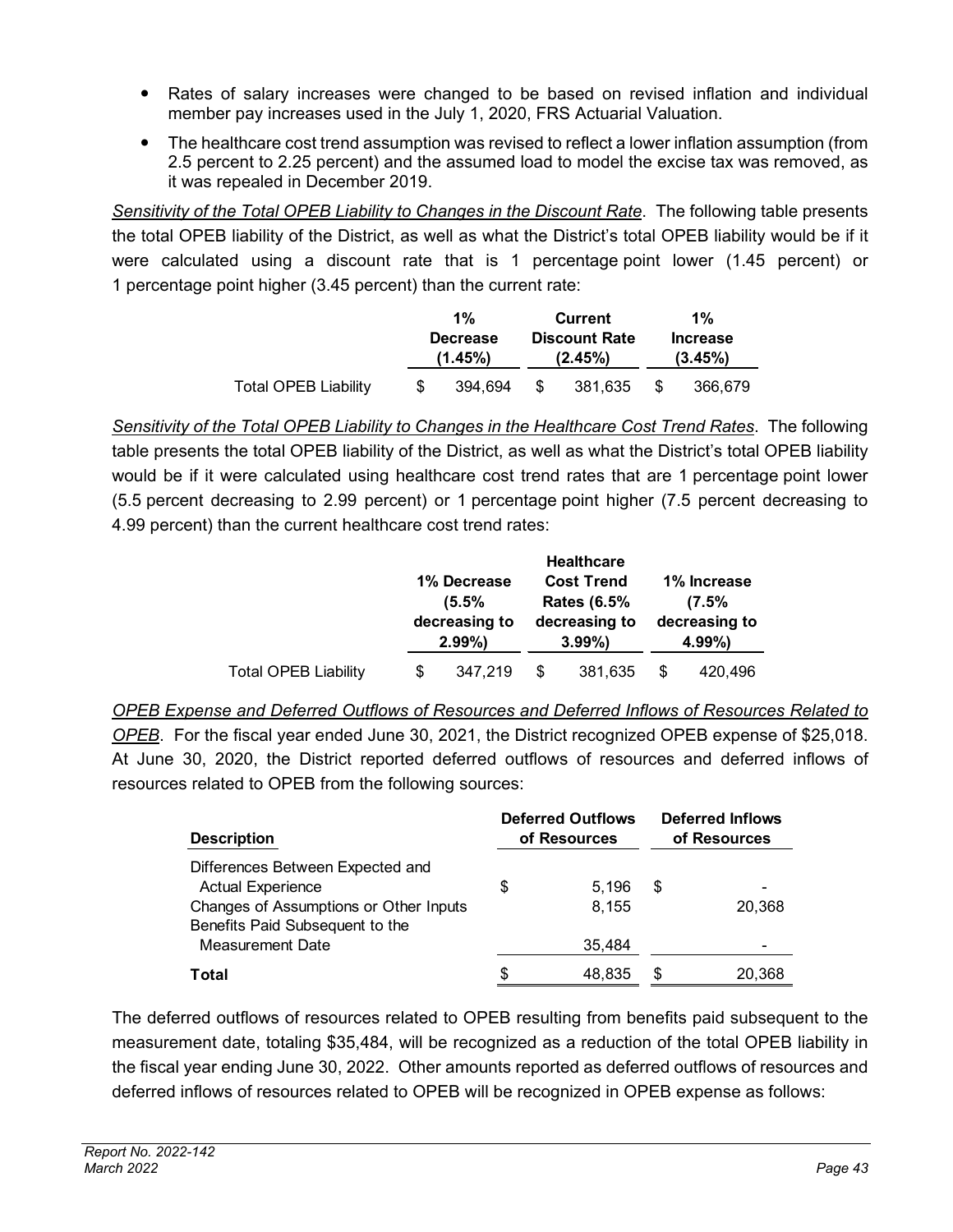| <b>Fiscal Year Ending June 30</b> |   | Amount  |  |  |
|-----------------------------------|---|---------|--|--|
| 2022                              | S | (1,206) |  |  |
| 2023                              |   | (1,206) |  |  |
| 2024                              |   | (1,206) |  |  |
| 2025                              |   | (1,206) |  |  |
| 2026                              |   | (1,206) |  |  |
| Thereafter                        |   | (987)   |  |  |
| Total                             |   | (7.017) |  |  |

### **F. Other Significant Commitments**

**Construction Contracts**. The following is a schedule of major construction contract commitments at June 30, 2021:

| <b>Project</b>                                                                | <b>Completed</b><br><b>Contract</b><br>to Date<br><b>Amount</b> |                        | <b>Balance</b><br>Committed |  |
|-------------------------------------------------------------------------------|-----------------------------------------------------------------|------------------------|-----------------------------|--|
| District Front Entrance Marquee Sign<br>Campuswide Fencing and Security Gates | \$282,295.00<br>420,365.00                                      | 13.894.75<br>25,033.99 | \$268,400.25<br>395,331.01  |  |
| Total                                                                         | \$702,660.00                                                    | 38,928.74              | \$663,731.26                |  |

**Encumbrances**. Appropriations in governmental funds are encumbered upon issuance of purchase orders for goods and services. Even though appropriations lapse at the end of the fiscal year, unfilled purchase orders of the current year are carried forward and the next fiscal year's appropriations are likewise encumbered.

The following is a schedule of encumbrances at June 30, 2021:

|              |                                                    | <b>Major Funds</b>                   |                                                                              |                                                              |                                                 |                                       |
|--------------|----------------------------------------------------|--------------------------------------|------------------------------------------------------------------------------|--------------------------------------------------------------|-------------------------------------------------|---------------------------------------|
| General      | <b>Special</b><br>Revenue -<br><b>Food Service</b> | <b>Special</b><br>Revenue -<br>Other | <b>Special Revenue -</b><br><b>Federal Education</b><br><b>Stabilization</b> | Capital<br>Projects -<br><b>Local Capital</b><br>Improvement | <b>Nonmajor</b><br>Governmental<br><b>Funds</b> | Total<br>Governmental<br><b>Funds</b> |
| \$110.655.80 | 120.368.84                                         | 74.522.43                            | 695.15                                                                       | 878.166.99                                                   | 20.143.50                                       | \$1.204.552.71                        |

### **G. Risk Management Programs**

The District is exposed to various risks of loss related to torts; theft of, damage to, and destruction of assets; errors and omissions; injuries to employees; and natural disasters. The District is a member of the North East Florida Educational Risk Management Consortium (Consortium) under which several district school boards have established a combined limited self-insurance program for property protection, general liability, automobile liability, workers' compensation, money and securities, employee fidelity and faithful performance, boiler and machinery, and other coverage deemed necessary by the members of the Consortium. Section 1001.42(12)(k), Florida Statutes, provides the authority for the District to enter into such a risk management program. The Consortium is self-sustaining through member assessments (premiums), and purchases coverage through commercial companies for claims in excess of specified amounts. The Board of Directors for the Consortium is composed of superintendents of all participating districts. The Putnam County District School Board serves as fiscal agent for the Consortium.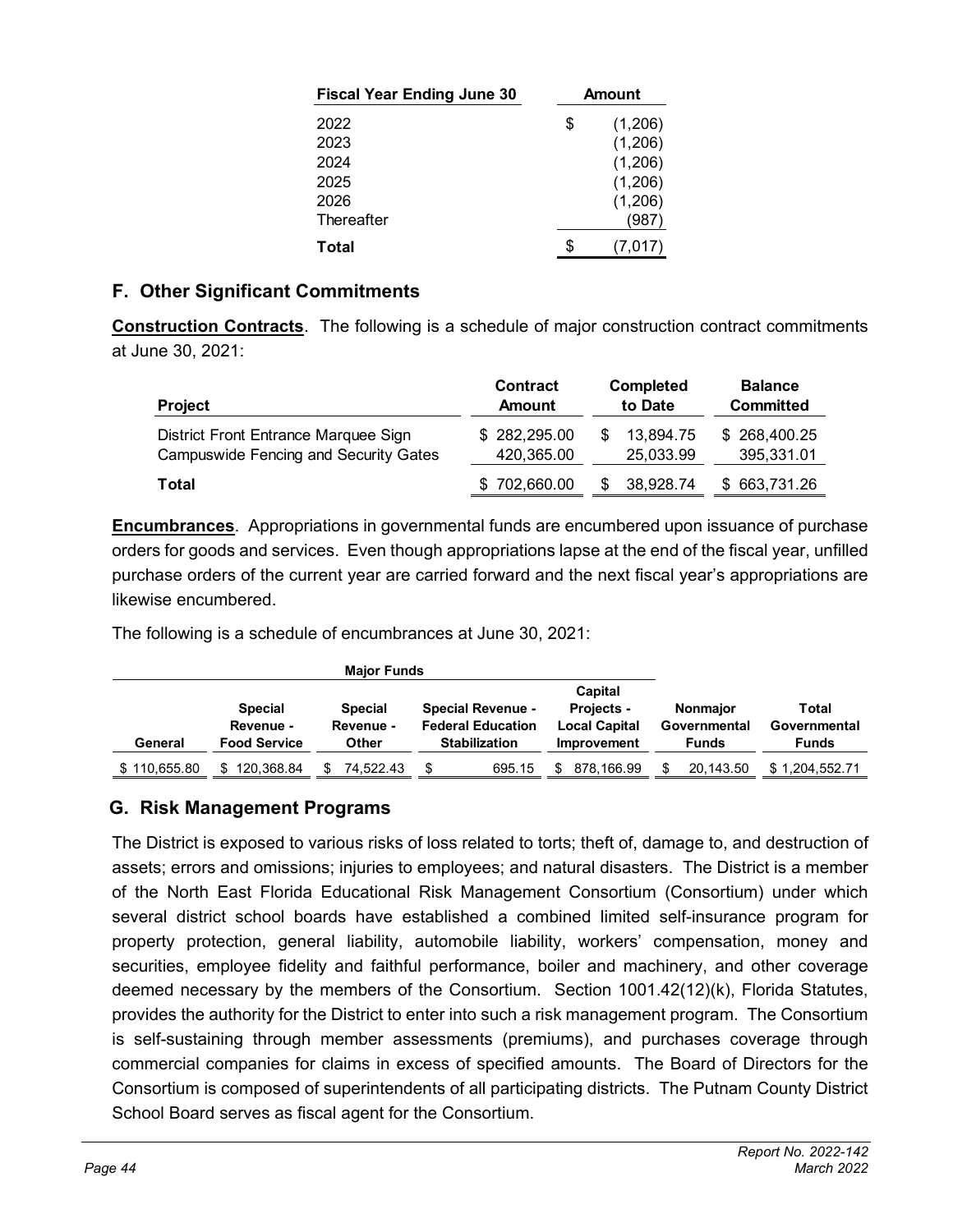Employee health and hospitalization coverage are being provided through purchased commercial insurance with minimum deductibles for each line of coverage.

Settled claims resulting from these risks have not exceeded commercial coverage in any of the past 3 fiscal years.

### **H. Long-Term Liabilities**

### **Bonds Payable**

Bonds payable at June 30, 2021, are as follows:

| <b>Bond Type</b>                 |  | Amount<br>Outstanding | <b>Interest</b><br>Rate<br>(Percent) | Annual<br><b>Maturity</b><br>Τo |  |
|----------------------------------|--|-----------------------|--------------------------------------|---------------------------------|--|
| District Revenue Bonds:          |  |                       |                                      |                                 |  |
| Series 2017, Capital Improvement |  | 595,000               | 4.5                                  | 2028                            |  |

#### **District Revenue Bonds**

These bonds were issued by the District in order to finance the completion of the construction, furnishing, and equipping of Hamilton County Elementary School and are authorized by Chapter 31459, Laws of Florida, (1956), and a resolution adopted by the Hamilton District School Board on October 19, 2017. These bonds are secured by pari-mutuel replacement (sales tax) revenues distributed annually to Hamilton County from the State pursuant to Section 212.20(6)(d)6.a., Florida Statutes, as a replacement for moneys distributed under Section 550.135, Florida Statutes, prior to July 1, 2000. As required by the bond resolution, the District has established the sinking fund and reserve account and has accumulated and maintained adequate resources in the sinking fund and reserve account.

The District has pledged a total of \$692,762.50 of sales tax revenues in connection with the District Revenue Bonds of 2017, described above. During the 2020-21 fiscal year, the District recognized sales tax revenues totaling \$223,250 and expended \$98,350 (44 percent) of these revenues for debt service directly collateralized by these revenues. The pledged sales tax revenues are committed until final maturity of the debt on November 1, 2027. Approximately 39 percent of this revenue stream has been pledged in connection with debt service on the revenue bonds.

Annual requirements to amortize all bonded debt outstanding as of June 30, 2021, are as follows:

| <b>Fiscal Year Ending June 30</b>   | Total             | <b>Principal</b> | <b>Interest</b> |
|-------------------------------------|-------------------|------------------|-----------------|
| District Revenue Bonds:             |                   |                  |                 |
| 2022                                | 100,087.50<br>\$. | 75.000.00<br>S   | 25,087.50<br>S  |
| 2023                                | 101,600.00        | 80,000.00        | 21,600.00       |
| 2024                                | 98,000.00         | 80,000.00        | 18,000.00       |
| 2025                                | 99,287.50         | 85,000.00        | 14,287.50       |
| 2026                                | 100,350.00        | 90,000.00        | 10,350.00       |
| 2027-2028                           | 193,437.50        | 185,000.00       | 8,437.50        |
| <b>Total District Revenue Bonds</b> | 692,762.50        | 595,000.00<br>S  | 97,762.50<br>S  |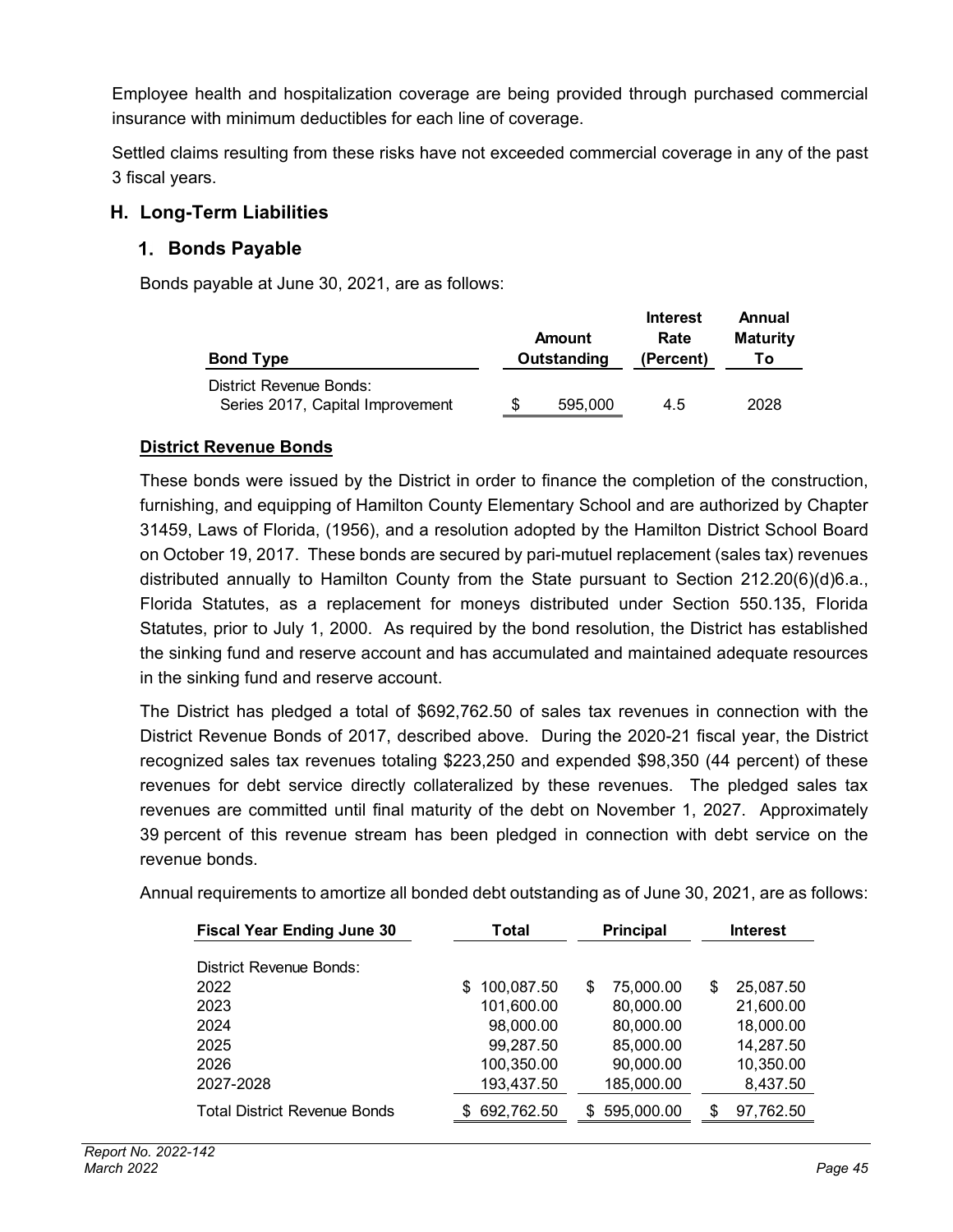### **Installment-Purchase Payable**

Seven school buses with a total cost of \$926,163 are being acquired under an installment-purchase agreement at a stated interest rate of 3 percent. Future minimum installment-purchase payments as of June 30 are as follows:

| <b>Fiscal Year Ending June 30</b>                  | Total        | <b>Principal</b> | <b>Interest</b> |
|----------------------------------------------------|--------------|------------------|-----------------|
| 2022                                               | \$202,231.92 | \$179,680.45     | 22.551.47       |
| 2023                                               | 202,231.92   | 185,070.86       | 17.161.06       |
| 2024                                               | 202,231.92   | 190,622.98       | 11,608.94       |
| 2025                                               | 202,231.92   | 196,341.67       | 5,890.25        |
| <b>Total Minimum Installment-Purchase Payments</b> | \$808,927.68 | \$751,715.96     | 57.211.72       |

### **Changes in Long-Term Liabilities**

The following is a summary of changes in long-term liabilities:

| <b>Description</b>                   | <b>Beginning</b><br><b>Balance</b> | <b>Additions</b> | <b>Deductions</b> | <b>Ending</b><br><b>Balance</b> | Due In<br><b>One Year</b> |
|--------------------------------------|------------------------------------|------------------|-------------------|---------------------------------|---------------------------|
| <b>GOVERNMENTAL ACTIVITIES</b>       |                                    |                  |                   |                                 |                           |
| Installment-Purchase Payable         | 926.163.00<br>\$                   | \$<br>۰          | 174.447.04<br>S   | 751.715.96<br>S                 | \$179.680.45              |
| <b>Bonds Payable</b>                 | 665,000.00                         | ٠                | 70,000.00         | 595.000.00                      | 75,000.00                 |
| <b>Compensated Absences Payable</b>  | 1.226.080.00                       | 147.355.18       | 121.784.18        | 1.251.651.00                    | 85.556.54                 |
| Net Pension Liability (1)            | 10,256,034.00                      | 3.773.983.00     | 1.404.854.00      | 12.625.163.00                   | 35,856.00                 |
| <b>Total OPEB Liability</b>          | 385,260.00                         | 35.228.00        | 38,853.00         | 381,635.00                      | 35,484.00                 |
| <b>Total Governmental Activities</b> | \$13,458,537.00                    | \$3,956,566.18   | \$1,809,938.22    | \$15,605,164.96                 | \$411,576.99              |

(1) The net pension liability beginning balance was decreased by \$197 as a result of the District recognizing its proportionate share of the FRS restatement of beginning net position of the FRS Pension Plan due to the correction of an interfund receivable amount.

For the governmental activities, compensated absences, pensions, and other postemployment benefits are generally liquidated with resources of the General Fund.

### **I. Fund Balance Reporting**

In addition to committed and assigned fund balance categories discussed in Note I.F.10., fund balances may be classified as follows:

- **Nonspendable Fund Balance**. Nonspendable fund balance is the net current financial resources that cannot be spent because they are either not in spendable form or are legally or contractually required to be maintained intact. Generally, not in spendable form means that an item is not expected to be converted to cash.
- **Restricted Fund Balance**. Restricted fund balance is the portion of fund balance on which constraints have been placed by creditors, grantors, contributors, laws or regulations of other governments, constitutional provisions, or enabling legislation. Restricted fund balance places the most binding level of constraint on the use of fund balance.
- **Unassigned Fund Balance**. The unassigned fund balance is the portion of fund balance that is the residual classification for the General Fund. This balance represents amounts that have not been assigned to other funds and that have not been restricted, committed, or assigned for specific purposes.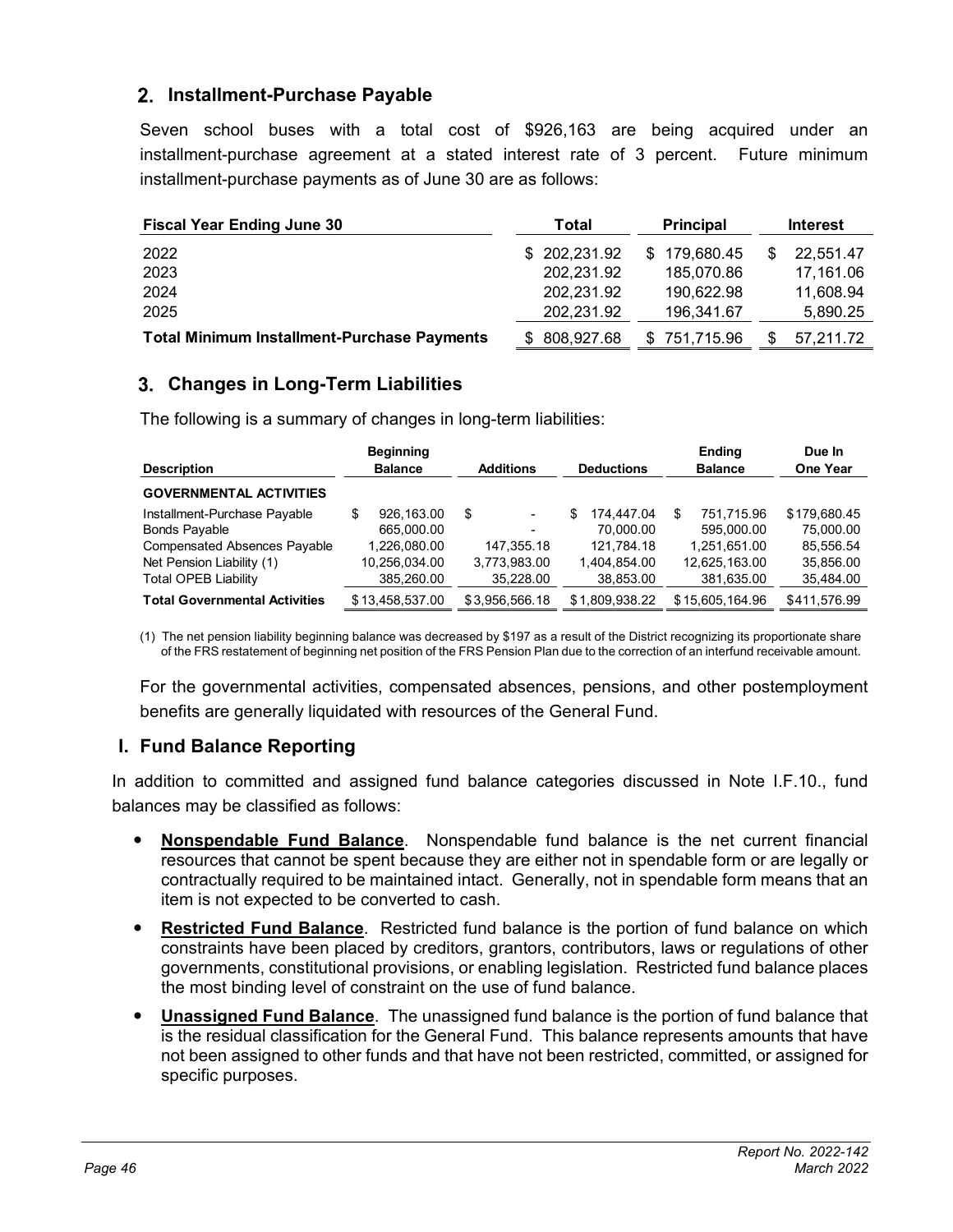### **J. Interfund Receivables and Payables**

The following is a summary of interfund receivables and payables reported in the fund financial statements:

|                                        | <b>Interfund</b>   |                 |  |  |  |  |  |
|----------------------------------------|--------------------|-----------------|--|--|--|--|--|
| <b>Funds</b>                           | <b>Receivables</b> | <b>Payables</b> |  |  |  |  |  |
| Major:                                 |                    |                 |  |  |  |  |  |
| General                                | \$ 208,517.67      | S               |  |  |  |  |  |
| Special Revenue:                       |                    |                 |  |  |  |  |  |
| Other                                  |                    | 133,139.64      |  |  |  |  |  |
| <b>Federal Education Stabilization</b> |                    | 75,378.03       |  |  |  |  |  |
| Total                                  | 208,517.67         | 208,517.67      |  |  |  |  |  |

The interfund receivables and payables represent temporary loans between funds to cover expenditures incurred prior to reimbursement from outside parties. All balances are expected to be repaid within 1 year.

### **K. Revenues and Expenditures/Expenses**

### **Schedule of State Revenue Sources**

The following is a schedule of the District's State revenue sources for the 2020-21 fiscal year:

| <b>Source</b>                                               |   | <b>Amount</b> |
|-------------------------------------------------------------|---|---------------|
| Florida Education Finance Program                           | S | 6,606,730.00  |
| Categorical Educational Program - Class Size Reduction      |   | 1,556,658.00  |
| Voluntary Prekindergarten Program                           |   | 112,859.94    |
| Workforce Development Program                               |   | 73,672.00     |
| Motor Vehicle License Tax (Capital Outlay and Debt Service) |   | 63,320.11     |
| <b>Educational Facilities Security Grant</b>                |   | 32,250.00     |
| Miscellaneous                                               |   | 285,648.17    |
| Total                                                       |   | 8,731,138.22  |

Accounting policies relating to certain State revenue sources are described in Note I.G.2.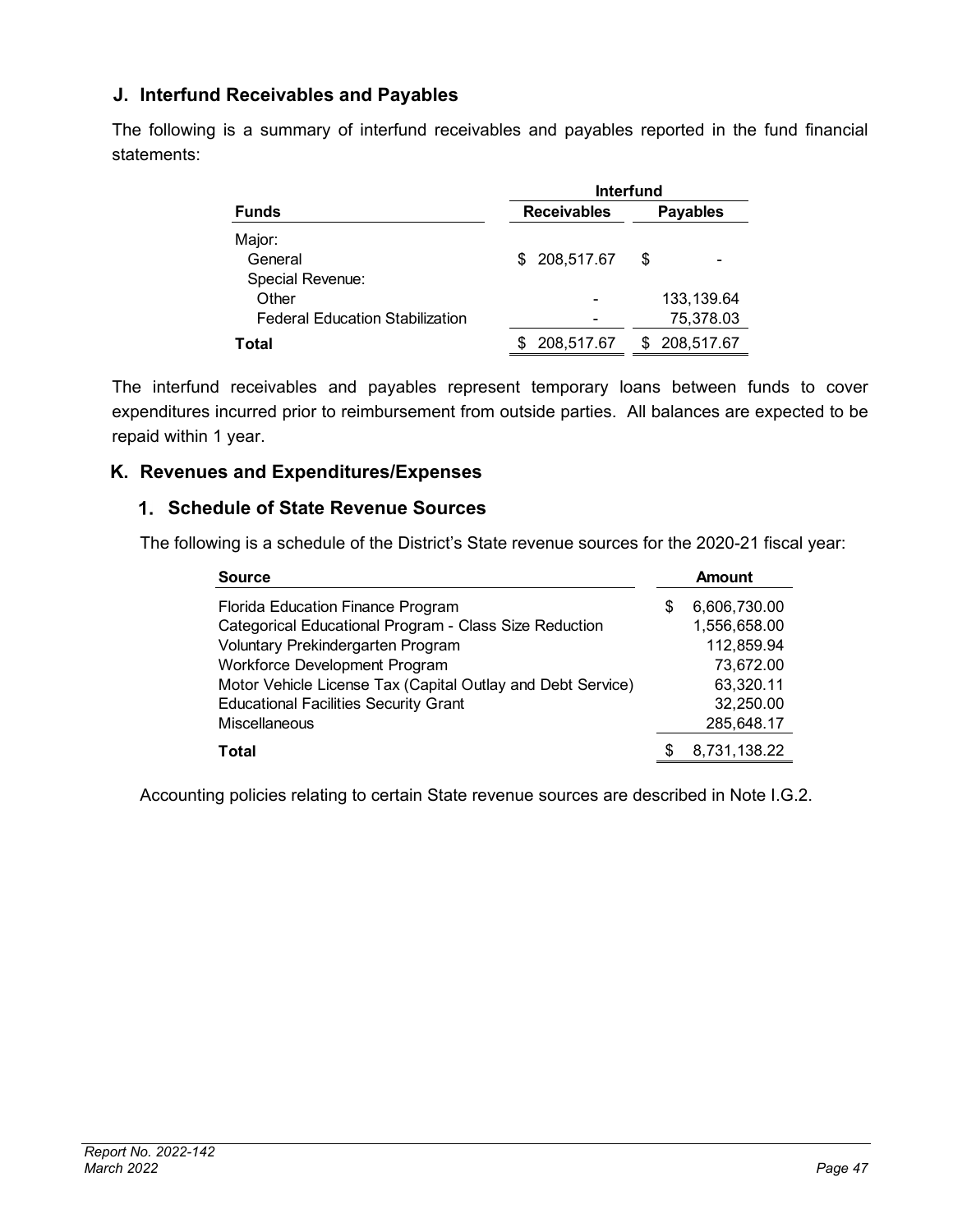### **Property Taxes**

The following is a summary of millages and taxes levied on the 2020 tax roll for the 2020-21 fiscal year:

|                                                          | <b>Millages</b> | <b>Taxes Levied</b> |
|----------------------------------------------------------|-----------------|---------------------|
| <b>General Fund</b>                                      |                 |                     |
| Nonvoted School Tax:                                     |                 |                     |
| <b>Required Local Effort</b>                             | 3.633           | 3.851.649.18<br>\$. |
| <b>Basic Discretionary Local Effort</b>                  | 0.748           | 793,017.78          |
| Voted School Tax:                                        |                 |                     |
| <b>Additional Operating</b>                              | 0.250           | 265.046.05          |
| <b>Capital Projects - Local Capital Improvement Fund</b> |                 |                     |
| Nonvoted Tax:                                            |                 |                     |
| Local Capital Improvements                               | 1.500           | 1,590,276.29        |
| Total                                                    | 6.131           | \$ 6.499.989.30     |

### **L. Interfund Transfers**

The following is a summary of interfund transfers reported in the fund financial statements:

|                                  |                     | <b>Interfund</b>     |  |  |  |  |
|----------------------------------|---------------------|----------------------|--|--|--|--|
| <b>Funds</b>                     | <b>Transfers In</b> | <b>Transfers Out</b> |  |  |  |  |
| Major:                           |                     |                      |  |  |  |  |
| General                          | \$210,734.61        | 98,358.75<br>S       |  |  |  |  |
| Capital Projects:                |                     |                      |  |  |  |  |
| <b>Local Capital Improvement</b> |                     | 210,734.61           |  |  |  |  |
| Nonmajor Governmental            | 98,358.75           |                      |  |  |  |  |
| Total                            | 309,093.36          | 309,093.36           |  |  |  |  |

Interfund transfers were to move restricted capital outlay revenues to offset eligible property insurance premium expenditures and maintenance salaries in the General Fund and to move funds obligated for debt service to the nonmajor Debt Service – District Revenue Bond Fund.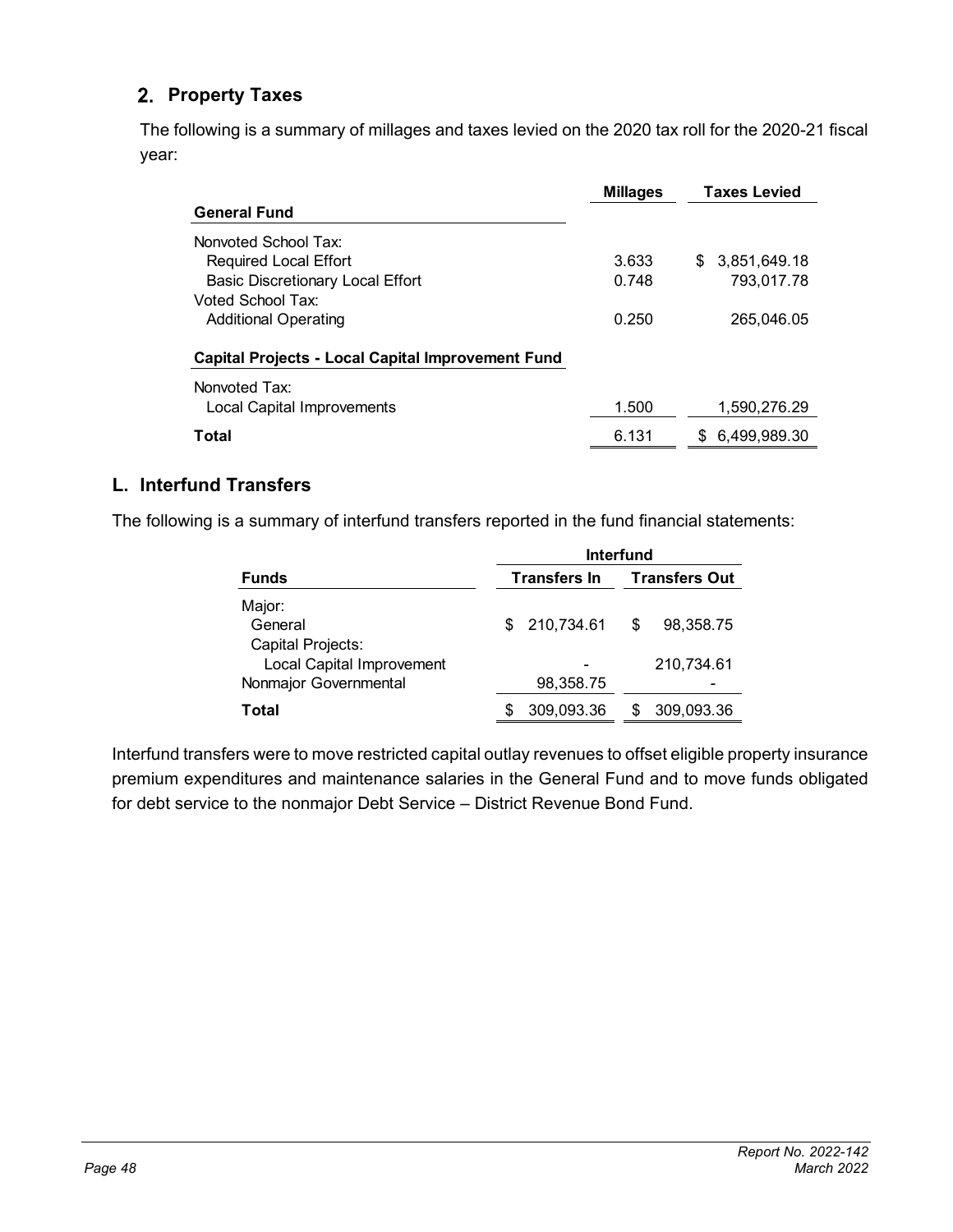THIS PAGE INTENTIONALLY LEFT BLANK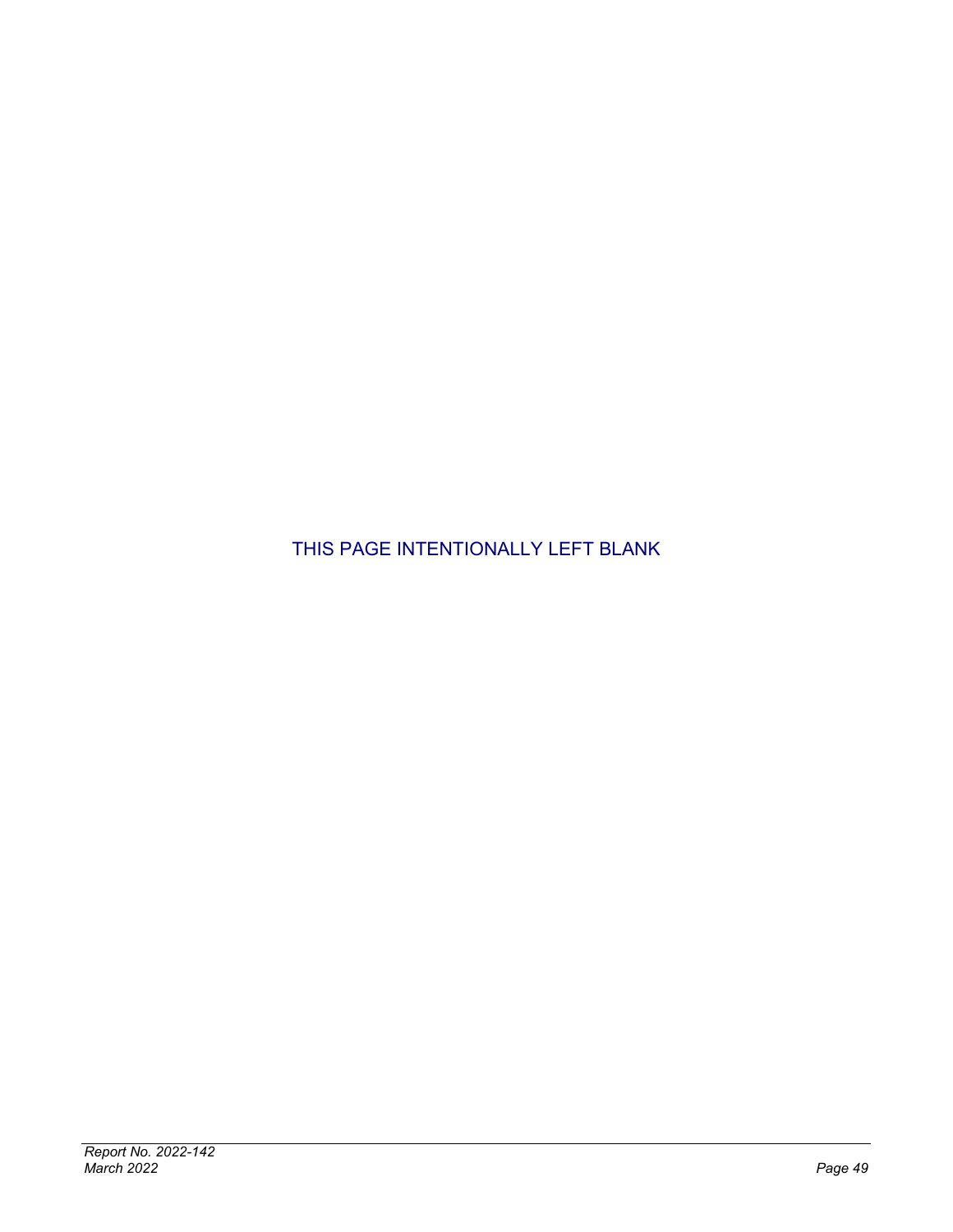# *OTHER REQUIRED SUPPLEMENTARY INFORMATION*

#### **Budgetary Comparison Schedule General and Major Special Revenue Funds For the Fiscal Year Ended June 30, 2021**

|                                                                                                                                                                                                                                                                                                                                                                                                                                                                                                                                                                                                                                                                         | <b>General Fund</b> |                                                                                                                                                                                                                                             |    |                                                                                                                                                                                                                                                                     |    |                                                                                                                                                                                                                                                         |    |                                                                                                                                                                                                               |
|-------------------------------------------------------------------------------------------------------------------------------------------------------------------------------------------------------------------------------------------------------------------------------------------------------------------------------------------------------------------------------------------------------------------------------------------------------------------------------------------------------------------------------------------------------------------------------------------------------------------------------------------------------------------------|---------------------|---------------------------------------------------------------------------------------------------------------------------------------------------------------------------------------------------------------------------------------------|----|---------------------------------------------------------------------------------------------------------------------------------------------------------------------------------------------------------------------------------------------------------------------|----|---------------------------------------------------------------------------------------------------------------------------------------------------------------------------------------------------------------------------------------------------------|----|---------------------------------------------------------------------------------------------------------------------------------------------------------------------------------------------------------------|
|                                                                                                                                                                                                                                                                                                                                                                                                                                                                                                                                                                                                                                                                         |                     | Original<br><b>Budget</b>                                                                                                                                                                                                                   |    | <b>Final</b><br><b>Budget</b>                                                                                                                                                                                                                                       |    | Actual                                                                                                                                                                                                                                                  |    | <b>Variance with</b><br><b>Final Budget -</b><br><b>Positive</b><br>(Negative)                                                                                                                                |
| <b>Revenues</b>                                                                                                                                                                                                                                                                                                                                                                                                                                                                                                                                                                                                                                                         |                     |                                                                                                                                                                                                                                             |    |                                                                                                                                                                                                                                                                     |    |                                                                                                                                                                                                                                                         |    |                                                                                                                                                                                                               |
| Intergovernmental:<br><b>Federal Direct</b><br>Federal Through State and Local                                                                                                                                                                                                                                                                                                                                                                                                                                                                                                                                                                                          | \$                  | 30,000.00<br>43,702.59                                                                                                                                                                                                                      | \$ | 71,000.00<br>73,706.07                                                                                                                                                                                                                                              | \$ | 69,283.09<br>71,683.46                                                                                                                                                                                                                                  | \$ | (1,716.91)<br>(2,022.61)                                                                                                                                                                                      |
| State<br>Local:<br><b>Property Taxes</b><br><b>Charges for Services</b><br>Miscellaneous<br><b>Total Local Revenues</b>                                                                                                                                                                                                                                                                                                                                                                                                                                                                                                                                                 |                     | 8,807,076.87<br>4,552,826.00<br>288,249.57<br>4,841,075.57                                                                                                                                                                                  |    | 8,615,612.50<br>4,739,441.32<br>301,979.54<br>5,041,420.86                                                                                                                                                                                                          |    | 8,610,751.40<br>4,722,121.60<br>1,096.44<br>312,694.95<br>5,035,912.99                                                                                                                                                                                  |    | (4,861.10)<br>(17, 319.72)<br>1,096.44<br>10,715.41<br>(5,507.87)                                                                                                                                             |
| <b>Total Revenues</b>                                                                                                                                                                                                                                                                                                                                                                                                                                                                                                                                                                                                                                                   |                     | 13,721,855.03                                                                                                                                                                                                                               |    | 13,801,739.43                                                                                                                                                                                                                                                       |    | 13,787,630.94                                                                                                                                                                                                                                           |    | (14, 108.49)                                                                                                                                                                                                  |
| <b>Expenditures</b>                                                                                                                                                                                                                                                                                                                                                                                                                                                                                                                                                                                                                                                     |                     |                                                                                                                                                                                                                                             |    |                                                                                                                                                                                                                                                                     |    |                                                                                                                                                                                                                                                         |    |                                                                                                                                                                                                               |
| Current - Education:<br>Instruction<br><b>Student Support Services</b><br><b>Instructional Media Services</b><br>Instruction and Curriculum Development Services<br><b>Instructional Staff Training Services</b><br>Instruction-Related Technology<br>Board<br><b>General Administration</b><br><b>School Administration</b><br>Facilities Acquisition and Construction<br><b>Fiscal Services</b><br><b>Food Services</b><br><b>Central Services</b><br><b>Student Transportation Services</b><br>Operation of Plant<br>Maintenance of Plant<br><b>Administrative Technology Services</b><br><b>Community Services</b><br>Fixed Capital Outlay:<br>Other Capital Outlay |                     | 7,312,507.76<br>663,063.43<br>182, 187.83<br>255,759.63<br>138,531.12<br>86,428.47<br>369,164.82<br>328,893.85<br>668,536.01<br>6,945.22<br>414,584.81<br>172,255.79<br>1,101,914.48<br>1,862,394.12<br>269, 195.43<br>255,095.75<br>685.00 |    | 7,795,104.00<br>645,760.09<br>182,946.29<br>364,006.56<br>98,476.17<br>115,183.46<br>355,327.79<br>325,282.74<br>761,574.37<br>1,172.41<br>459,056.07<br>21,677.99<br>184,536.64<br>1,088,009.92<br>1,751,965.00<br>254,810.89<br>303,882.37<br>731.99<br>11,031.73 |    | 7,379,231.85<br>610,480.16<br>180,527.30<br>362,991.93<br>92,622.52<br>100,709.63<br>353,360.35<br>321,902.19<br>757,050.29<br>438,561.62<br>21,677.99<br>183,059.24<br>1,077,173.17<br>1,710,607.14<br>252,206.50<br>282,113.58<br>712.74<br>11,031.73 |    | 415,872.15<br>35,279.93<br>2,418.99<br>1,014.63<br>5,853.65<br>14,473.83<br>1,967.44<br>3,380.55<br>4,524.08<br>1,172.41<br>20,494.45<br>1,477.40<br>10,836.75<br>41,357.86<br>2,604.39<br>21,768.79<br>19.25 |
| <b>Total Expenditures</b>                                                                                                                                                                                                                                                                                                                                                                                                                                                                                                                                                                                                                                               |                     | 14,088,143.52                                                                                                                                                                                                                               |    | 14,720,536.48                                                                                                                                                                                                                                                       |    | 14,136,019.93                                                                                                                                                                                                                                           |    | 584,516.55                                                                                                                                                                                                    |
| <b>Excess (Deficiency) of Revenues Over Expenditures</b>                                                                                                                                                                                                                                                                                                                                                                                                                                                                                                                                                                                                                |                     | (366, 288.49)                                                                                                                                                                                                                               |    | (918, 797.05)                                                                                                                                                                                                                                                       |    | (348, 388.99)                                                                                                                                                                                                                                           |    | 570,408.06                                                                                                                                                                                                    |
| <b>Other Financing Sources (Uses)</b><br>Transfers In<br>Loss Recoveries<br><b>Transfers Out</b>                                                                                                                                                                                                                                                                                                                                                                                                                                                                                                                                                                        |                     | 160,000.00<br>(98, 650.00)                                                                                                                                                                                                                  |    | 210,734.61<br>2,413.00<br>(98, 358.75)                                                                                                                                                                                                                              |    | 210,734.61<br>2,413.00<br>(98, 358.75)                                                                                                                                                                                                                  |    |                                                                                                                                                                                                               |
| <b>Total Other Financing Sources</b>                                                                                                                                                                                                                                                                                                                                                                                                                                                                                                                                                                                                                                    |                     | 61,350.00                                                                                                                                                                                                                                   |    | 114,788.86                                                                                                                                                                                                                                                          |    | 114,788.86                                                                                                                                                                                                                                              |    |                                                                                                                                                                                                               |
| <b>Net Change in Fund Balances</b><br>Fund Balances, Beginning                                                                                                                                                                                                                                                                                                                                                                                                                                                                                                                                                                                                          |                     | (304, 938.49)<br>2,140,000.00                                                                                                                                                                                                               |    | (804,008.19)<br>2,816,961.03                                                                                                                                                                                                                                        |    | (233,600.13)<br>2,816,961.03                                                                                                                                                                                                                            |    | 570,408.06                                                                                                                                                                                                    |
| <b>Fund Balances, Ending</b>                                                                                                                                                                                                                                                                                                                                                                                                                                                                                                                                                                                                                                            | \$                  | 1,835,061.51                                                                                                                                                                                                                                | \$ | 2,012,952.84                                                                                                                                                                                                                                                        | \$ | 2,583,360.90                                                                                                                                                                                                                                            | \$ | 570,408.06                                                                                                                                                                                                    |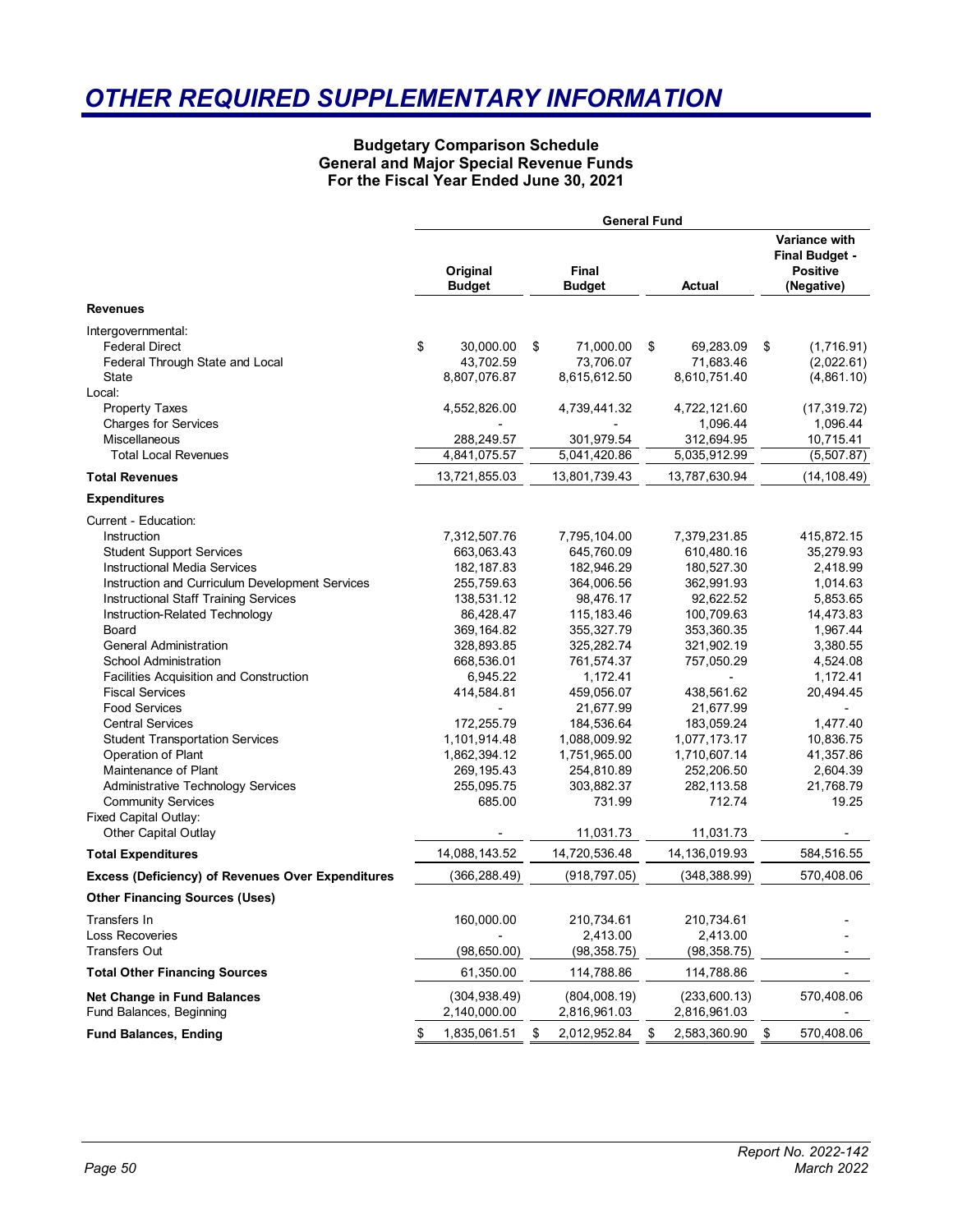|                           |               | Special Revenue - Food Service Fund |                  |               |                                                                         |
|---------------------------|---------------|-------------------------------------|------------------|---------------|-------------------------------------------------------------------------|
| Original<br><b>Budget</b> |               | Final<br><b>Budget</b>              | <b>Actual</b>    |               | <b>Variance with</b><br>Final Budget -<br><b>Positive</b><br>(Negative) |
|                           |               |                                     |                  |               |                                                                         |
|                           |               |                                     |                  |               |                                                                         |
| \$                        | \$            |                                     | \$               | \$            |                                                                         |
| 1,347,916.00              |               | 1,425,916.00                        | 1,439,441.19     |               | 13,525.19                                                               |
| 24,424.00                 |               | 24,424.00                           | 25,751.00        |               | 1,327.00                                                                |
|                           |               |                                     |                  |               |                                                                         |
| 67,238.00                 |               | 58,238.00                           | 55, 134.95       |               | (3, 103.05)                                                             |
| 4,300.00                  |               | 4,300.00                            | 23,743.43        |               | 19,443.43                                                               |
| 71,538.00                 |               | 62,538.00                           | 78,878.38        |               | 16,340.38                                                               |
| 1,443,878.00              |               | 1,512,878.00                        | 1,544,070.57     |               | 31,192.57                                                               |
|                           |               |                                     |                  |               |                                                                         |
|                           |               |                                     |                  |               |                                                                         |
|                           |               |                                     |                  |               |                                                                         |
|                           |               |                                     |                  |               |                                                                         |
|                           |               |                                     |                  |               |                                                                         |
|                           |               |                                     |                  |               |                                                                         |
|                           |               |                                     |                  |               |                                                                         |
|                           |               |                                     |                  |               |                                                                         |
|                           |               |                                     |                  |               |                                                                         |
|                           |               |                                     |                  |               |                                                                         |
|                           |               |                                     |                  |               |                                                                         |
|                           |               |                                     |                  |               |                                                                         |
| 1,427,068.00              |               | 1,614,018.00                        | 1,499,424.82     |               | 114,593.18                                                              |
|                           |               |                                     |                  |               |                                                                         |
|                           |               |                                     |                  |               |                                                                         |
|                           |               |                                     |                  |               |                                                                         |
|                           |               |                                     |                  |               |                                                                         |
|                           |               |                                     |                  |               |                                                                         |
|                           |               |                                     |                  |               |                                                                         |
|                           |               |                                     |                  |               |                                                                         |
| 1,427,068.00              |               | 1,614,018.00                        | 1,499,424.82     |               | 114,593.18                                                              |
| 16,810.00                 |               | (101, 140.00)                       | 44,645.75        |               | 145,785.75                                                              |
|                           |               |                                     |                  |               |                                                                         |
|                           |               |                                     |                  |               |                                                                         |
|                           |               |                                     |                  |               |                                                                         |
|                           |               |                                     |                  |               |                                                                         |
|                           |               |                                     |                  |               |                                                                         |
|                           |               |                                     | 44,645.75        |               |                                                                         |
| 16,810.00<br>207,448.84   |               | (101, 140.00)<br>323,460.37         | 323,460.37       |               | 145,785.75                                                              |
| 224,258.84                | $\frac{1}{2}$ | 222,320.37                          | \$<br>368,106.12 | $\frac{1}{2}$ | 145,785.75                                                              |

|  | (Continued) |
|--|-------------|
|--|-------------|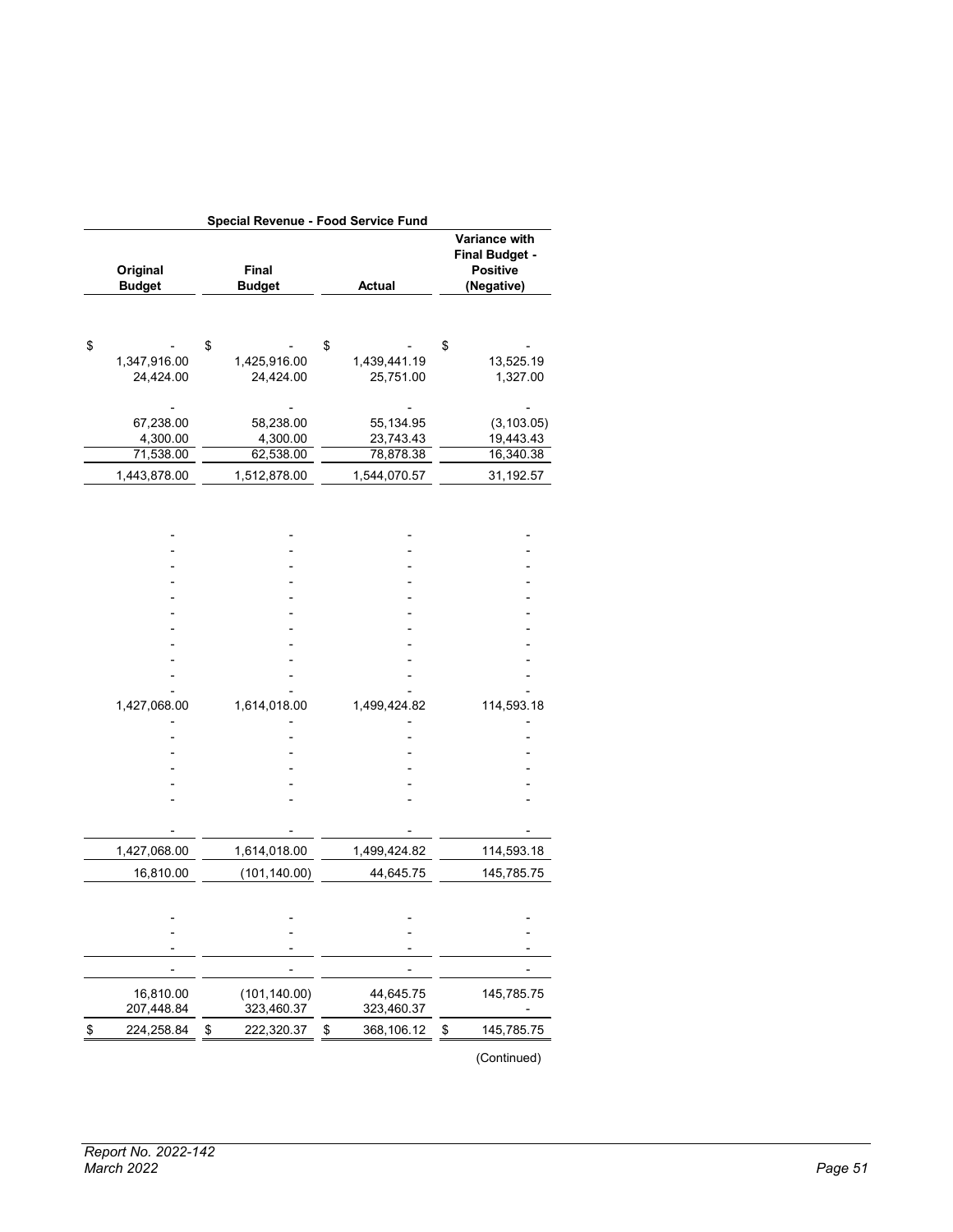#### **Budgetary Comparison Schedule General and Major Special Revenue Funds (Continued) For the Fiscal Year Ended June 30, 2021**

|                                                                                                                                                                                                                                                                                                                                                                                                                                                                                                                                         |                           |                                                                                                                          |     | Special Revenue - Other Fund                                                                                            |      |                                                                                                        |      |                                                                                                                   |  |
|-----------------------------------------------------------------------------------------------------------------------------------------------------------------------------------------------------------------------------------------------------------------------------------------------------------------------------------------------------------------------------------------------------------------------------------------------------------------------------------------------------------------------------------------|---------------------------|--------------------------------------------------------------------------------------------------------------------------|-----|-------------------------------------------------------------------------------------------------------------------------|------|--------------------------------------------------------------------------------------------------------|------|-------------------------------------------------------------------------------------------------------------------|--|
|                                                                                                                                                                                                                                                                                                                                                                                                                                                                                                                                         | Original<br><b>Budget</b> |                                                                                                                          |     | Final<br><b>Budget</b>                                                                                                  |      | <b>Actual</b>                                                                                          |      | <b>Variance with</b><br><b>Final Budget -</b><br><b>Positive</b><br>(Negative)                                    |  |
| <b>Revenues</b>                                                                                                                                                                                                                                                                                                                                                                                                                                                                                                                         |                           |                                                                                                                          |     |                                                                                                                         |      |                                                                                                        |      |                                                                                                                   |  |
| Intergovernmental:<br>Federal Through State and Local                                                                                                                                                                                                                                                                                                                                                                                                                                                                                   |                           | 3,914,223.30                                                                                                             | -\$ | 3,969,404.56                                                                                                            | - \$ | 2,490,759.52                                                                                           | - \$ | (1,478,645.04)                                                                                                    |  |
| <b>Expenditures</b>                                                                                                                                                                                                                                                                                                                                                                                                                                                                                                                     |                           |                                                                                                                          |     |                                                                                                                         |      |                                                                                                        |      |                                                                                                                   |  |
| Current - Education:<br>Instruction<br><b>Student Support Services</b><br><b>Instructional Media Services</b><br>Instruction and Curriculum Development Services<br><b>Instructional Staff Training Services</b><br>Instruction-Related Technology<br>Board<br><b>General Administration</b><br>School Administration<br><b>Fiscal Services</b><br><b>Food Services</b><br><b>Central Services</b><br><b>Student Transportation Services</b><br>Operation of Plant<br>Maintenance of Plant<br><b>Administrative Technology Services</b> |                           | 1,956,820.95<br>279,222.17<br>845,904.65<br>437,644.61<br>236,752.11<br>11,270.00<br>6,000.00<br>32,275.50<br>108,333.31 |     | 1,876,170.14<br>344,610.33<br>1,036,630.14<br>425,308.02<br>219,011.04<br>6,401.60<br>7,597.92<br>38,204.56<br>2,000.00 |      | 984, 345.14<br>286,469.91<br>807,580.33<br>251,811.22<br>143, 162.59<br>489.60<br>1,597.92<br>1,832.00 |      | 891,825.00<br>58,140.42<br>229,049.81<br>173,496.80<br>75,848.45<br>5,912.00<br>6,000.00<br>36,372.56<br>2,000.00 |  |
| Fixed Capital Outlay:<br><b>Other Capital Outlay</b>                                                                                                                                                                                                                                                                                                                                                                                                                                                                                    |                           |                                                                                                                          |     | 13,470.81                                                                                                               |      | 13,470.81                                                                                              |      |                                                                                                                   |  |
| <b>Total Expenditures</b>                                                                                                                                                                                                                                                                                                                                                                                                                                                                                                               |                           | 3,914,223.30                                                                                                             |     | 3,969,404.56                                                                                                            |      | 2,490,759.52                                                                                           |      | 1,478,645.04                                                                                                      |  |
| <b>Excess (Deficiency) of Revenues Over Expenditures</b>                                                                                                                                                                                                                                                                                                                                                                                                                                                                                |                           |                                                                                                                          |     |                                                                                                                         |      |                                                                                                        |      |                                                                                                                   |  |
| Net Change in Fund Balances<br>Fund Balances, Beginning                                                                                                                                                                                                                                                                                                                                                                                                                                                                                 |                           |                                                                                                                          |     |                                                                                                                         |      |                                                                                                        |      |                                                                                                                   |  |
| <b>Fund Balances, Ending</b>                                                                                                                                                                                                                                                                                                                                                                                                                                                                                                            | \$                        | 0.00                                                                                                                     | \$  | 0.00                                                                                                                    | \$   | 0.00                                                                                                   | \$   | 0.00                                                                                                              |  |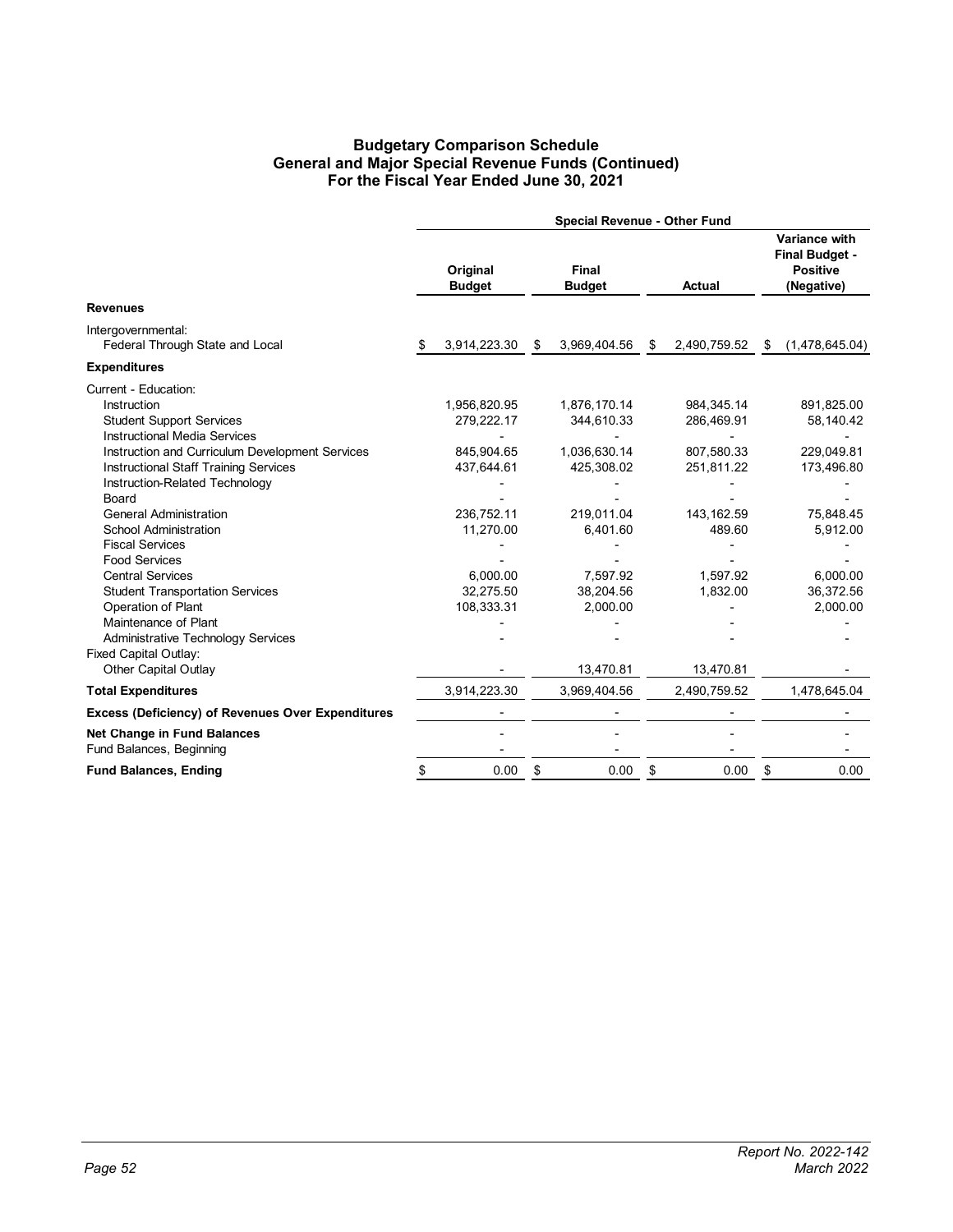| Special Revenue - Federal Education Stabilization Fund |                           |                               |              |    |               |                                                                  |               |  |  |  |
|--------------------------------------------------------|---------------------------|-------------------------------|--------------|----|---------------|------------------------------------------------------------------|---------------|--|--|--|
|                                                        | Original<br><b>Budget</b> | <b>Final</b><br><b>Budget</b> |              |    | <b>Actual</b> | Variance with<br>Final Budget -<br><b>Positive</b><br>(Negative) |               |  |  |  |
|                                                        |                           |                               |              |    |               |                                                                  |               |  |  |  |
| \$                                                     |                           | \$                            | 1,152,241.23 | \$ | 564,548.77    | \$                                                               | (587, 692.46) |  |  |  |
|                                                        |                           |                               |              |    |               |                                                                  |               |  |  |  |
|                                                        |                           |                               | 530,693.44   |    | 347,034.63    |                                                                  | 183,658.81    |  |  |  |
|                                                        |                           |                               | 64,960.42    |    | 13,590.32     |                                                                  | 51,370.10     |  |  |  |
|                                                        |                           |                               | 5,769.75     |    | 4,492.58      |                                                                  | 1,277.17      |  |  |  |
|                                                        |                           |                               | 146,961.56   |    | 13,860.90     |                                                                  | 133,100.66    |  |  |  |
|                                                        |                           |                               | 141,952.40   |    | 3,177.07      |                                                                  | 138,775.33    |  |  |  |
|                                                        |                           |                               | 277.66       |    | 277.66        |                                                                  |               |  |  |  |
|                                                        |                           |                               | 632.37       |    | 632.37        |                                                                  |               |  |  |  |
|                                                        |                           |                               | 36,730.38    |    | 17,995.50     |                                                                  | 18,734.88     |  |  |  |
|                                                        |                           |                               | 2,402.62     |    | 1,441.96      |                                                                  | 960.66        |  |  |  |
|                                                        |                           |                               | 580.95       |    | 580.95        |                                                                  |               |  |  |  |
|                                                        |                           |                               | 21,448.24    |    | 11,432.81     |                                                                  | 10,015.43     |  |  |  |
|                                                        |                           |                               | 5,921.70     |    |               |                                                                  | 5,921.70      |  |  |  |
|                                                        |                           |                               | 27.808.28    |    | 16,927.80     |                                                                  | 10,880.48     |  |  |  |
|                                                        |                           |                               | 155,286.85   |    | 122,289.61    |                                                                  | 32,997.24     |  |  |  |
|                                                        |                           |                               | 1,868.29     |    | 1,868.29      |                                                                  |               |  |  |  |
|                                                        |                           |                               | 277.66       |    | 277.66        |                                                                  |               |  |  |  |
|                                                        |                           |                               | 8,668.66     |    | 8,668.66      |                                                                  |               |  |  |  |
|                                                        |                           |                               | 1,152,241.23 |    | 564,548.77    |                                                                  | 587,692.46    |  |  |  |
|                                                        | -                         |                               |              |    |               |                                                                  |               |  |  |  |
|                                                        |                           |                               |              |    |               |                                                                  |               |  |  |  |
|                                                        |                           |                               |              |    |               |                                                                  |               |  |  |  |
| \$                                                     | 0.00                      | \$                            | 0.00         | \$ | 0.00          | \$                                                               | 0.00          |  |  |  |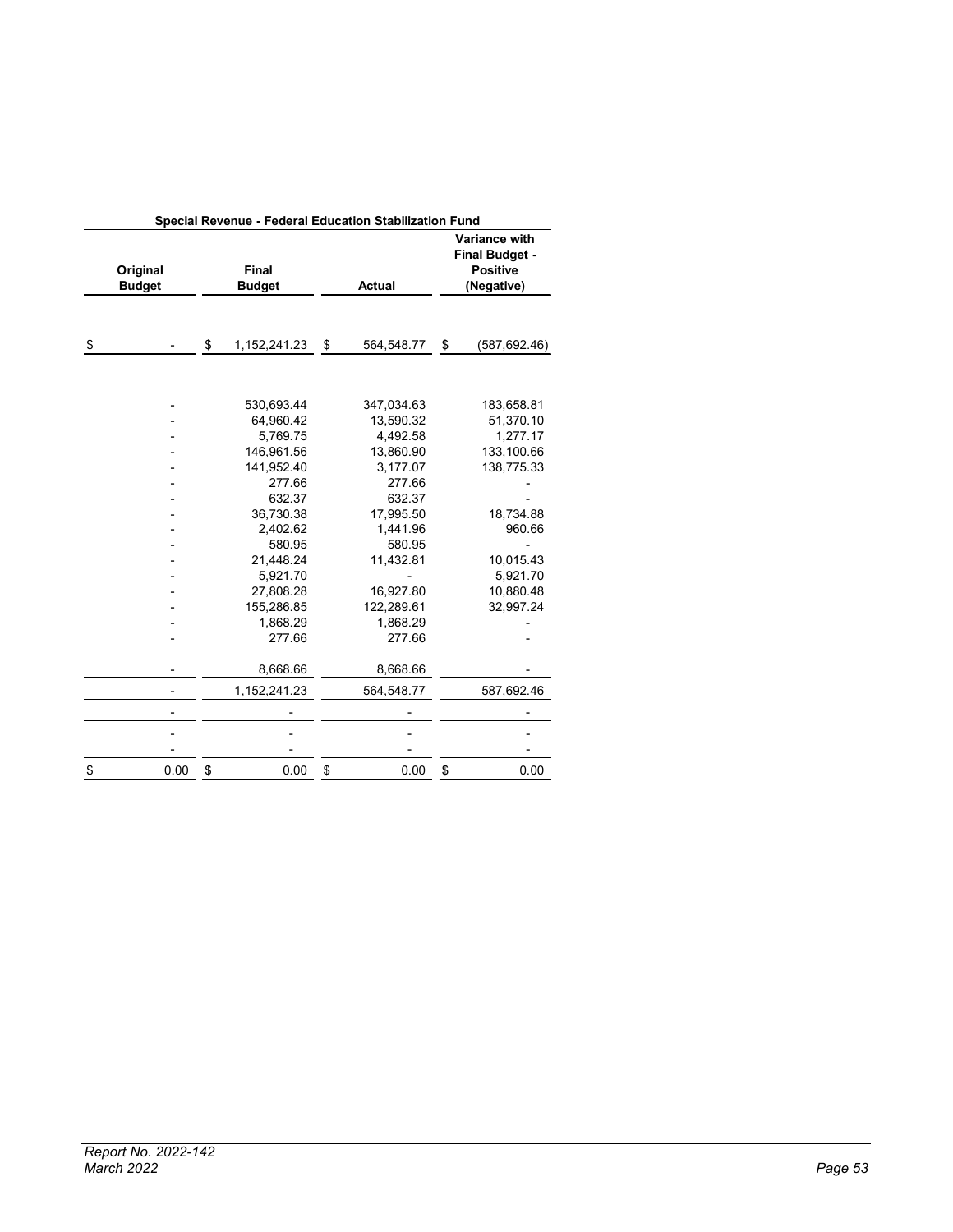#### **Schedule of Changes in the District's Total OPEB Liability and Related Ratios**

|                                                                            |    | 2021        | 2020          | 2019          | 2018          |
|----------------------------------------------------------------------------|----|-------------|---------------|---------------|---------------|
| <b>Total OPEB Liability</b>                                                |    |             |               |               |               |
| Service Cost                                                               | \$ | 14,325      | \$<br>15,561  | \$<br>15,702  | \$<br>16,475  |
| Interest                                                                   |    | 11,899      | 14,860        | 15,699        | 14,060        |
| Differences Between Expected and                                           |    |             |               |               |               |
| <b>Actual Experience</b>                                                   |    |             | 6,480         |               |               |
| Changes of Assumptions or Other Inputs                                     |    | 9,004       | (18,034)      | (869)         | (8, 597)      |
| <b>Benefit Payments</b>                                                    |    | (38, 853)   | (57,080)      | (64, 684)     | (58,717)      |
| Net Change in Total OPEB Liability                                         |    | (3,625)     | (38, 213)     | (34, 152)     | (36,779)      |
| Total OPEB Liability - Beginning                                           |    | 385,260     | 423,473       | 457,625       | 494,404       |
| <b>Total OPEB Liability - Ending</b>                                       | S  | 381,635     | \$<br>385,260 | \$<br>423,473 | \$<br>457,625 |
| Covered-Employee Payroll                                                   |    | \$5,445,259 | \$9,500,252   | \$9,125,841   | \$5,431,366   |
| <b>Total OPEB Liability as a Percentage</b><br>of Covered-Employee Payroll |    | 7.01%       | 4.06%         | 4.64%         | 8.43%         |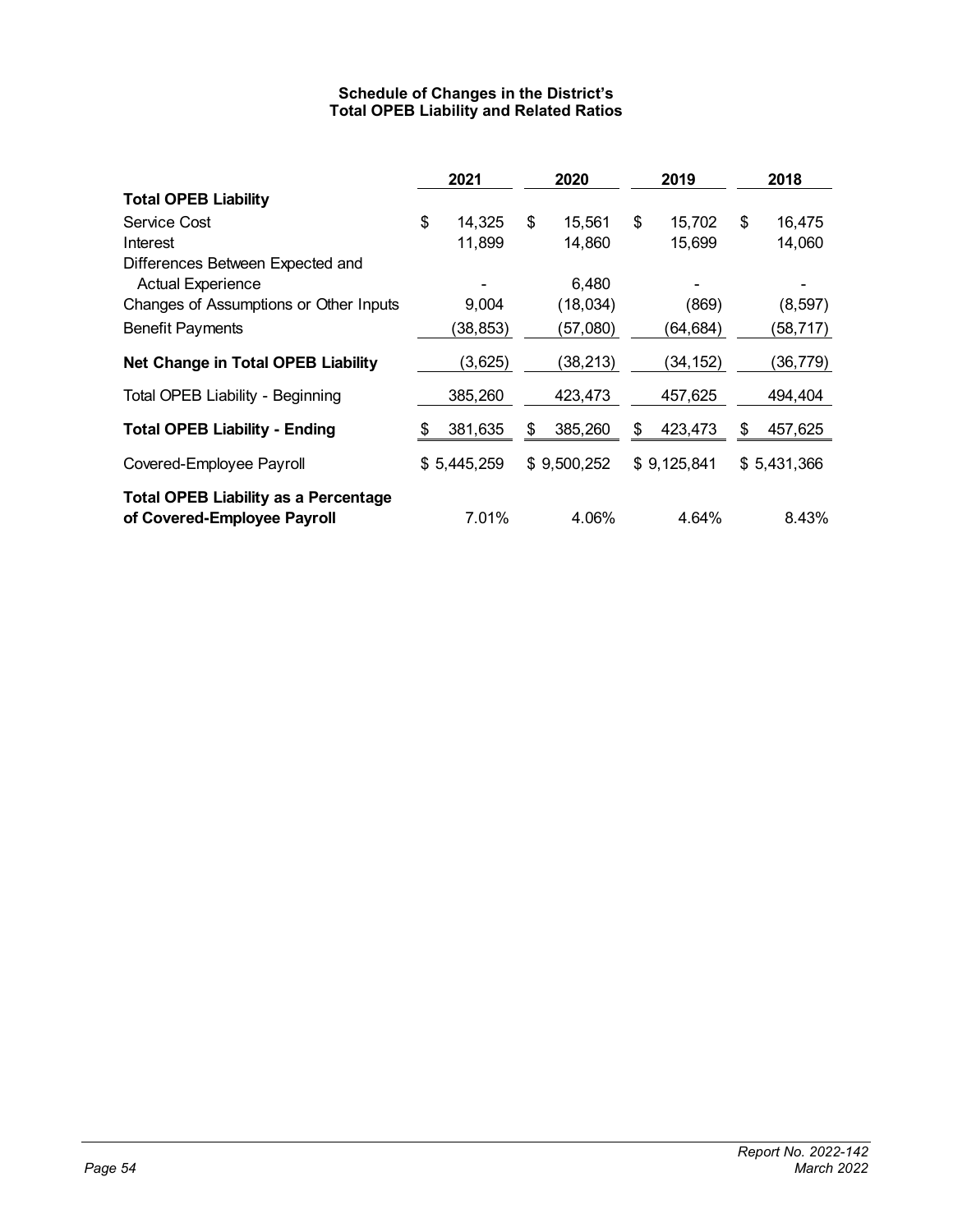#### **Schedule of the District's Proportionate Share of the Net Pension Liability – Florida Retirement System Pension Plan** (1)

| <b>Fiscal Year</b><br><b>Ending</b><br>June 30 | District's<br><b>Proportion of the</b><br><b>FRS Net Pension</b><br>Liability | District's<br><b>Proportionate Share</b><br>of the FRS Net<br><b>Pension Liability</b> | District's<br><b>Covered Payroll</b> | District's<br><b>Proportionate Share</b><br>of the FRS Net<br>Pension Liability as a<br>Percentage of its<br><b>Covered Payroll</b> | <b>FRS Plan Fiduciary</b><br>Net Position as a<br>Percentage of the<br><b>Total Pension</b><br>Liability |
|------------------------------------------------|-------------------------------------------------------------------------------|----------------------------------------------------------------------------------------|--------------------------------------|-------------------------------------------------------------------------------------------------------------------------------------|----------------------------------------------------------------------------------------------------------|
| 2013                                           | 0.027240606%                                                                  | \$<br>4,689,321                                                                        | \$<br>10,110,731                     | 46.38%                                                                                                                              | 88.54%                                                                                                   |
| 2014                                           | 0.026515981%                                                                  | 1,617,865                                                                              | 9,212,710                            | 17.56%                                                                                                                              | 96.09%                                                                                                   |
| 2015                                           | 0.026365933%                                                                  | 3,405,514                                                                              | 9,772,145                            | 34.85%                                                                                                                              | 92.00%                                                                                                   |
| 2016                                           | 0.024693425%                                                                  | 6,235,109                                                                              | 10,202,640                           | 61.11%                                                                                                                              | 84.88%                                                                                                   |
| 2017                                           | 0.023137764%                                                                  | 6,843,995                                                                              | 9,899,674                            | 69.13%                                                                                                                              | 83.89%                                                                                                   |
| 2018                                           | 0.020993687%                                                                  | 6,323,407                                                                              | 8,794,621                            | 71.90%                                                                                                                              | 84.26%                                                                                                   |
| 2019(2)                                        | 0.020946939%                                                                  | 7,213,637                                                                              | 9,119,539                            | 79.10%                                                                                                                              | 82.61%                                                                                                   |
| 2020                                           | 0.021193809%                                                                  | 9,185,709                                                                              | 9,786,266                            | 93.86%                                                                                                                              | 78.85%                                                                                                   |

(1) The amounts presented for each fiscal year were determined as of June 30.

(2) The net position liability for 2019 has been decreased by \$197 to reflect the District's proportionate share of the FRS restatement of beginning net position of the FRS Pension Plan due to the correction of an interfund receivable amount.

#### **Schedule of District Contributions – Florida Retirement System Pension Plan** (1)

| <b>Fiscal</b><br><b>Year Ending</b><br>June 30 | Contractually<br><b>Required</b><br><b>FRS Contribution</b> | in Relation to the<br>Contractually<br><b>Required</b><br><b>Contribution</b> | <b>FRS</b><br><b>Contribution</b><br><b>Deficiency (Excess)</b> | District's<br><b>Covered Payroll</b> | <b>FRS</b><br><b>Contributions</b><br>as a Percentage of<br><b>Covered Payroll</b> |
|------------------------------------------------|-------------------------------------------------------------|-------------------------------------------------------------------------------|-----------------------------------------------------------------|--------------------------------------|------------------------------------------------------------------------------------|
| 2014                                           | \$<br>580.812                                               | \$<br>(580, 812)                                                              | \$<br>$\blacksquare$                                            | \$<br>9,212,710                      | 6.30%                                                                              |
| 2015                                           | 642.824                                                     | (642, 824)                                                                    |                                                                 | 9.772.145                            | 6.58%                                                                              |
| 2016                                           | 602,189                                                     | (602,189)                                                                     |                                                                 | 10,202,640                           | 5.90%                                                                              |
| 2017                                           | 602,333                                                     | (602, 333)                                                                    |                                                                 | 9.899.674                            | 6.08%                                                                              |
| 2018                                           | 598,303                                                     | (598, 303)                                                                    |                                                                 | 8,794,621                            | 6.80%                                                                              |
| 2019                                           | 649.506                                                     | (649, 506)                                                                    |                                                                 | 9,119,539                            | 7.12%                                                                              |
| 2020                                           | 704.176                                                     | (704, 176)                                                                    |                                                                 | 9,786,266                            | 7.20%                                                                              |
| 2021                                           | 882.077                                                     | (882,077)                                                                     |                                                                 | 10,340,321                           | 8.53%                                                                              |

(1) The amounts presented for each fiscal year were determined as of June 30.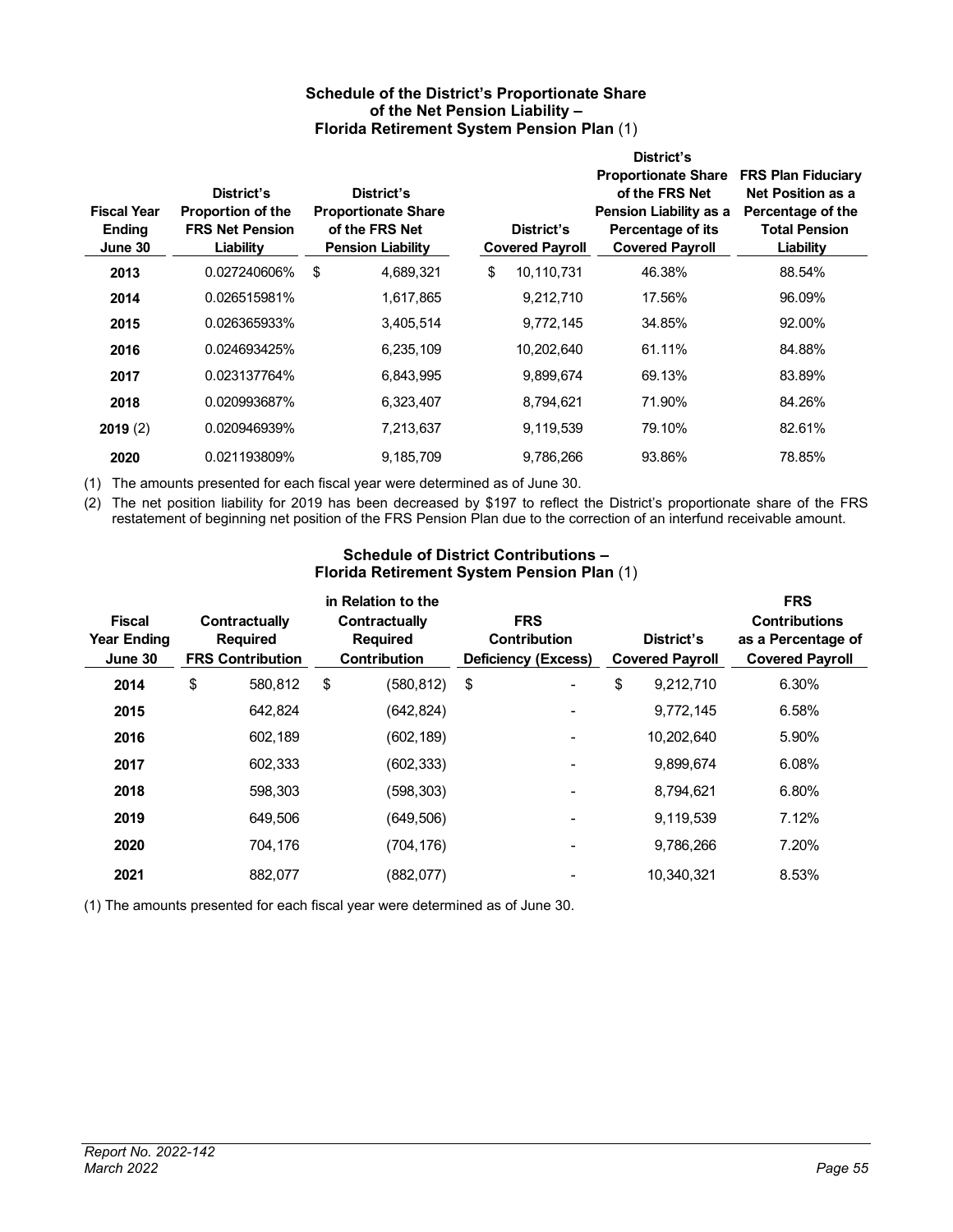#### **Schedule of the District's Proportionate Share of the Net Pension Liability – Health Insurance Subsidy Pension Plan** (1)

| <b>Fiscal</b><br><b>Year Ending</b><br>June 30 | District's<br><b>Proportion of the</b><br><b>HIS Net Pension</b><br>Liability | District's<br><b>Proportionate Share</b><br>of the HIS Net<br><b>Pension Liability</b> | District's<br><b>Covered Payroll</b> | District's<br><b>Proportionate Share</b><br>of the HIS Net<br>Pension Liability as a<br>Percentage of its<br><b>Covered Payroll</b> | <b>HIS Plan Fiduciary</b><br>Net Position as a<br>Percentage of the<br><b>Total Pension</b><br>Liability |
|------------------------------------------------|-------------------------------------------------------------------------------|----------------------------------------------------------------------------------------|--------------------------------------|-------------------------------------------------------------------------------------------------------------------------------------|----------------------------------------------------------------------------------------------------------|
| 2013                                           | 0.034803415%                                                                  | \$<br>3,030,095                                                                        | \$<br>10,110,731                     | 29.97%                                                                                                                              | 1.78%                                                                                                    |
| 2014                                           | 0.031007513%                                                                  | 2,899,278                                                                              | 9,212,710                            | 31.47%                                                                                                                              | 0.99%                                                                                                    |
| 2015                                           | 0.032194770%                                                                  | 3,283,360                                                                              | 9,772,145                            | 33.60%                                                                                                                              | 0.50%                                                                                                    |
| 2016                                           | 0.033038073%                                                                  | 3,850,451                                                                              | 10,202,640                           | 37.74%                                                                                                                              | 0.97%                                                                                                    |
| 2017                                           | 0.031007919%                                                                  | 3,315,510                                                                              | 9,899,674                            | 33.49%                                                                                                                              | 1.64%                                                                                                    |
| 2018                                           | 0.026926515%                                                                  | 2,849,932                                                                              | 8,794,621                            | 32.41%                                                                                                                              | 2.15%                                                                                                    |
| 2019                                           | 0.027190965%                                                                  | 3,042,397                                                                              | 9,119,539                            | 33.36%                                                                                                                              | 2.63%                                                                                                    |
| 2020                                           | 0.028169535%                                                                  | 3,439,454                                                                              | 9,786,266                            | 35.15%                                                                                                                              | 3.00%                                                                                                    |

(1) The amounts presented for each fiscal year were determined as of June 30.

#### **Schedule of District Contributions – Health Insurance Subsidy Pension Plan** (1)

| <b>Fiscal</b><br><b>Year Ending</b><br>June 30 | Contractually<br><b>Required</b><br><b>HIS Contribution</b> |         | <b>HIS Contributions</b><br>in Relation to the<br>Contractually<br><b>Required</b><br><b>Contribution</b> | <b>HIS</b><br><b>Contribution</b><br><b>Deficiency (Excess)</b> | District's<br><b>Covered Payroll</b> | <b>HIS</b><br><b>Contributions</b><br>as a Percentage of<br><b>Covered Payroll</b> |  |
|------------------------------------------------|-------------------------------------------------------------|---------|-----------------------------------------------------------------------------------------------------------|-----------------------------------------------------------------|--------------------------------------|------------------------------------------------------------------------------------|--|
| 2014                                           | \$                                                          | 106,221 | \$<br>(106, 221)                                                                                          | \$                                                              | \$<br>9,212,710                      | 1.15%                                                                              |  |
| 2015                                           |                                                             | 123,068 | (123,068)                                                                                                 |                                                                 | 9,772,145                            | 1.26%                                                                              |  |
| 2016                                           |                                                             | 169,341 | (169, 341)                                                                                                |                                                                 | 10,202,640                           | 1.66%                                                                              |  |
| 2017                                           |                                                             | 164,103 | (164, 103)                                                                                                | ۰                                                               | 9,899,674                            | 1.66%                                                                              |  |
| 2018                                           |                                                             | 146,023 | (146, 023)                                                                                                |                                                                 | 8,794,621                            | 1.66%                                                                              |  |
| 2019                                           |                                                             | 150,989 | (150, 989)                                                                                                |                                                                 | 9,119,539                            | 1.66%                                                                              |  |
| 2020                                           |                                                             | 162,328 | (162, 328)                                                                                                |                                                                 | 9,786,266                            | 1.66%                                                                              |  |
| 2021                                           |                                                             | 171,593 | (171, 593)                                                                                                |                                                                 | 10,340,321                           | 1.66%                                                                              |  |
|                                                |                                                             |         |                                                                                                           |                                                                 |                                      |                                                                                    |  |

(1) The amounts presented for each fiscal year were determined as of June 30.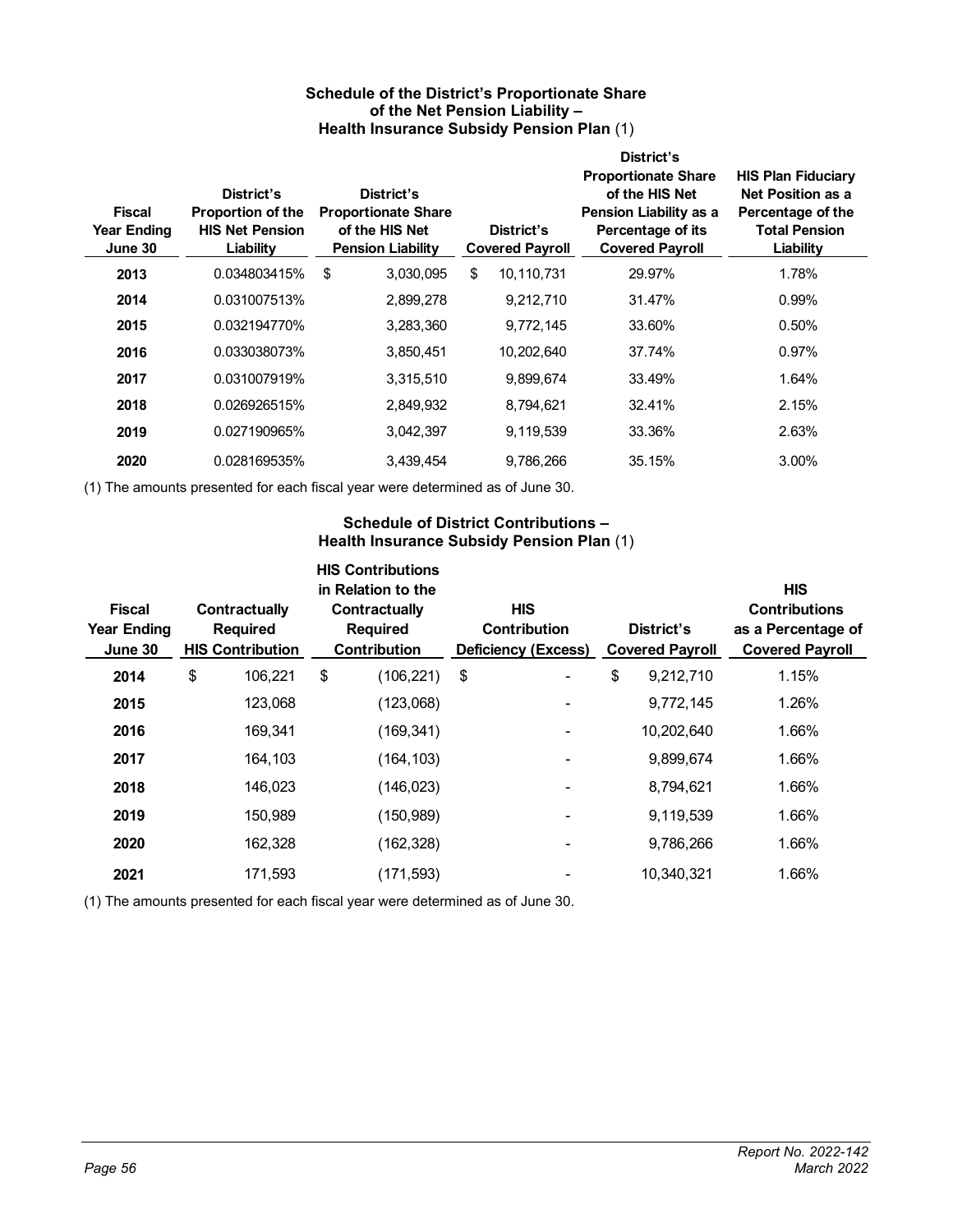#### NOTES TO REQUIRED SUPPLEMENTARY INFORMATION

### **1. Budgetary Basis of Accounting**

The Board follows procedures established by State law and State Board of Education (SBE) rules in establishing budget balances for governmental funds, as described below:

- Budgets are prepared, public hearings are held, and original budgets are adopted annually for all governmental fund types in accordance with procedures and time intervals prescribed by State law and SBE rules.
- Appropriations are controlled at the object level (e.g., salaries, purchased services, and capital outlay) within each activity (e.g., instruction, student transportation services, and school administration) and may be amended by resolution at any Board meeting prior to the due date for the annual financial report.
- Budgets are prepared using the same modified accrual basis as is used to account for governmental funds.
- Budgetary information is integrated into the accounting system and, to facilitate budget control, budget balances are encumbered when purchase orders are issued. Appropriations lapse at fiscal year end and encumbrances outstanding are honored from the subsequent year's appropriations.

### **2. Schedule of Changes in the District's Total Other Postemployment Benefits Liability and Related Ratios**

No assets are accumulated in a trust that meet the criteria in paragraph 4 of GASB Statement No. 75 to pay related benefits.

#### *Changes of Assumptions.*

- The discount rate was changed from 3.13 percent as of the beginning of the measurement period to 2.45 percent as of June 30, 2020 (based on the Long-Term Municipal Bond rate).
- Rates of salary increases were changed to be based on revised inflation and individual member pay increases used in the July 1, 2020, FRS Actuarial Valuation.
- The healthcare cost trend assumption was revised to reflect a lower inflation assumption (from 2.5 percent to 2.25 percent) and the assumed load to model the excise tax was removed, as it was repealed in December 2019.

#### **3. Schedule of Net Pension Liability and Schedule of Contributions – Florida Retirement System Pension Plan**

*Changes of Assumptions.* In 2020, the long-term expected rate of return was decreased from 6.9 percent to 6.8 percent.

### **4. Schedule of Net Pension Liability and Schedule of Contributions – Health Insurance Subsidy Pension Plan**

*Changes of Assumptions.* In 2020, the municipal bond rate used to determine total pension liability was decreased from 3.5 percent to 2.21 percent, and the mortality assumption was updated.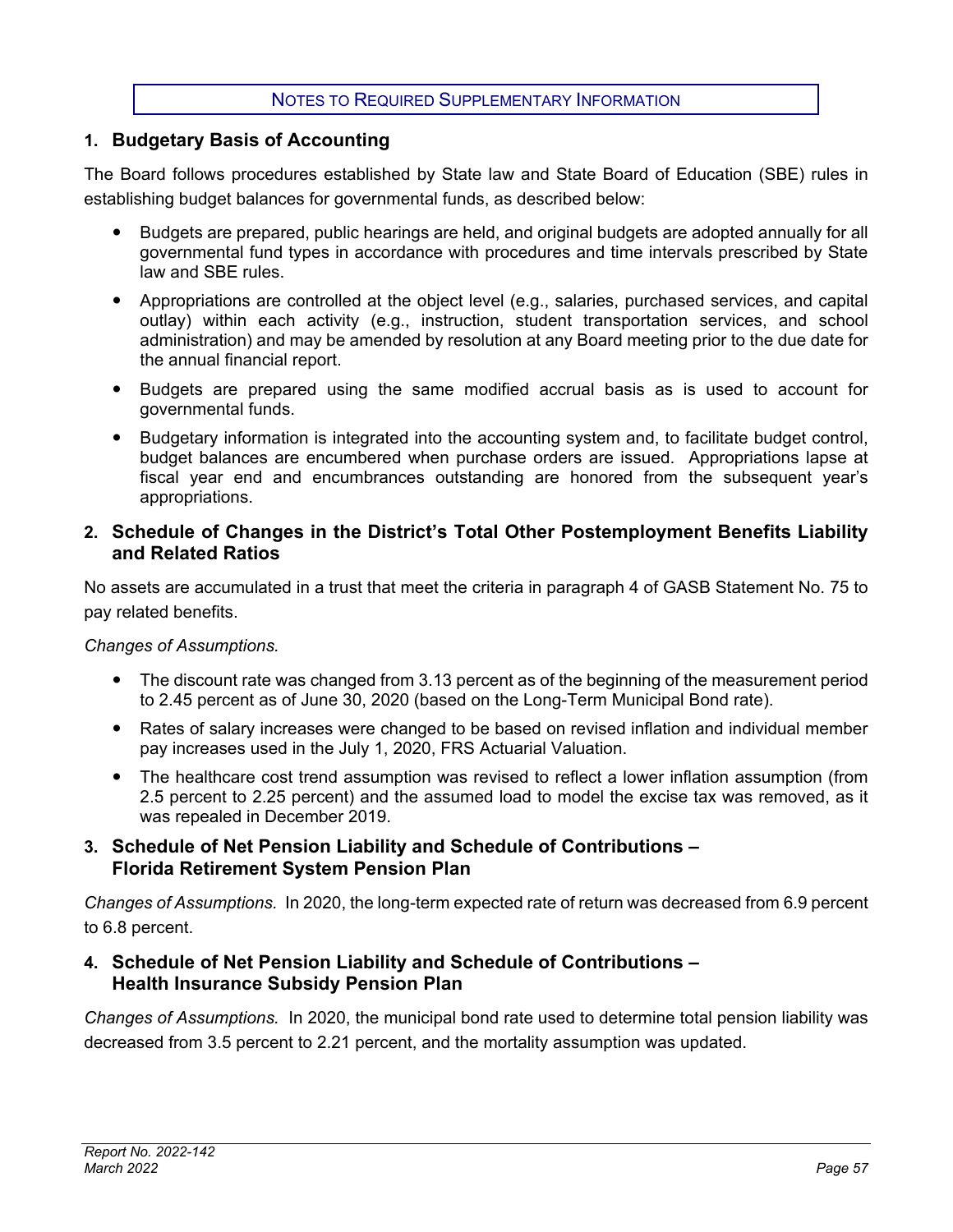## *SCHEDULE OF EXPENDITURES OF FEDERAL AWARDS*

#### **Hamilton County District School Board Schedule of Expenditures of Federal Awards For the Fiscal Year Ended June 30, 2021**

| Federal Grantor/Pass-Through Grantor/<br><b>Program or Cluster</b>                                                                                                                                                                                                                                                                                                                                                                                                                                                                                                                                       | Federal<br><b>Assistance Listing</b><br><b>Number</b>                                                                            | Pass - Through<br><b>Entity Identifying</b><br><b>Number</b>        | <b>Passed</b><br>Through to<br><b>Subrecipients</b> | Total<br><b>Expenditures</b>                                                                                                        |
|----------------------------------------------------------------------------------------------------------------------------------------------------------------------------------------------------------------------------------------------------------------------------------------------------------------------------------------------------------------------------------------------------------------------------------------------------------------------------------------------------------------------------------------------------------------------------------------------------------|----------------------------------------------------------------------------------------------------------------------------------|---------------------------------------------------------------------|-----------------------------------------------------|-------------------------------------------------------------------------------------------------------------------------------------|
| <b>Clustered</b>                                                                                                                                                                                                                                                                                                                                                                                                                                                                                                                                                                                         |                                                                                                                                  |                                                                     |                                                     |                                                                                                                                     |
| <b>Child Nutrition Cluster</b><br>United States Department of Agriculture:<br>Florida Department of Agriculture and Consumer Services:<br>School Breakfast Program<br>National School Lunch Program<br>COVID-19 National School Lunch Program<br><b>Total National School Lunch Program</b><br>Summer Food Service Program for Children                                                                                                                                                                                                                                                                  | 10.553<br>10.555<br>COVID-19, 10.555<br>10.555<br>10.559                                                                         | 21002<br>21001, 21003<br>21001, 21003<br>20006, 20007, 21006, 21007 |                                                     | 430, 190.78<br>\$<br>701.235.00<br>14,444.73<br>715,679.73<br>282,570.34                                                            |
| <b>Total Child Nutrition Cluster</b>                                                                                                                                                                                                                                                                                                                                                                                                                                                                                                                                                                     |                                                                                                                                  |                                                                     |                                                     | 1,428,440.85                                                                                                                        |
| <b>Special Education Cluster</b><br>United States Department of Education:<br>Florida Department of Education:<br>Special Education - Grants to States<br>Special Education - Preschool Grants                                                                                                                                                                                                                                                                                                                                                                                                           | 84.027<br>84.173                                                                                                                 | 262, 263<br>267                                                     | 171,323.73                                          | 1,248,388.76<br>62,454.34                                                                                                           |
| <b>Total Special Education Cluster</b>                                                                                                                                                                                                                                                                                                                                                                                                                                                                                                                                                                   |                                                                                                                                  |                                                                     | 171,323.73                                          | 1,310,843.10                                                                                                                        |
| <b>Child Care and Development Fund Cluster</b><br>United States Department of Health and Human Services:<br>Early Learning Coalition of Florida's Gateway, Inc.:<br>Child Care and Development Block Grant                                                                                                                                                                                                                                                                                                                                                                                               | COVID-19, 93.575                                                                                                                 | None                                                                |                                                     | 7.354.50                                                                                                                            |
| <b>Not Clustered</b>                                                                                                                                                                                                                                                                                                                                                                                                                                                                                                                                                                                     |                                                                                                                                  |                                                                     |                                                     |                                                                                                                                     |
| <b>United States Department of Agriculture</b><br>Florida Department of Health:<br>Child and Adult Care Food Program                                                                                                                                                                                                                                                                                                                                                                                                                                                                                     | 10.558                                                                                                                           | A-4931                                                              |                                                     | 11.000.34                                                                                                                           |
| <b>United States Department of Defense</b><br>Army Junior Reserve Officers Training Corps                                                                                                                                                                                                                                                                                                                                                                                                                                                                                                                | <b>12.UNK</b>                                                                                                                    | N/A                                                                 |                                                     | 69,283.09                                                                                                                           |
| United States Department of Education<br>Florida Department of Education:<br>Title I Grants to Local Educational Agencies<br>Career and Technical Education - Basic Grants to States<br>Education for Homeless Children and Youth<br><b>Rural Education</b><br>English Language Acquisition State Grants<br>Supporting Effective Instruction State Grants<br>Student Support and Academic Enrichment Program<br><b>Education Stabilization Fund:</b><br>Governor's Emergency Education Relief Fund<br>Elementary and Secondary School Emergency Relief Fund<br><b>Total Education Stabilization Fund</b> | 84.010<br>84.048<br>84.196<br>84.358<br>84.365<br>84.367<br>84.424<br>84.425<br>COVID-19, 84.425C<br>COVID-19, 84.425D<br>84.425 | 212, 223<br>161<br>127<br>110<br>102<br>224<br>241<br>123<br>124    | L,                                                  | 932,098.19<br>54,820.45<br>42,480.39<br>11,232.92<br>23,672.29<br>83,489.14<br>32, 123.04<br>126,268.11<br>437,230.66<br>563,498.77 |
| <b>Total United States Department of Education</b>                                                                                                                                                                                                                                                                                                                                                                                                                                                                                                                                                       |                                                                                                                                  |                                                                     | $\blacksquare$                                      | 1,743,415.19                                                                                                                        |
| <b>Total Expenditures of Federal Awards</b>                                                                                                                                                                                                                                                                                                                                                                                                                                                                                                                                                              |                                                                                                                                  |                                                                     |                                                     | \$171,323.73 \$4,570,337.07                                                                                                         |

The accompanying notes are an integral part of this Schedule.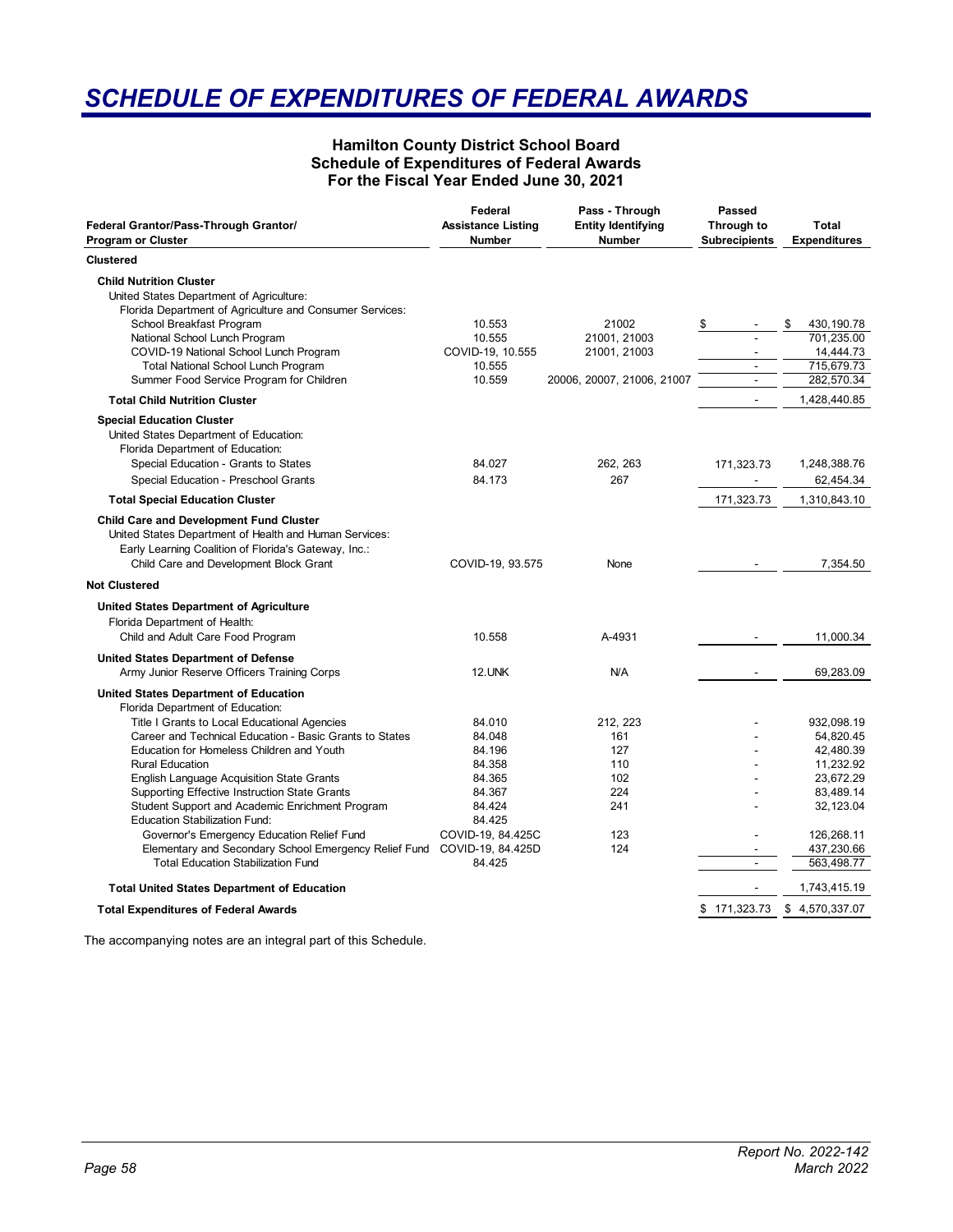- Notes: (1) Basis of Presentation. The accompanying Schedule of Expenditures of Federal Awards (Schedule) includes the Federal award activity of the Hamilton County District School Board under programs of the Federal Government for the fiscal year ended June 30, 2021. The information in this Schedule is presented in accordance with the requirements of Title 2 U.S. *Code of Federal Regulations* Part 200, *Uniform Administrative Requirements, Cost Principles, and Audit Requirements for Federal Awards* (Uniform Guidance). Because the Schedule presents only a selected portion of the operations of the District, it is not intended to and does not present the financial position or changes in net position of the District.
	- (2) Summary of Significant Accounting Policies. Expenditures reported on the Schedule are reported on the modified accrual basis of accounting. Such expenditures are recognized following the cost principles contained in the Uniform Guidance, wherein certain types of expenditures are not allowable or are limited as to reimbursement.
	- (3) Indirect Cost Rate. The District has not elected to use the 10 percent de minimis cost rate allowed under the Uniform Guidance.
	- (4) Noncash Assistance National School Lunch Program. Includes \$69,420.54 of donated food received during the fiscal year. Donated foods are valued at fair value as determined at the time of donation.
	- (5) COVID-19 National School Lunch Program. The District incurred \$14,444.73 in expenditures for the National School Lunch Program grant in the 2019-20 fiscal year.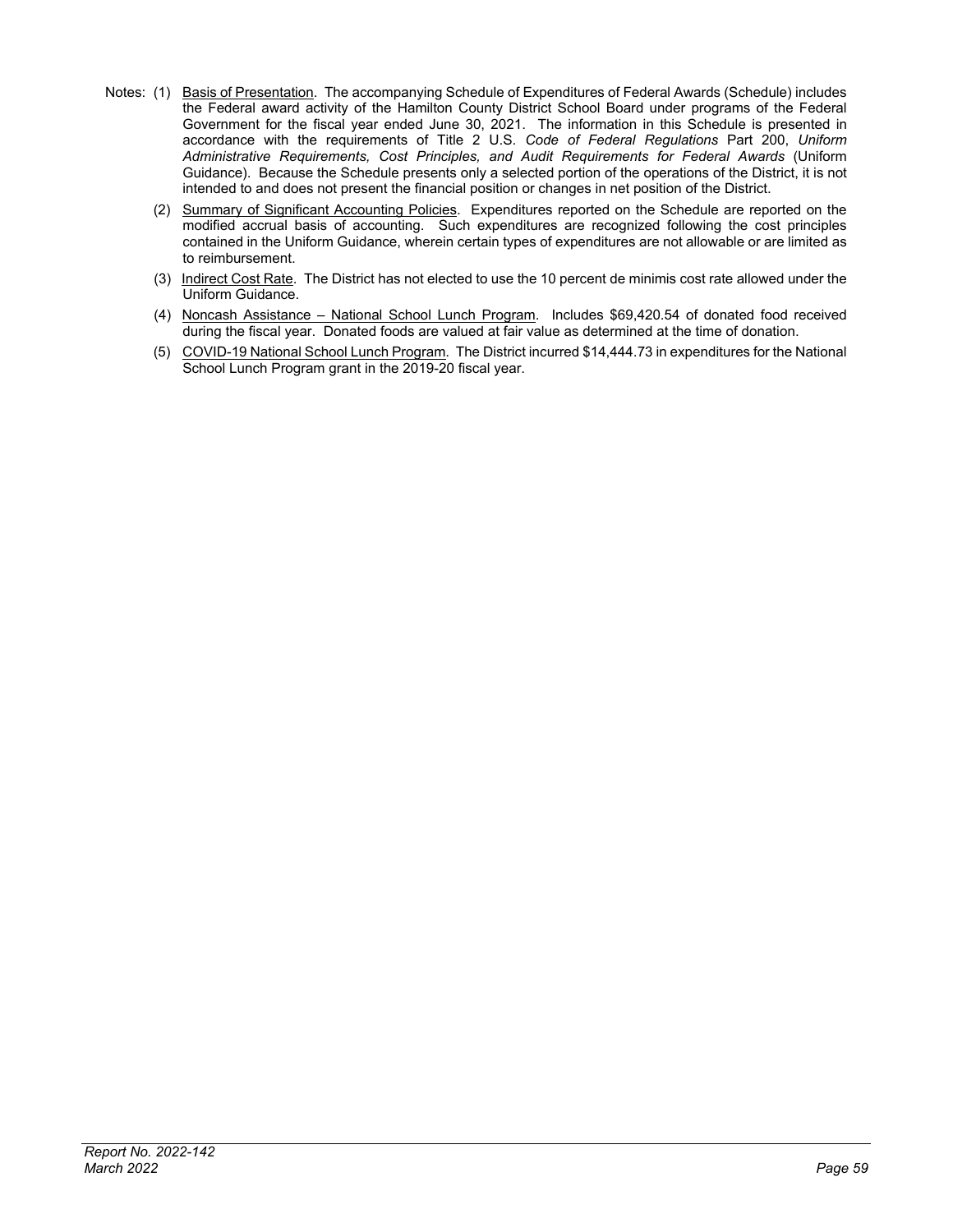

Sherrill F. Norman, CPA Auditor General

# **AUDITOR GENERAL STATE OF FLORIDA**

Claude Denson Pepper Building, Suite G74 111 West Madison Street Tallahassee, Florida 32399-1450



Phone: (850) 412-2722 Fax: (850) 488-6975

The President of the Senate, the Speaker of the House of Representatives, and the Legislative Auditing Committee

### **INDEPENDENT AUDITOR'S REPORT ON INTERNAL CONTROL OVER FINANCIAL REPORTING AND ON COMPLIANCE AND OTHER MATTERS BASED ON AN AUDIT OF FINANCIAL STATEMENTS PERFORMED IN ACCORDANCE WITH** *GOVERNMENT AUDITING STANDARDS*

We have audited, in accordance with the auditing standards generally accepted in the United States of America and the standards applicable to financial audits contained in *Government Auditing Standards* issued by the Comptroller General of the United States, the financial statements of the governmental activities, each major fund, and the aggregate remaining fund information of the Hamilton County District School Board as of and for the fiscal year ended June 30, 2021, and the related notes to the financial statements, which collectively comprise the District's basic financial statements, and have issued our report thereon dated March 8, 2022, included under the heading **INDEPENDENT AUDITOR'S REPORT**. Our report includes a reference to other auditors who audited the financial statements of the school internal funds, as described in our report on the District's financial statements. This report does not include the results of the other auditors' testing of internal control over financial reporting or compliance and other matters that are reported on separately by those auditors.

### **Internal Control Over Financial Reporting**

In planning and performing our audit of the financial statements, we considered the District's internal control over financial reporting (internal control) as a basis for designing audit procedures that are appropriate in the circumstances for the purpose of expressing our opinions on the financial statements, but not for the purpose of expressing an opinion on the effectiveness of the District's internal control. Accordingly, we do not express an opinion on the effectiveness of the District's internal control.

A *deficiency in internal control* exists when the design or operation of a control does not allow management or employees, in the normal course of performing their assigned functions, to prevent, or detect and correct, misstatements on a timely basis. A *material weakness* is a deficiency, or a combination of deficiencies, in internal control such that there is a reasonable possibility that a material misstatement of the District's financial statements will not be prevented, or detected and corrected on a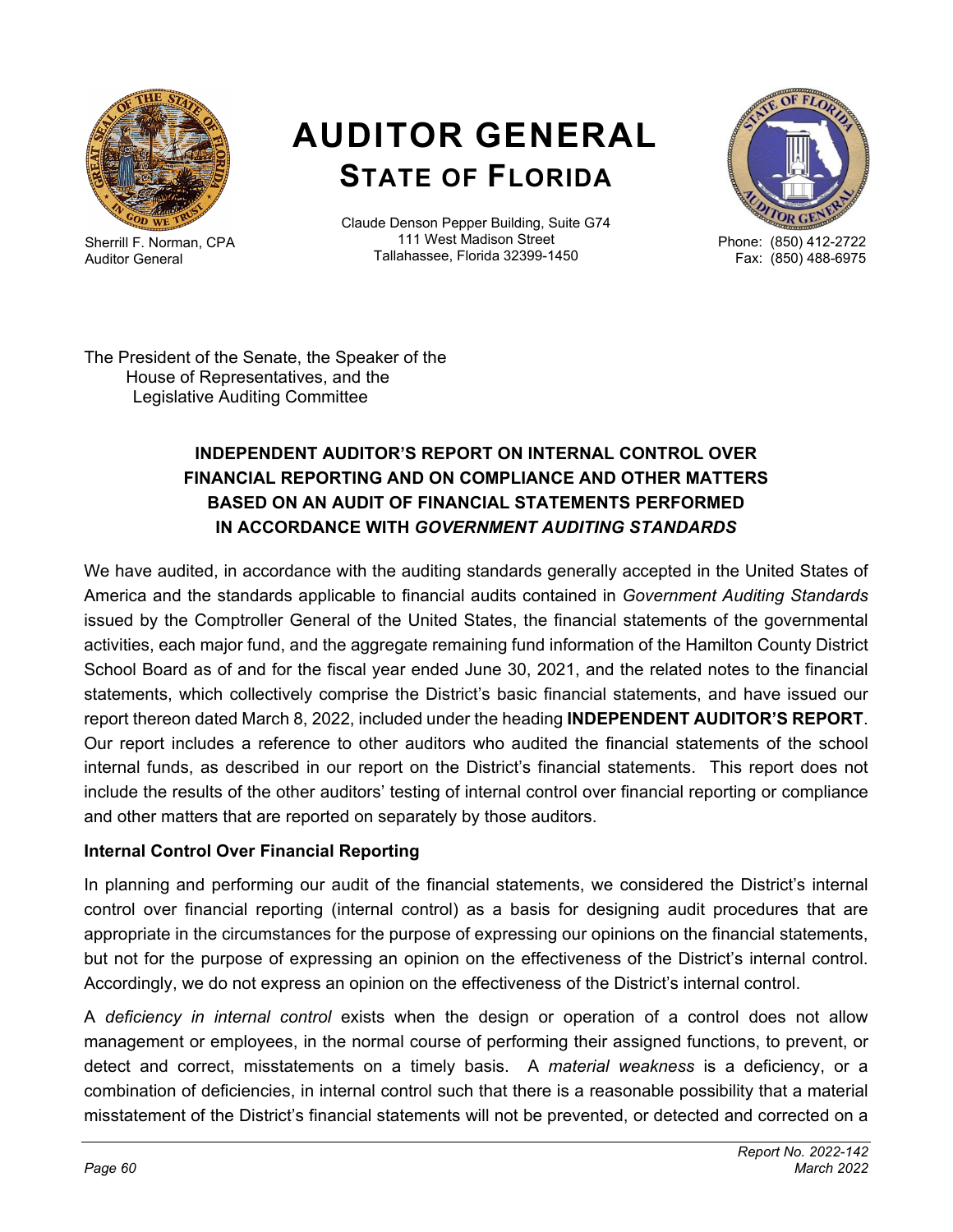timely basis. A *significant deficiency* is a deficiency, or a combination of deficiencies, in internal control that is less severe than a material weakness, yet important enough to merit attention by those charged with governance.

Our consideration of internal control was for the limited purpose described in the first paragraph of this section and was not designed to identify all deficiencies in internal control that might be material weaknesses or significant deficiencies. Given these limitations, during our audit we did not identify any deficiencies in internal control that we consider to be material weaknesses. However, material weaknesses may exist that have not been identified.

### **Compliance and Other Matters**

As part of obtaining reasonable assurance about whether the District's financial statements are free from material misstatement, we performed tests of its compliance with certain provisions of laws, rules, regulations, contracts, and grant agreements, noncompliance with which could have a direct and material effect on the financial statements. However, providing an opinion on compliance with those provisions was not an objective of our audit and, accordingly, we do not express such an opinion. The results of our tests disclosed no instances of noncompliance or other matters that are required to be reported under *Government Auditing Standards*.

### **Purpose of this Report**

The purpose of this report is solely to describe the scope of our testing of internal control and compliance and the results of that testing, and not to provide an opinion on the effectiveness of the District's internal control or on compliance. This report is an integral part of an audit performed in accordance with *Government Auditing Standards* in considering the District's internal control and compliance. Accordingly, this communication is not suitable for any other purpose.

Respectfully submitted,

Sherrill F. Norman, CPA Tallahassee, Florida March 8, 2022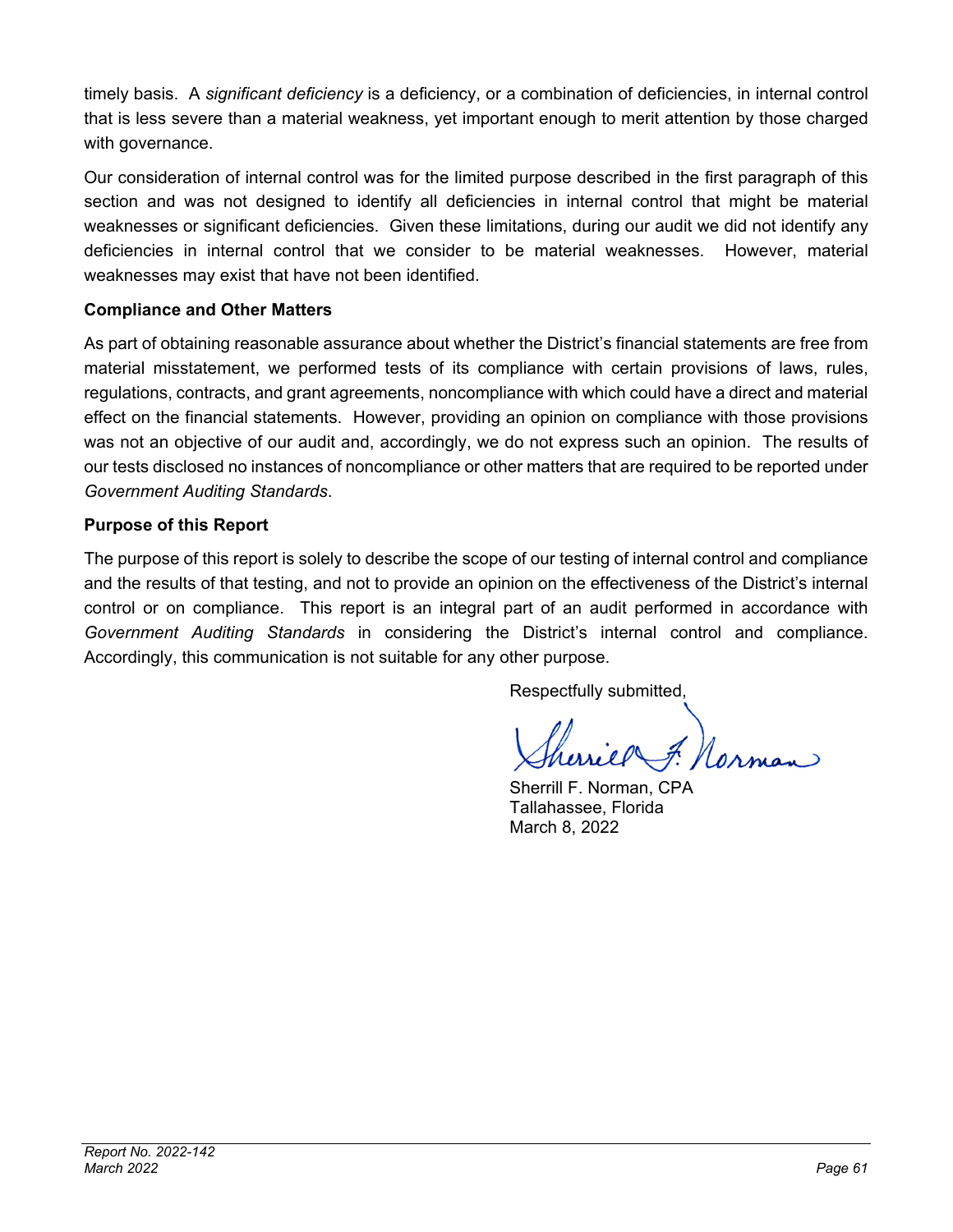

Sherrill F. Norman, CPA Auditor General

# **AUDITOR GENERAL STATE OF FLORIDA**

Claude Denson Pepper Building, Suite G74 111 West Madison Street Tallahassee, Florida 32399-1450



Phone: (850) 412-2722 Fax: (850) 488-6975

The President of the Senate, the Speaker of the House of Representatives, and the Legislative Auditing Committee

### **INDEPENDENT AUDITOR'S REPORT ON COMPLIANCE FOR EACH MAJOR FEDERAL PROGRAM AND REPORT ON INTERNAL CONTROL OVER COMPLIANCE REQUIRED BY THE UNIFORM GUIDANCE**

### **Report on Compliance for Each Major Federal Program**

We have audited the Hamilton County District School Board's compliance with the types of compliance requirements described in the *OMB Compliance Supplement* that could have a direct and material effect on each of the District's major Federal programs for the fiscal year ended June 30, 2021. The District's major Federal programs are identified in **SECTION I – SUMMARY OF AUDITOR'S RESULTS** of the accompanying **SCHEDULE OF FINDINGS AND QUESTIONED COSTS**.

### *Management's Responsibility*

Management is responsible for compliance with Federal statutes, regulations, and the terms and conditions of its Federal awards applicable to its Federal programs.

### *Auditor's Responsibility*

Our responsibility is to express an opinion on compliance for each of the District's major Federal programs based on our audit of the types of compliance requirements referred to above. We conducted our audit of compliance in accordance with auditing standards generally accepted in the United States of America; the standards applicable to financial audits contained in *Government Auditing Standards,* issued by the Comptroller General of the United States; and the audit requirements of Title 2 U.S. *Code of Federal Regulations* Part 200, *Uniform Administrative Requirements, Cost Principles, and Audit Requirements for Federal Awards* (Uniform Guidance). Those standards and the Uniform Guidance require that we plan and perform the audit to obtain reasonable assurance about whether noncompliance with the types of compliance requirements referred to above that could have a direct and material effect on a major Federal program occurred. An audit includes examining, on a test basis, evidence about the District's compliance with those requirements and performing such other procedures as we considered necessary in the circumstances.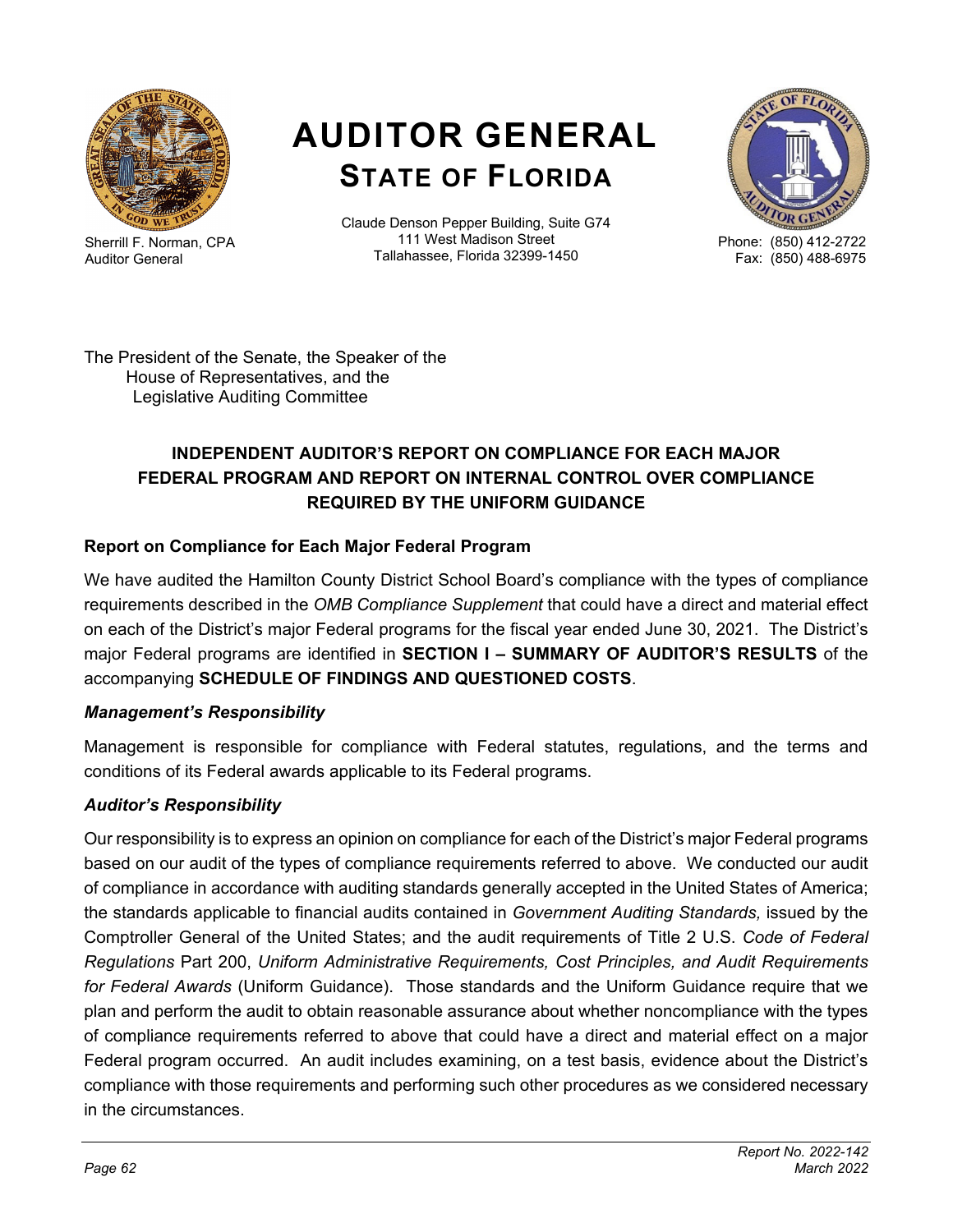We believe that our audit provides a reasonable basis for our opinion on compliance for each major Federal program. However, our audit does not provide a legal determination of the District's compliance.

### *Opinion on Each Major Federal Program*

In our opinion, the District complied, in all material respects, with the types of compliance requirements referred to above that could have a direct and material effect on each of its major Federal programs for the fiscal year ended June 30, 2021.

### **Report on Internal Control Over Compliance**

District management is responsible for establishing and maintaining effective internal control over compliance with the types of compliance requirements referred to above. In planning and performing our audit of compliance, we considered the District's internal control over compliance with the types of requirements that could have a direct and material effect on each major Federal program to determine the auditing procedures that are appropriate in the circumstances for the purpose of expressing an opinion on compliance for each major Federal program and to test and report on internal control over compliance in accordance with the Uniform Guidance, but not for the purpose of expressing an opinion on the effectiveness of internal control over compliance. Accordingly, we do not express an opinion on the effectiveness of the District's internal control over compliance.

A *deficiency in internal control over compliance* exists when the design or operation of a control over compliance does not allow management or employees, in the normal course of performing their assigned functions, to prevent, or detect and correct, noncompliance with a type of compliance requirement of a Federal program on a timely basis. A *material weakness in internal control over compliance* is a deficiency, or a combination of deficiencies, in internal control over compliance, such that there is a reasonable possibility that material noncompliance with a type of compliance requirement of a Federal program will not be prevented, or detected and corrected, on a timely basis. A *significant deficiency in internal control over compliance* is a deficiency, or a combination of deficiencies, in internal control over compliance with a type of compliance requirement of a Federal program that is less severe than a material weakness in internal control over compliance, yet important enough to merit attention by those charged with governance.

Our consideration of internal control over compliance was for the limited purpose described in the first paragraph of this section and was not designed to identify all deficiencies in internal control over compliance that might be material weaknesses or significant deficiencies. We did not identify any deficiencies in internal control over compliance that we consider to be material weaknesses. However, material weaknesses may exist that have not been identified.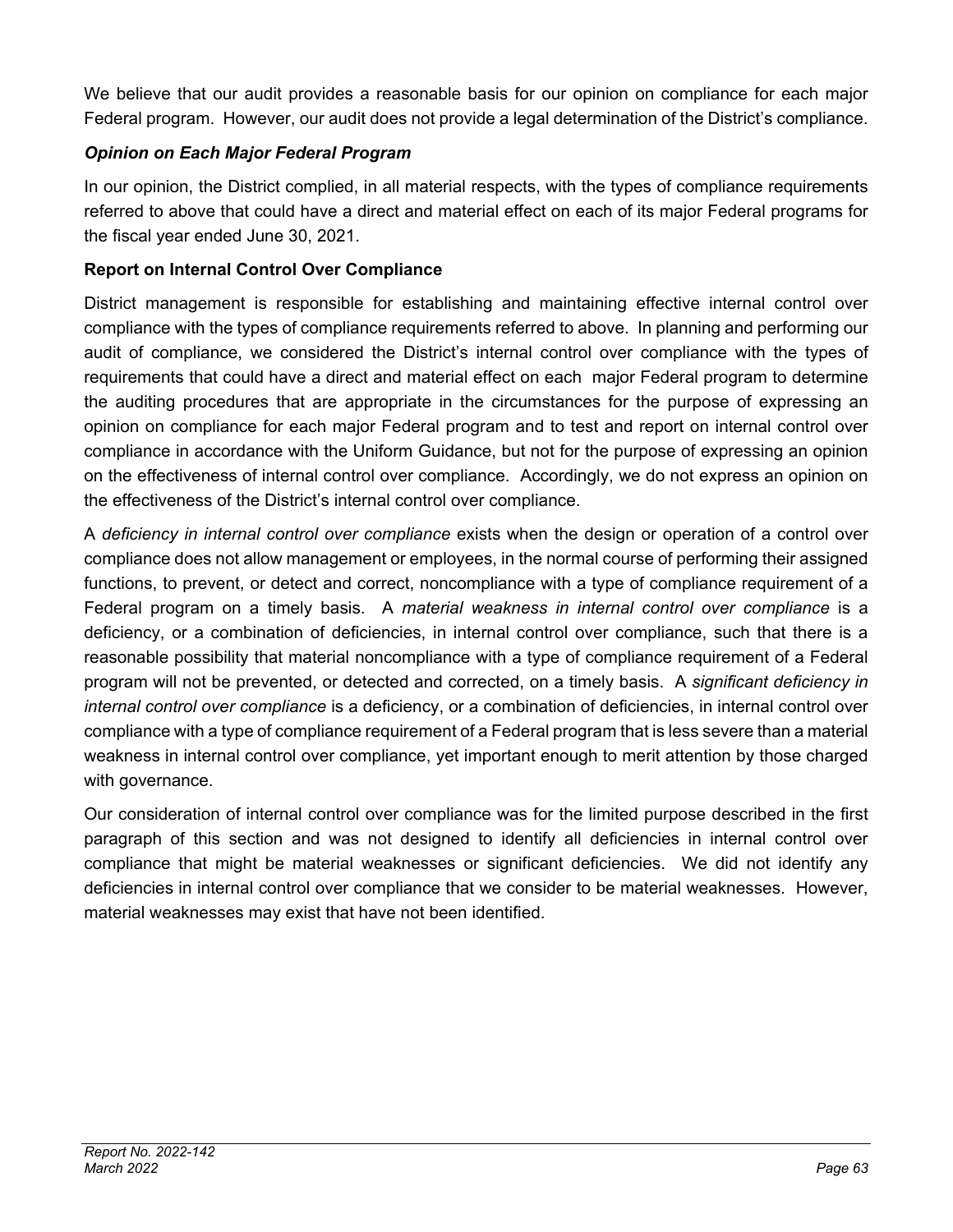The purpose of this report on internal control over compliance is solely to describe the scope of our testing of internal control over compliance and the results of that testing based on the requirements of the Uniform Guidance. Accordingly, this report is not suitable for any other purpose.

Respectfully submitted,

F. Norman

Sherrill F. Norman, CPA Tallahassee, Florida March 8, 2022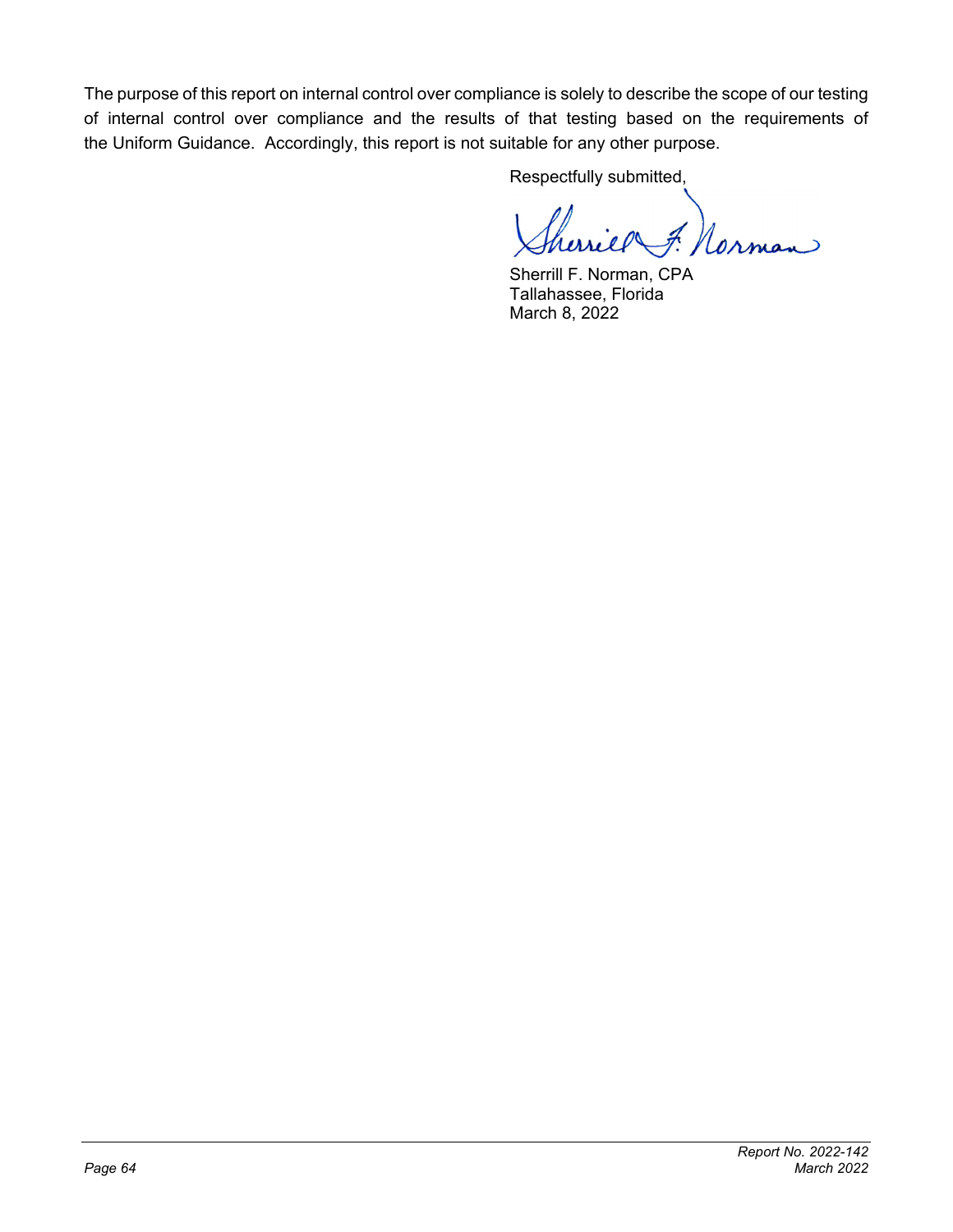# *SCHEDULE OF FINDINGS AND QUESTIONED COSTS*

### SECTION I – SUMMARY OF AUDITOR'S RESULTS

#### **Financial Statements**

| Type of auditor's report issued on whether the financial<br>statements audited were prepared in accordance with<br>GAAP: | Unmodified                                                              |  |  |  |  |
|--------------------------------------------------------------------------------------------------------------------------|-------------------------------------------------------------------------|--|--|--|--|
| Internal control over financial reporting:                                                                               |                                                                         |  |  |  |  |
| Material weakness(es) identified?                                                                                        | No                                                                      |  |  |  |  |
| Significant deficiency(ies) identified?                                                                                  | None reported                                                           |  |  |  |  |
| Noncompliance material to financial statements noted?                                                                    | <b>No</b>                                                               |  |  |  |  |
| <b>Federal Awards</b>                                                                                                    |                                                                         |  |  |  |  |
| Internal control over major Federal programs:                                                                            |                                                                         |  |  |  |  |
| Material weakness(es) identified?                                                                                        | No                                                                      |  |  |  |  |
| Significant deficiency(ies) identified?                                                                                  | None reported                                                           |  |  |  |  |
| Type of auditor's report issued on compliance for major<br>Federal programs:                                             | Unmodified                                                              |  |  |  |  |
| Any audit findings disclosed that are required to be<br>reported in accordance with 2 CFR 200.516(a)?                    | No                                                                      |  |  |  |  |
| Identification of major Federal programs:                                                                                |                                                                         |  |  |  |  |
| <b>Assistance Listing Numbers:</b>                                                                                       | Name of Federal Program or Cluster:                                     |  |  |  |  |
| 84.027 and 84.173<br>84.425                                                                                              | <b>Special Education Cluster</b><br><b>Education Stabilization Fund</b> |  |  |  |  |
| Dollar threshold used to distinguish between<br>type A and type B programs:                                              | \$750,000                                                               |  |  |  |  |
| Auditee qualified as low risk auditee?                                                                                   | Yes                                                                     |  |  |  |  |
|                                                                                                                          |                                                                         |  |  |  |  |

### SECTION II – FINANCIAL STATEMENT FINDINGS

No matters are reported.

### SECTION III – FEDERAL AWARD FINDINGS AND QUESTIONED COSTS

No matters are reported.